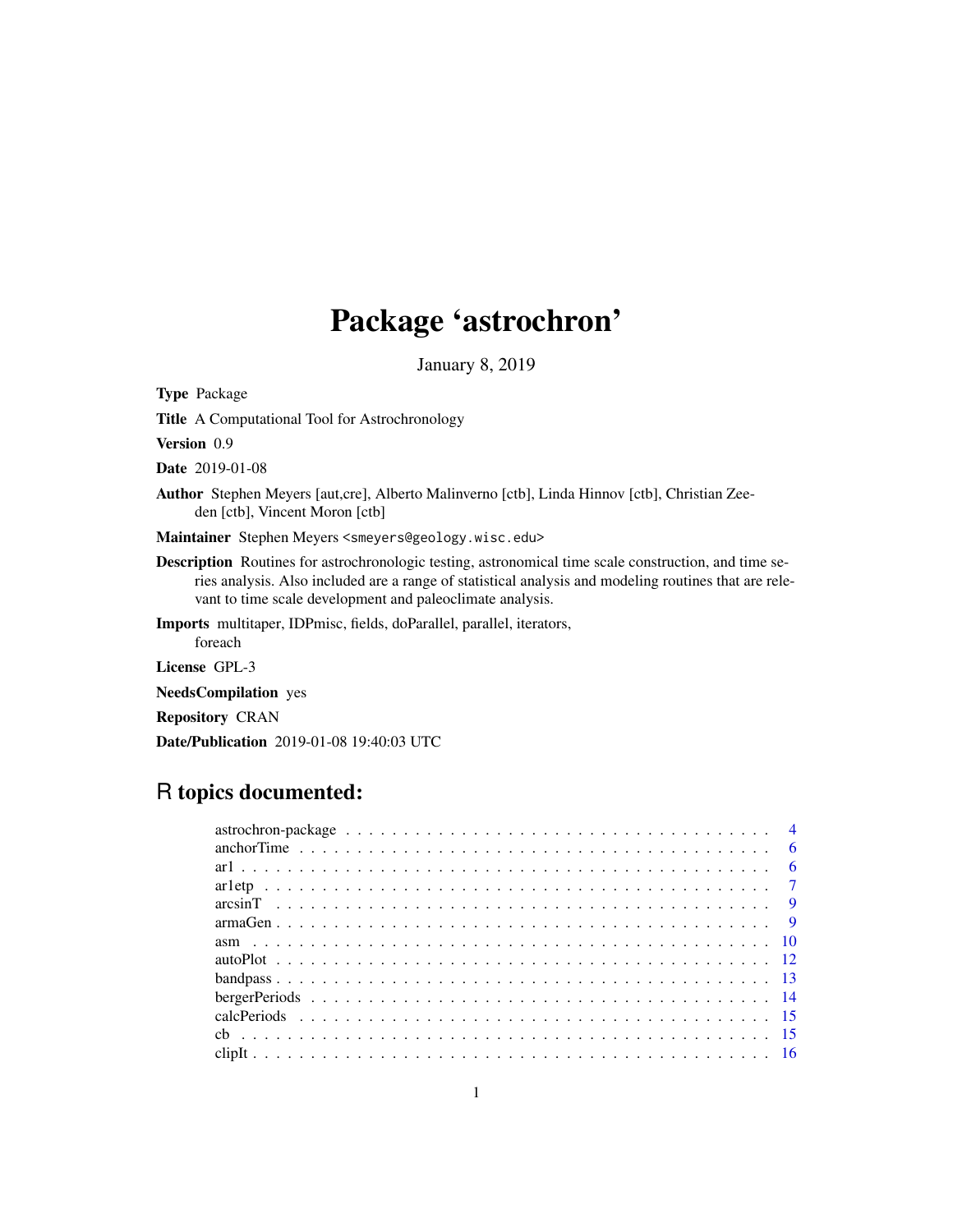|           | 17 |
|-----------|----|
|           | 19 |
|           | 19 |
|           | 20 |
|           | 21 |
|           | 22 |
|           | 22 |
|           | 23 |
|           | 23 |
|           | 24 |
|           | 25 |
|           | 26 |
|           | 27 |
|           | 29 |
|           |    |
|           |    |
|           | 34 |
|           | 35 |
|           | 35 |
|           | 36 |
|           | 36 |
|           | 37 |
|           |    |
|           | 37 |
|           | 38 |
|           | 39 |
|           | 39 |
|           | 40 |
|           | 41 |
|           | 43 |
|           | 45 |
|           | 45 |
|           | 47 |
| logT      | 47 |
|           | 48 |
|           | 49 |
|           | 52 |
|           | 53 |
|           | 53 |
| mtmAR     | 55 |
|           | 56 |
| mtmPL     | 59 |
| multiTest | 60 |
| mwCor     | 62 |
| mwin      | 64 |
|           | 65 |
|           | 66 |
|           | 67 |
|           | 67 |
|           |    |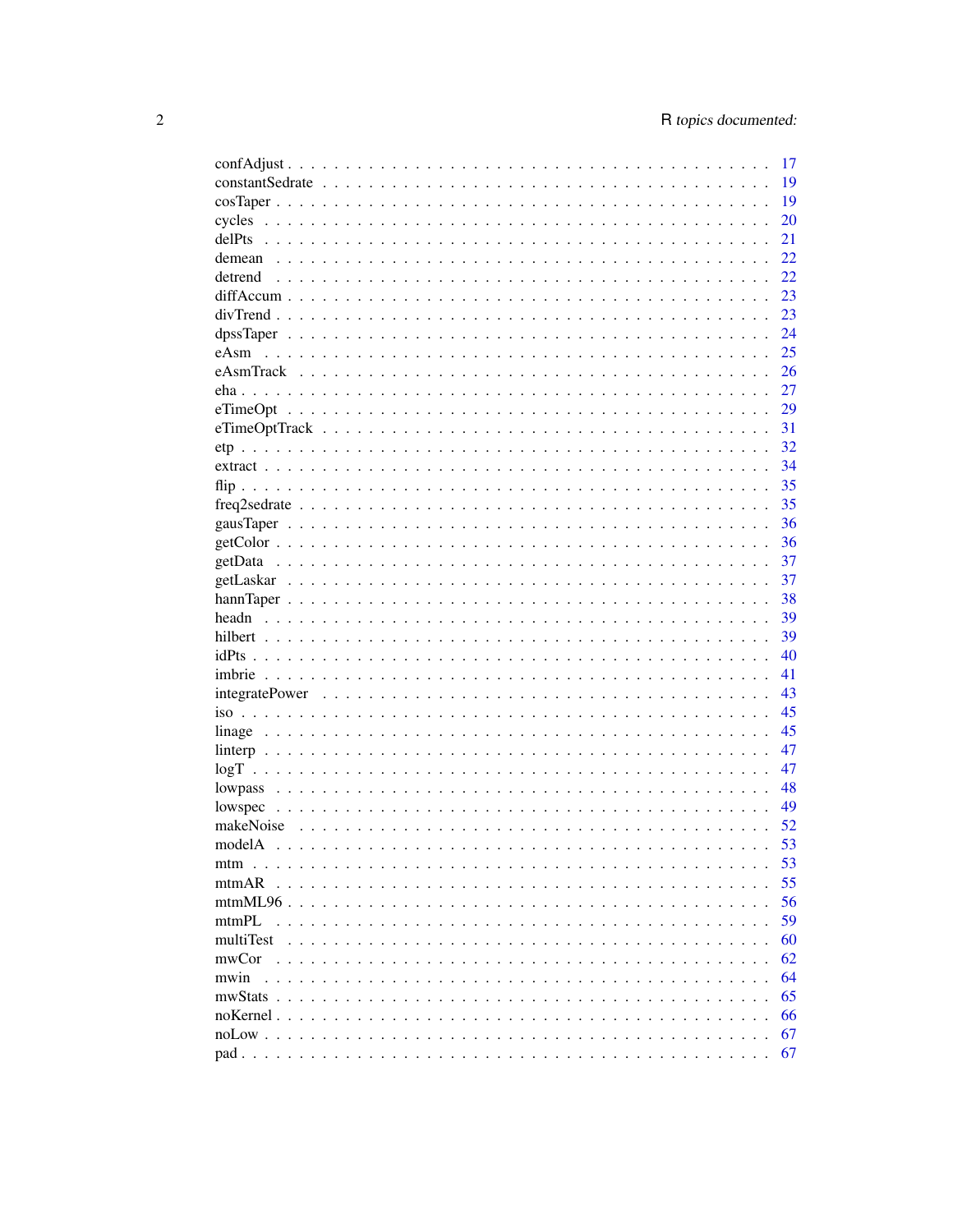|                                                                                                                     | 68 |
|---------------------------------------------------------------------------------------------------------------------|----|
| $periodogram \dots \dots \dots \dots \dots \dots \dots \dots \dots \dots \dots \dots \dots \dots \dots \dots \dots$ | 68 |
| pl                                                                                                                  | 71 |
|                                                                                                                     | 72 |
|                                                                                                                     | 73 |
|                                                                                                                     | 73 |
|                                                                                                                     | 74 |
|                                                                                                                     | 75 |
|                                                                                                                     | 76 |
|                                                                                                                     | 77 |
|                                                                                                                     | 77 |
|                                                                                                                     | 78 |
|                                                                                                                     | 79 |
|                                                                                                                     | 80 |
|                                                                                                                     | 80 |
|                                                                                                                     | 81 |
|                                                                                                                     | 81 |
|                                                                                                                     | 82 |
|                                                                                                                     | 82 |
|                                                                                                                     | 83 |
|                                                                                                                     | 85 |
|                                                                                                                     | 85 |
|                                                                                                                     | 88 |
|                                                                                                                     |    |
|                                                                                                                     | 88 |
|                                                                                                                     | 90 |
|                                                                                                                     | 91 |
|                                                                                                                     | 92 |
|                                                                                                                     | 94 |
|                                                                                                                     |    |
|                                                                                                                     |    |
|                                                                                                                     |    |
|                                                                                                                     |    |
|                                                                                                                     |    |
|                                                                                                                     |    |
|                                                                                                                     |    |
|                                                                                                                     |    |
|                                                                                                                     |    |
|                                                                                                                     |    |
|                                                                                                                     |    |
| tracePeak                                                                                                           |    |
|                                                                                                                     |    |
|                                                                                                                     |    |
|                                                                                                                     |    |
|                                                                                                                     |    |
|                                                                                                                     |    |
|                                                                                                                     |    |
|                                                                                                                     |    |
|                                                                                                                     |    |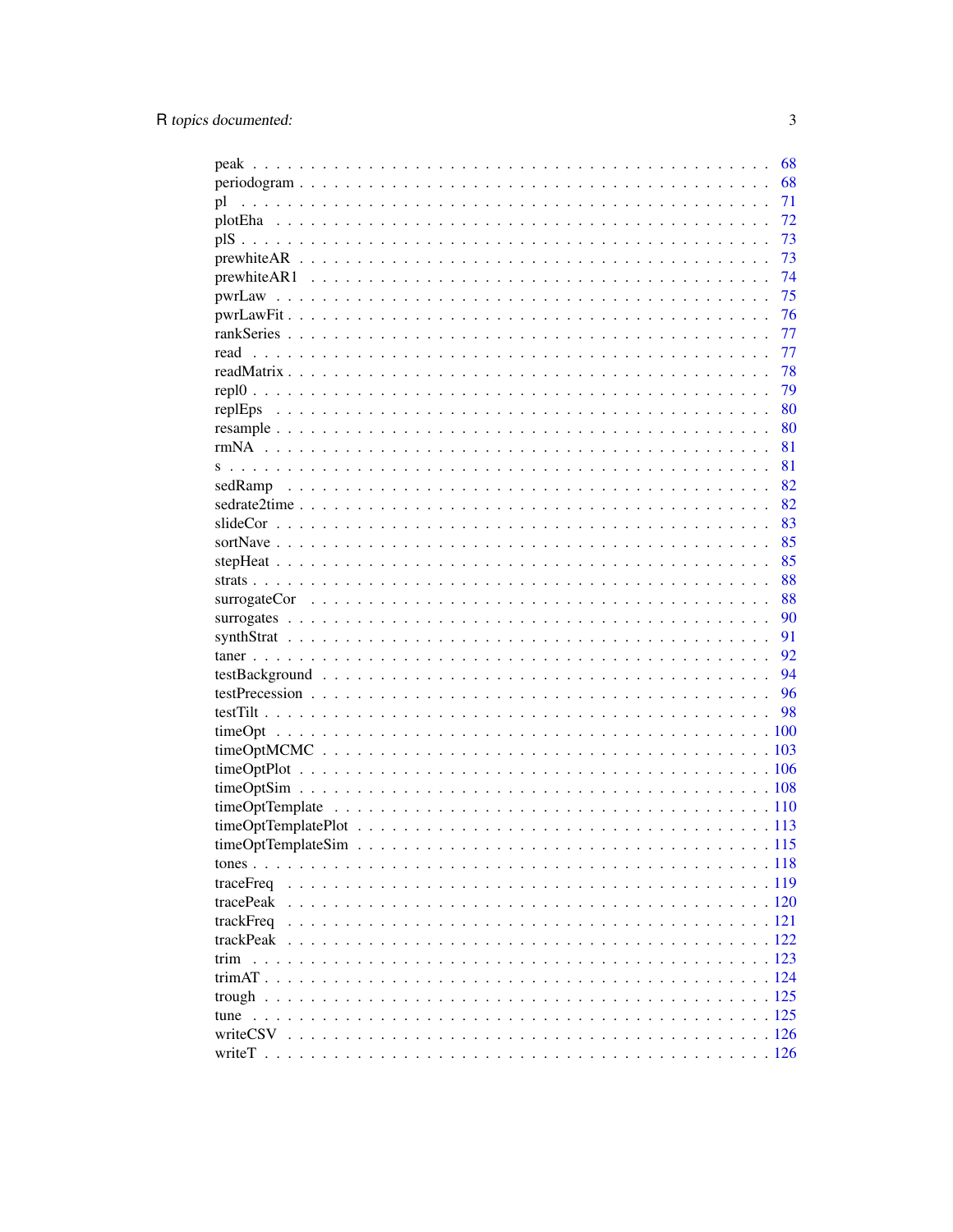<span id="page-3-0"></span>

|  | astrochron-package |
|--|--------------------|
|--|--------------------|

| Index |  |  |  |  |  |  |  |  |  |  |  |  |  |  |  |  |  |  |  |  |  |  | 131 |
|-------|--|--|--|--|--|--|--|--|--|--|--|--|--|--|--|--|--|--|--|--|--|--|-----|

astrochron-package *astrochron: A Computational Tool for Astrochronology*

### Description

This software provides routines for astrochronologic testing, astronomical time scale construction, and time series analysis. Also included are a range of statistical analysis and modeling routines that are relevant to time scale development and paleoclimate analysis.

## Details

| Package: | astrochron |
|----------|------------|
| Type:    | Package    |
| Version: | 0.9        |
| Date:    | 2019-01-08 |
| License: | $GPI - 3$  |

#### Note

Please note that this software is undergoing BETA TESTING.

Development of the 'astrochron' package is partially supported by the U.S. National Science Foundation:

*CAREER: Deciphering the Beat of a Timeless Rhythm - The Future of Astrochronology (EAR 1151438 to S. Meyers)*

*Collaborative Research: Evolution of the Climate Continuum- Late Paleogene to Present (OCE 1003603 to S. Meyers and L. Hinnov)*

TO CITE THIS PACKAGE IN PUBLICATIONS, PLEASE USE:

Meyers, S.R. (2014). *Astrochron: An R Package for Astrochronology*. https://cran.r-project.org/package=astrochron

Also cite the original research papers that document the relevant algorithms, as referenced on the help pages for specific functions.

#### Author(s)

Stephen Meyers

Maintainer: Stephen Meyers <smeyers@geology.wisc.edu>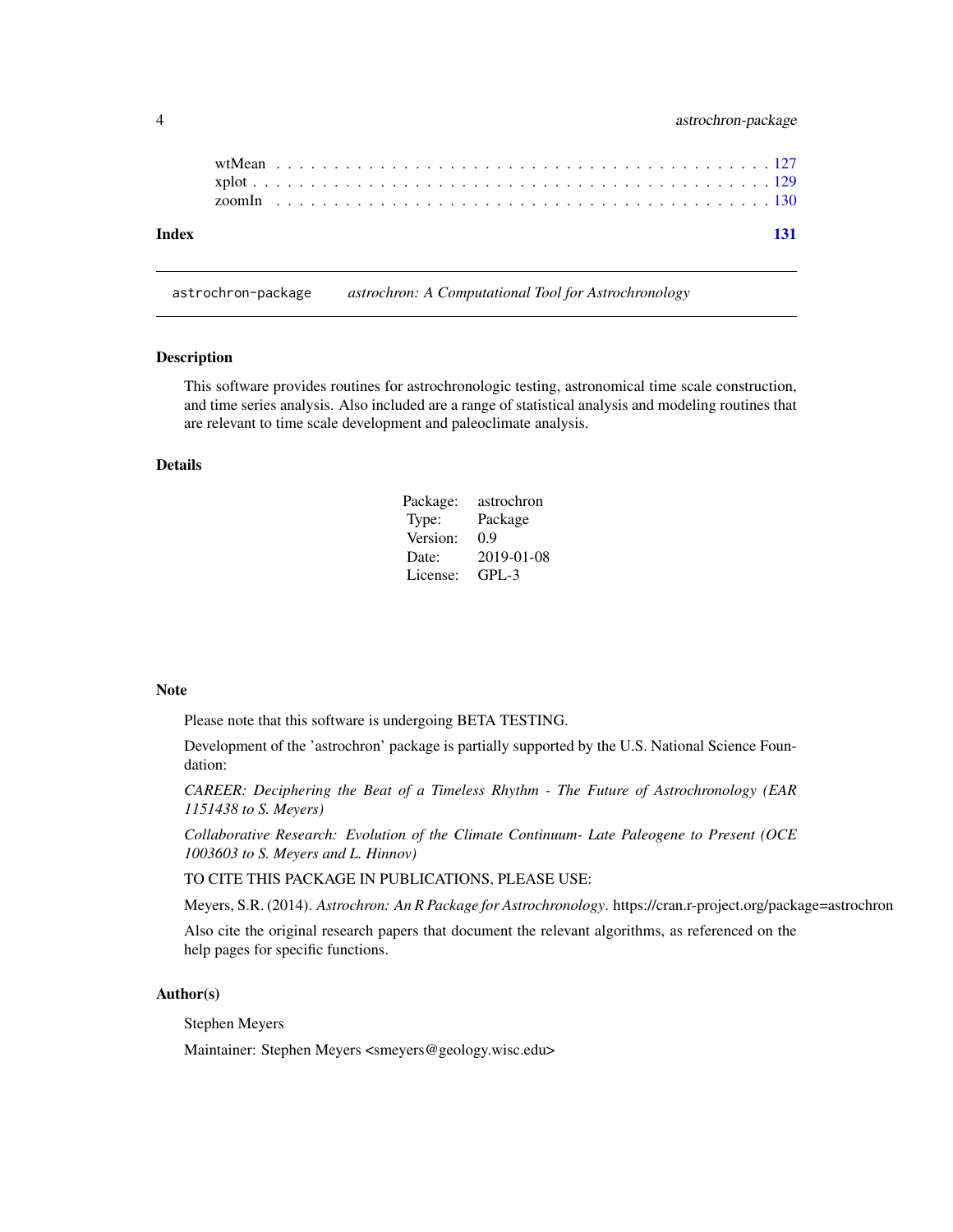#### Examples

```
### EXAMPLES OF SOME FUNCTIONS AVAILABLE IN THIS SOFTWARE:
```

```
### This demo will use a model (series are usually read using the function 'read').
data(modelA)
```

```
### Interpolate the model stratigraphic series to its median sampling interval
modelAInterp=linterp(modelA)
```

```
### Calculate MTM spectrum using 2pi Slepian tapers, include AR1 condfidence level estimates,
### plot power with linear scale
mtm(modelAInterp,tbw=2,ar=TRUE,pl=2)
```

```
### Perform Evolutive Harmonic Analysis using 2pi Slepian tapers, a window of 8 meters,
### pad to 1000 points, and output Harmonic F-test confidence level results
fCL=eha(modelAInterp,win=8,pad=1000,output=4)
```

```
### Extract Harmonic F-test spectrum at approximately 22 meters height
spec=extract(fCL,22)
### In this extracted spectrum, identify F-test peak maxima exceeding 90% confidence level
freqs=peak(spec,level=0.9)[2]
### Conduct ASM testing on these peaks
# set Rayleigh frequency in cycles/m
rayleigh=0.1245274
# set Nyquist frequency in cycles/m
nyquist=6.66597
# set orbital target in 1/ky
target=c(1/405.47,1/126.98,1/96.91,1/37.66,1/22.42,1/18.33)
# execute ASM
asm(freq=freqs,target=target,rayleigh=rayleigh,nyquist=nyquist,sedmin=0.5,sedmax=3,numsed=100,
    linLog=1,iter=100000,output=FALSE)
```

```
# Check to see if this is an interactive R session, for compliance with CRAN standards.
# YOU SHOULD SKIP THE FOLLOWING LINE IF YOU ARE USING AN INTERACTIVE SESSION.
if(interactive()) {
```

```
### Interactively track obliquity term in EHA harmonic F-test confidence level results
freqs=trackFreq(fCL,fmin=1.2,fmax=2.4,threshold=0.8)
```

```
### Convert the spatial frequencies to sedimentation rates
sedrate=freq2sedrate(freqs,period=37.66)
```

```
### Convert the sedimentation rate curve to a time-space map
time=sedrate2time(sedrate)
```

```
### Tune the stratigraphic series using the time-space map
modelATuned=tune(modelAInterp,time)
```

```
### Interpolate the tuned series
modelATunedInterp=linterp(modelATuned)
```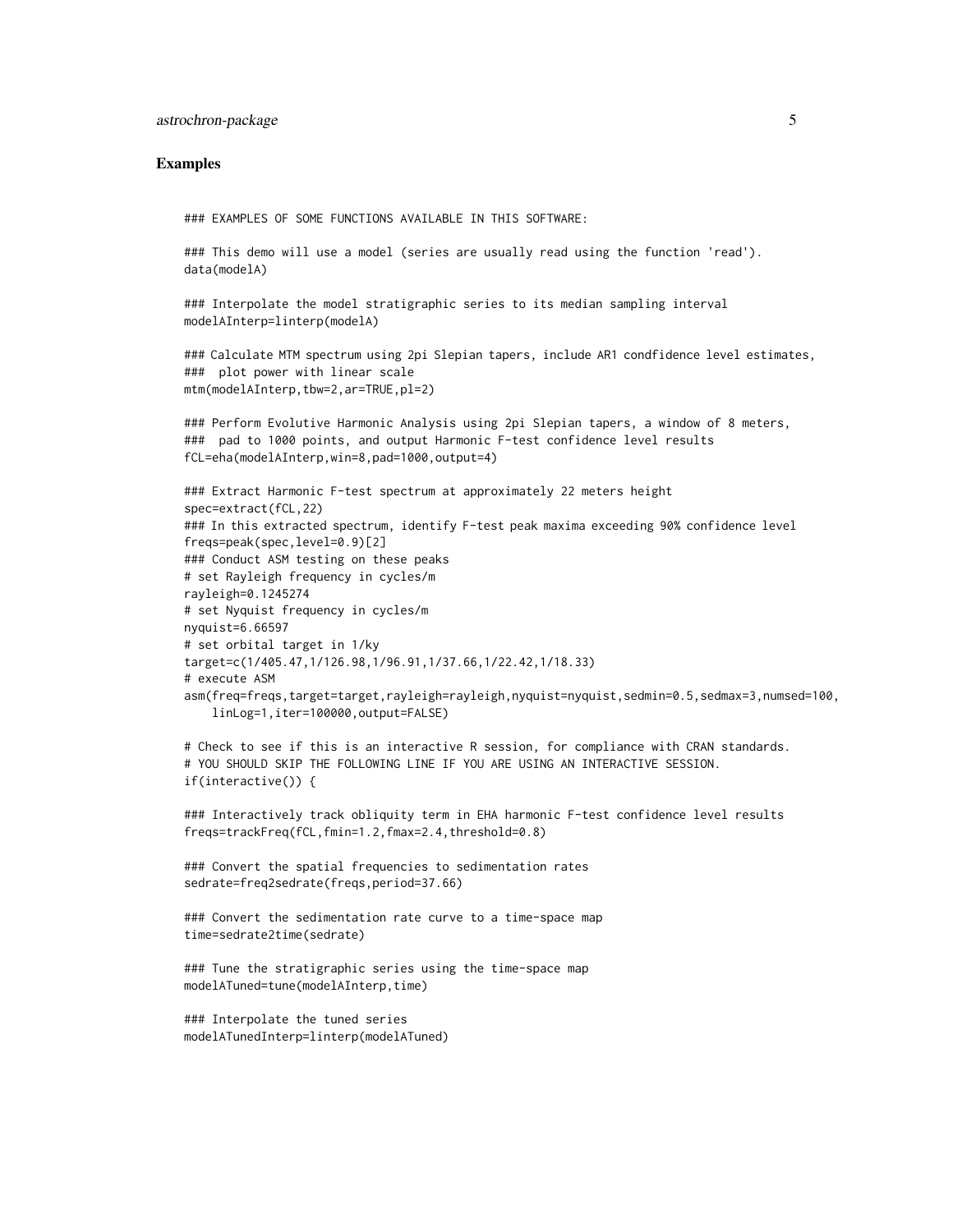<span id="page-5-0"></span>### Perform Evolutive Harmonic Analysis on the tuned series eha(modelATunedInterp)

}

anchorTime *Anchor a floating astrochronology to a radioisotopic age*

#### Description

Anchor a floating astrochronology to a radioisotopic age. The floating astrochronology is centered on a given ('floating') time datum and assigned the 'anchored' age.

#### Usage

```
anchorTime(dat,time,age,timeDir=1,flipOut=F,verbose=T,genplot=T)
```
## Arguments

| dat     | Stratigraphic series. First column should be floating time scale, second column<br>should be data value.                  |
|---------|---------------------------------------------------------------------------------------------------------------------------|
| time    | 'Floating' time datum to center record on. Units should be ka.                                                            |
| age     | Radioisotopic age (or othwerwise) for anchoring at floating 'time' datum. Units<br>should be ka.                          |
| timeDir | Direction of 'floating' time in input record; $1 =$ elapsed time towards present; 2<br>$=$ elapsed time away from present |
| flip0ut | Flip the output (sort so the ages are presented in decreasing order)? (T or $F$ )                                         |
| genplot | Generate summary plots? (T or F)                                                                                          |
| verbose | Verbose output? $(T \text{ or } F)$                                                                                       |
|         |                                                                                                                           |

ar1 *Generate AR(1) surrogates*

## Description

Generate AR(1) surrogates. Implement shuffling algorithm of Meyers (2012) if desired.

#### Usage

ar1(npts=1024,dt=1,mean=0,sdev=1,rho=0.9,shuffle=F,nsim=1,genplot=T,verbose=T)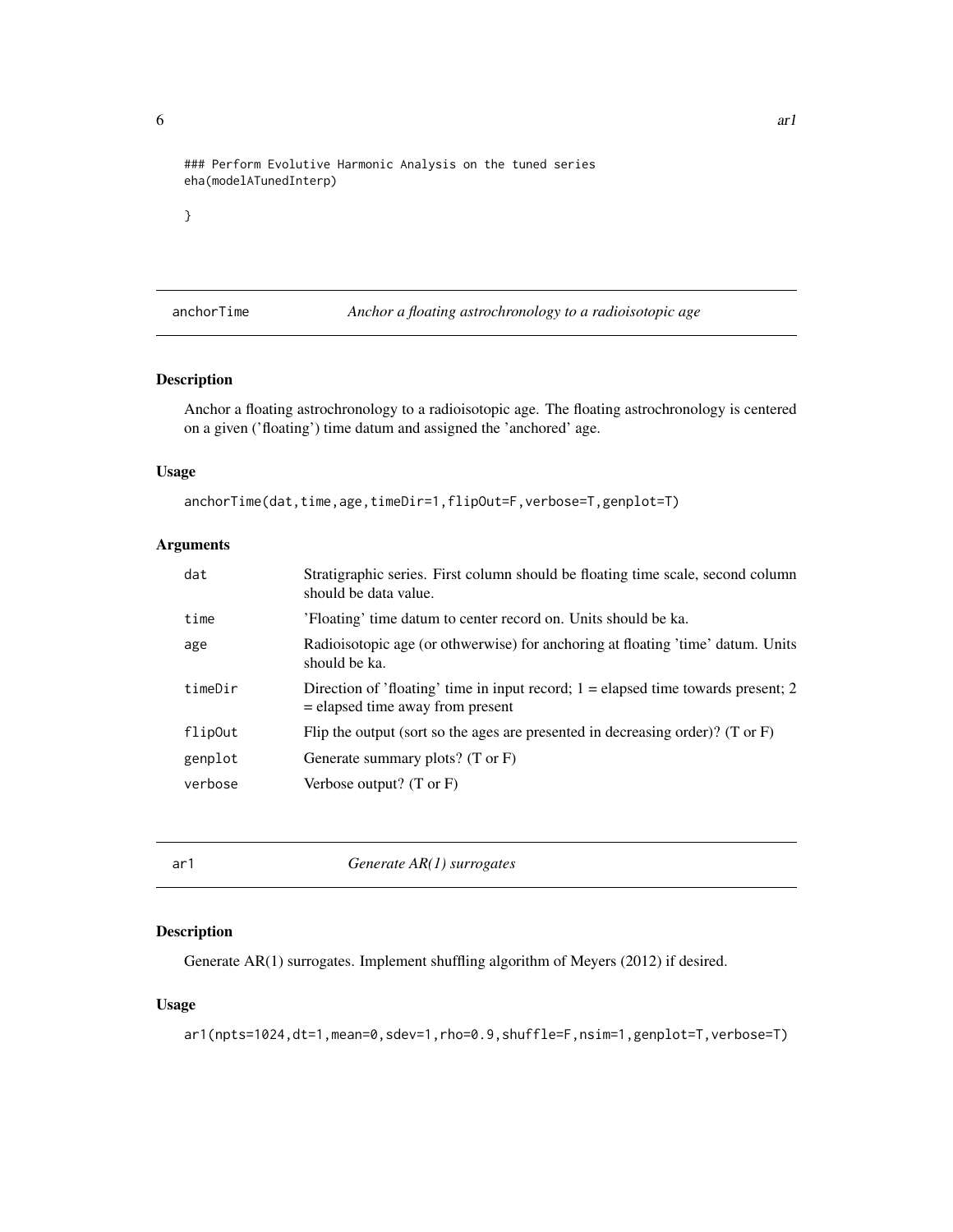#### <span id="page-6-0"></span>ar1etp 7 and 7 and 7 and 7 and 7 and 7 and 7 and 7 and 7 and 7 and 7 and 7 and 7 and 7 and 7 and 7 and 7 and 7

## Arguments

| npts    | number of time series data points                               |
|---------|-----------------------------------------------------------------|
| dt      | sampling interval                                               |
| mean    | mean value for AR1 surrogate series                             |
| sdev    | standard deviation for AR1 surrogate series                     |
| rho     | $AR(1)$ coefficient                                             |
| shuffle | Apply secondary shuffle of Gaussian deviates before AR modeling |
| nsim    | Number of AR1 surrogate series to generate                      |
| genplot | generate summary plots $(T \text{ or } F)$                      |
| verbose | verbose output $(T \text{ or } F)$                              |

#### Details

These simulations use the random number generator of Matsumoto and Nishimura [1998]. If shuffle = T, the algorithm from Meyers (2012, pg. 11) is applied: (1) two sets of random sequences of the same length are generated, (2) the first random sequence is then sorted, and finally (3) the permutation vector of the sorted sequence is used to reorder the second random number sequence. This is done to guard against potential shortcomings in random number generation that are specific to spectral estimation.

#### References

S.R. Meyers, 2012, *Seeing red in cyclic stratigraphy: Spectral noise estimation for astrochronology*: Paleoceanography, v. 27, PA3328.

ar1etp *AR(1) + ETP simulation routine*

## Description

Simulate a combined  $AR(1) + ETP$  signal, plot spectrum and confidence levels

#### Usage

```
ar1etp(etpdat=NULL,nsim=100,rho=0.9,wtAR=1,sig=90,tbw=2,padfac=5,ftest=F,fmax=0.1,
       speed=0.5,pl=2,graphfile=0)
```

| etpdat | Eccentricity, tilt, precession astronomical series. First column = time, second    |
|--------|------------------------------------------------------------------------------------|
|        | column = ETP. If not entered will use default series from Laskar et al. $(2004)$ , |
|        | spanning $0-1000$ kyr.                                                             |
| nsim   | Number of simulations.                                                             |
| rho    | $AR(1)$ coefficient for noise modeling.                                            |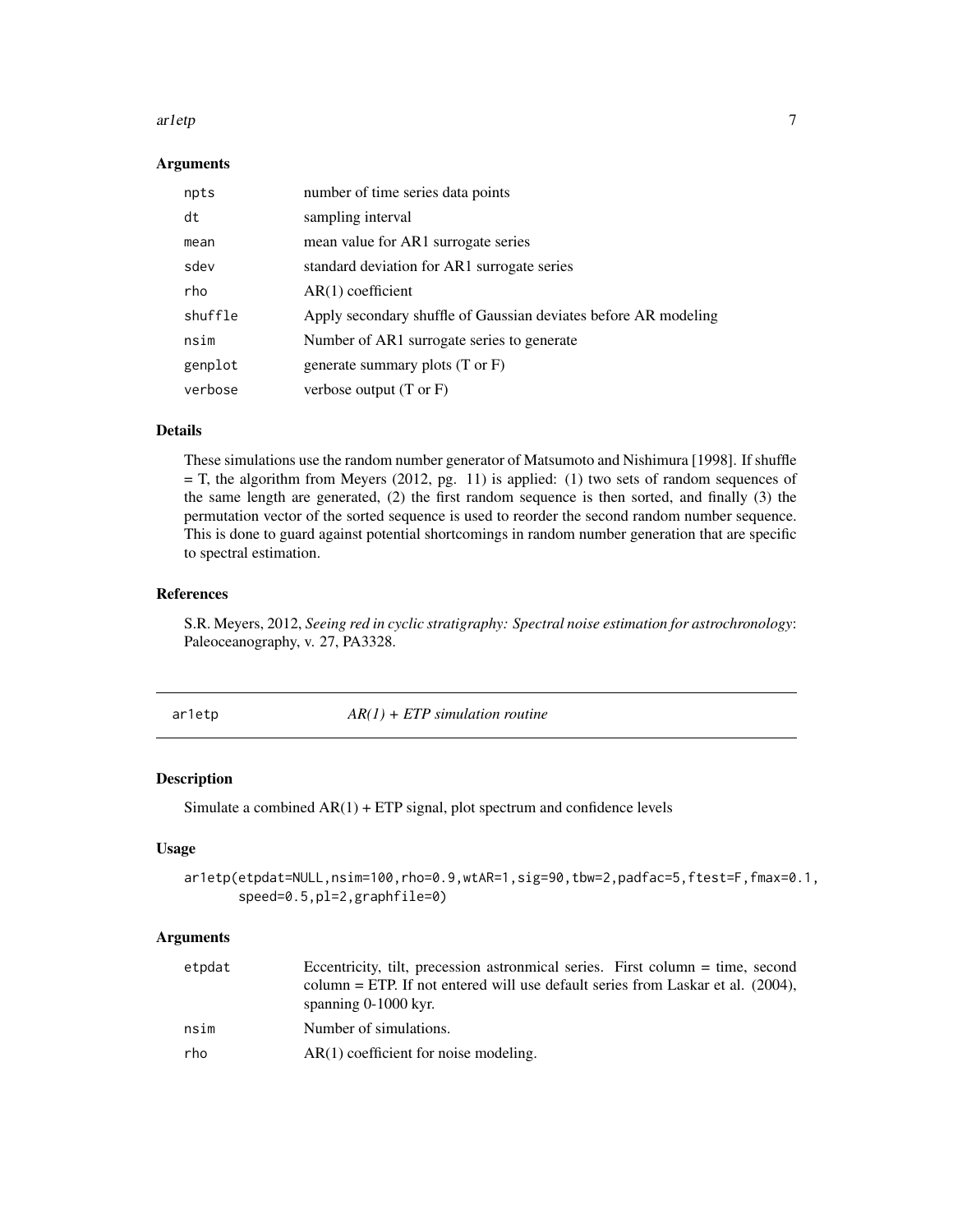| wtAR      | Multiplicative factor for AR1 noise (1= eqivalent to ETP variance). If $< 0$ , etp<br>signal will be excluded from the simulations (noise only)                                                                          |
|-----------|--------------------------------------------------------------------------------------------------------------------------------------------------------------------------------------------------------------------------|
| sig       | Demarcate what confidence level (percent) on plots?                                                                                                                                                                      |
| tbw       | MTM time-bandwidth product.                                                                                                                                                                                              |
| padfac    | Pad with zeros to (padfac*npts) points, where npts is the number of data points.                                                                                                                                         |
| ftest     | Include MTM harmonic f-test results? $(T \text{ or } F)$                                                                                                                                                                 |
| fmax      | Maximum frequency for plotting.                                                                                                                                                                                          |
| speed     | Set the amount of time to pause before plotting new graph, in seconds.                                                                                                                                                   |
| pl        | Plot $(1)$ log frequency-log power or $(2)$ linear frequency-linear power?                                                                                                                                               |
| graphfile | Output a pdf or jpg image of each plot? $0 = no$ , $1 = pdf$ , $2 = jpeg$ . If yes, there<br>will be no output to screen. Individual graphic files will be produced for each<br>simulation, for assembling into a movie. |

#### Details

Note: Setting wtAR=1 will provide equal variance contributions from the etp model and the ar1 model. More generally, set wtAR to the square root of the desired variance contribution (wtAR=0.5 will generate an AR1 model with variance that is 25% of the etp model). If you would like to exclusively evaluate the noise (no etp), set wtAR  $< 0$ .

Note: You may use the function etp to generate eccentricity-tilt-precession models.

#### References

Laskar, J., Robutel, P., Joutel, F., Gastineau, M., Correia, A.C.M., Levrard, B., 2004, *A long term numerical solution for the insolation quantities of the Earth*: Astron. Astrophys., Volume 428, 261-285.

#### See Also

[getLaskar](#page-36-1), and [etp](#page-31-1)

#### Examples

# run simulations using the default settings ar1etp()

```
# compare with a second model:
# generate etp model spanning 0-2000 ka, with sampling interval of 5 ka.
ex1=etp(tmin=0,tmax=2000,dt=5)
# run simulations, with rho=-.7, and scaling noise to have 50% of the etp model variance
ar1etp(etpdat=ex1,rho=0.7,wtAR=sqrt(0.5))
```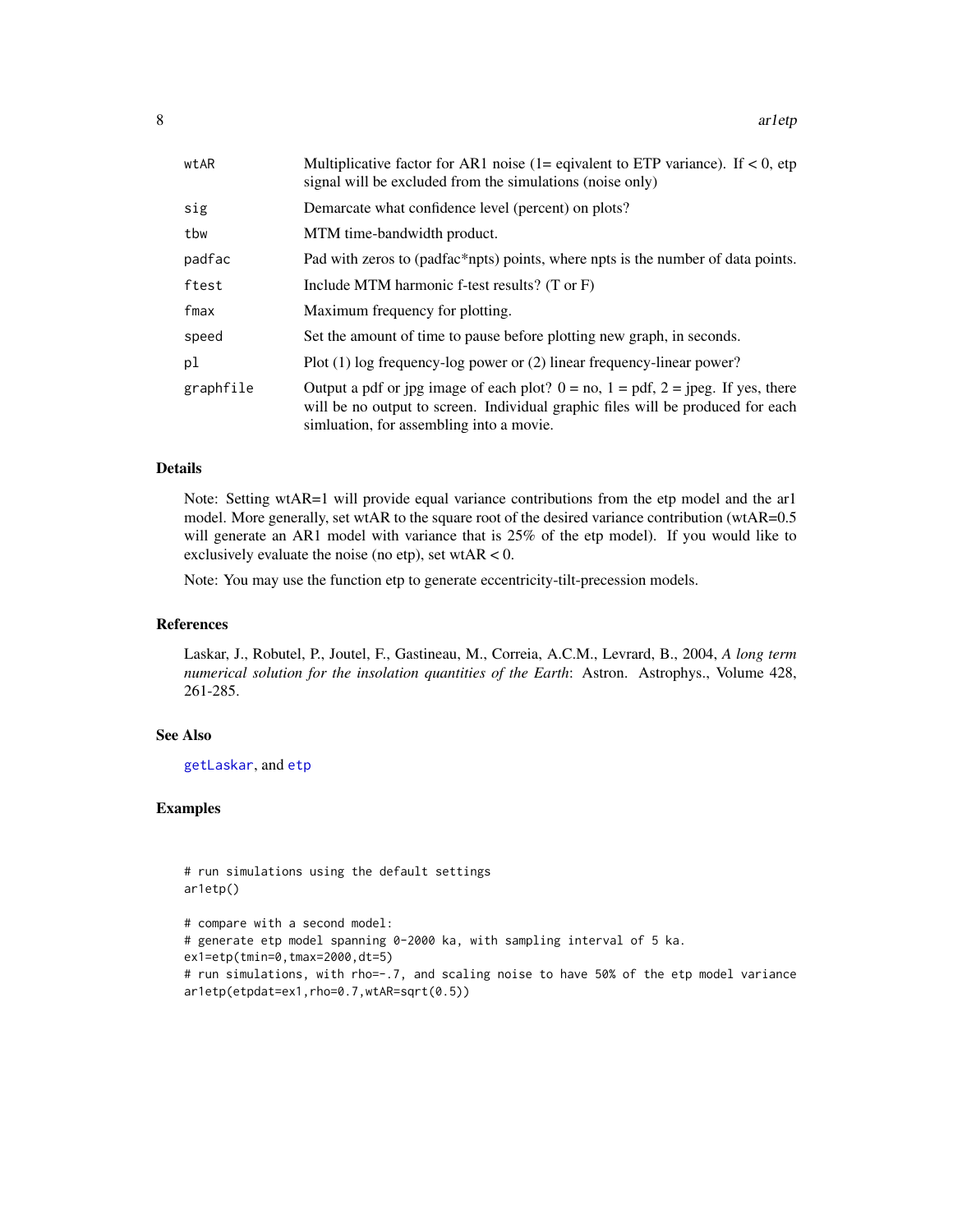<span id="page-8-1"></span><span id="page-8-0"></span>

Arcsine transformation of stratigraphic series

## Usage

```
arcsinT(dat,genplot=T,verbose=T)
```
## Arguments

| dat     | Stratigraphic series for arcsine transformation. Input can have any number of<br>columns desired. If two or more columns are input, the first column must be<br>location (e.g., depth), while remaining columns are data values for transforma-<br>tion. |
|---------|----------------------------------------------------------------------------------------------------------------------------------------------------------------------------------------------------------------------------------------------------------|
| genplot | Generate summary plots? (T or F). This is automatically deactivated if more<br>than one variable is transformed.                                                                                                                                         |
| verbose | Verbose output? $(T \text{ or } F)$                                                                                                                                                                                                                      |

## See Also

[demean](#page-21-1), [detrend](#page-21-2), [divTrend](#page-22-1), [logT](#page-46-1), [prewhiteAR](#page-72-1), and [prewhiteAR1](#page-73-1)

| armaGen | Generate autoregressive moving-average model |
|---------|----------------------------------------------|
|         |                                              |

## Description

Generate an autoregressive moving-average time series model

#### Usage

armaGen(npts=1024,dt=1,m=0,std=1,rhos=c(0.9),thetas=c(0),genplot=T,verbose=T)

| npts | Number of time series data points.        |
|------|-------------------------------------------|
| dt   | Sampling interval.                        |
| m    | Mean value of final time series.          |
| std  | Standard deviation of final time series.  |
| rhos | Vector of AR coefficients for each order. |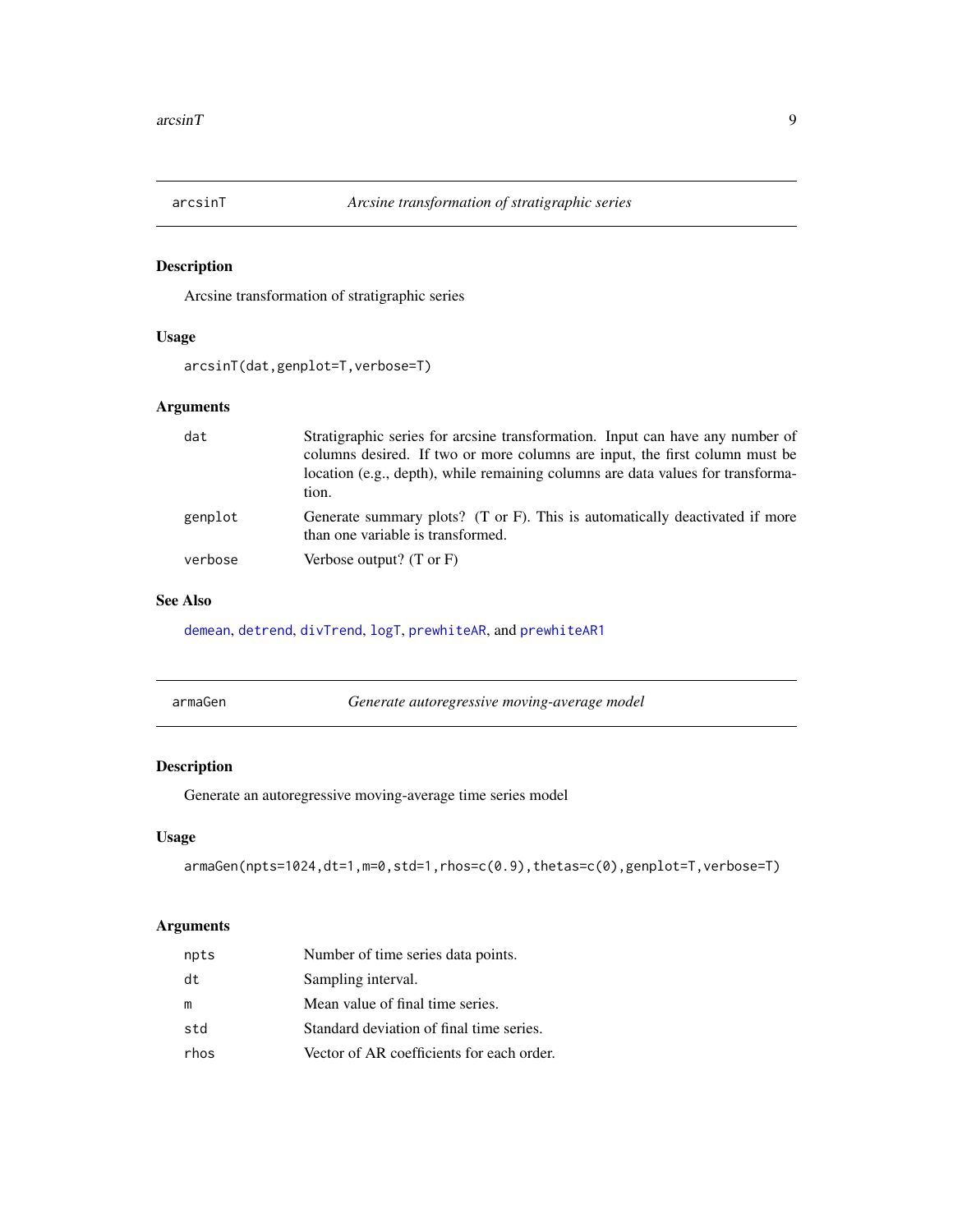| thetas  | Vector of MA coefficients for each order.   |
|---------|---------------------------------------------|
| genplot | Generate summary plots? $(T \text{ or } F)$ |
| verbose | Verbose output? $(T \text{ or } F)$         |

## <span id="page-9-1"></span>asm *Average Spectral Misfit*

## Description

Calculate Average Spectral Misfit with Monte Carlo spectra simulations, as updated in Meyers et al. (2012).

## Usage

```
asm(freq,target,fper=NULL,rayleigh,nyquist,sedmin=1,sedmax=5,numsed=50,
    linLog=1,iter=100000,output=F,genplot=T)
```
## Arguments

| freg     | A vector of candidate astronomical cycles observed in your data spectrum (cy-<br>cles/m). Maximum allowed is 500.                                                                                                                                                            |
|----------|------------------------------------------------------------------------------------------------------------------------------------------------------------------------------------------------------------------------------------------------------------------------------|
| target   | A vector of astronomical frequencies to evaluate (1/ka). These must be in order<br>of increasing frequency (e.g., e1,e2,e3,o1,o2,p1,p2). Maximum allowed is $50$<br>frequencies.                                                                                             |
| fper     | A vector of uncertainties on each target frequency (1/ka). Values should be from<br>0-1, representing uncertainty as a percent of each target frequency. The order of<br>the uncertainties must follow that of the target vector. By default, no uncertainty<br>is assigned. |
| rayleigh | Rayleigh frequency (cycles/m).                                                                                                                                                                                                                                               |
| nyquist  | Nyquist frequency (cycles/m).                                                                                                                                                                                                                                                |
| sedmin   | Minimum sedimentation rate for investigation (cm/ka).                                                                                                                                                                                                                        |
| sedmax   | Maximum sedimentation rate for investigation (cm/ka).                                                                                                                                                                                                                        |
| numsed   | Number of sedimentation rates to investigate in ASM optimization grid. Maxi-<br>mum allowed is 500.                                                                                                                                                                          |
| linLog   | Use linear or logarithmic scaling for sedimentation rate grid spacing? (0=linear,<br>$1 = log$ )                                                                                                                                                                             |
| iter     | Number of Monte Carlo simulations for significance testing. Maximum allowed<br>is 100,000.                                                                                                                                                                                   |
| output   | Return output as a new data frame? $(T \text{ or } F)$                                                                                                                                                                                                                       |
| genplot  | Generate summary plots? (T or F)                                                                                                                                                                                                                                             |

<span id="page-9-0"></span>10 asm and the same state of the state of the state of the state of the state of the state of the state of the state of the state of the state of the state of the state of the state of the state of the state of the state o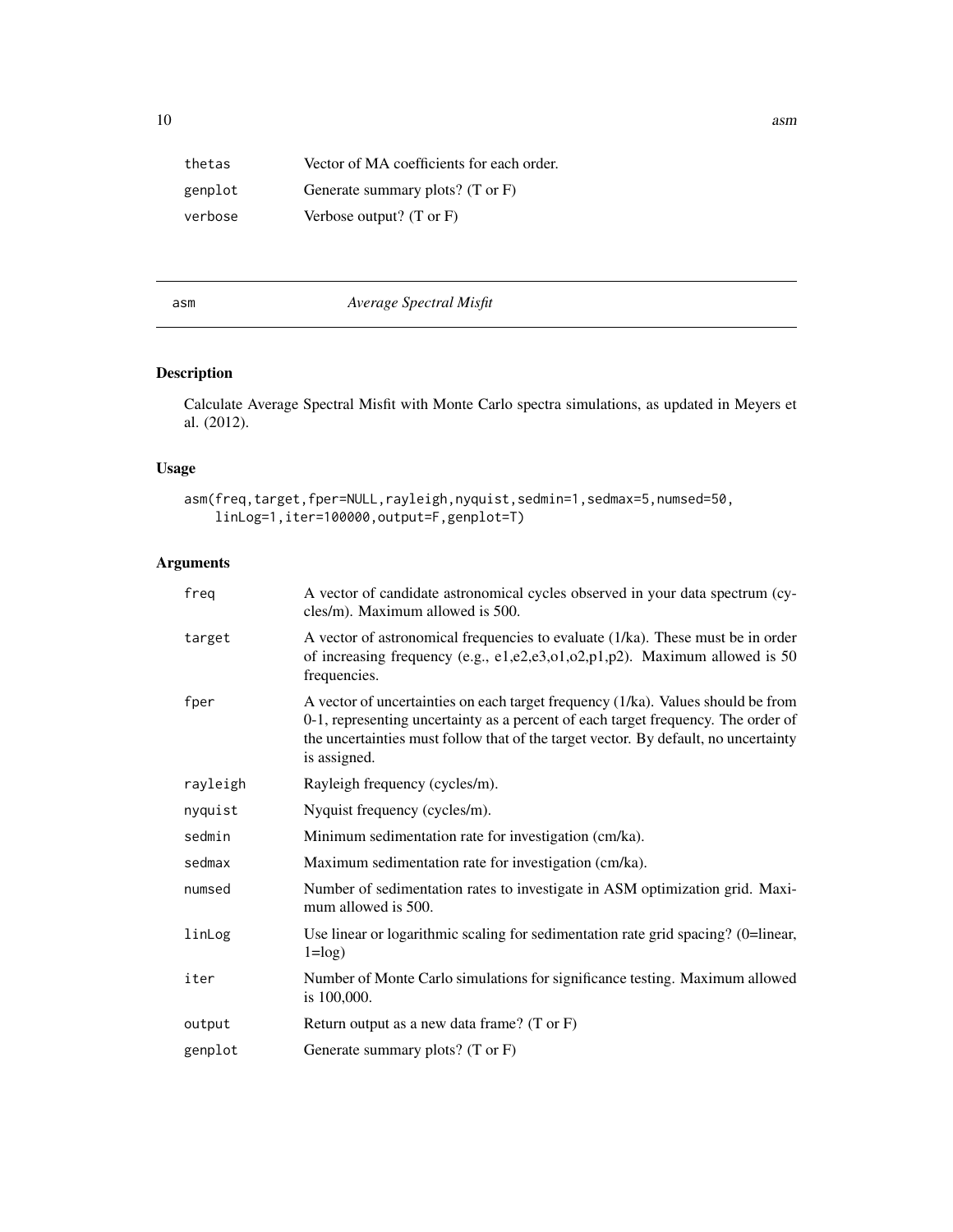$\sum_{i=1}^{n}$  asm  $\sum_{i=1}^{n}$  as  $\sum_{i=1}^{n}$  as  $\sum_{i=1}^{n}$  as  $\sum_{i=1}^{n}$  as  $\sum_{i=1}^{n}$  as  $\sum_{i=1}^{n}$  as  $\sum_{i=1}^{n}$  as  $\sum_{i=1}^{n}$  as  $\sum_{i=1}^{n}$  as  $\sum_{i=1}^{n}$  as  $\sum_{i=1}^{n}$  as  $\sum_{i=1}^{n}$  as  $\sum_{i=1}^{n}$ 

#### Details

This function will caculate the Average Spectral Misfit between a data spectrum and astronomical target spectrum, following the approach outlined in Meyers and Sageman (2007), and the improvements of Meyers et al. (2012).

## Value

A data frame containing: Sedimentation rate (cm/ka), ASM (cycles/ka), Null hypothesis significance level (0-100 percent), Number of astronomical terms fit.

#### References

S.R. Meyers and B.B. Sageman, 2007, *Quantification of Deep-Time Orbital Forcing by Average Spectral Misfit*: American Journal of Science, v. 307, p. 773-792.

S.R. Meyers, B.B. Sageman and M.A. Arthur, 2012, *Obliquity forcing of organic matter accumulation during Oceanic Anoxic Event 2*: Paleoceanography, 27, PA3212, doi:10.1029/2012PA002286.

#### See Also

[eAsm](#page-24-1), [eAsmTrack](#page-25-1), [testPrecession](#page-95-1), [timeOpt](#page-99-1), and [timeOptSim](#page-107-1)

#### Examples

## These frequencies are from modelA (type '?astrochron' for more information). ## They are for an 8 meter window, centered at 22 meters height. Units are cycles/m . freq <- c(0.1599833,0.5332776,1.5998329,2.6797201,3.2796575,3.8795948,5.5194235,6.5459830) freq <- data.frame(freq)

## Rayleigh frequency in cycles/m rayleigh <- 0.1245274

## Nyquist frequency in cycles/m nyquist <- 6.66597

## orbital target in 1/ky. Predicted periods for 94 Ma (see Meyers et al., 2012) target <- c(1/405.47,1/126.98,1/96.91,1/37.66,1/22.42,1/18.33)

```
## percent uncertainty in orbital target
fper=c(0.023,0.046,0.042,0.008,0.035,0.004)
```
asm(freq=freq,target=target,fper=fper,rayleigh=rayleigh,nyquist=nyquist,sedmin=0.5,sedmax=3, numsed=100,linLog=1,iter=100000,output=FALSE)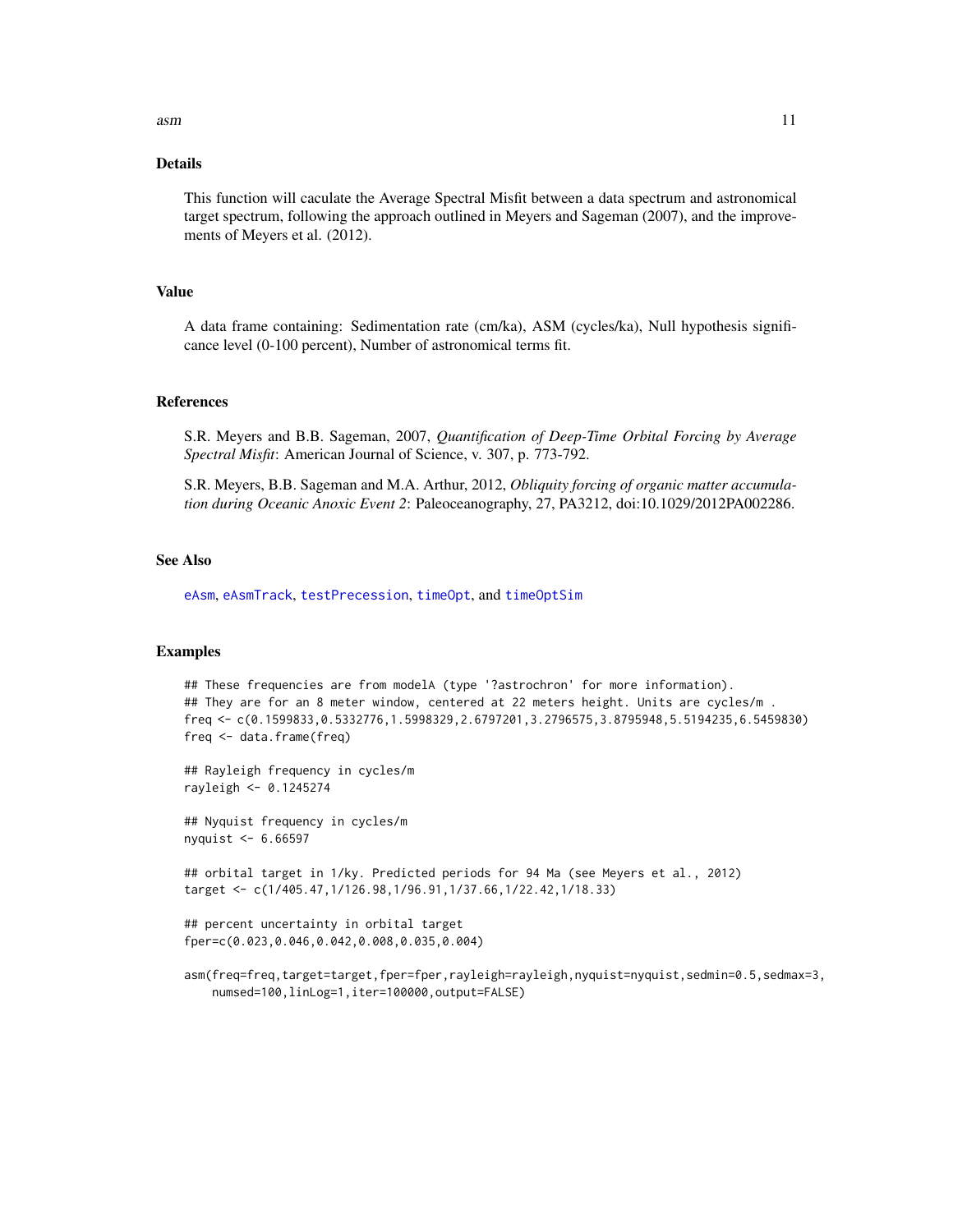<span id="page-11-0"></span>

Automatically plot and smooth specified stratigraphic data, versus location. Data are smoothed with a Gaussian kernel if desired.

## Usage

```
autoPlot(dat,cols=NULL,vertical=T,ydir=NULL,nrows=NULL,plotype=1,smooth=0,xgrid=1,
       output=F,genplot=T,verbose=T)
```

| dat      | Your data frame; first column should be location identifier (e.g., depth).                                                                                                                                                                                                                                         |
|----------|--------------------------------------------------------------------------------------------------------------------------------------------------------------------------------------------------------------------------------------------------------------------------------------------------------------------|
| cols     | A vector that identifies the columns to extract (first column automatically ex-<br>tracted).                                                                                                                                                                                                                       |
| vertical | Generate vertical stratigraphic plots? (T or F) If F, will generate horizontal plots.                                                                                                                                                                                                                              |
| ydir     | Direction for stratigraphic axis in plots (depth, height, time). If vertical=T, then<br>-1 results in values increasing downwards, while 1 results in values increasing<br>upwards. If vertical=F, then -1 results in values increasing toward the left, while<br>1 results in values increasing toward the right. |
| nrows    | Number of rows in figure (if vertical $=$ T; otherwise this will be the number of<br>columns).                                                                                                                                                                                                                     |
| plotype  | Type of plot to generate: $1 = \text{points}$ and lines, $2 = \text{points}$ , $3 = \text{lines}$                                                                                                                                                                                                                  |
| smooth   | Width (temporal or spatial dimension) for smoothing with a Gaussian kernel (0<br>$=$ no smoothing); the Gaussian kernel is scaled so that its quartiles (viewed as<br>probability densities, that is, containing 50 percent of the area) are at $+/- 25$<br>percent of this value.                                 |
| xgrid    | For kernal smoothing: (1) evaluate on ORIGINAL sample grid, or (2) evaluate<br>on EVENLY SPACED grid covering range.                                                                                                                                                                                               |
| output   | Output data frame of smoothed values? (T or F)                                                                                                                                                                                                                                                                     |
| genplot  | Generate summary plots $(T \text{ or } F)$                                                                                                                                                                                                                                                                         |
| verbose  | Verbose output $(T \text{ or } F)$                                                                                                                                                                                                                                                                                 |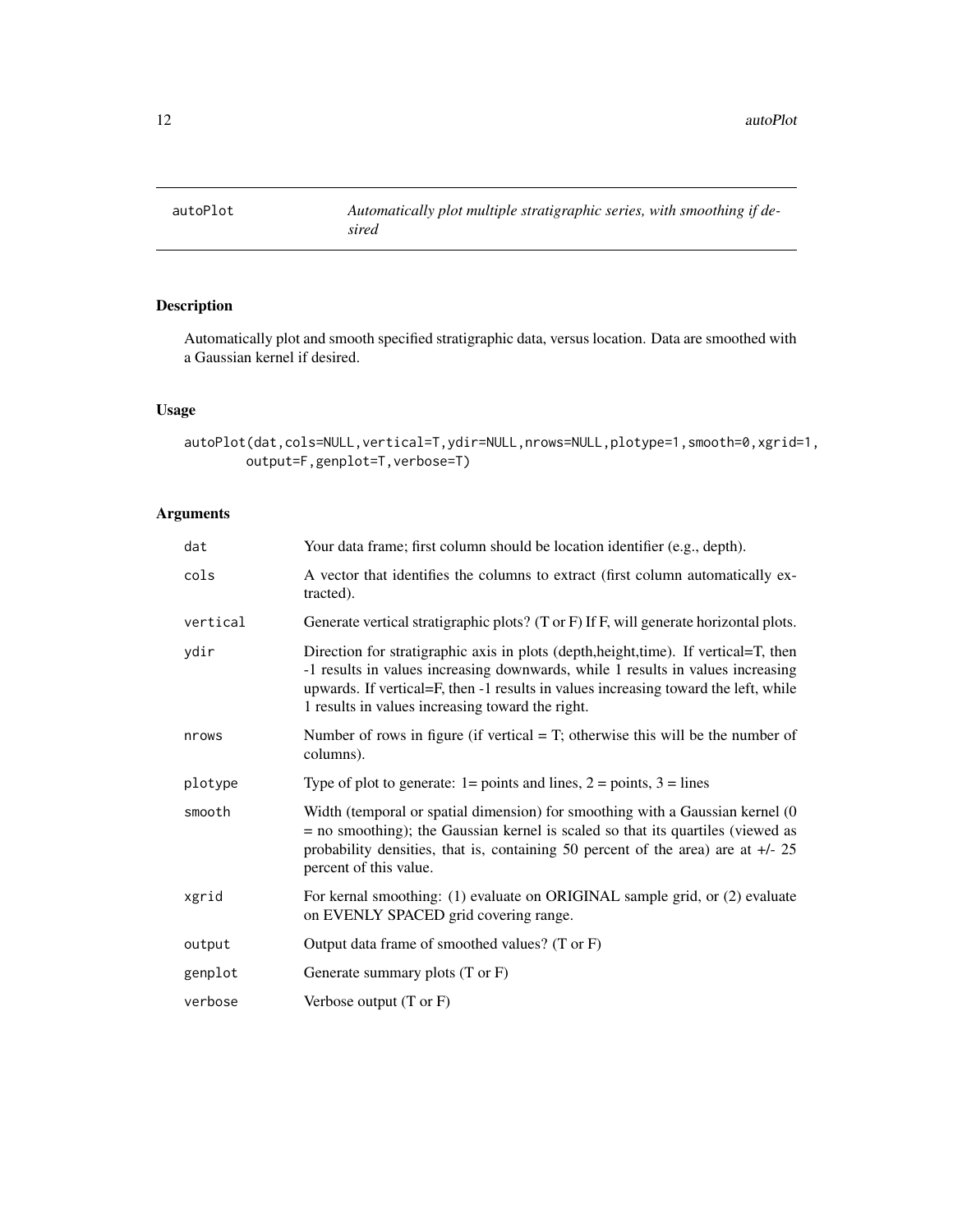<span id="page-12-0"></span>

Bandpass filter stratigraphic series using rectangular, Gaussian or tapered cosine (a.k.a. Tukey) window. This function can also be used to notch fiter a record (see examples).

## Usage

```
bandpass(dat,padfac=2,flow=NULL,fhigh=NULL,win=0,alpha=3,p=0.25,demean=T,
        detrend=F,addmean=T,output=1,xmin=0,xmax=Nyq,genplot=T,verbose=T)
```
## Arguments

| dat     | Stratigraphic series for bandpass filtering. First column should be location (e.g.,<br>depth), second column should be data value. |
|---------|------------------------------------------------------------------------------------------------------------------------------------|
| padfac  | Pad with zeros to (padfac*npts) points, where npts is the original number of data<br>points.                                       |
| flow    | Lowest frequency to bandpass.                                                                                                      |
| fhigh   | Highest frequency to bandpass.                                                                                                     |
| win     | Window type for bandpass filter: $0 =$ rectangular, $1 =$ Gaussian, $2 =$ Cosine-<br>tapered window (a.k.a. Tukey window).         |
| alpha   | Gaussian window parameter: alpha is 1/stdev, a measure of the width of the<br>Dirichlet kernel. Choose alpha $>= 2.5$ .            |
| p       | Cosine-tapered (Tukey) window parameter: p is the percent of the data series<br>tapered (choose $0-1$ ).                           |
| demean  | Remove mean from data series? (T or F)                                                                                             |
| detrend | Remove linear trend from data series? (T or F)                                                                                     |
| addmean | Add mean value to bandpass result? (T or $F$ )                                                                                     |
| output  | Output: (1) filtered series, (2) bandpass filter window.                                                                           |
| xmin    | Smallest frequency for plotting.                                                                                                   |
| xmax    | Largest frequency for plotting.                                                                                                    |
| genplot | Generate summary plots? $(T \text{ or } F)$                                                                                        |
| verbose | Verbose output? $(T \text{ or } F)$                                                                                                |
|         |                                                                                                                                    |

## Value

bandpassed stratigraphic series.

#### See Also

[lowpass](#page-47-1), [noKernel](#page-65-1), [noLow](#page-66-1), [prewhiteAR](#page-72-1), [prewhiteAR1](#page-73-1), and [taner](#page-91-1)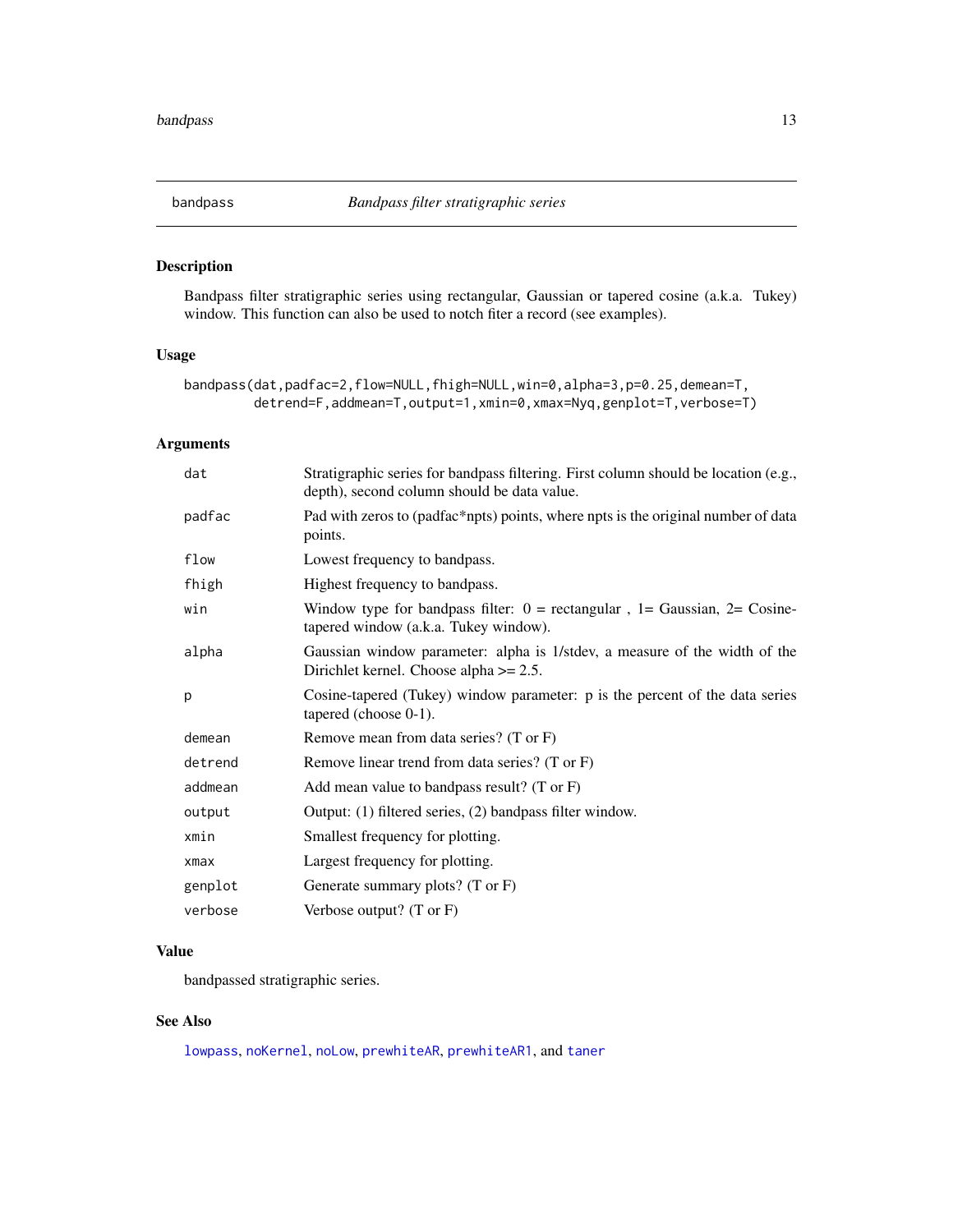#### Examples

```
# generate example series with periods of 405 ka, 100 ka, 40ka, and 20 ka, plus noise
ex=cycles(freqs=c(1/405,1/100,1/40,1/20),end=1000,dt=5,noisevar=.1)
# bandpass precession term using cosine-tapered window
bandpass_ex <- bandpass(ex,flow=0.045,fhigh=0.055,win=2,p=.4)
# notch filter (remove) obliquity term using cosine-tapered window
# if you'd like the final notch filtered record to be centered on the mean proxy
# value, set addmean=FALSE
notch_ex <- bandpass(ex,flow=0.02,fhigh=0.03,win=2,p=.4,addmean=FALSE)
notch_ex[2] <- ex[2]-notch_ex[2]
pl(2)
plot(ex,type="l",main="Eccentricity+Obliquity+Precession")
plot(notch_ex,type="l",main="Following application of obliquity notch filter")
```
bergerPeriods *Obliquity and precession periods of Berger et al. (1992)*

#### Description

Determine the predicted precession and obliquity periods based on Berger et al. (1992). Values are determined by piecewise linear interpolation.

#### Usage

```
bergerPeriods(age,genplot=T)
```
## Arguments

| age     | Age (millions of years before present) |
|---------|----------------------------------------|
| genplot | Generate summary plots? (T or F)       |

## References

A. Berger, M.F. Loutre, and J. Laskar, 1992, *Stability of the Astronomical Frequencies Over the Earth's History for Paleoclimate Studies*: Science, v. 255, p. 560-566.

<span id="page-13-0"></span>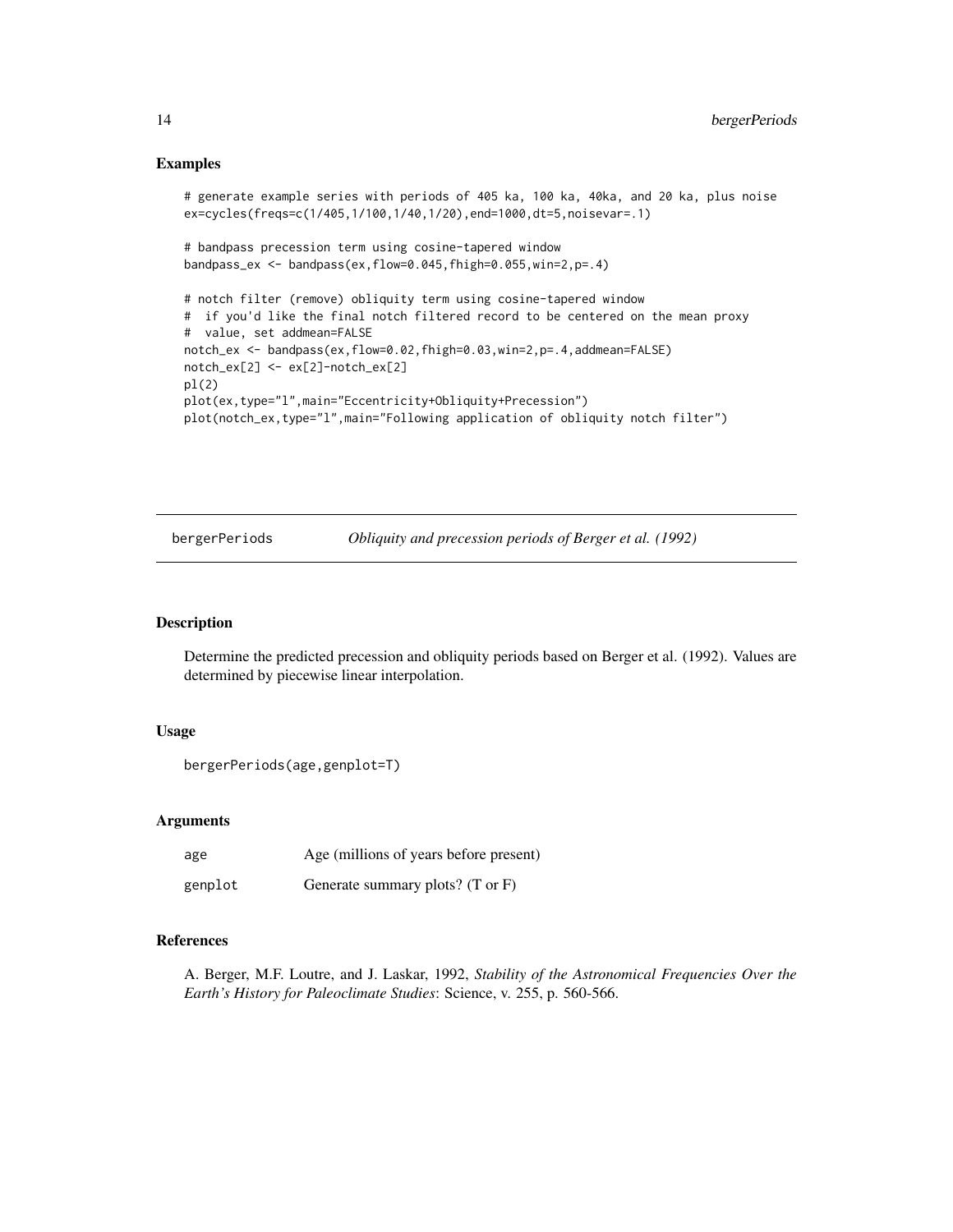<span id="page-14-0"></span>calcPeriods *Calculate eccentricity and precession periods in ka, given g and k in arcsec/yr*

## Description

Calculate eccentricity and precession periods in ka, given g and k in arcsec/yr.

## Usage

calcPeriods(g,k,output=1)

## Arguments

| g      | Data frame or matrix with columns representing the fundamental frequencies:<br>$g1, g2, g3, g4, g5$ . Frequencies must be in arcsec/yr. |
|--------|-----------------------------------------------------------------------------------------------------------------------------------------|
| k      | Data frame or vector with precession constant (frequency). Frequencies must be<br>in arcsec/yr.                                         |
| output | (1) return results as data frame, (2) return results as a numeric vector.                                                               |

cb *Combine multiple vectors*

## Description

Bind two vectors together and return result as a data frame. Alternatively, extract specified columns from a data frame, bind them together, and return result as a data frame.

## Usage

cb(a,b)

| a | first input vector OR a data frame with $>1$ column.                                         |
|---|----------------------------------------------------------------------------------------------|
| b | second input vector OR if a is a data frame with $> 1$ column, a list of columns<br>to bind. |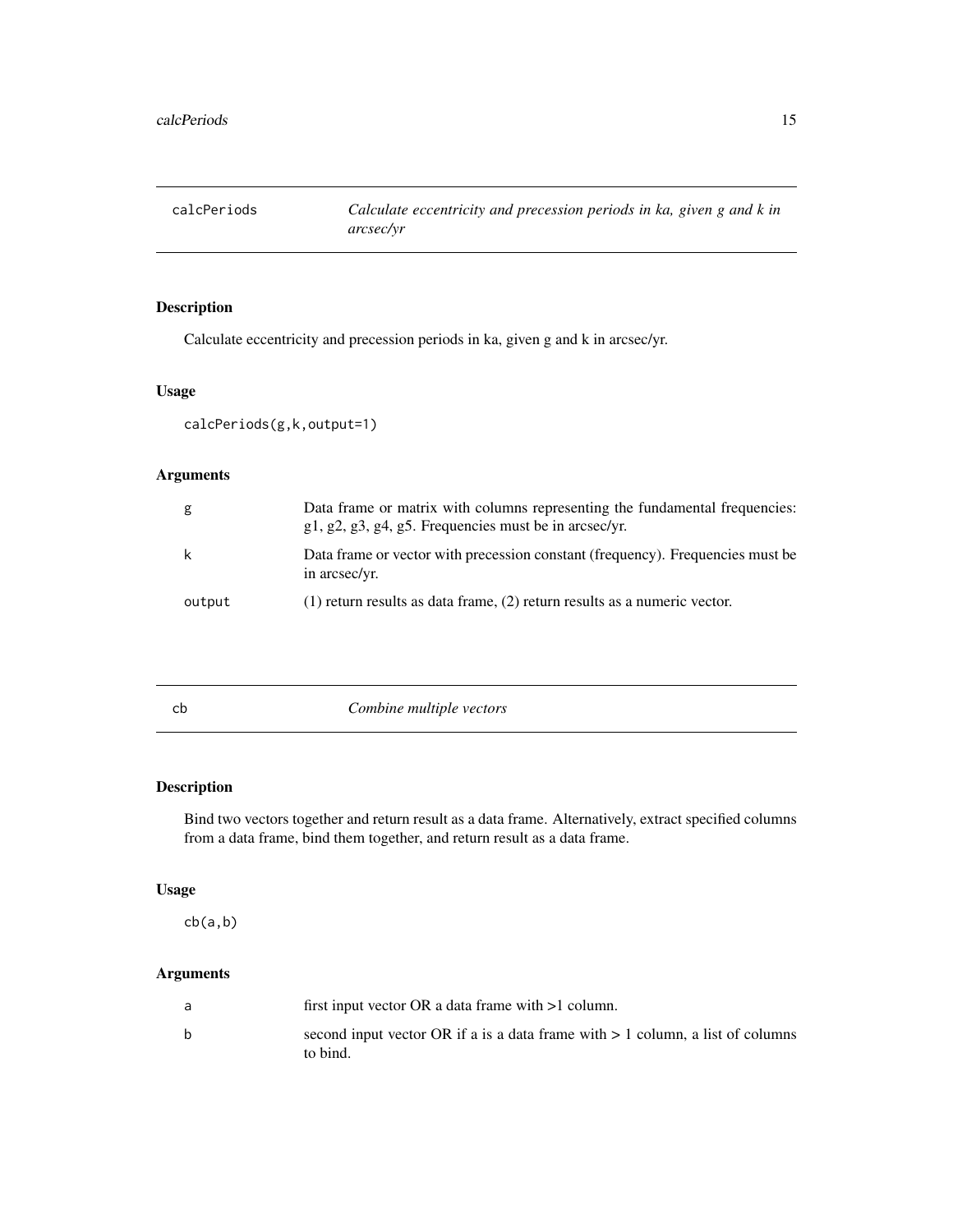## Examples

```
# example dataset
x<-rnorm(100)
dim(x)<-c(10,10)
x<-data.frame(x)
# bind two columns
cb(x[1],x[5])
# bind five columns
cb(x,c(1,2,4,7,9))
```
clipIt *Create non-linear response by clipping stratigraphic series*

## Description

Create non-linear response by clipping stratigraphic series below a threshold value. Alternatively, mute response below a threshold value using a contant divisor. Both approaches will enhance power in modulator (e.g., eccentricity) and diminish power the carrier (e.g., precession).

#### Usage

clipIt(dat,thresh=NULL,clipval=NULL,clipdiv=NULL,genplot=T,verbose=T)

| dat     | Stratigraphic series. First column should be location (e.g., depth), second col-<br>umn should be data value. |
|---------|---------------------------------------------------------------------------------------------------------------|
| thresh  | Clip below what the shold value? By default will clip at mean value.                                          |
| clipval | What number should be assigned to the clipped values? By default, the value of<br>thresh is used.             |
| clipdiv | Clip using what divisor? A typical value is 2. By default, clipdiv is unity.                                  |
| genplot | Generate summary plots? $(T \text{ or } F)$                                                                   |
| verbose | Verbose output? $(T \text{ or } F)$                                                                           |

<span id="page-15-0"></span>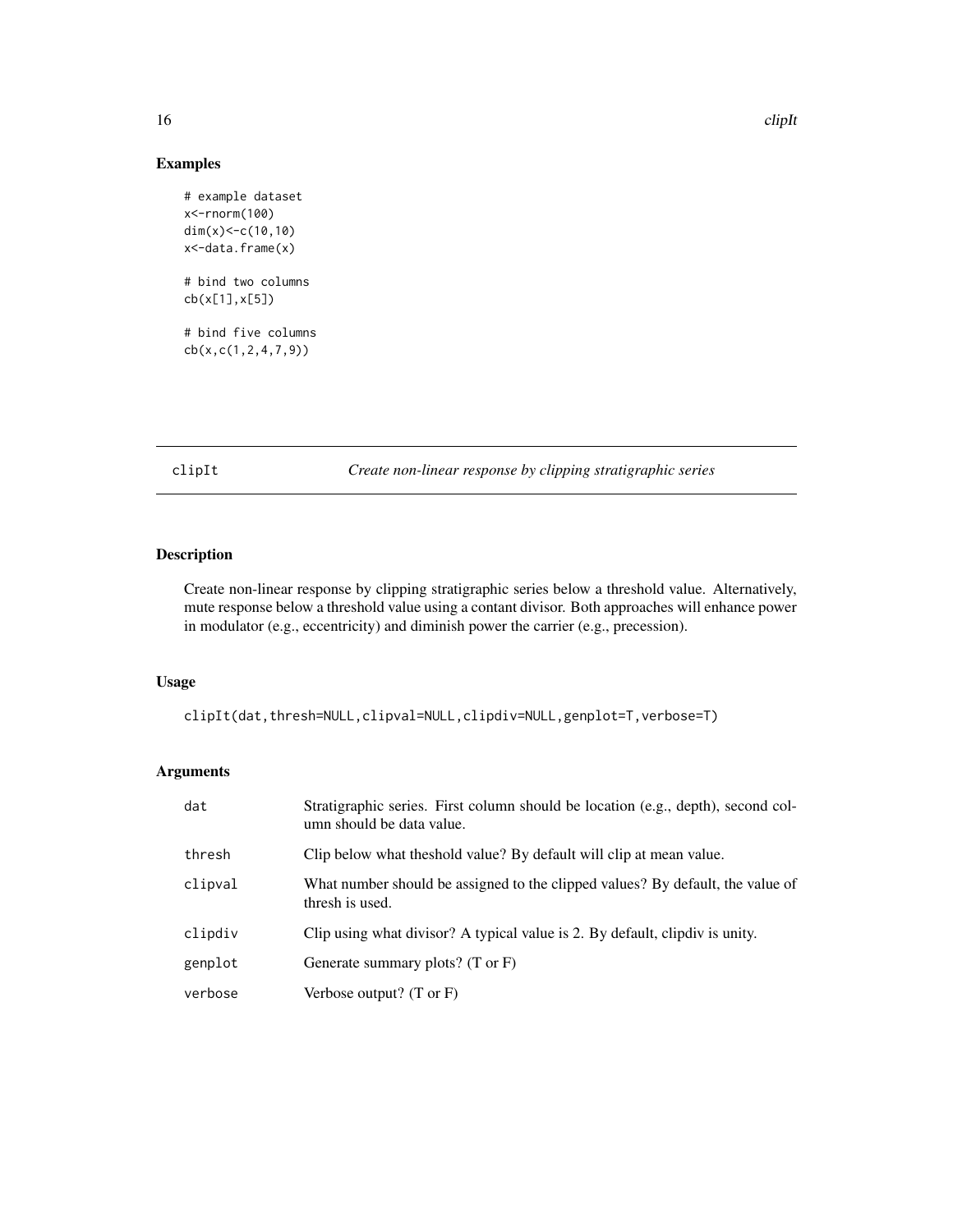<span id="page-16-0"></span>

Adjust spectrum confidence levels for multiple comparisons, using the Bonferroni correction

#### Usage

```
confAdjust(spec,npts,dt,tbw=3,ntap=5,flow=NULL,fhigh=NULL,output=T,
    xmin=df,xmax=NULL,pl=1,genplot=T,verbose=T)
```
## Arguments

| spec       | A data frame with three columns: frequency, power, background power. If<br>8 columns are input, the results are assumed to come from mtm, mtmML96,<br>lowspec or mtmPL. If 9 columns are input, the results are assumed to come<br>from periodogram. |
|------------|------------------------------------------------------------------------------------------------------------------------------------------------------------------------------------------------------------------------------------------------------|
| npts       | Number of points in stratigraphic series.                                                                                                                                                                                                            |
| dt         | Sampling interval of stratigraphic series.                                                                                                                                                                                                           |
| tbw        | MTM time-bandwidth product.                                                                                                                                                                                                                          |
| ntap       | Number of DPSS tapers to use.                                                                                                                                                                                                                        |
| flow       | Vector of lower bounds for each frequency band of interest. Order must match<br>fhigh.                                                                                                                                                               |
| fhigh      | Vector of upper bounds for each frequency band of interest. Order must match<br>flow.                                                                                                                                                                |
| output     | Output data frame? (T or F)                                                                                                                                                                                                                          |
| xmin       | Smallest frequency for plotting.                                                                                                                                                                                                                     |
| $x$ ma $x$ | Largest frequency for plotting.                                                                                                                                                                                                                      |
| pl         | Plotting option (1-4): 1=linear frequency & log power, 2=log frequency &<br>power, 3=linear frequency & power, 4=log frequency & linear power.                                                                                                       |
| genplot    | Generate summary plots? (T or F)                                                                                                                                                                                                                     |
| verbose    | Verbose output? $(T \text{ or } F)$                                                                                                                                                                                                                  |
|            |                                                                                                                                                                                                                                                      |

## Details

Multiple testing is a common problem in the evaluation of power spectrum peaks (Vaughan et al., 2011; Crampton et al., PNAS). To address the issue of multiple testing, a range of approaches have been advocated. This function will conduct an assessment using the Bonferroni correction, which is the simplest, and also the most conservative, of the common approaches (it is overly pessimistic).

If one is exclusively concerned with particular frequency bands a priori (e.g., those associated with Milankovitch cycles), the statistical power of the method can be improved by restricting the analysis to those frequency bands (use options 'flow' and 'fhigh').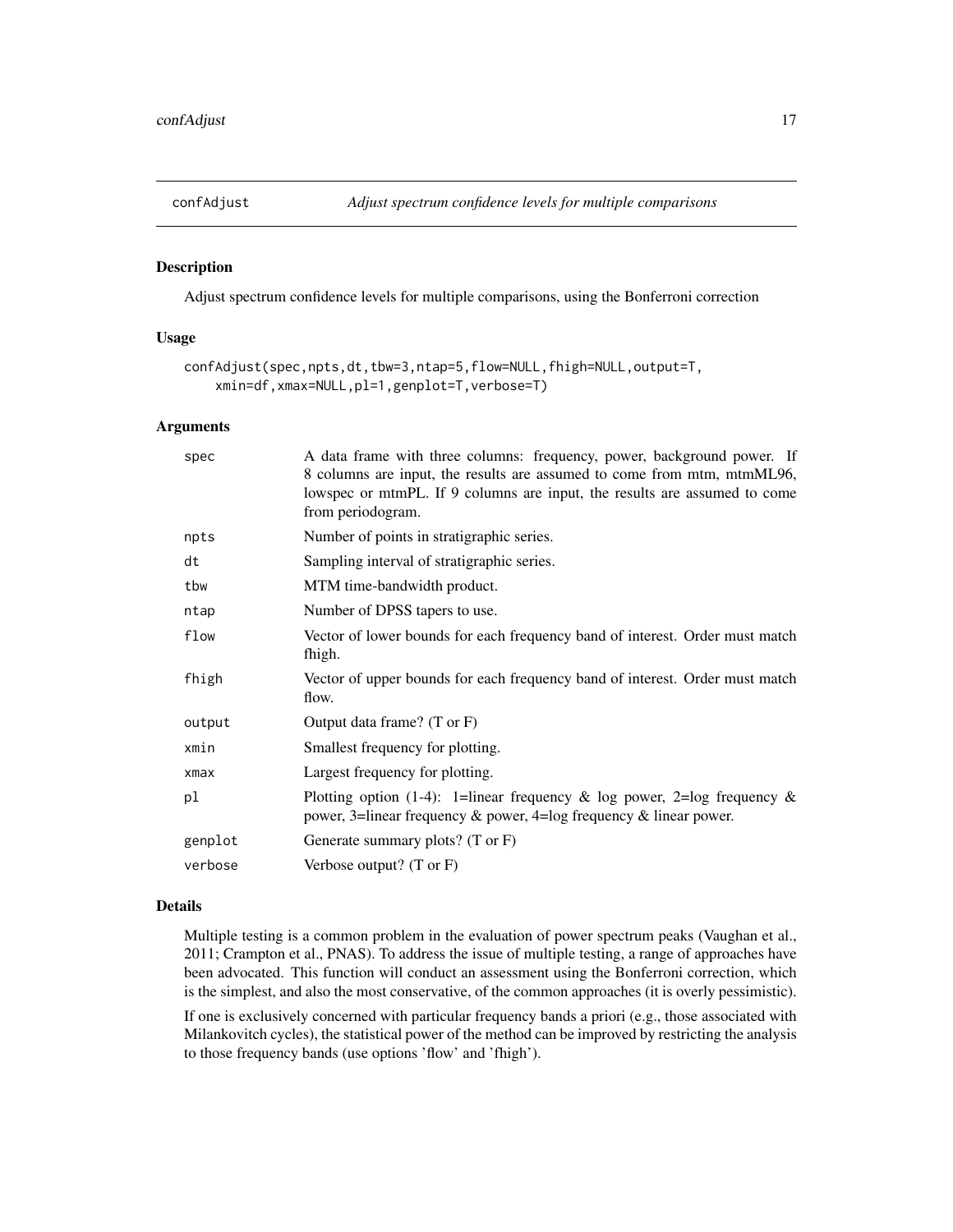Application of multiple testing corrections does not guarantee that the spectral background is appropriate. To address this issue, carefully examine the fit of the spectral background, and also conduct simulations with the function testBackground.

#### References

J.S. Campton, S.R. Meyers, R.A. Cooper, P.M Sadler, M. Foote, D. Harte, 2018, *Pacing of Paleozoic macroevolutionary rates by Milankovitch grand cycles*: Proceedings of the National Academy of Sciences, doi:10.1073/pnas.1714342115.

S. Vaughan, R.J. Bailey, and D.G. Smith, 2011, *Detecting cycles in stratigraphic data: Spectral analysis in the presence of red noise*. Paleoceanography 26, PA4211, doi:10.1029/2011PA002195.

## See Also

[testBackground](#page-93-1),[multiTest](#page-59-1),[spec.mtm](#page-0-0), [lowspec](#page-48-1), and [periodogram](#page-67-1)

#### Examples

```
# generate example series with periods of 400 ka, 100 ka, 40 ka and 20 ka
ex = cycles(freqs=c(1/400,1/100,1/40,1/20),start=1,end=1000,dt=5)
# add AR1 noise
noise = ar1(npts=200,dt=5,sd=.5)
ex[2] = ex[2] + noise[2]# first, let's use mtm with conventional AR1 background
spec=mtm(ex,padfac=1,ar1=TRUE,output=1)
# when blindly prospecting for cycles, it is necessary to consider all of the
# observed frequencies in the test
confAdjust(spec,npts=200,dt=5,tbw=3,ntap=5,output=FALSE)
# if, a priori, you are only concerned with the Milankovitch frequency bands,
# restrict your analysis to those bands (as constrained by available sedimentation
# rate estimates and the frequency resolution of the spectrum). in the example below,
# the mtm bandwidth resolution is employed to search frequencies nearby the
# Milankovitch-target periods.
flow=c((1/400)-0.003,(1/100)-0.003,(1/41)-0.003,(1/20)-0.003)
fhigh=c((1/400)+0.003,(1/100)+0.003,(1/41)+0.003,(1/20)+0.003)
confAdjust(spec,npts=200,dt=5,tbw=3,ntap=5,flow=flow,fhigh=fhigh,output=FALSE)
# now try with the lowspec method. this uses prewhitening, so it has one less data point.
spec=lowspec(ex,padfac=1,output=1)
flow=c((1/400)-0.003015075,(1/100)-0.003015075,(1/41)-0.003015075,(1/20)-0.003015075)
fhigh=c((1/400)+0.003015075,(1/100)+0.003015075,(1/41)+0.003015075,(1/20)+0.003015075)
confAdjust(spec,npts=199,dt=5,tbw=3,ntap=5,flow=flow,fhigh=fhigh,output=FALSE)
```

```
# for comparison...
confAdjust(spec,npts=199,dt=5,tbw=3,ntap=5,output=FALSE)
```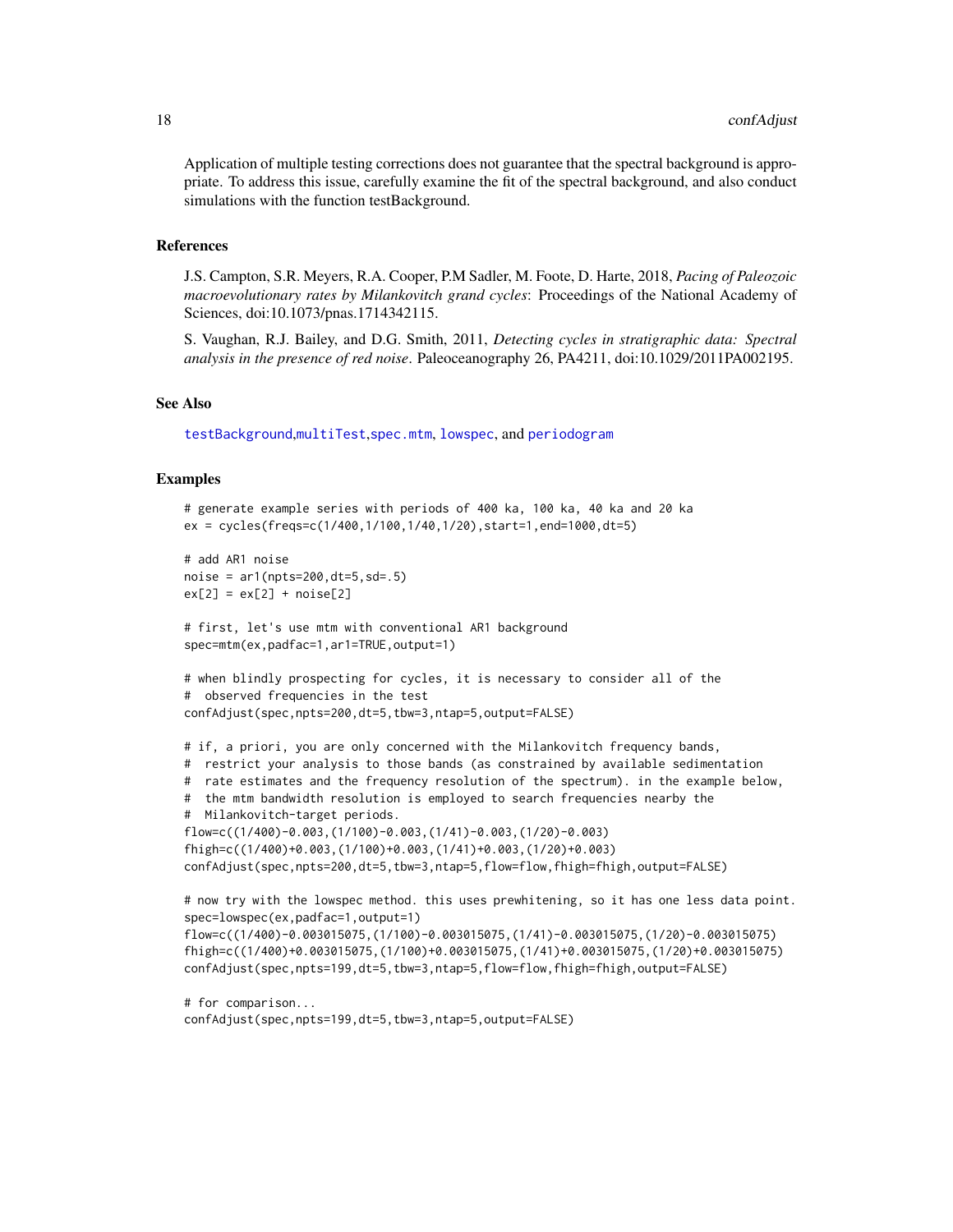<span id="page-18-0"></span>

| constantSedrate | Apply a constant sedimentation rate model to transform a spatial se- |
|-----------------|----------------------------------------------------------------------|
|                 | ries to temporal series                                              |

Apply a constant sedimentation rate model to transform a spatial series to temporal series.

## Usage

```
constantSedrate(dat,sedrate,begin=0,timeDir=1,genplot=T,verbose=T)
```
## Arguments

| dat     | Stratigraphic series. First column should be location (e.g., depth), second col-<br>umn should be data value.                                      |
|---------|----------------------------------------------------------------------------------------------------------------------------------------------------|
| sedrate | Sedimentation rate, in same spatial units as dat.                                                                                                  |
| begin   | Time value to assign to first datum.                                                                                                               |
| timeDir | Direction of floating time in tuned record: $1 =$ elapsed time increases with<br>$depth/height$ ; $-1$ = elapsed time decreases with depth/height) |
| genplot | Generate summary plots? $(T \text{ or } F)$                                                                                                        |
| verbose | Verbose output? $(T \text{ or } F)$                                                                                                                |
|         |                                                                                                                                                    |

<span id="page-18-1"></span>cosTaper *Apply cosine taper to stratigraphic series*

## Description

Apply a "percent-tapered" cosine taper (a.k.a. Tukey window) to a stratigraphic series.

## Usage

```
cosTaper(dat,p=.25,rms=T,demean=T,detrend=F,genplot=T,verbose=T)
```

| dat     | Stratigraphic series for tapering. First column should be location (e.g., depth),<br>second column should be data value. If no data is identified, will output a 256<br>point taper to evaluate the spectral properties of the window. |
|---------|----------------------------------------------------------------------------------------------------------------------------------------------------------------------------------------------------------------------------------------|
| p       | Cosine-tapered window parameter: p is the percent of the data series tapered<br>(choose $0-1$ ). When $p=1$ , this is equivalent to a Hann taper.                                                                                      |
| rms     | Normalize taper to RMS=1 to preserve power for white process? (T or $F$ )                                                                                                                                                              |
| demean  | Remove mean from data series? (T or F)                                                                                                                                                                                                 |
| detrend | Remove linear trend from data series? (T or F)                                                                                                                                                                                         |
| genplot | Generate summary plots? $(T \text{ or } F)$                                                                                                                                                                                            |
| verbose | Verbose output? $(T \text{ or } F)$                                                                                                                                                                                                    |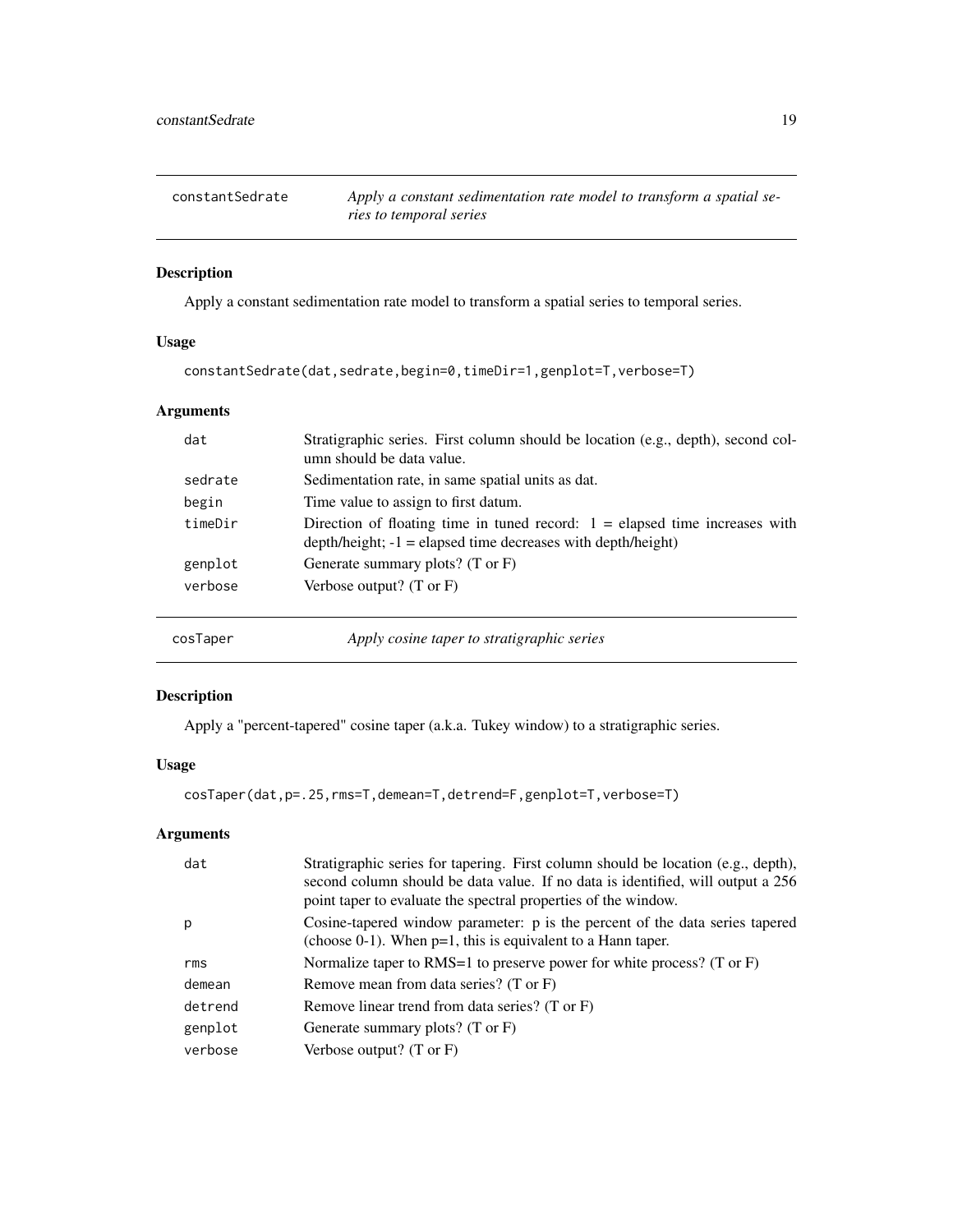## <span id="page-19-0"></span>See Also

[dpssTaper](#page-23-1), [gausTaper](#page-35-1), and [hannTaper](#page-37-1)

cycles *Generate harmonic model*

## Description

Make a time series with specified harmonic components and noise

#### Usage

```
cycles(freqs=NULL,phase=NULL,amp=NULL,start=0,end=499,dt=1,noisevar=0,genplot=T,
       verbose=T)
```
## Arguments

| fregs    | Vector with frequencies to model ('linear' frequencies).                         |
|----------|----------------------------------------------------------------------------------|
| phase    | Vector with phases for each frequency (phase in radians). Phases are subtracted. |
| amp      | Vector with amplitudes for each frequency.                                       |
| start    | First time/depth/height for output.                                              |
| end      | Last time/depth/height for output.                                               |
| dt       | Sampling interval.                                                               |
| noisevar | Variance of additive Gaussian noise.                                             |
| genplot  | Generate summary plots? $(T \text{ or } F)$                                      |
| verbose  | Verbose output? $(T \text{ or } F)$                                              |

## Value

modeled time series.

## Examples

```
## test signal on pg 38 of Choudhury, Shah, and Thornhill (2008)
freqs=c(0.12,0.18,0.30,0.42)
phase=c(-pi/3,-pi/12,-pi/4,-3*pi/8)
amp=c(1,1,1,1)
```
cycles(freqs,phase,amp,start=0,end=4095,dt=1,noisevar=0.2)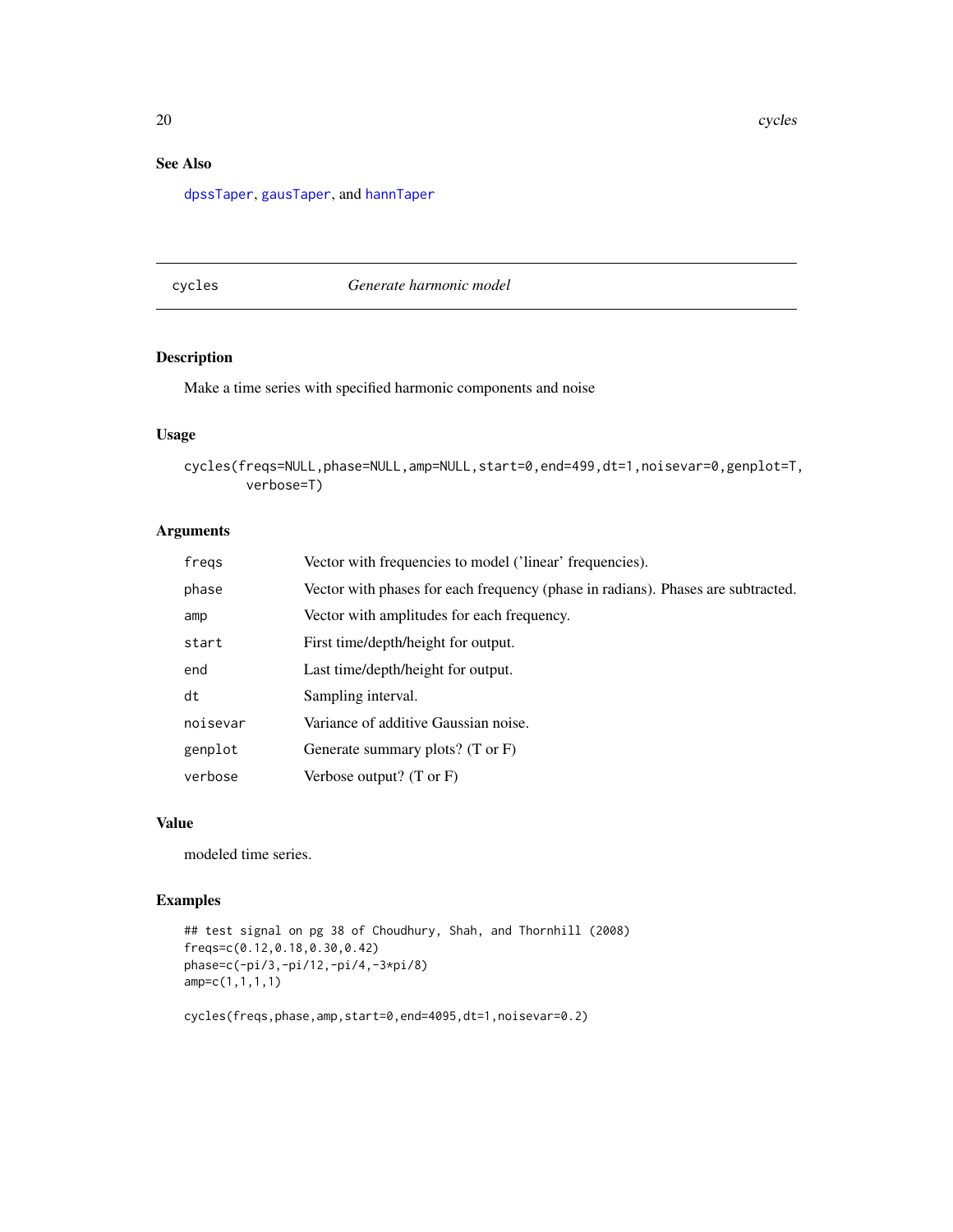<span id="page-20-0"></span>

Interactively delete points in x,y plot.

## Usage

```
delPts(dat,del=NULL,cols=c(1,2),ptsize=1,xmin=NULL,xmax=NULL,ymin=NULL,ymax=NULL,
      plotype=1,genplot=T,verbose=T)
```
## Arguments

| dat     | Data frame containing stratigraphic variable(s) of interest. Any number of columns<br>permitted.                |
|---------|-----------------------------------------------------------------------------------------------------------------|
| de1     | A vector of indices indicating points to delete. If specified, the interactive plot<br>is disabled.             |
| cols    | If you are using the graphical interface, which columns would you like to plot?<br>$(\text{default} = 1 \& 2).$ |
| ptsize  | Size of plotted points.                                                                                         |
| xmin    | Minimum x-value (column 1) to plot                                                                              |
| xmax    | Maximum x-value (column 1) to plot                                                                              |
| ymin    | Minimum y-value (column 2) to plot                                                                              |
| ymax    | Maximum y-value (column 2) to plot                                                                              |
| plotype | Type of plot to generate: $1 = \text{points}$ and lines, $2 = \text{points}$ , $3 = \text{lines}$               |
| genplot | Generate summary plots? (T or F)                                                                                |
| verbose | Verbose output? $(T \text{ or } F)$                                                                             |

## See Also

[idPts](#page-39-1), [iso](#page-44-1), [trim](#page-122-1) and [trimAT](#page-123-1)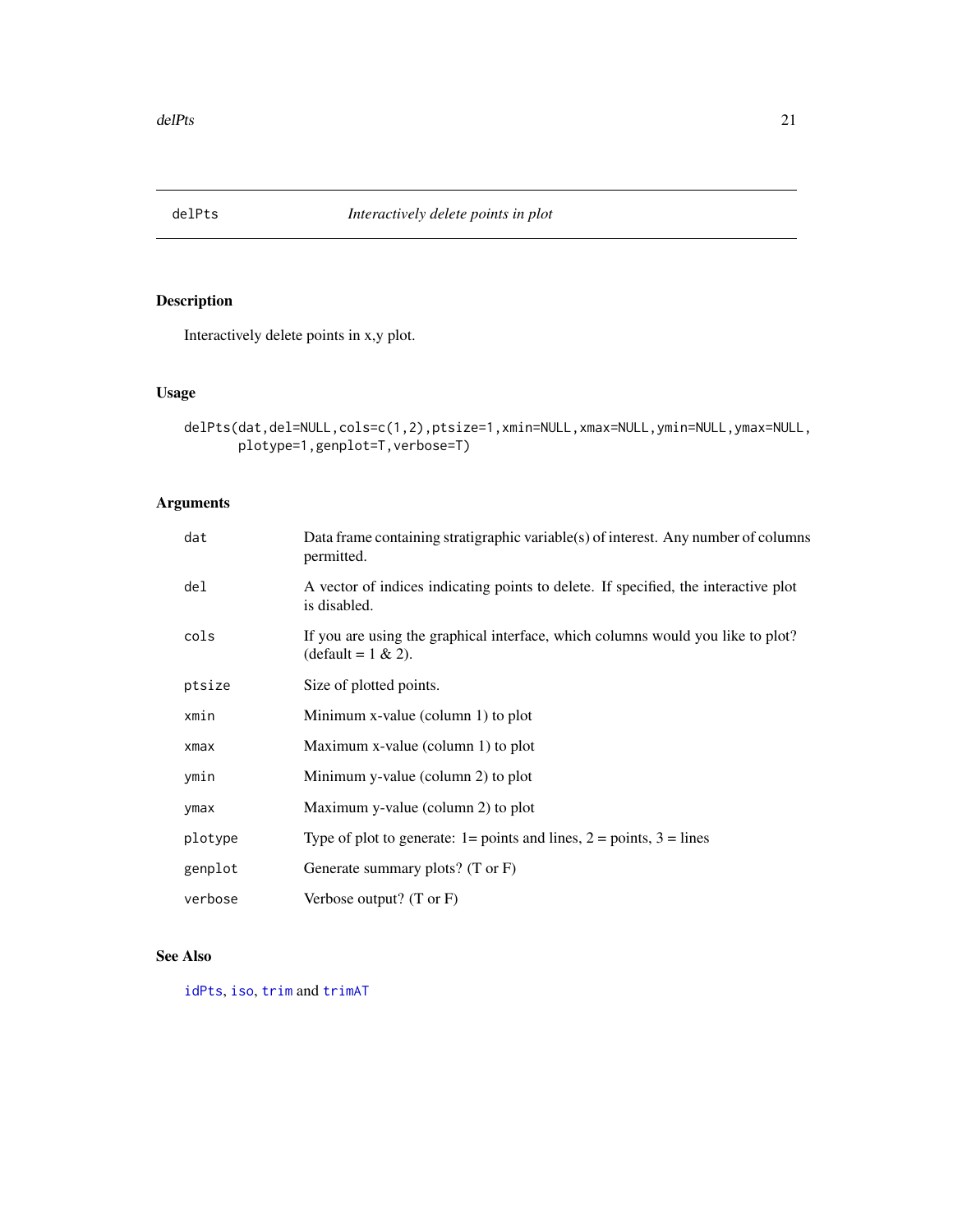<span id="page-21-1"></span><span id="page-21-0"></span>

Remove mean value from stratigraphic series

## Usage

demean(dat,genplot=T,verbose=T)

## Arguments

| dat     | Stratigraphic series for mean removal. First column should be location (e.g., |
|---------|-------------------------------------------------------------------------------|
|         | depth), second column should be data value.                                   |
| genplot | Generate summary plots? $(T \text{ or } F)$                                   |
| verbose | Verbose output? $(T \text{ or } F)$                                           |

#### See Also

[arcsinT](#page-8-1), [detrend](#page-21-2), [divTrend](#page-22-1), [logT](#page-46-1), [prewhiteAR](#page-72-1), and [prewhiteAR1](#page-73-1)

<span id="page-21-2"></span>

| detrend | Subtract linear trend from stratigraphic series |
|---------|-------------------------------------------------|
|---------|-------------------------------------------------|

## Description

Remove linear trend from stratigraphic series

#### Usage

detrend(dat,output=1,genplot=T,verbose=T)

## Arguments

| dat     | Stratigraphic series for linear detrending. First column should be location (e.g.,<br>depth), second column should be data value. |
|---------|-----------------------------------------------------------------------------------------------------------------------------------|
| output  | $1=$ output detrended signal; $2=$ output linear trend                                                                            |
| genplot | Generate summary plots? $(T \text{ or } F)$                                                                                       |
| verbose | Verbose output? $(T \text{ or } F)$                                                                                               |

## See Also

[arcsinT](#page-8-1), [demean](#page-21-1), [divTrend](#page-22-1), [logT](#page-46-1), [prewhiteAR](#page-72-1), and [prewhiteAR1](#page-73-1)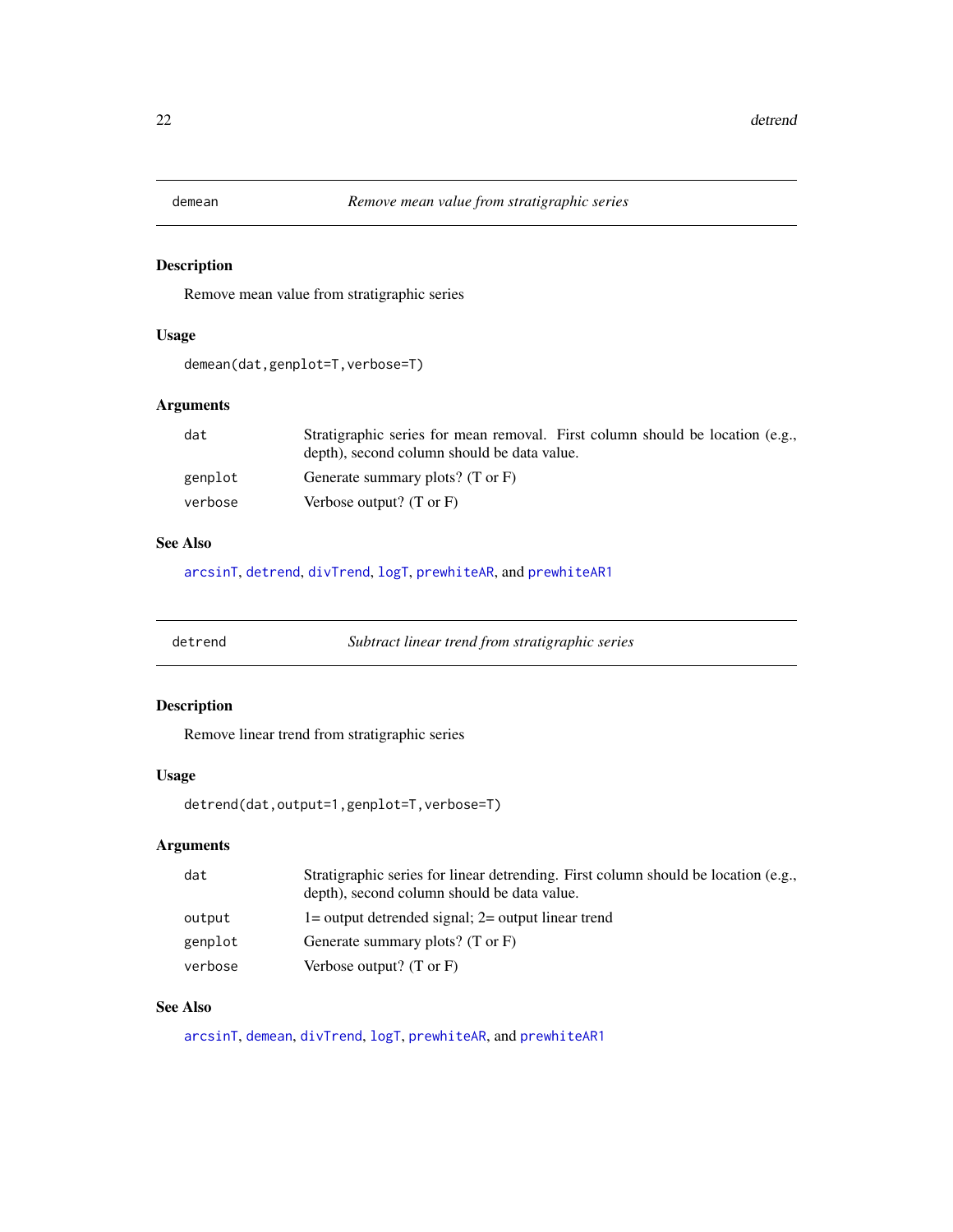<span id="page-22-0"></span>

Model differential accumulation. The input variable (e.g., insolation, proxy value) is rescaled to sedimentation rate curve varying from sedmin to sedmax. Input series must be evenly sampled in time.

#### Usage

```
diffAccum(dat,sedmin=0.01,sedmax=0.02,dir=1,genplot=T,verbose=T)
```
#### Arguments

| dat     | Model input series with two columns. First column must be time in ka, second<br>column should be data value. Data series must be evenly sampled in time. |
|---------|----------------------------------------------------------------------------------------------------------------------------------------------------------|
| sedmin  | Minimum sedimentation rate (m/ka)                                                                                                                        |
| sedmax  | Maximum sedimentation rate (m/ka)                                                                                                                        |
| dir     | 1=peaks have higher accumulation rate, $-1$ =troughs have higher accumulation<br>rate                                                                    |
| genplot | Generate summary plots? $(T \text{ or } F)$                                                                                                              |
| verbose | Verbose output? $(T \text{ or } F)$                                                                                                                      |

## Examples

```
# generate model with one 20 ka cycle
ex <- cycles(1/20)
```
diffAccum(ex)

<span id="page-22-1"></span>divTrend *Divide by linear trend in stratigraphic series*

#### Description

Divide data series value by linear trend observed in stratigraphic series

#### Usage

divTrend(dat,genplot=T,verbose=T)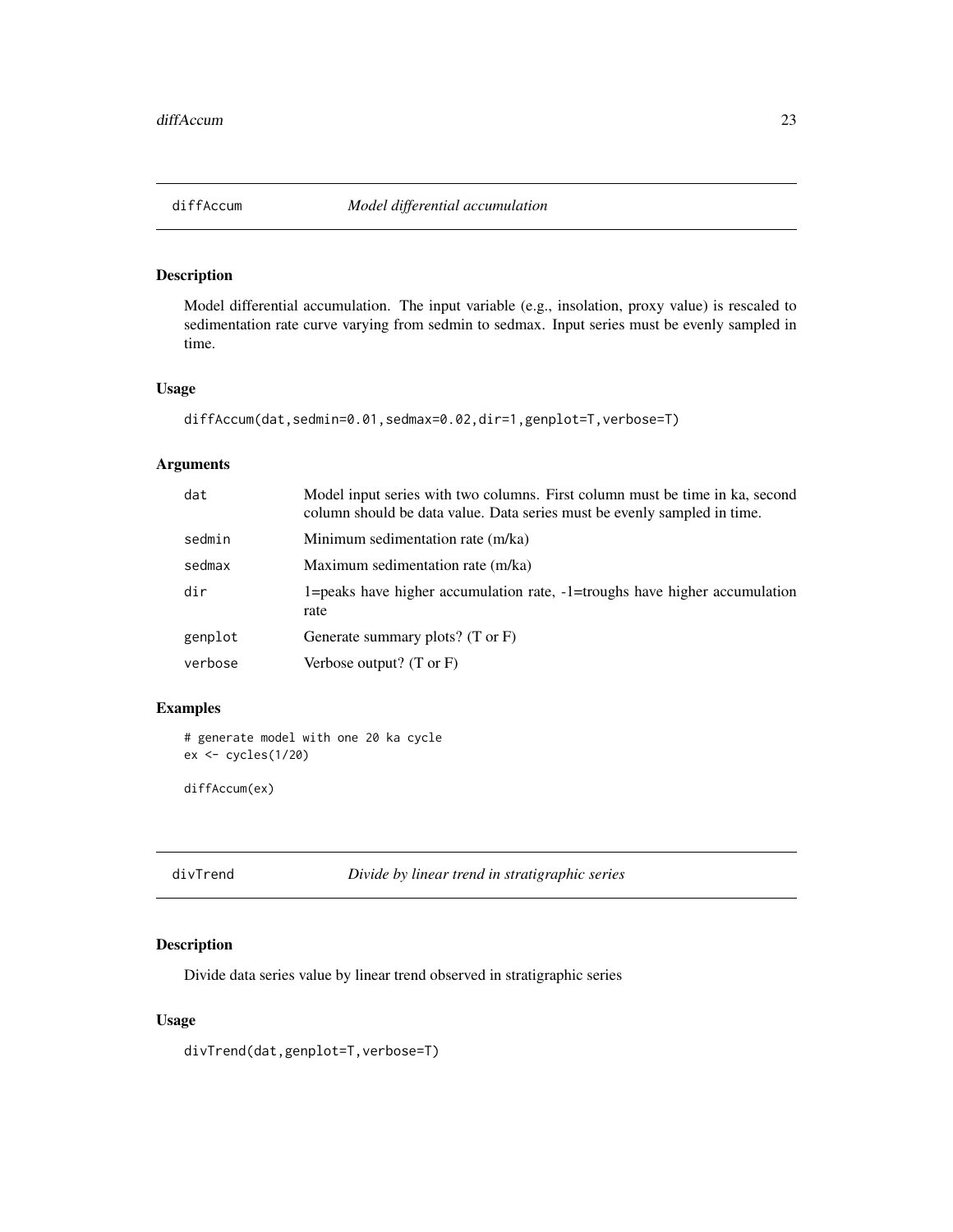## <span id="page-23-0"></span>Arguments

| dat     | Stratigraphic series for div-trending. First column should be location (e.g.,<br>depth), second column should be data value. |
|---------|------------------------------------------------------------------------------------------------------------------------------|
| genplot | Generate summary plots? (T or F)                                                                                             |
| verbose | Verbose output? $(T \text{ or } F)$                                                                                          |

#### See Also

[arcsinT](#page-8-1), [demean](#page-21-1), [detrend](#page-21-2), [logT](#page-46-1), [prewhiteAR](#page-72-1), and [prewhiteAR1](#page-73-1)

<span id="page-23-1"></span>dpssTaper *Apply DPSS taper to stratigraphic series*

## Description

Apply a single Discrete Prolate Spheroidal Sequence (DPSS) taper to a stratigraphic series

## Usage

dpssTaper(dat,tbw=1,num=1,rms=T,demean=T,detrend=F,genplot=T,verbose=T)

## Arguments

| dat     | Stratigraphic series for tapering. First column should be location (e.g., depth),<br>second column should be data value. If no data is identified, will output a 256<br>point taper to evaluate the spectral properties of the window. |
|---------|----------------------------------------------------------------------------------------------------------------------------------------------------------------------------------------------------------------------------------------|
| tbw     | Time-bandwidth product for the DPSS                                                                                                                                                                                                    |
| num     | Which one of the DPSS would you like to use?                                                                                                                                                                                           |
| rms     | Normalize taper to RMS=1 to preserve power for white process? (T or $F$ )                                                                                                                                                              |
| demean  | Remove mean from data series? (T or F)                                                                                                                                                                                                 |
| detrend | Remove linear trend from data series? (T or F)                                                                                                                                                                                         |
| genplot | Generate summary plots? $(T \text{ or } F)$                                                                                                                                                                                            |
| verbose | Verbose output? $(T \text{ or } F)$                                                                                                                                                                                                    |

## See Also

[cosTaper](#page-18-1), [gausTaper](#page-35-1), and [hannTaper](#page-37-1)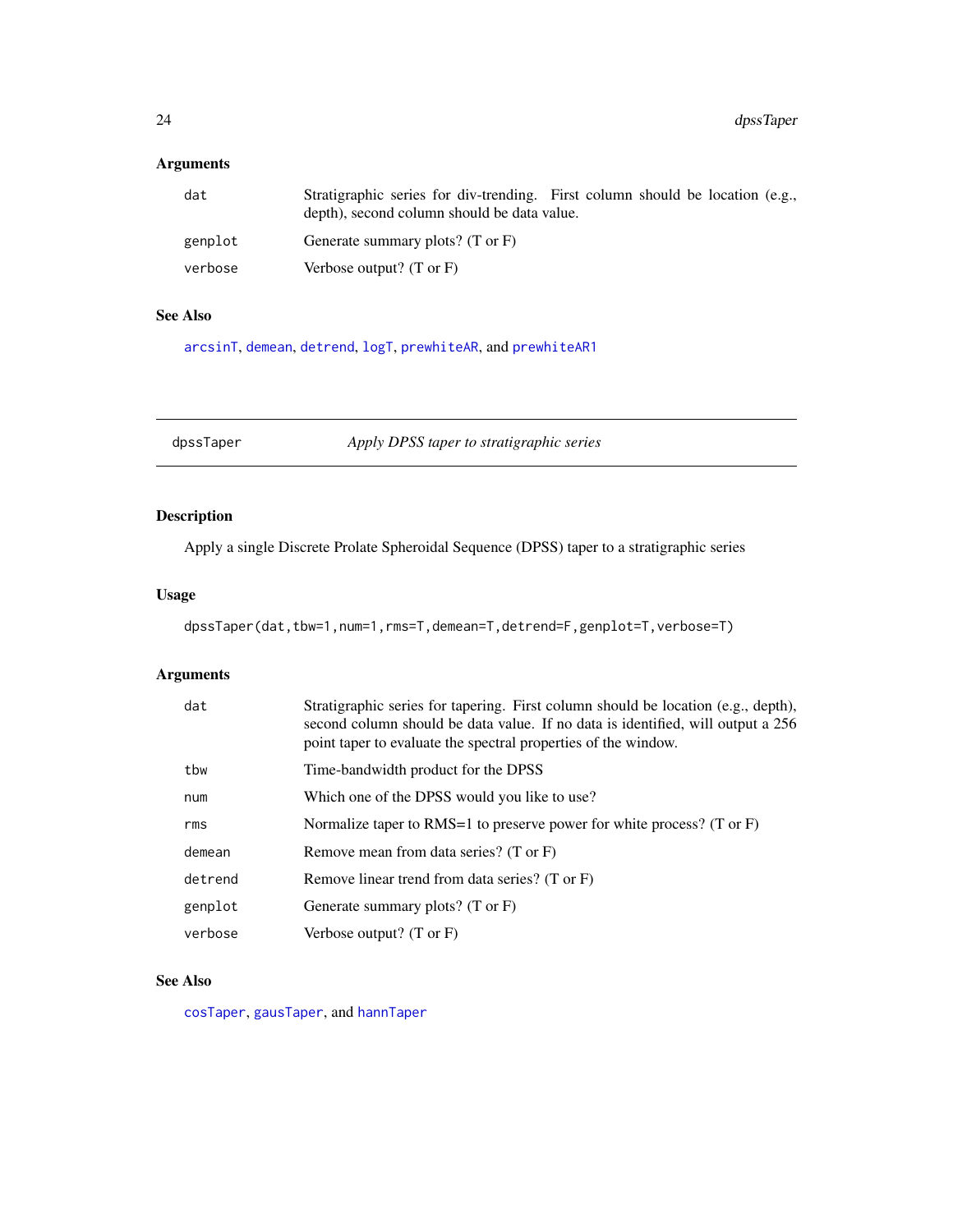<span id="page-24-1"></span><span id="page-24-0"></span>

Calculate Evolutive Average Spectral Misfit with Monte Carlo spectra simulations, as updated in Meyers et al. (2012).

## Usage

```
eAsm(spec,siglevel=0.9,target,fper=NULL,rayleigh,nyquist,sedmin=1,sedmax=5,
     numsed=50,linLog=1,iter=100000,ydir=1,output=4,genplot=F)
```

| spec     | Time-frequency spectral results to evaluate. Must have the following format:<br>column 1=frequency; remaining columns $(2 \text{ to } n)$ =probability; titles for columns<br>2 to n must be the location (depth or height). Note that this format is ouput by<br>function eha. |
|----------|---------------------------------------------------------------------------------------------------------------------------------------------------------------------------------------------------------------------------------------------------------------------------------|
| siglevel | Threshold level for filtering peaks.                                                                                                                                                                                                                                            |
| target   | A vector of astronomical frequencies to evaluate (1/ka). These must be in order<br>of increasing frequency (e.g., e1,e2,e3,o1,o2,p1,p2). Maximum allowed is 50<br>frequencies.                                                                                                  |
| fper     | A vector of uncertainties on each target frequency (1/ka). Values should be from<br>0-1, representing uncertainty as a percent of each target frequency. The order of<br>the uncertainties must follow that of the target vector. By default, no uncertainty<br>is assigned.    |
| rayleigh | Rayleigh frequency (cycles/m).                                                                                                                                                                                                                                                  |
| nyquist  | Nyquist frequency (cycles/m).                                                                                                                                                                                                                                                   |
| sedmin   | Minimum sedimentation rate for investigation (cm/ka).                                                                                                                                                                                                                           |
| sedmax   | Maximum sedimentation rate for investigation (cm/ka).                                                                                                                                                                                                                           |
| numsed   | Number of sedimentation rates to investigate in ASM optimization grid. Maxi-<br>mum allowed is 500.                                                                                                                                                                             |
| linLog   | Use linear or logarithmic scaling for sedimentation rate grid spacing? (0=linear,<br>$1 = log$ )                                                                                                                                                                                |
| iter     | Number of Monte Carlo simulations for significance testing. Maximum allowed<br>is 100,000.                                                                                                                                                                                      |
| ydir     | Direction for y-axis in plots (depth or height). $-1$ = values increase downwards<br>(slower plotting!), $1 =$ values increase upwards.                                                                                                                                         |
| output   | Return output as a new data frame? (0 = nothing, 1 = Ho-SL, 2 = ASM, 3 = #<br>astronomical terms, $4 = \text{everything}$ )                                                                                                                                                     |
| genplot  | Generate summary plots? (T or F)                                                                                                                                                                                                                                                |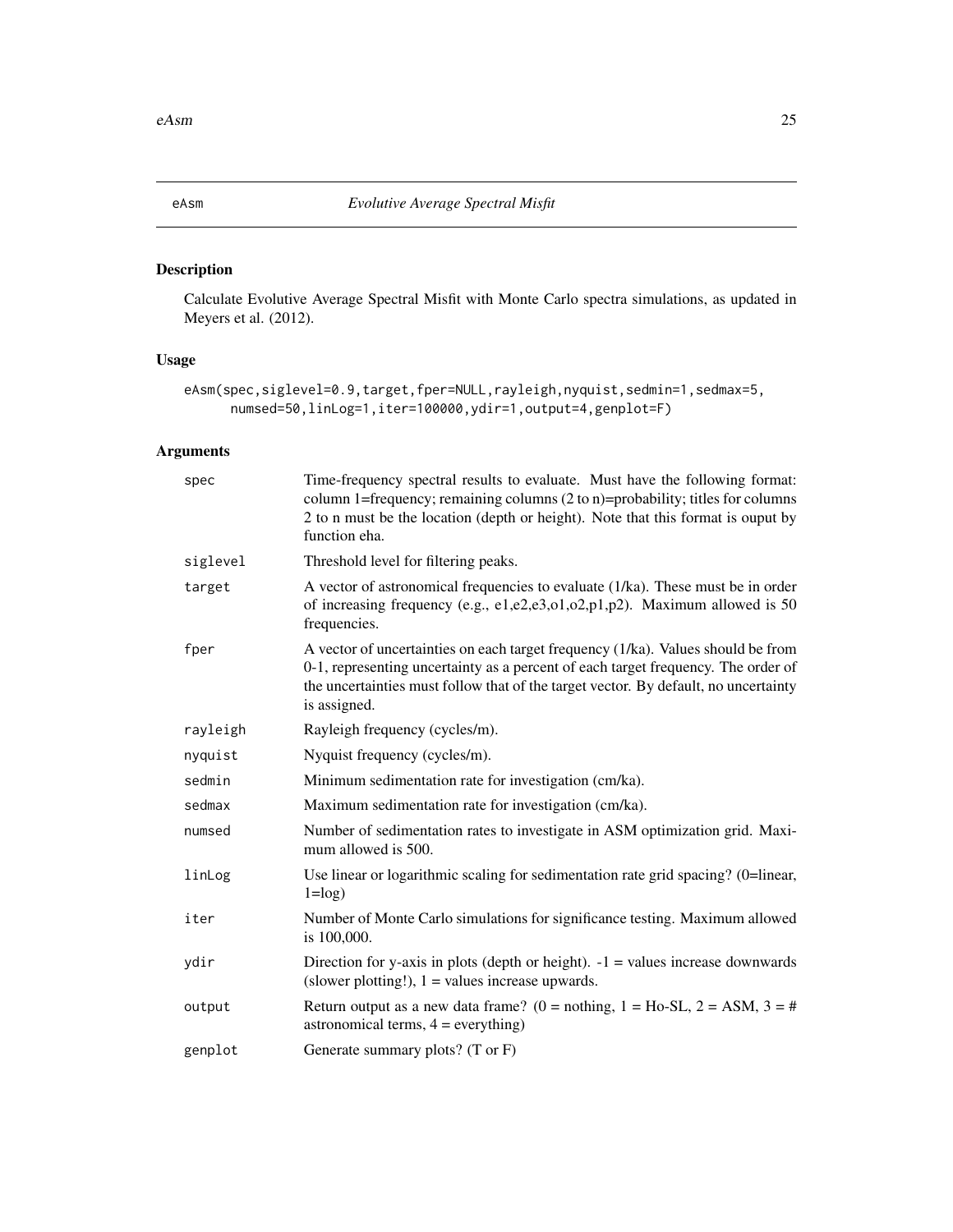#### <span id="page-25-0"></span>Details

Please see function asm for details.

#### References

S.R. Meyers and B.B. Sageman, 2007, *Quantification of Deep-Time Orbital Forcing by Average Spectral Misfit*: American Journal of Science, v. 307, p. 773-792.

S.R. Meyers, 2012, *Seeing Red in Cyclic Stratigraphy: Spectral Noise Estimation for Astrochronology*: Paleoceanography, 27, PA3228, doi:10.1029/2012PA002307.

S.R. Meyers, B.B. Sageman and M.A. Arthur, 2012, *Obliquity forcing of organic matter accumulation during Oceanic Anoxic Event 2*: Paleoceanography, 27, PA3212, doi:10.1029/2012PA002286.

#### See Also

[asm](#page-9-1), [eAsmTrack](#page-25-1), [eha](#page-26-1), [testPrecession](#page-95-1), [timeOpt](#page-99-1), and [timeOptSim](#page-107-1)

#### Examples

```
# use modelA as an example
data(modelA)
# interpolate to even sampling interval
modelAInterp=linterp(modelA)
# perform EHA analysis, save harmonic F-test confidence level results to 'spec'
spec=eha(modelAInterp,win=8,step=2,pad=1000,output=4)
# perform Evolutive Average Spectral Misfit analysis, save results to 'res'
res=eAsm(spec,target=c(1/405.47,1/126.98,1/96.91,1/37.66,1/22.42,1/18.33),rayleigh=0.1245274,
       nyquist=6.66597,sedmin=0.5,sedmax=3,numsed=100,siglevel=0.8,iter=10000,output=4)
# identify minimum Ho-SL in each record and plot
pl(1)
eAsmTrack(res[1],threshold=0.05)
# extract Ho-SL result at 18.23 m
HoSL18.23=extract(res[1],get=18.23,pl=1)
# extract ASM result at 18.23 m
asm18.23=extract(res[2],get=18.23,pl=0)
```
<span id="page-25-1"></span>eAsmTrack *Track ASM null hypothesis significance level minima in eASM results*

#### Description

Track ASM null hypothesis significance level minima in eASM results.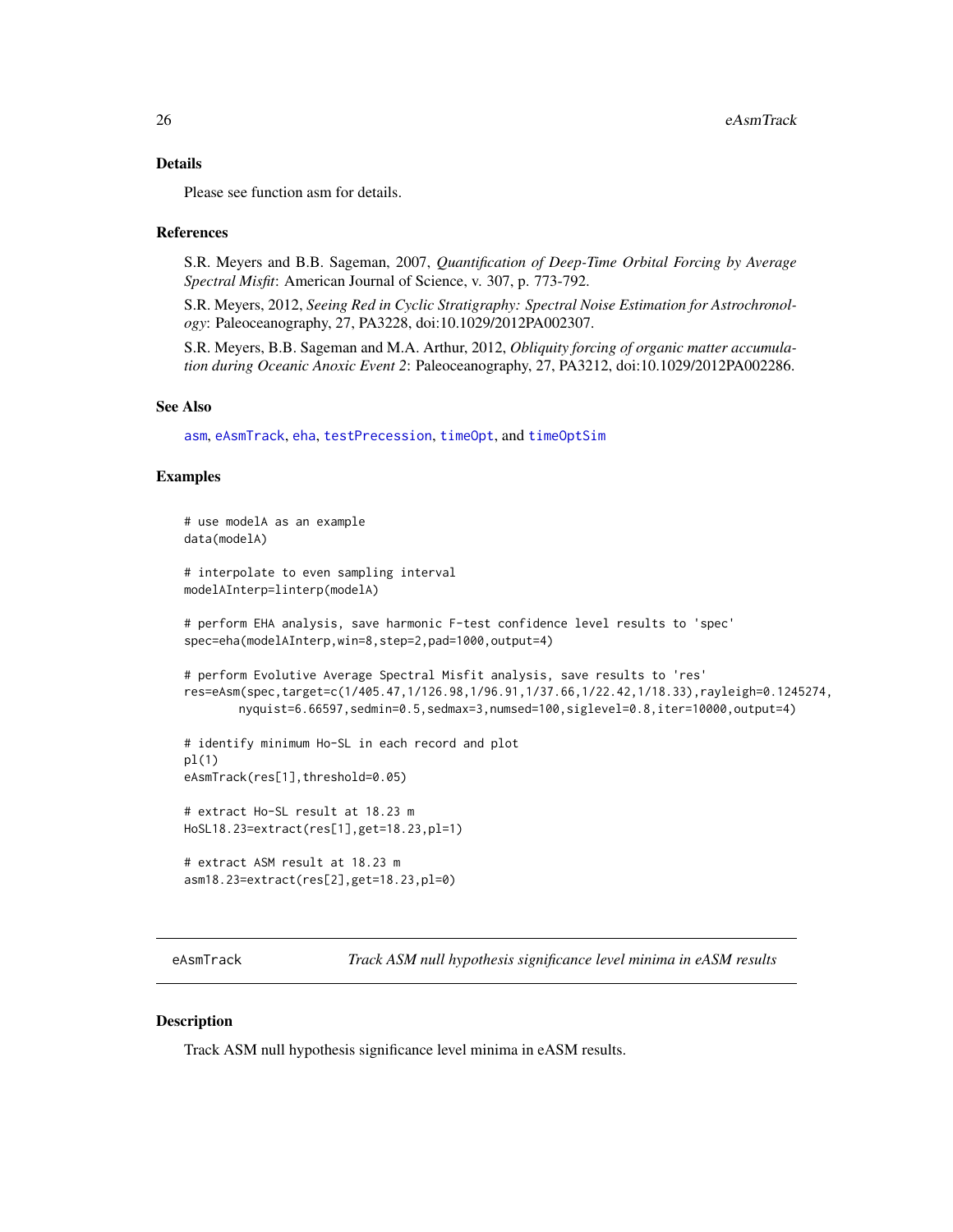<span id="page-26-0"></span>eha 27

## Usage

eAsmTrack(res,threshold=.5,ydir=-1,genplot=T,verbose=T)

## Arguments

| res       | eAsm results. Must have the following format: column 1=sedimentation rate;<br>remaining columns $(2 \text{ to } n)$ =Ho-SL; titles for columns 2 to n must be the location<br>(depth or height). Note that this format is ouput by function eAsm. |
|-----------|---------------------------------------------------------------------------------------------------------------------------------------------------------------------------------------------------------------------------------------------------|
| threshold | Threshold Ho-SL value for analysis and plotting.                                                                                                                                                                                                  |
| ydir      | Direction for y-axis in plots (depth or height). $-1$ = values increase downwards<br>(slower plotting!), $1 =$ values increase upwards.                                                                                                           |
| genplot   | Generate summary plots? (T or F)                                                                                                                                                                                                                  |
| verbose   | Verbose output? $(T \text{ or } F)$                                                                                                                                                                                                               |

#### Details

Please see function eAsm for details.

#### See Also

[asm](#page-9-1), [eAsm](#page-24-1), and [eha](#page-26-1)

<span id="page-26-1"></span>

eha *Evolutive Harmonic Analysis & Evolutive Power Spectral Analysis*

## Description

Evolutive Harmonic Analysis & Evolutive Power Spectral Analysis using the Thomson multitaper method (Thomson, 1982)

### Usage

```
eha(dat,tbw=2,pad,fmin,fmax,step,win,demean=T,detrend=T,siglevel=0.90,
    sigID=F,ydir=1,output=0,pl=1,palette=1,centerZero=T,ncolors=100,xlab,ylab,
   genplot=2,verbose=T)
```

| dat  | Stratigraphic series to analyze. First column should be location (e.g., depth),<br>second column should be data value. |
|------|------------------------------------------------------------------------------------------------------------------------|
| tbw  | MTM time-bandwidth product $(\leq 10)$                                                                                 |
| pad  | Pad with zeros to how many points? Must not factor into a prime number $>23$ .<br>Maximum number of points is 200,000. |
| fmin | Smallest frequency for analysis and plotting.                                                                          |
| fmax | Largest frequency for analysis and plotting.                                                                           |
|      |                                                                                                                        |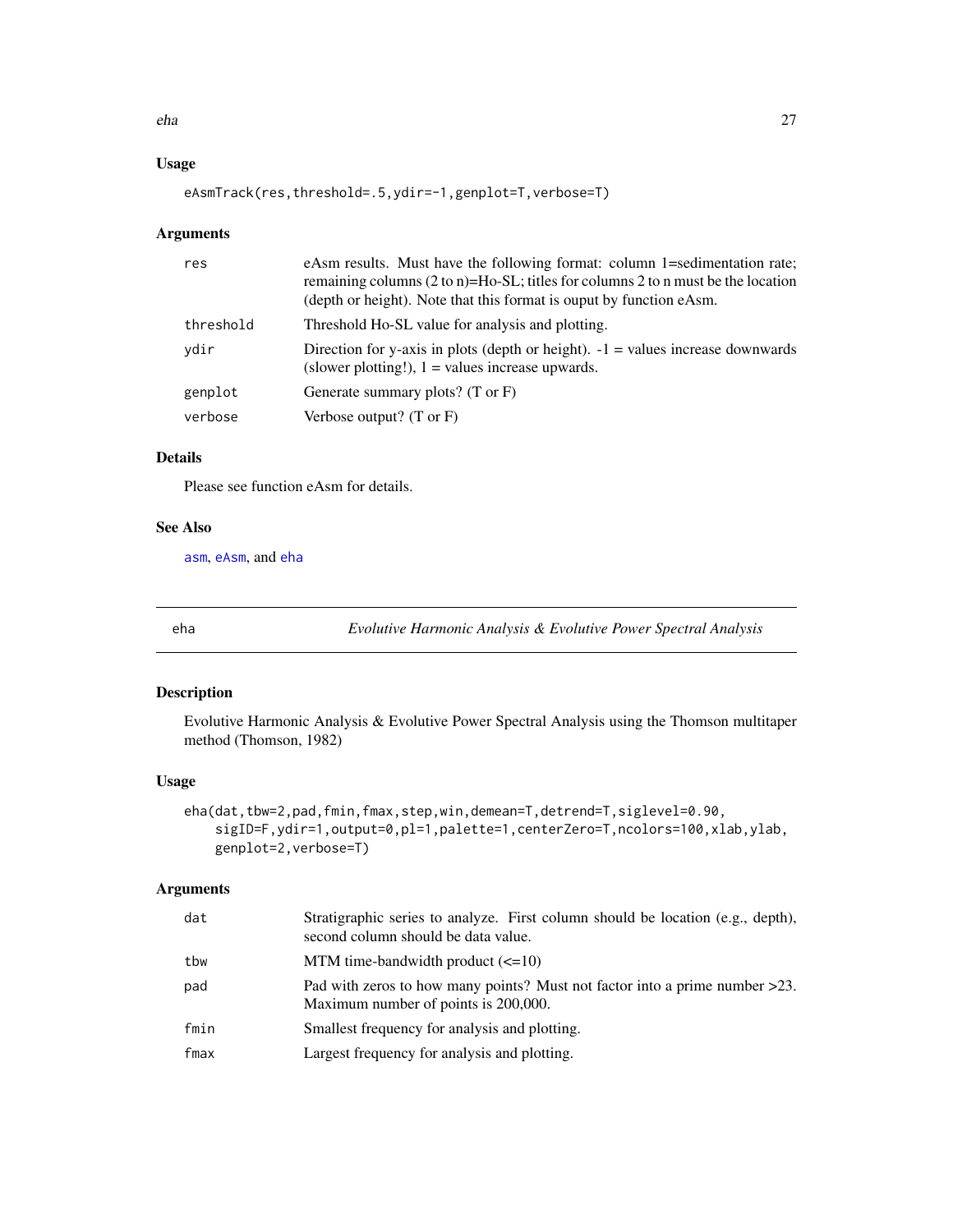| step       | Step size for EHA window, in units of space or time.                                                                                                                                                                                                                                                                                                                                                                                                                                             |
|------------|--------------------------------------------------------------------------------------------------------------------------------------------------------------------------------------------------------------------------------------------------------------------------------------------------------------------------------------------------------------------------------------------------------------------------------------------------------------------------------------------------|
| win        | Window size for EHA, in units of space or time.                                                                                                                                                                                                                                                                                                                                                                                                                                                  |
| demean     | Remove mean from data series? (T or F)                                                                                                                                                                                                                                                                                                                                                                                                                                                           |
| detrend    | Remove linear trend from data series? (T or F)                                                                                                                                                                                                                                                                                                                                                                                                                                                   |
| siglevel   | Significance level for peak identification/filtering (0-1)                                                                                                                                                                                                                                                                                                                                                                                                                                       |
| sigID      | Identify signficant frequencies on power, amplitude, and probabilty plots. Only<br>applies when one spectrum is calculated. $(T \text{ or } F)$                                                                                                                                                                                                                                                                                                                                                  |
| ydir       | Direction for y-axis in EHA plots (depth, height, time). $-1$ = values increase<br>downwards (slower plotting), $1 =$ values increase upwards                                                                                                                                                                                                                                                                                                                                                    |
| output     | Return output as new data frame? 0=no; 1=all results; 2=power; 3=amplitude;<br>4=probability; 5=significant frequencies (only for one spectrum); 6=significant<br>frequencies and their probabilities (only for one spectrum)                                                                                                                                                                                                                                                                    |
| pl         | Plot logarithm of spectral power $(1)$ or linear spectral power $(2)$ ?                                                                                                                                                                                                                                                                                                                                                                                                                          |
| palette    | What color palette would you like to use? $(1)$ rainbow, $(2)$ grayscale, $(3)$ blue,<br>(4) red, (5) blue-white-red (if values are negative and positive, white is centered<br>on zero)                                                                                                                                                                                                                                                                                                         |
| centerZero | Center color scale on zero (use an equal number of postive and negative color<br>divisions)? (T or $F$ )                                                                                                                                                                                                                                                                                                                                                                                         |
| ncolors    | Number of colors steps to use in palette.                                                                                                                                                                                                                                                                                                                                                                                                                                                        |
| xlab       | Label for x-axis. Default $=$ "Frequency"                                                                                                                                                                                                                                                                                                                                                                                                                                                        |
| ylab       | Label for y-axis. Default $=$ "Location"                                                                                                                                                                                                                                                                                                                                                                                                                                                         |
| genplot    | Plotting options. $0=$ no plots; 1= power, amplitude, f-test, probability; 2=data<br>series, power, amplitude, probability; 3= data series, power, normalized ampli-<br>tude (maximum in each window normalized to unity), normalized amplitude fil-<br>tered at specified siglevel; 4= data series, normalized power (maximum in each<br>window normalized to unity), normalized amplitude (maximum in each window<br>normalized to unity), normalized amplitude filtered at specified siglevel |
| verbose    | Verbose output? $(T \text{ or } F)$                                                                                                                                                                                                                                                                                                                                                                                                                                                              |

## References

Thomson, D. J., 1982, *Spectrum estimation and harmonic analysis*, Proc. IEEE, 70, 1055-1096, doi:10.1109/PROC.1982.12433.

#### See Also

[extract](#page-33-1), [lowspec](#page-48-1), [mtmAR](#page-54-1), [mtmML96](#page-55-1), [periodogram](#page-67-1), [trackFreq](#page-120-1) and [traceFreq](#page-118-1)

## Examples

## as an example, evaluate the modelA data(modelA)

## interpolate to even sampling interval of 0.075 m ex1=linterp(modelA, dt=0.075)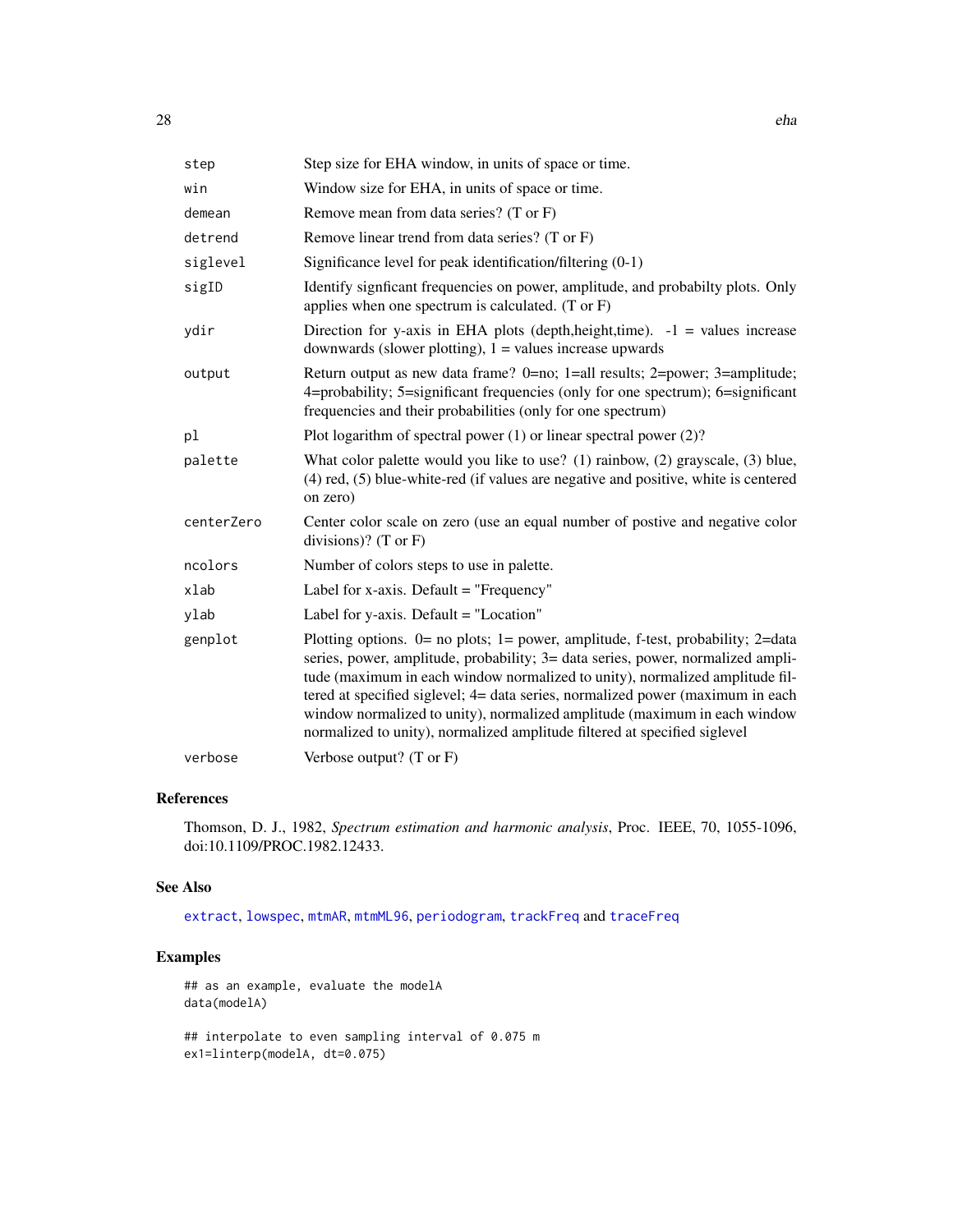#### <span id="page-28-0"></span>eTimeOpt 29

```
## perform EHA with a time-bandwidth parameter of 2, using an 7.95 meter window, 0.15 m step,
## and pad to 1000 points
## set labels for plots (optional)
eha(ex1,tbw=2,win=7.95,step=0.15,pad=1000,xlab="Frequency (cycles/m)",ylab="Height (m)")
## for comparison generate spectrum for entire record, using time-bandwidth parameter of 3, and
## pad to 5000 points
## start by making a new plot
pl(1)
eha(ex1,tbw=3,win=38,pad=5000,xlab="Frequency (cycles/m)")
```
<span id="page-28-1"></span>

| eTimeOpt | $eTimeOpt$ : Evolutive implementation of TimeOpt (Meyers, 2015; Mey- |
|----------|----------------------------------------------------------------------|
|          | ers, 2019)                                                           |

#### Description

eTimeOpt: Evolutive implementation of TimeOpt (Meyers, 2015; Meyers, 2019).

## Usage

```
eTimeOpt(dat,win=dt*100,step=dt*10,sedmin=0.5,sedmax=5,numsed=100,linLog=1,
   limit=T,fit=1,fitModPwr=T,flow=NULL,fhigh=NULL,roll=NULL,targetE=NULL,targetP=NULL,
   detrend=T,ydir=1,output=1,genplot=T,check=T,verbose=1)
```

| dat       | Stratigraphic series for astrochronologic assessment. First column should be<br>depth or height (in meters), second column should be data value. |
|-----------|--------------------------------------------------------------------------------------------------------------------------------------------------|
| win       | Window size, in meters.                                                                                                                          |
| step      | Step size for moving window, in meters.                                                                                                          |
| sedmin    | Minimum sedimentation rate for investigation (cm/ka).                                                                                            |
| sedmax    | Maximum sedimentation rate for investigation (cm/ka).                                                                                            |
| numsed    | Number of sedimentation rates to investigate in optimization grid.                                                                               |
| linLog    | Use linear or logarithmic scaling for sedimentation rate grid spacing? (0=linear,<br>$1 = log$ ; default value is 1)                             |
| limit     | Limit evaluated sedimentation rates to region in which full target signal can be<br>recovered? $(T \text{ or } F)$ .                             |
| fit       | Test for $(1)$ precession amplitude modulation or $(2)$ short eccentricity amplitude<br>modulation?                                              |
| fitModPwr | Include the modulation periods in the spectral fit? $(T \text{ or } F)$                                                                          |
| flow      | Low frequency cut-off for Taner bandpass (half power point; in cycles/ka)                                                                        |
| fhigh     | High frequency cut-off for Taner bandpass (half power point; in cycles/ka)                                                                       |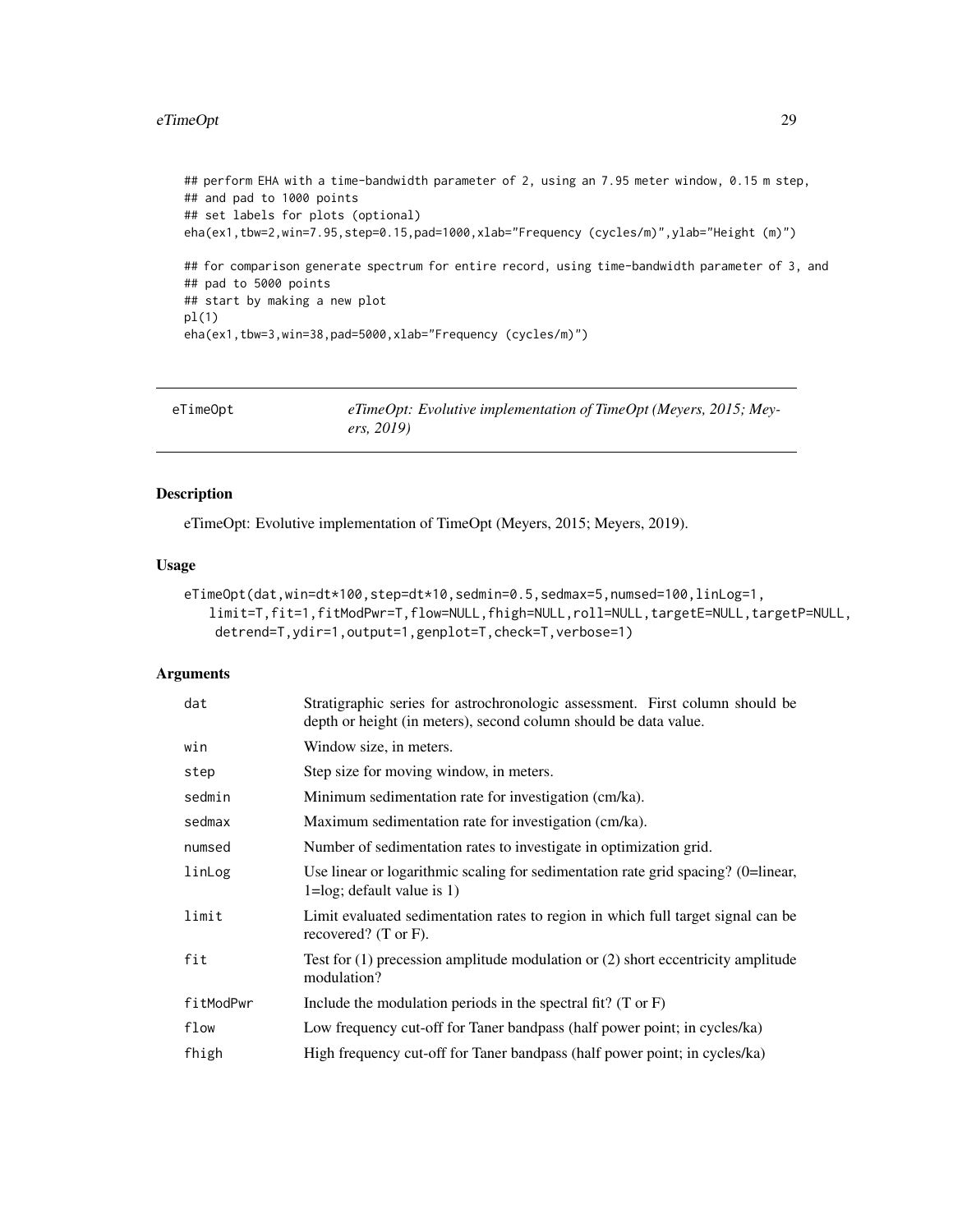| roll    | Taner filter roll-off rate, in dB/octave.                                                                                                                   |
|---------|-------------------------------------------------------------------------------------------------------------------------------------------------------------|
| targetE | A vector of eccentricity periods to evaluate (in ka). These must be in order of<br>decreasing period, with a first value of 405 ka.                         |
| targetP | A vector of precession periods to evaluate (in ka). These must be in order of<br>decreasing period.                                                         |
| detrend | Remove linear trend from data series? (T or F)                                                                                                              |
| vdir    | Direction for y-axis in plots (depth, height, time). $-1$ = values increase down-<br>wards (slower plotting), $1 =$ values increase upwards                 |
| output  | Which results would you like to return to the console? (0) no output; $(1)$ every-<br>thing, (2) $r^2$ envelope, (3) $r^2$ power, (4) $r^2$ opt             |
| genplot | Generate summary plots? $(T \text{ or } F)$                                                                                                                 |
| check   | Conduct compliance checks before processing? $(T \text{ or } F)$ In general this should<br>be activated; the option is included for Monte Carlo simulation. |
| verbose | Verbose output? (0=nothing, 1=minimal, 2=a little more, 3=everything!)                                                                                      |
|         |                                                                                                                                                             |

#### References

S.R. Meyers, 2015, *The evaluation of eccentricity-related amplitude modulations and bundling in paleoclimate data: An inverse approach for astrochronologic testing and time scale optimization*: Paleoceanography, v.30, 1625-1640.

S.R. Meyers, 2019, *Cyclostratigraphy and the problem of astrochronologic testing*: Earth-Science Reviews v.190, 190-223.

#### See Also

[tracePeak](#page-119-1),[trackPeak](#page-121-1),[timeOpt](#page-99-1),[timeOptSim](#page-107-1), and [eTimeOptTrack](#page-30-1)

#### Examples

# generate a test signal with precession and eccentricity ex=cycles(freqs=c(1/405.6795,1/130.719,1/123.839,1/98.86307,1/94.87666,1/23.62069, 1/22.31868,1/19.06768,1/18.91979),end=4000,dt=5)

# convert to meters with a linearly increasing sedimentation rate from 0.01 m/kyr to 0.03 m/kyr ex=sedRamp(ex,srstart=0.01,srend=0.03)

```
# interpolate to median sampling interval
ex=linterp(ex)
```
# evaluate precession & eccentricity power, and precession modulations res=eTimeOpt(ex,win=20,step=1,fit=1,output=1)

```
# extract the optimal fits for the power optimization
sedrates=eTimeOptTrack(res[2])
```

```
# extract the optimal fits for the envelope*power optimization
sedrates=eTimeOptTrack(res[3])
```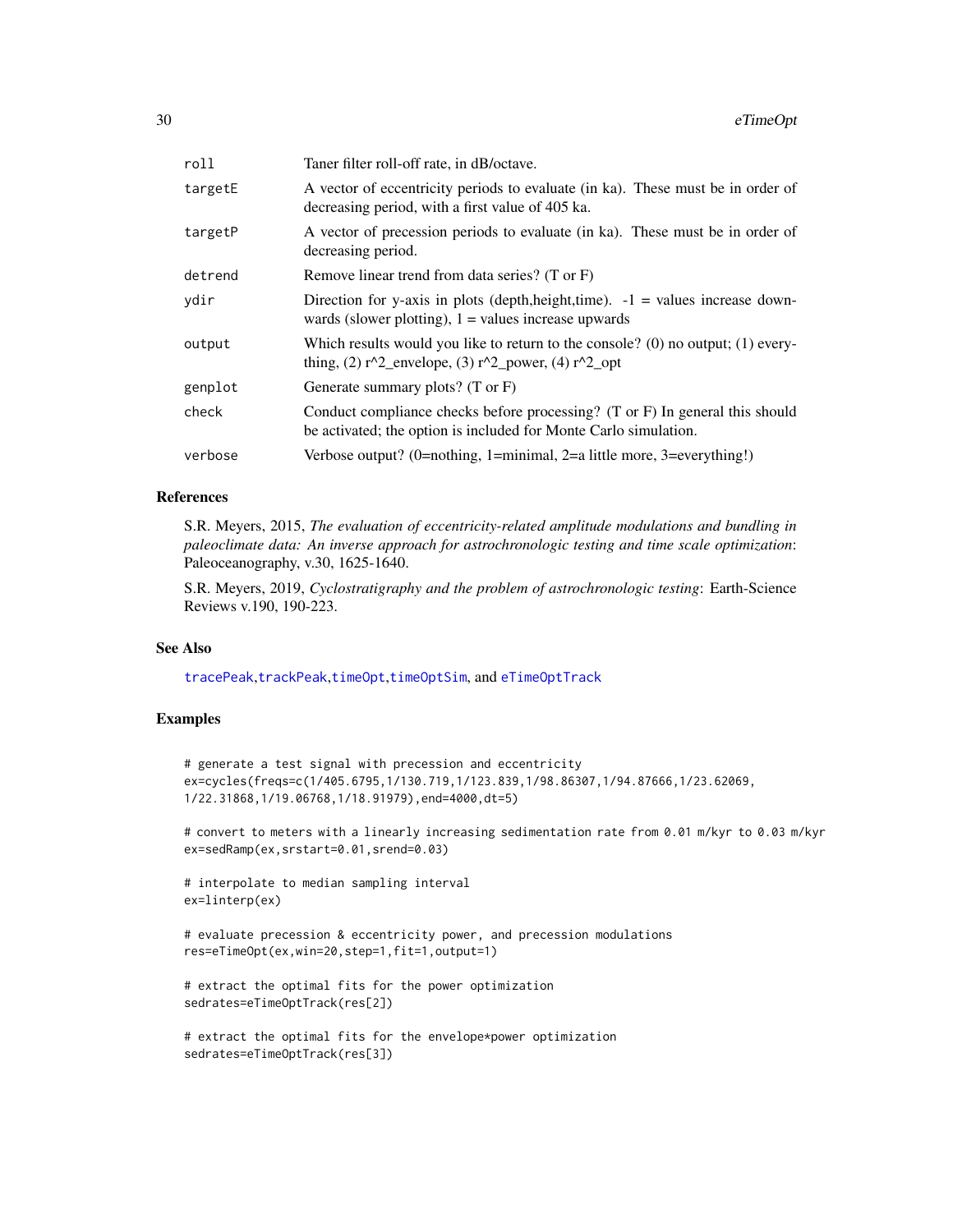## <span id="page-30-0"></span>eTimeOptTrack 31

```
# you can also interactively track the results using functions 'trackPeak' and 'tracePeak'
# evaluate the results from the power optimization
sedrates=tracePeak(res[2])
sedrates=trackPeak(res[2])
# evaluate the results from the envelope*power optimization
sedrates=tracePeak(res[3])
sedrates=trackPeak(res[3])
# evaluate precession & eccentricity power, and short-eccentricity modulations
eTimeOpt(ex,win=20,step=1,fit=2,output=0)
```
<span id="page-30-1"></span>eTimeOptTrack *Track eTimeOpt r2 maxima*

## Description

Track eTimeOpt r2 maxima.

## Usage

```
eTimeOptTrack(res,threshold=0,ydir=-1,genplot=T,verbose=T)
```
#### Arguments

| res       | eTimeOpt r2 results. Must have the following format: column 1=sedimenta-<br>tion rate; remaining columns $(2 \text{ to } n)=r^2$ ; titles for columns 2 to n must be the<br>location (depth or height). Note that this format is ouput by function eTimeOpt. |
|-----------|--------------------------------------------------------------------------------------------------------------------------------------------------------------------------------------------------------------------------------------------------------------|
| threshold | Threshold r2-value for analysis and plotting.                                                                                                                                                                                                                |
| ydir      | Direction for y-axis in plots (depth or height). $-1$ = values increase downwards<br>(slower plotting!), $1 =$ values increase upwards.                                                                                                                      |
| genplot   | Generate summary plots? $(T \text{ or } F)$                                                                                                                                                                                                                  |
| verbose   | Verbose output? $(T \text{ or } F)$                                                                                                                                                                                                                          |

#### Details

Please see function eTimeOpt for details.

## References

S.R. Meyers, 2015, *The evaluation of eccentricity-related amplitude modulations and bundling in paleoclimate data: An inverse approach for astrochronologic testing and time scale optimization*: Paleoceanography, v.30, 1625-1640.

S.R. Meyers, 2019, *Cyclostratigraphy and the problem of astrochronologic testing*: Earth-Science Reviews v.190, 190-223.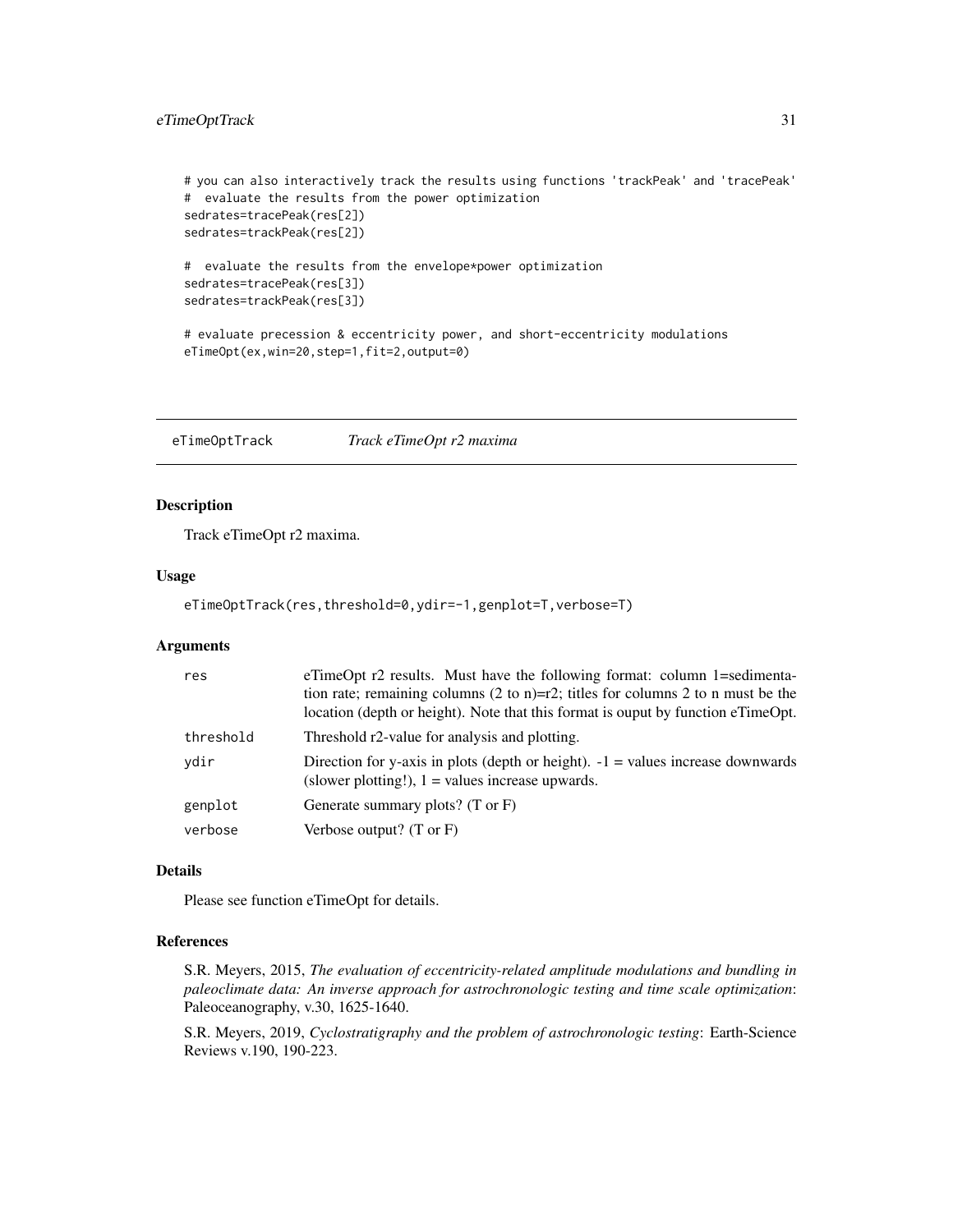### <span id="page-31-0"></span>See Also

[timeOpt](#page-99-1), and [eTimeOpt](#page-28-1)

#### Examples

```
# generate a test signal with precession and eccentricity
ex=cycles(freqs=c(1/405.6795,1/130.719,1/123.839,1/98.86307,1/94.87666,1/23.62069,
1/22.31868,1/19.06768,1/18.91979),end=4000,dt=5)
# convert to meters with a linearly increasing sedimentation rate from 0.01 m/kyr to 0.03 m/kyr
ex=sedRamp(ex,srstart=0.01,srend=0.03)
# interpolate to median sampling interval
ex=linterp(ex)
# evaluate precession & eccentricity power, and precession modulations
res=eTimeOpt(ex,win=20,step=1,fit=1,output=1)
# extract the optimal fits for the power optimization
sedrates=eTimeOptTrack(res[2])
# extract the optimal fits for the envelope*power optimization
sedrates=eTimeOptTrack(res[3])
# you can also interactively track the results using functions 'trackPeak' and 'tracePeak'
# evaluate the results from the power optimization
sedrates=trackPeak(res[2])
sedrates=tracePeak(res[2])
# evaluate the results from the envelope*power optimization optimization
sedrates=trackPeak(res[3])
sedrates=tracePeak(res[3])
```
<span id="page-31-1"></span>etp *Generate eccentricity-tilt-precession models*

#### Description

Calculate eccentricity-tilt-precession time series using the theoretical astronomical solutions. By default, the Laskar et al. (2004) solutions will be downloaded. Alternatively, one can specify the astronomical solution.

#### Usage

```
etp(tmin=NULL,tmax=NULL,dt=1,eWt=1,oWt=1,pWt=1,esinw=T,solution=NULL,standardize=T,
    genplot=T,verbose=T)
```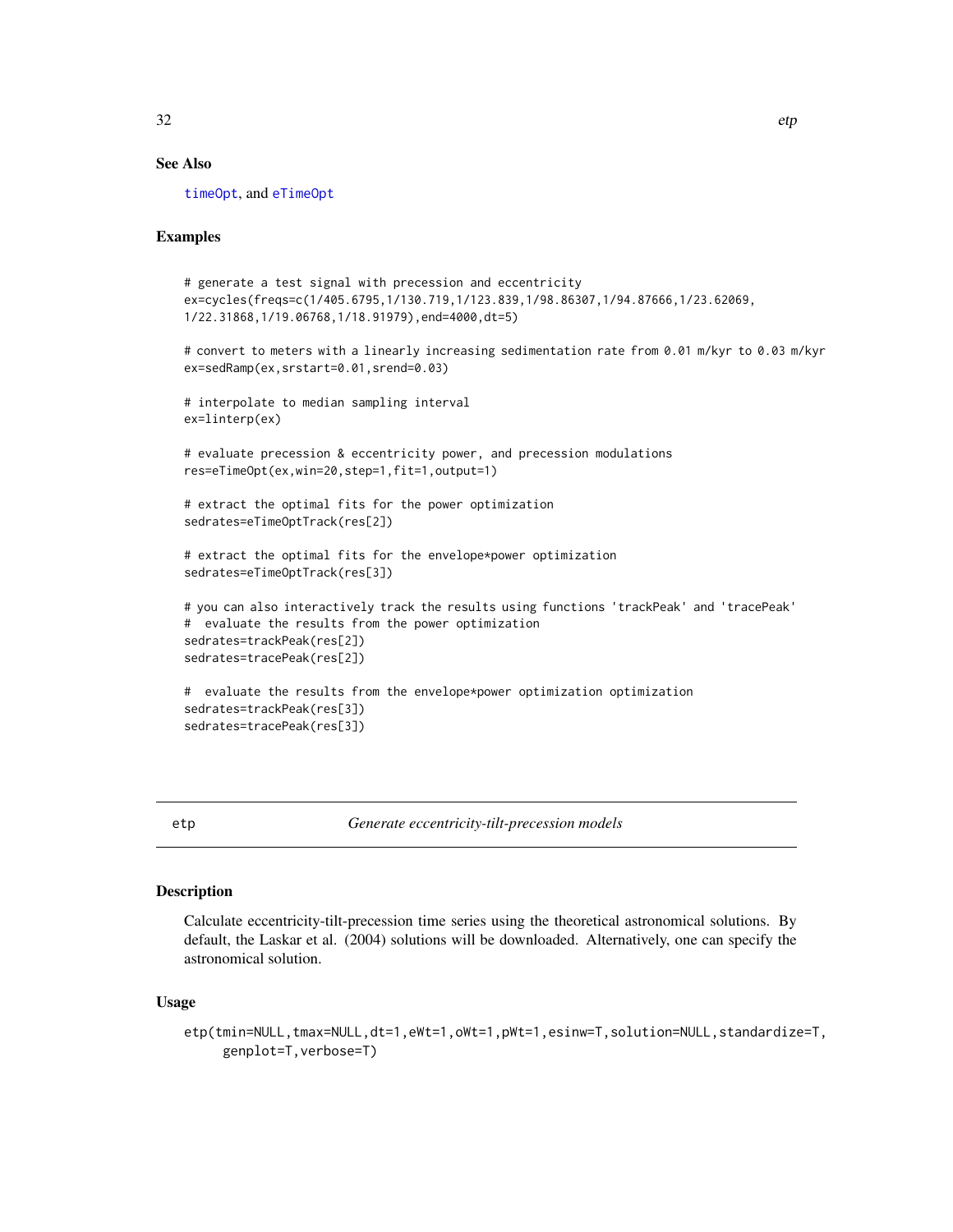### Arguments

| Start time (ka before present, $J2000$ ) for ETP. Default value is 0 ka, unless the<br>data frame 'solution' is specified, in which case the first time datum is used.                  |
|-----------------------------------------------------------------------------------------------------------------------------------------------------------------------------------------|
| End time (ka before present, J2000) for ETP. Default value is 1000 ka, unless<br>the data frame 'solution' is specified, in which case the last time datum is used.                     |
| Sample interval for ETP (ka). Minimum $= 1$ ka.                                                                                                                                         |
| Relative weight applied to eccentricity solution.                                                                                                                                       |
| Relative weight applied to obliquity solution.                                                                                                                                          |
| Relative weight applied to precession solution.                                                                                                                                         |
| Use e*sinw in ETP calculation? (T or F). If set to false, sinw is used.                                                                                                                 |
| A data frame containing the astronomical solution to use. The data frame must<br>have four columns: Time (ka, positive and increasing), Precession Angle, Obliq-<br>uity, Eccentricity. |
| Standardize (subtract mean, divide by standard deviation) precession, obliquity<br>and eccentricity series before applying weight and combining? (T or F)                               |
| Generate summary plots? (T or F).                                                                                                                                                       |
| Verbose output? (T or F).                                                                                                                                                               |
|                                                                                                                                                                                         |

#### Details

Note: If you plan to repeatedly execute the etp function, it is advisable to download the astronomical solution once using the function getLaskar.

Note: It is common practice to construct ETP models that have specified variance ratios (e.g., 1:1:1 or 1:0.5:0.5) for eccentricity, obliquity and precession. In order to construct such models, it is necessary to choose 'standardize=T', and to set the individual weights (eWt, oWt, pWt) to the square root of the desired variance contribution.

## Value

Eccentricity + tilt + precession.

#### References

Laskar, J., Robutel, P., Joutel, F., Gastineau, M., Correia, A.C.M., Levrard, B., 2004, *A long term numerical solution for the insolation quantities of the Earth*: Astron. Astrophys., Volume 428, 261-285.

Laskar, J., Fienga, A., Gastineau, M., Manche, H., 2011, *La2010: A new orbital solution for the long-term motion of the Earth*: Astron. Astrophys., Volume 532, A89.

Laskar, J., Gastineau, M., Delisle, J.-B., Farres, A., Fienga, A.: 2011, *Strong chaos induced by close encounters with Ceres and Vesta*: Astron. Astrophys., Volume 532, L4.

#### See Also

[getLaskar](#page-36-1)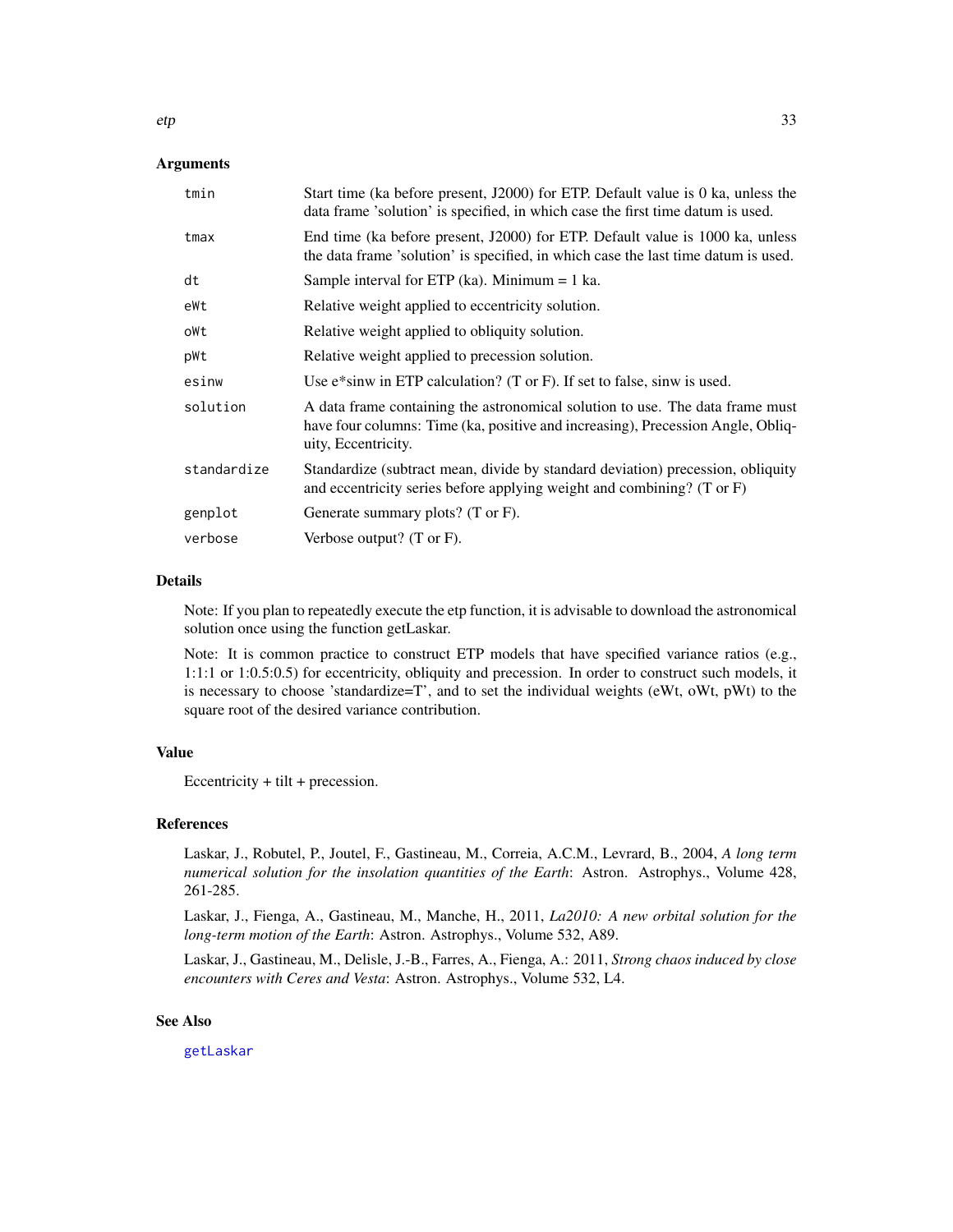## Examples

```
# create an ETP model from 10000 ka to 20000 ka, with a 5 ka sampling interval
# this will automatically download the astronomical solution
ex=etp(tmin=10000,tmax=20000,dt=5)
# alternatively, download the astronomical solution first
ex2=getLaskar()
```
ex=etp(tmin=10000,tmax=20000,dt=5,solution=ex2)

<span id="page-33-1"></span>extract *Extract record from EHA time-frequency output or eAsm output*

## Description

Extract record from EHA time-frequency output or eAsm output: Use interactive graphical interface to identify record.

## Usage

```
extract(spec,get=NULL,xmin=NULL,xmax=NULL,ymin=NULL,ymax=NULL,h=6,w=4,ydir=1,pl=0,
        ncolors=100,genplot=T,verbose=T)
```

| spec    | Time-frequency spectral results to evaluate, or alternatively, eAsm results to<br>evaluate. For time-frequency results, must have the following format: column<br>1=frequency; remaining columns (2 to n)=power, amplitude or probability; titles<br>for columns 2 to n must be the location (depth or height). Note that this format<br>is ouput by function eha. For eAsm results, must have the following format:<br>column 1=sedimentation rate; remaining columns $(2 \text{ to } n)$ =Ho-SL or ASM; titles<br>for columns 2 to n must be the location (depth or height). |
|---------|--------------------------------------------------------------------------------------------------------------------------------------------------------------------------------------------------------------------------------------------------------------------------------------------------------------------------------------------------------------------------------------------------------------------------------------------------------------------------------------------------------------------------------------------------------------------------------|
| get     | Record to extract (height/depth/time). If no value given, graphical interface is<br>activated.                                                                                                                                                                                                                                                                                                                                                                                                                                                                                 |
| xmin    | Minimum frequency or sedimentation rate for PLOTTING.                                                                                                                                                                                                                                                                                                                                                                                                                                                                                                                          |
| xmax    | Maximum frequency or sedimentation rate for PLOTTING.                                                                                                                                                                                                                                                                                                                                                                                                                                                                                                                          |
| ymin    | Minimum depth/height for PLOTTING.                                                                                                                                                                                                                                                                                                                                                                                                                                                                                                                                             |
| ymax    | Maximum depth/height for PLOTTING.                                                                                                                                                                                                                                                                                                                                                                                                                                                                                                                                             |
| h.      | Height of plot in inches.                                                                                                                                                                                                                                                                                                                                                                                                                                                                                                                                                      |
| W       | Width of plot in inches.                                                                                                                                                                                                                                                                                                                                                                                                                                                                                                                                                       |
| ydir    | Direction for y-axis in plots (depth or height). $-1$ = values increase downwards<br>(slower plotting!), $1 =$ values increase upwards.                                                                                                                                                                                                                                                                                                                                                                                                                                        |
| pl      | An option for the color plots (0=do nothing; 1=plot log of value [useful for plot-<br>ting power], 2=normalize to maximum value [useful for plotting amplitude]).                                                                                                                                                                                                                                                                                                                                                                                                              |
| ncolors | Number of colors to use in plot.                                                                                                                                                                                                                                                                                                                                                                                                                                                                                                                                               |
| genplot | Generate summary plots? (T or F)                                                                                                                                                                                                                                                                                                                                                                                                                                                                                                                                               |
| verbose | Verbose output? (T or F)                                                                                                                                                                                                                                                                                                                                                                                                                                                                                                                                                       |

<span id="page-33-0"></span>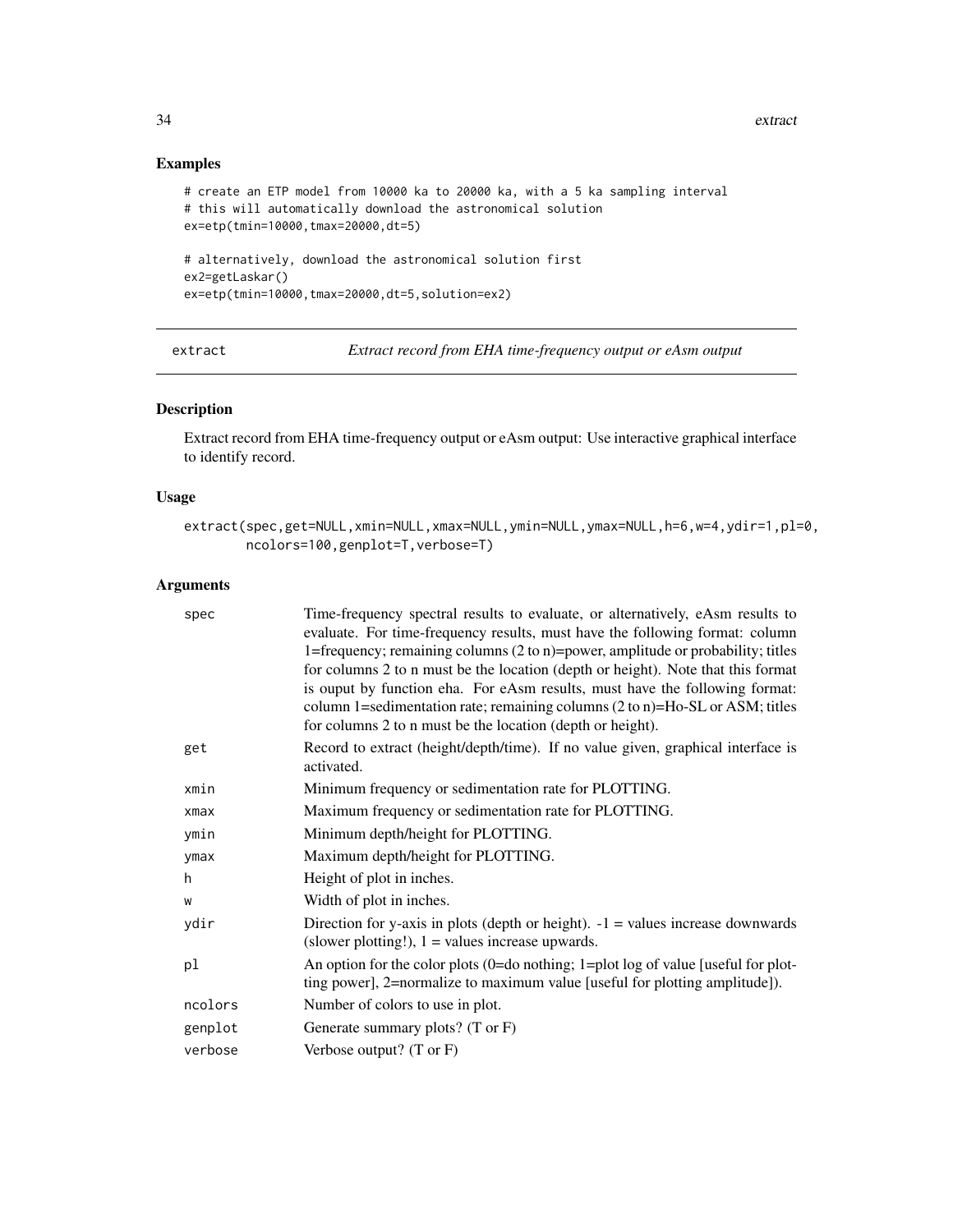## See Also

[eha](#page-26-1)

## flip *Flip stratigraphic series*

## Description

Flip the stratigraphic order of your data series (e.g., convert stratigraphic depth series to height series, relative to a defined datum.)

## Usage

flip(dat,begin=0,genplot=T,verbose=T)

## Arguments

| dat     | Stratigraphic series. First column should be location (e.g., depth), second col-<br>umn should be data value. |
|---------|---------------------------------------------------------------------------------------------------------------|
| begin   | Depth/height value to assign to (new) first stratigraphic datum.                                              |
| genplot | Generate summary plots? (T or F)                                                                              |
| verbose | Verbose output? $(T \text{ or } F)$                                                                           |
|         |                                                                                                               |

| freg2sedrate | Convert record of local spatial frequency (from EHA) to sedimentation |
|--------------|-----------------------------------------------------------------------|
|              | rate curve                                                            |

## Description

Convert record of local spatial frequency (from EHA) to sedimentation rate curve

## Usage

```
freq2sedrate(freqs,period=NULL,ydir=1,genplot=T,verbose=T)
```
## Arguments

| fregs   | Data frame containing depth/height in first column (meters) and spatial frequen-<br>cies in second column (cycles/m)       |
|---------|----------------------------------------------------------------------------------------------------------------------------|
| period  | Temporal period of spatial frequency (ka)                                                                                  |
| ydir    | Direction for y-axis in plots (depth, height). $-1$ = values increase downwards<br>(slower), $1 =$ values increase upwards |
| genplot | Generate summary plots? $(T \text{ or } F)$                                                                                |
| verbose | Verbose output? $(T \text{ or } F)$                                                                                        |

<span id="page-34-0"></span> $f$ lip 35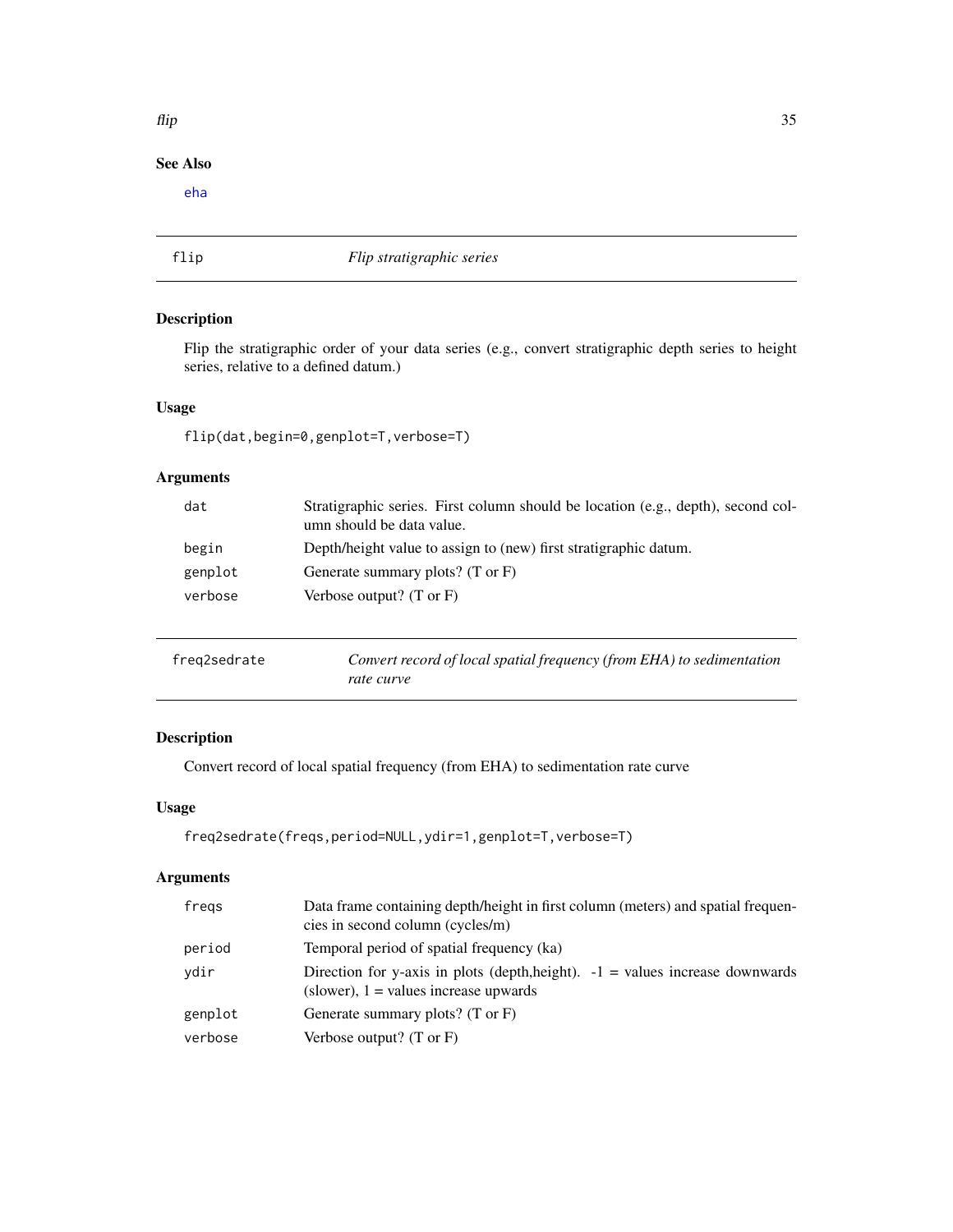<span id="page-35-1"></span><span id="page-35-0"></span>

Apply a Gaussian taper to a stratigraphic series

## Usage

```
gausTaper(dat,alpha=3,rms=T,demean=T,detrend=F,genplot=T,verbose=T)
```
## Arguments

| Stratigraphic series for tapering. First column should be location (e.g., depth),<br>second column should be data value. If no data is identified, will output a 256<br>point taper to evaluate the spectral properties of the window.      |
|---------------------------------------------------------------------------------------------------------------------------------------------------------------------------------------------------------------------------------------------|
| Gaussian window parameter: alpha is 1/stdev, a measure of the width of the<br>Dirichlet kernel. Larger values decrease the width of data window, reduce dis-<br>continuities, and increase width of the transform. Choose alpha $\geq$ 2.5. |
| Normalize taper to RMS=1 to preserve power for white process? (T or $F$ )                                                                                                                                                                   |
| Remove mean from data series? $(T \text{ or } F)$                                                                                                                                                                                           |
| Remove linear trend from data series? (T or F)                                                                                                                                                                                              |
| Generate summary plots? (T or F)                                                                                                                                                                                                            |
| Verbose output? $(T \text{ or } F)$                                                                                                                                                                                                         |
|                                                                                                                                                                                                                                             |

## References

Harris, 1978, *On the use of windows for harmonic analysis with the discrete Fourier transform*: Proceedings of the IEEE, v. 66, p. 51-83.

## See Also

[cosTaper](#page-18-1), [dpssTaper](#page-23-1), and [hannTaper](#page-37-1)

getColor *Query R for color information*

## Description

Query R for color information.

#### Usage

getColor(color)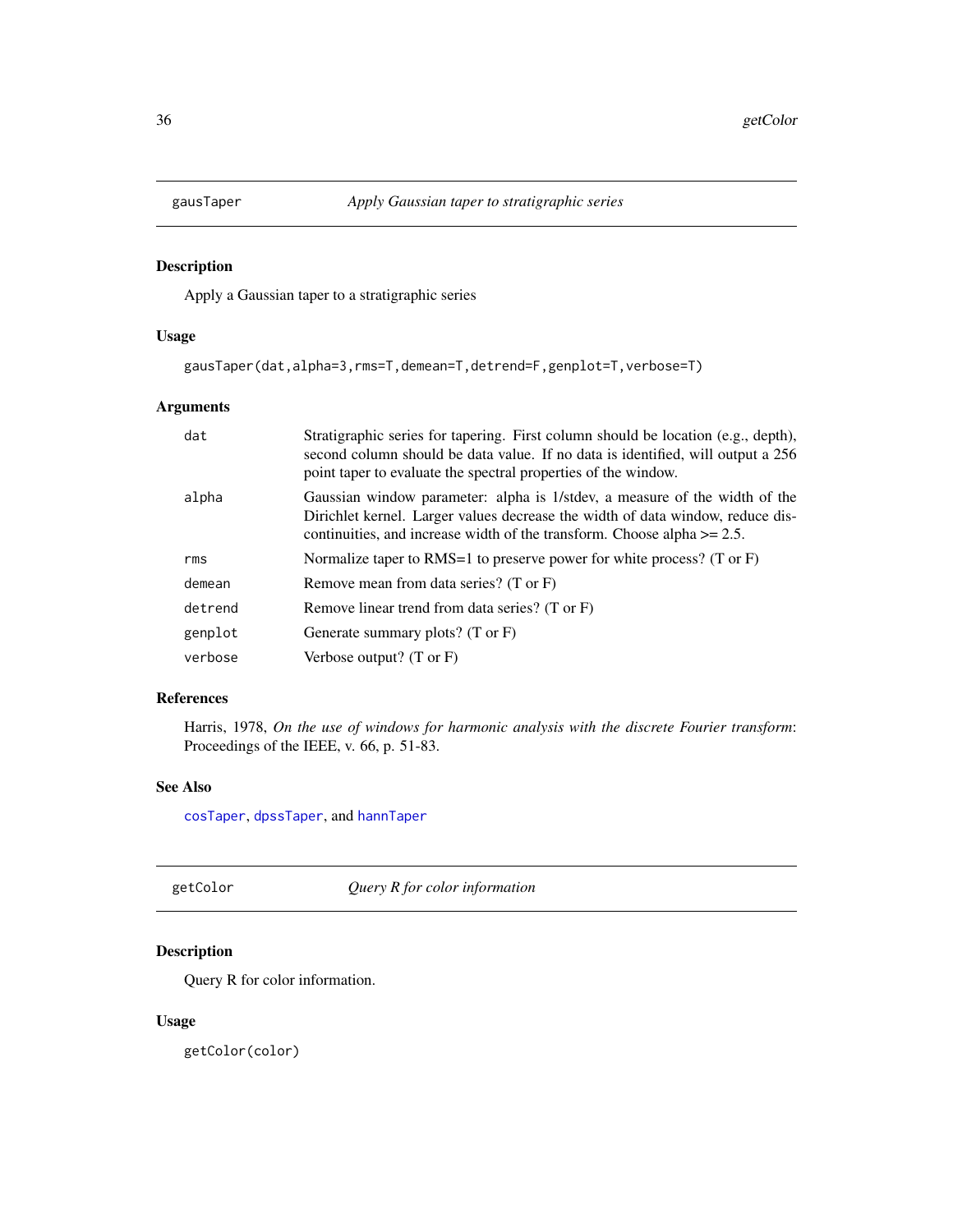#### getData 37

#### Arguments

color The name of the color you are interested in, in quotes.

getData *Download file from astrochron data server*

#### Description

Download data file from astrochron server.

## Usage

getData(dat="1262-a\*")

#### Arguments

dat A character string that specifies the data file to download. At present there are eight options: "1262-a\*" , "926B-18O", "graptolite", "Xiamaling-CuAl", "607- 18O" , "AEB-18O" , "Newark-rank", "CDL-rank", "DVCP2017-18O"

getLaskar *Download Laskar et al. (2004, 2011a, 2011b) astronomical solutions*

#### Description

Download Laskar et al. (2004, 2011a, 2011b) astronomical solutions.

#### Usage

getLaskar(sol="la04",verbose=T)

#### Arguments

sol A character string that specifies the astronomical solution to download: "la04","la10a","la10b","la10c","la verbose Verbose output? (T or F)

#### Details

la04 : three columns containing precession angle, obliquity, and eccentricity of Laskar et al. (2004)

la10a : one column containing the la10a eccentricity solution of Laskar et al. (2011a)

la10b : one column containing the la10b eccentricity solution of Laskar et al. (2011a)

la10c : one column containing the la10c eccentricity solution of Laskar et al. (2011a)

la10d : one column containing the la10d eccentricity solution of Laskar et al. (2011a)

la11 : one column containing the la11 eccentricity solution of Laskar et al. (2011b; please also cite 2011a)

insolation : one column containing insolation at 65 deg North (W/m^2) during summer solstice, from Laskar et al. (2004)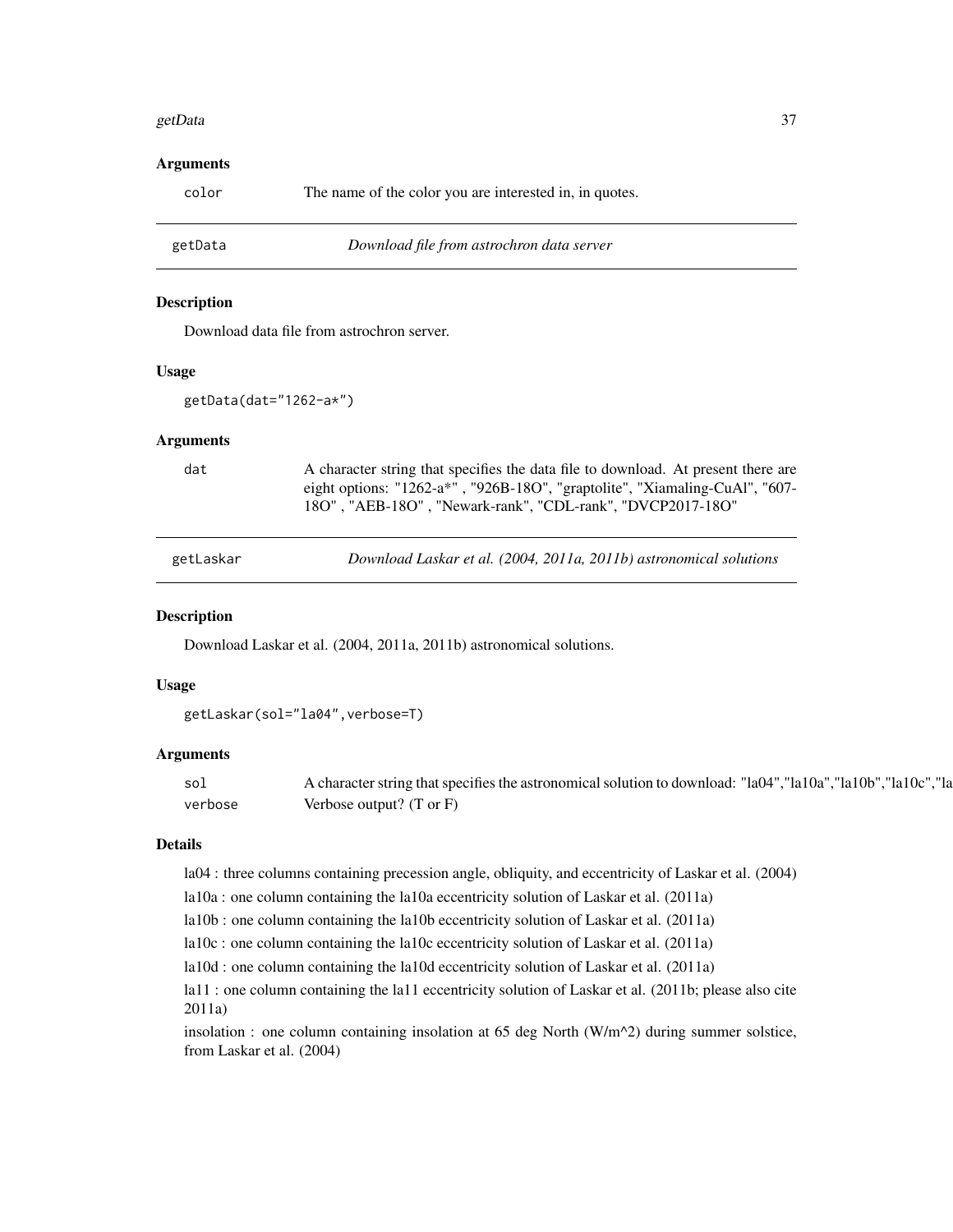## References

J. Laskar, P. Robutel, F. Joutel, M. Gastineau, A.C.M. Correia, and B. Levrard, B., 2004, *A long term numerical solution for the insolation quantities of the Earth*: Astron. Astrophys., Volume 428, 261-285.

Laskar, J., Fienga, A., Gastineau, M., Manche, H., 2011a, *La2010: A new orbital solution for the long-term motion of the Earth*: Astron. Astrophys., Volume 532, A89.

Laskar, J., Gastineau, M., Delisle, J.-B., Farres, A., Fienga, A.: 2011b, *Strong chaos induced by close encounters with Ceres and Vesta, Astron*: Astrophys., Volume 532, L4.

hannTaper *Apply Hann taper to stratigraphic series*

## Description

Apply a Hann (Hanning) taper to a stratigraphic series

#### Usage

hannTaper(dat,rms=T,demean=T,detrend=F,genplot=T,verbose=T)

## Arguments

| dat     | Stratigraphic series for tapering. First column should be location (e.g., depth),<br>second column should be data value. If no data is identified, will output a 256<br>point taper to evaluate the spectral properties of the window. |
|---------|----------------------------------------------------------------------------------------------------------------------------------------------------------------------------------------------------------------------------------------|
| rms     | Normalize taper to RMS=1 to preserve power for white process? (T or $F$ )                                                                                                                                                              |
| demean  | Remove mean from data series? (T or F)                                                                                                                                                                                                 |
| detrend | Remove linear trend from data series? (T or F)                                                                                                                                                                                         |
| genplot | Generate summary plots? $(T \text{ or } F)$                                                                                                                                                                                            |
| verbose | Verbose output? $(T \text{ or } F)$                                                                                                                                                                                                    |

## See Also

[cosTaper](#page-18-0), [dpssTaper](#page-23-0), and [gausTaper](#page-35-0)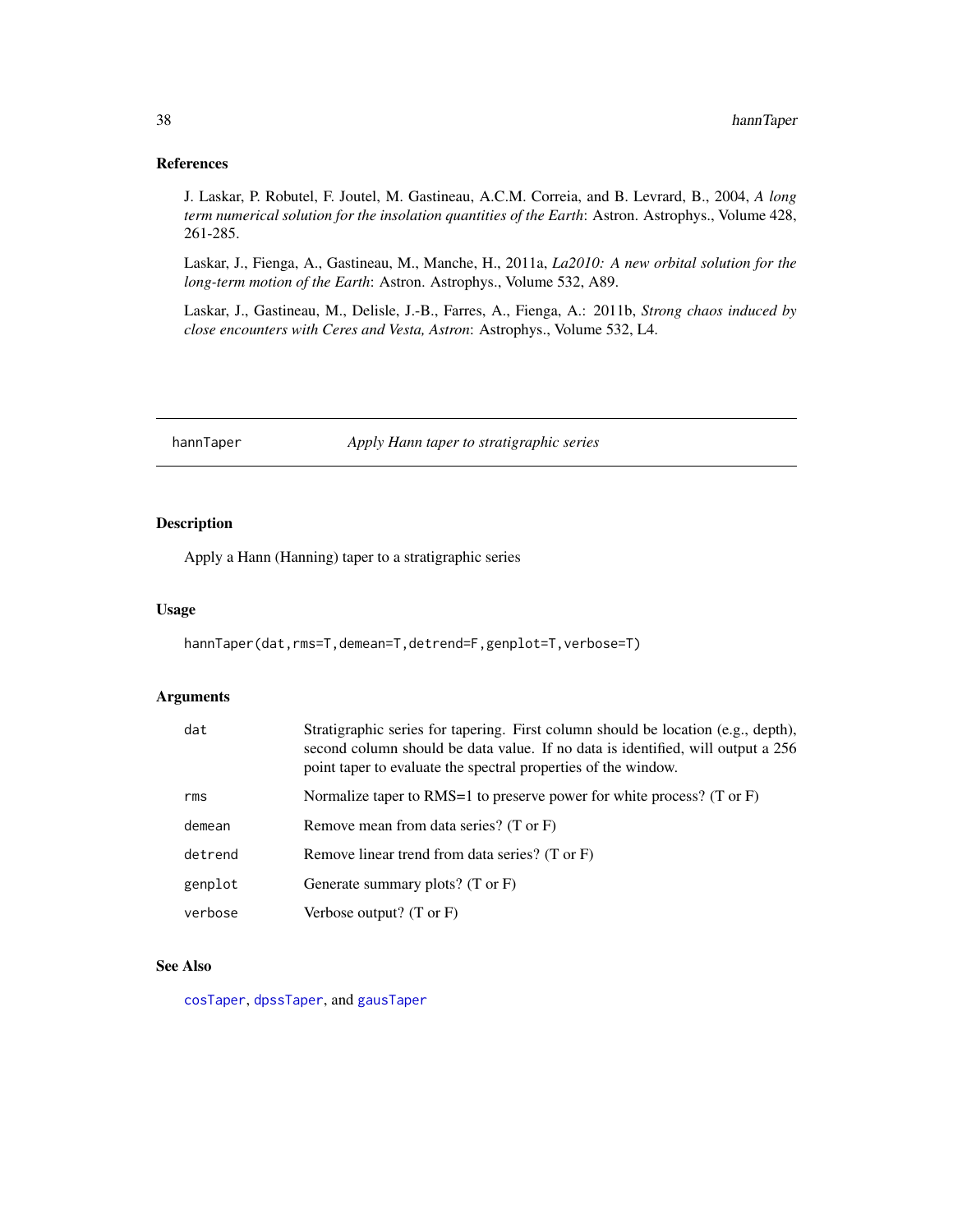Execute 'head' function, with column numbers indicated for each variable. (useful for functions such as 'autopl')

## Usage

headn(dat)

# Arguments

dat Your data frame.

hilbert *Hilbert transform of stratigraphic series*

## Description

Calculate instantaneous amplitude (envelope) via Hilbert Transform of stratigraphic series

### Usage

hilbert(dat,padfac=2,demean=T,detrend=F,output=T,addmean=F,genplot=T,check=T,verbose=T)

| dat     | Stratigraphic series to Hilbert Transform. First column should be location (e.g.,<br>depth), second column should be data value.                            |
|---------|-------------------------------------------------------------------------------------------------------------------------------------------------------------|
| padfac  | Pad with zeros to (padfac*npts) points, where npts is the original number of data<br>points.                                                                |
| demean  | Remove mean from data series? (T or F)                                                                                                                      |
| detrend | Remove linear trend from data series? (T or F)                                                                                                              |
| output  | Return results as new data frame? $(T \text{ or } F)$                                                                                                       |
| addmean | Add mean value to instantaneous amplitude? (T or F)                                                                                                         |
| genplot | Generate summary plots? $(T \text{ or } F)$                                                                                                                 |
| check   | Conduct compliance checks before processing? $(T \text{ or } F)$ In general this should<br>be activated; the option is included for Monte Carlo simulation. |
| verbose | Verbose output? $(T \text{ or } F)$                                                                                                                         |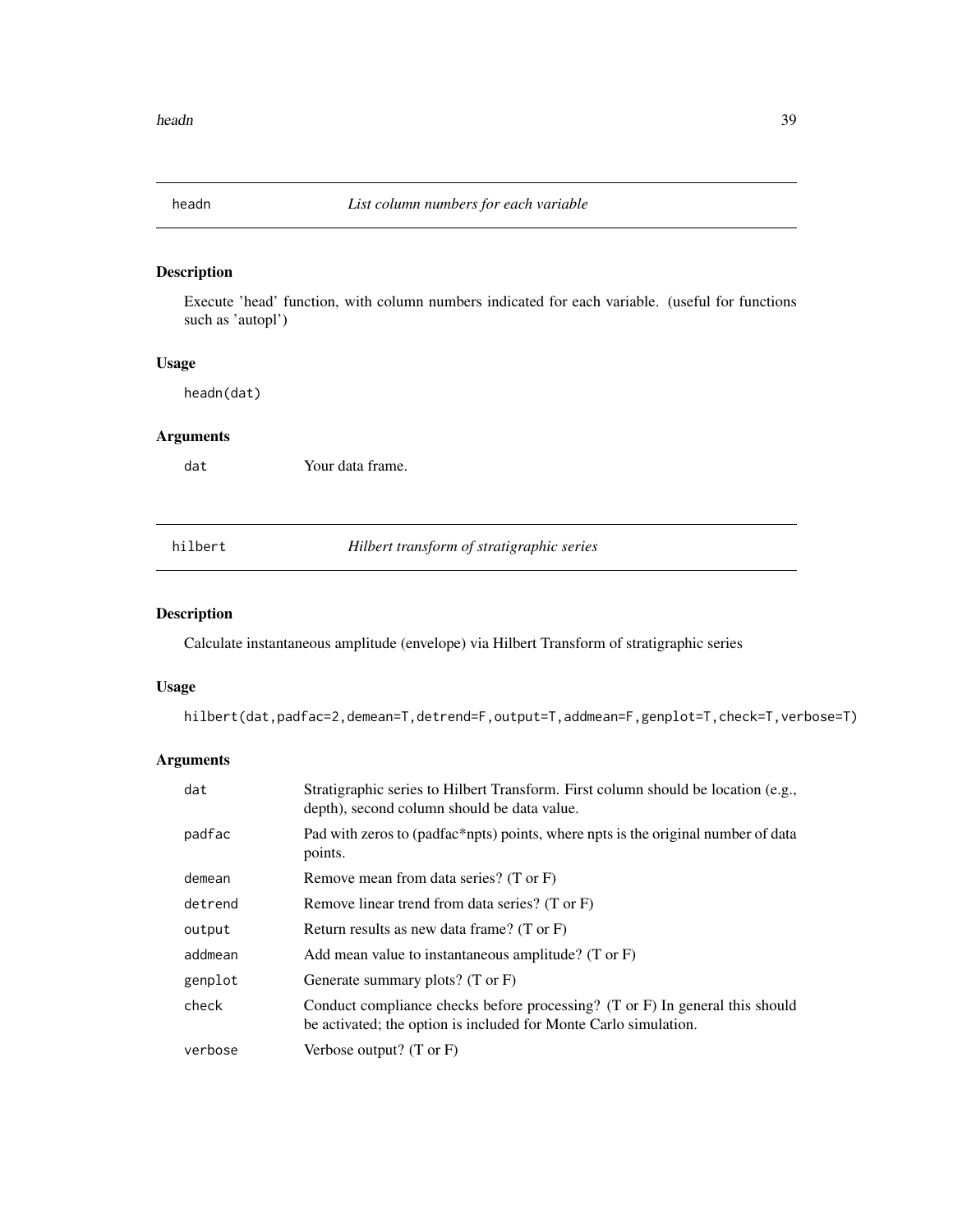## Examples

```
# generate example series with 3 precession terms and noise
ex <- cycles(noisevar=.0004,dt=5)
# bandpass precession terms using cosine-tapered window
res_ex <- bandpass(ex,flow=0.038,fhigh=0.057,win=2,p=.4)
# hilbert transform
hil_ex <- hilbert(res_ex)
```
<span id="page-39-0"></span>idPts *Interactively identify points in plot*

## Description

Interactively identify points in x,y plot.

## Usage

```
idPts(dat1,dat2=NULL,ptsize=1,xmin=NULL,xmax=NULL,ymin=NULL,ymax=NULL,
       logx=F,logy=F,plotype=1,annotate=1,output=1,verbose=T)
```
### Arguments

| dat1     | Data frame with one, two or three columns. If one column, dat2 must also be<br>specified. If three columns, the data frame is assumed to represent a stratigraphic<br>series, and the first column should be depth, height or time. |
|----------|-------------------------------------------------------------------------------------------------------------------------------------------------------------------------------------------------------------------------------------|
| dat2     | Data frame with one column.                                                                                                                                                                                                         |
| ptsize   | Size of plotted points.                                                                                                                                                                                                             |
| xmin     | Minimum x-value (column 1) to plot                                                                                                                                                                                                  |
| xmax     | Maximum x-value (column 1) to plot                                                                                                                                                                                                  |
| ymin     | Minimum y-value (column 2) to plot                                                                                                                                                                                                  |
| ymax     | Maximum y-value (column 2) to plot                                                                                                                                                                                                  |
| logx     | Plot x-axis using logarithmic scaling? $(T \text{ or } F)$                                                                                                                                                                          |
| logy     | Plot y-axis using logarithmic scaling? (T or $F$ )                                                                                                                                                                                  |
| plotype  | Type of plot to generate: $1 = \text{points}$ and lines, $2 = \text{points}$ , $3 = \text{lines}$                                                                                                                                   |
| annotate | Annotate plot with text indicating coordinates?: 0=none, 1=annotate above point,<br>2=annotate below point                                                                                                                          |
| output   | Return identified points as a data frame? (0) no, (1) return x and y, (2) return in-<br>dex, x and y. If dat1 contains three columns, option 2 will return index, location,<br>x and y.                                             |
| verbose  | Verbose output? $(T \text{ or } F)$                                                                                                                                                                                                 |

## See Also

[delPts](#page-20-0), [iso](#page-44-0), [trim](#page-122-0) and [trimAT](#page-123-0)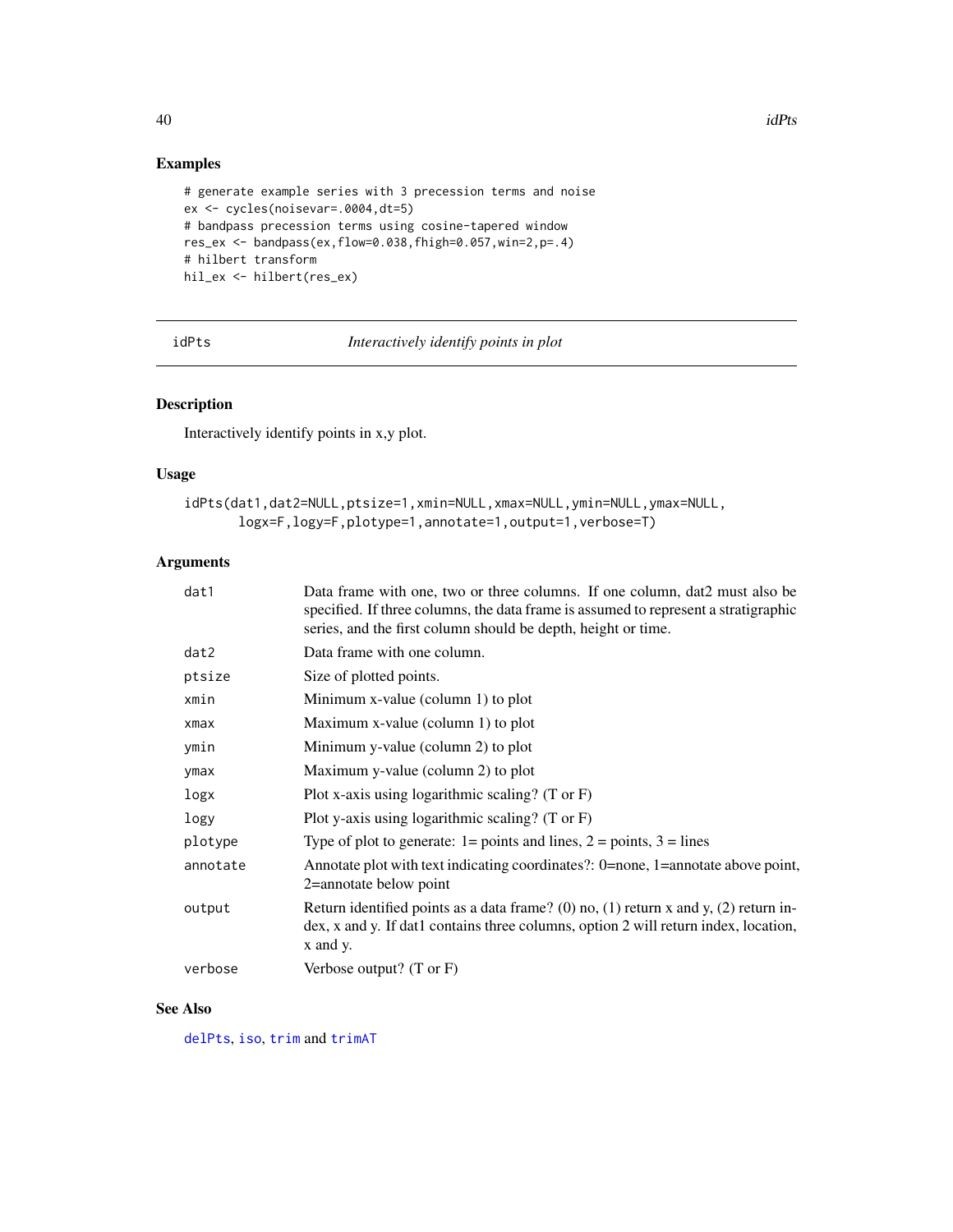An implementation of the Imbrie and Imbrie (1980) ice sheet model

### Usage

```
imbrie(insolation=NULL,Tm=17,b=0.6,times=NULL,initial=0,burnin=100,standardize=T,
       output=T,genplot=1,verbose=T)
```
#### Arguments

| insolation  | Insolation, in ka (negative for future, positive for past). Default is insolation<br>over the past 1000 ka from 65 deg. North, 21 June.             |  |
|-------------|-----------------------------------------------------------------------------------------------------------------------------------------------------|--|
| Тm          | Vector of mean time constants in ka. Default is 17 ka. The order of the Tm<br>values should match vectors b and times.                              |  |
| $\mathbf b$ | Vector of nonlinearity coefficient (a value ranging from $0$ to 1). Default is 0.6.<br>The order of the b values should match vectors Tm and times. |  |
| times       | Vector of start times for each Tm and b listed above. Leave as NULL if you only<br>need to model one Tm and b value.                                |  |
| initial     | Initial value for ice volume, relative to centered record. Default is 0.                                                                            |  |
| burnin      | Number of points for model burn-in. This is required to achieve stable model<br>results. Default is 100 points.                                     |  |
| standardize | Standardize model output to maximum value of one and minimum value of zero?<br>$(T \text{ or } F)$                                                  |  |
| output      | Output model results? (T or F)                                                                                                                      |  |
| genplot     | Generate summary plots? (1) plot insolation and ice volume series, (2) plot<br>animated insolation, ice volume and phase portrait.)                 |  |
| verbose     | Verbose output? $(T \text{ or } F)$                                                                                                                 |  |

## Details

This function will implement the ice volume model of Imbrie and Imbrie (1980), following the conventions of Paillard et al. (1996).

When using the 'times' vector, consider the following example:

times= c(500,1000)

 $Tm = c(15,5)$ 

 $b=c(0.6,0.3)$ 

In this case, a Tm of 15 (b of 0.6) will be applied to model from 0-500 ka, and a Tm of 5 (b of 0.3) will be applied to model 500-1000 ka.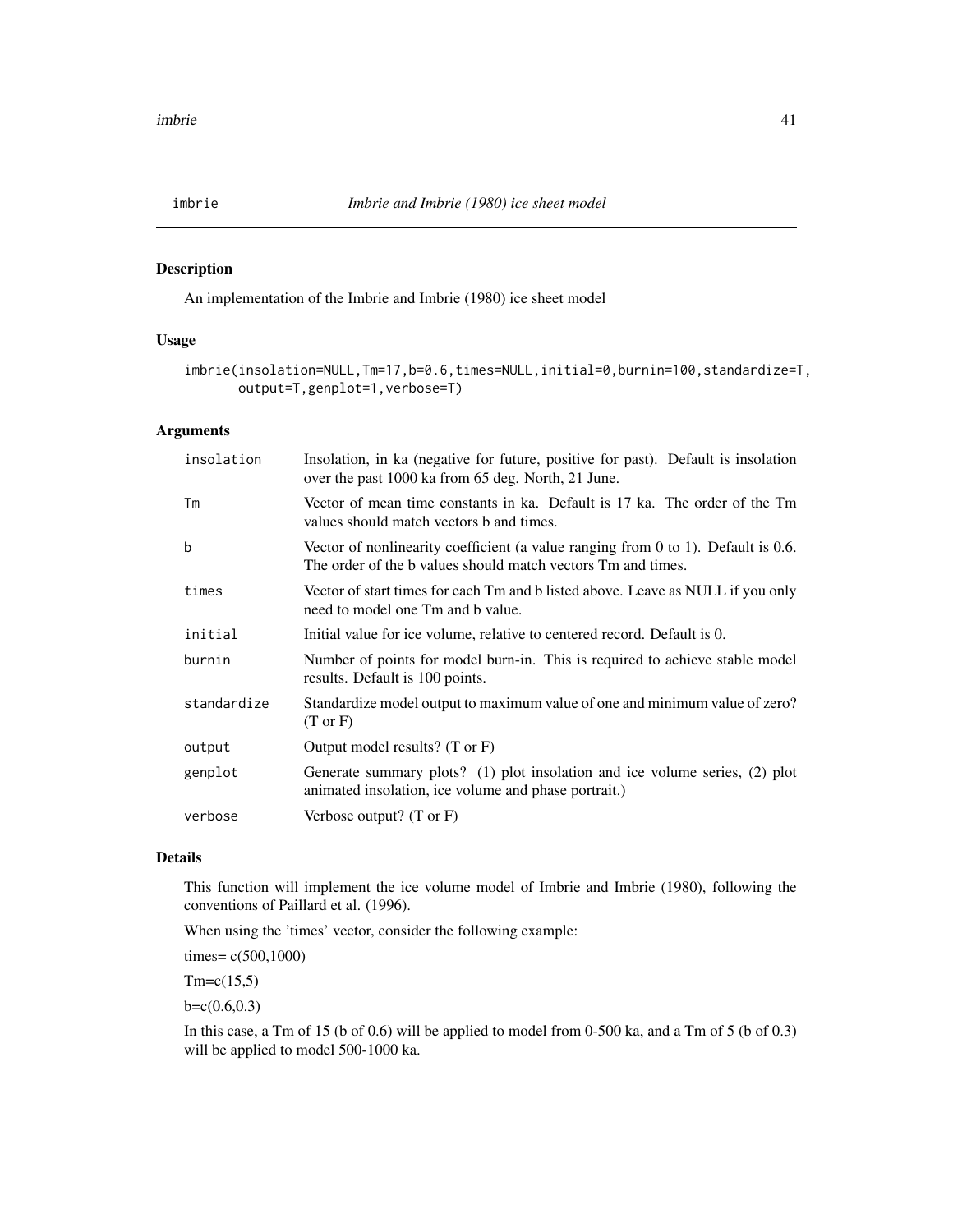#### References

Imbrie, J., and Imbrie, J.Z., (1980), *Modeling the Climatic Response to Orbital Variations*: Science, v. 207, p. 943-953.

Lisiecki, L. E., and M. E. Raymo, 2005, *A Pliocene-Pleistocene stack of 57 globally distributed benthic d18O records*, Paleoceanography, 20, PA1003, doi:10.1029/2004PA001071.

Paillard, D., L. Labeyrie and P. Yiou, (1996), *Macintosh program performs time-series analysis*: Eos Trans. AGU, v. 77, p. 379.

```
## Not run:
# make a very simple forcing (on/off)
forcing=cycles(0,end=300)
forcing[50:150,2]=1
plot(forcing,type="l")
# use this forcing to drive the imbrie ice model
# set b=0, Tm = 1
imbrie(forcing,b=0,Tm=1,output=F)
```

```
# let's view the evolution of the ice sheet
imbrie(forcing,b=0,Tm=1,output=F,genplot=2)
```

```
# now increase the response time
imbrie(forcing,b=0,Tm=10,output=F,genplot=2)
```

```
# now model slow growth, fast decay
imbrie(forcing,b=0.5,Tm=10,output=F,genplot=2)
```

```
# now make a 100 ka cyclic forcing
forcing=cycles(1/100,end=300)
imbrie(forcing,b=0,Tm=1,output=F,genplot=2)
imbrie(forcing,b=0,Tm=10,output=F,genplot=2)
imbrie(forcing,b=0.5,Tm=10,output=F,genplot=2)
# show burn-in
imbrie(forcing,b=0.5,Tm=10,output=F,genplot=2,burnin=0)
```

```
# now examine Malutin Milankovitch's hypothesis: 65 deg N, summer solstice
imbrie(b=0.5,Tm=10,output=F,genplot=2,burnin=900)
```

```
# use the ice model output to make a synthetic stratigraphic section
res=imbrie(b=0.5,T=10,output=T,genplot=1,burnin=100)
synthStrat(res,clip=F)
```

```
# generate ice model for last 5300 ka, using 65 deg. N insolation, 21 June
# allow b and Tm values to change as in Lisiecki and Raymo (2005):
insolation=getLaskar("insolation")
insolation=iso(insolation,xmin=0,xmax=5300)
# b is 0.3 from 5300 to 3000 ka, then linearly increases to 0.6 between 3000 and 1500 ka.
# b is 0.6 from 1500 ka to present.
set_b=linterp(cb(c(1500,3000),c(0.6,0.3)),dt=1)
```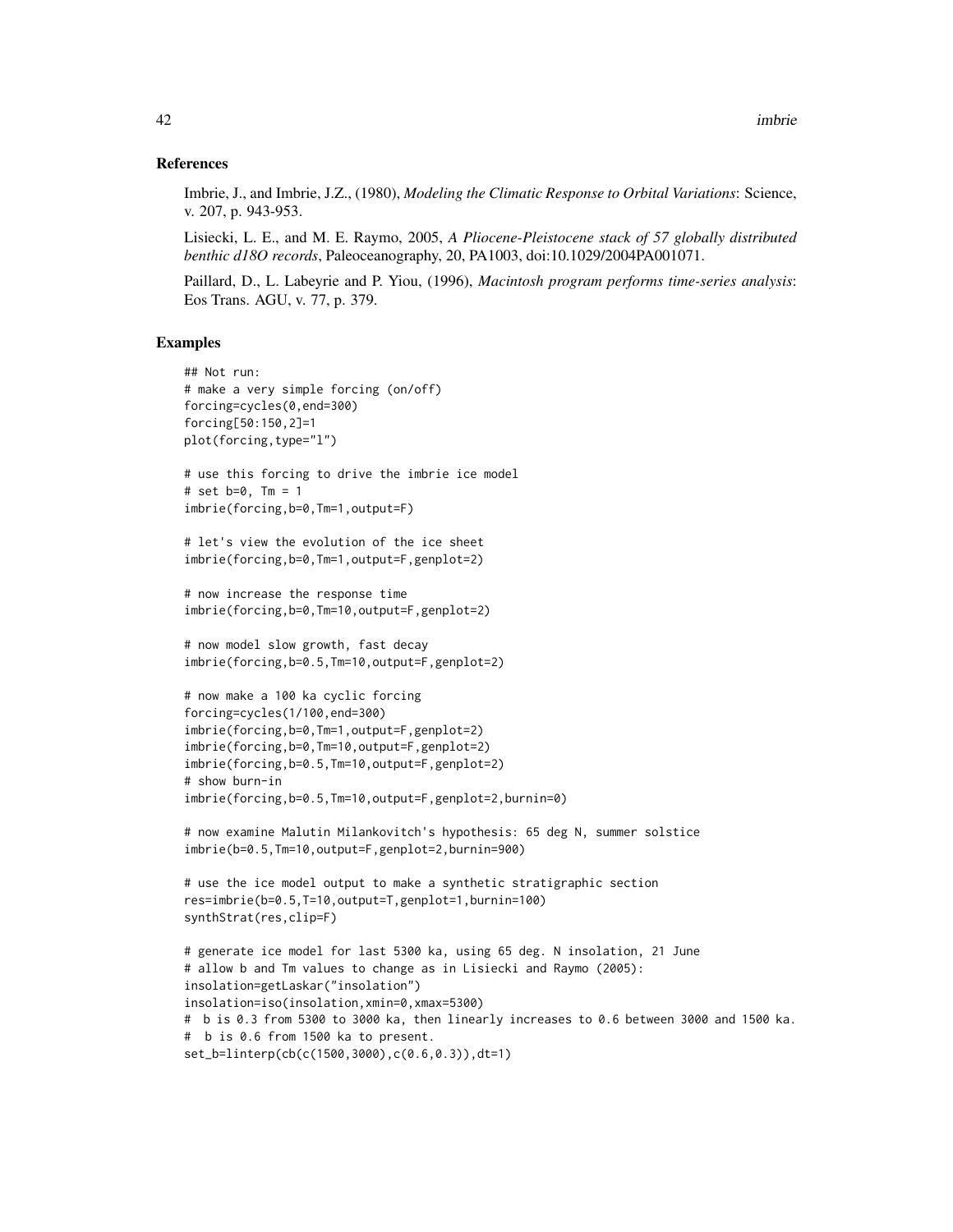## integratePower 43

```
set_b=rbind(set_b,c(5400,0.3))
# Tm is 5 ka from 5300 to 3000 ka, then linearly increases to 15 ka between 3000 and 1500 ka.
# Tm is 15 ka from 1500 ka to present.
set_Tm=linterp(cb(c(1500,3000),c(15,5)),dt=1)
set_Tm=rbind(set_Tm,c(5400,5))
# now run model
ex=imbrie(insolation=insolation,Tm=set_Tm[,2],b=set_b[,2],times=set_b[,1])
# time-frequency analysis of model result
eha(ex,fmax=0.1,win=500,step=10,pad=5000,genplot=4,pl=2)
```
## End(Not run)

integratePower *Determine the total power within a given bandwidth*

### Description

Determine the total power within a given bandwidth, and also the ratio of this power to the total power in the spectrum (or up to a specified frequency). If bandwidth is not specified, generate interactive plots for bandwidth selection. For use with the function eha, integratePower can process spectrograms (time-frequency) or single spectra.

## Usage

```
integratePower(spec,flow=NULL,fhigh=NULL,fmax=NULL,unity=F,f0=T,xmin=NULL,
            xmax=NULL,ymin=NULL,ymax=NULL,npts=NULL,pad=NULL,ydir=1,ncolors=100,
               h=6,w=9,ln=F,genplot=T,verbose=T)
```

| spec  | Spectral results to evaluate. If the data frame contains time-frequency results, it<br>must have the following format: column 1=frequency; remaining columns (2 to<br>n)=power; titles for columns 2 to n must be the location (depth or height). Note<br>that this format is ouput by function eha. If the data frame contains one spec-<br>trum, it must have the following format: column 1=frequency, column 2=power. |
|-------|---------------------------------------------------------------------------------------------------------------------------------------------------------------------------------------------------------------------------------------------------------------------------------------------------------------------------------------------------------------------------------------------------------------------------|
| flow  | Low frequency cutoff for integration. If flow or fhigh are not specified, interac-<br>tive plotting is activated.                                                                                                                                                                                                                                                                                                         |
| fhigh | High frequency cutoff for integration. If flow or fhigh are not specified, interac-<br>tive plotting is activated.                                                                                                                                                                                                                                                                                                        |
| fmax  | Integrate total power up to this frequency.                                                                                                                                                                                                                                                                                                                                                                               |
| unity | Normalize spectra such that total variance (up to fmax) is unity. $(T \text{ of } F)$                                                                                                                                                                                                                                                                                                                                     |
| f0    | Is $f(0)$ included in the spectra? (T or F)                                                                                                                                                                                                                                                                                                                                                                               |
| xmin  | Minimum frequency for PLOTTING.                                                                                                                                                                                                                                                                                                                                                                                           |
| xmax  | Maximum frequency for PLOTTING.                                                                                                                                                                                                                                                                                                                                                                                           |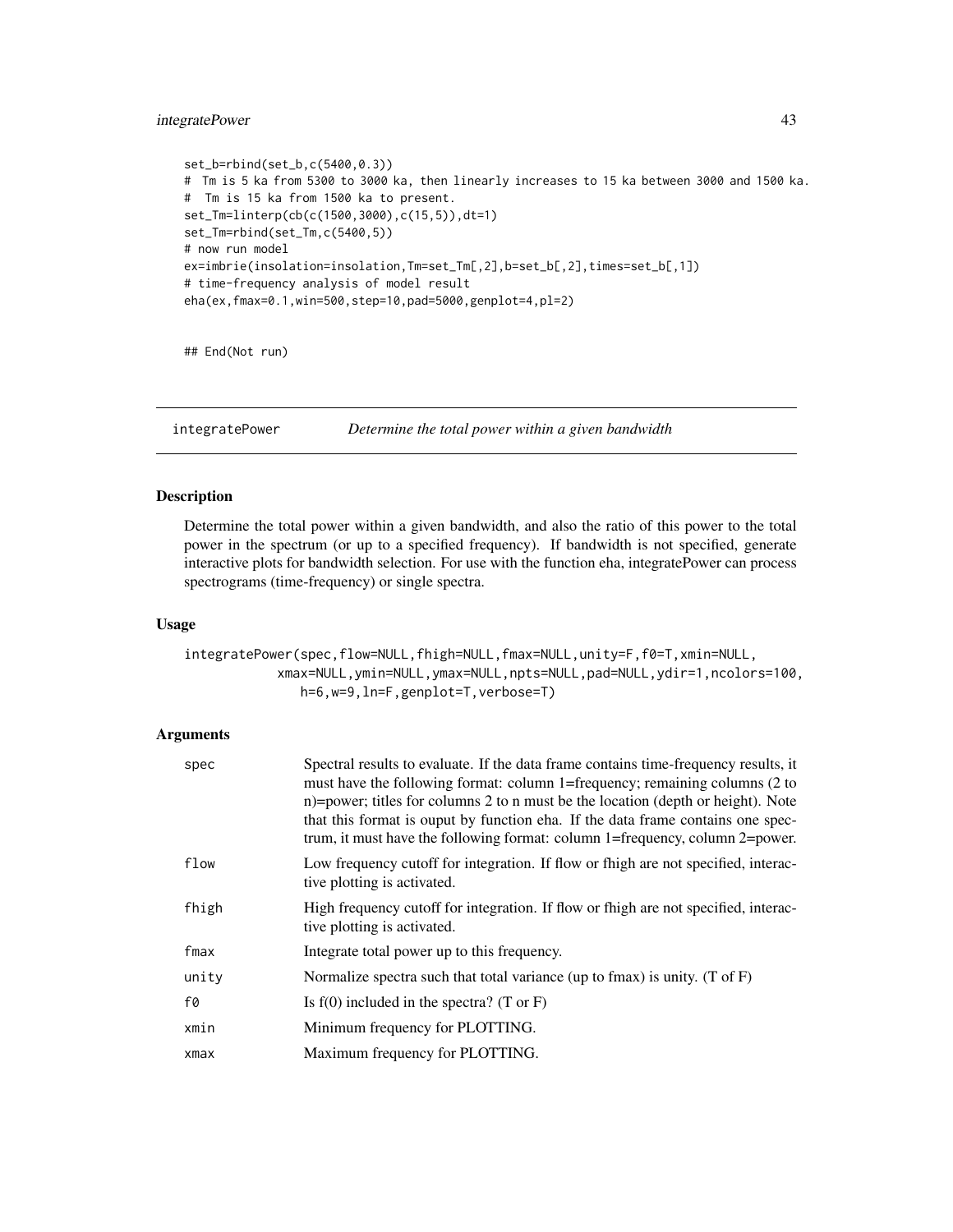| ymin    | Minimum depth/height/time for PLOTTING. Only used if processing time-frequency<br>results.                                                                                                  |
|---------|---------------------------------------------------------------------------------------------------------------------------------------------------------------------------------------------|
| ymax    | Maximum depth/height/time for PLOTTING. Only used if processing time-<br>frequency results.                                                                                                 |
| npts    | The number of points in the processed time series window. This is needed for<br>proper spectrum normalization.                                                                              |
| pad     | The total padded length of the processed time series window. This is needed for<br>proper spectrum normalization.                                                                           |
| ydir    | Direction for y-axis in plots (depth or height). $-1$ = values increase downwards<br>(slower plotting!), $1 =$ values increase upwards. Only used if processing time-<br>frequency results. |
| ncolors | Number of colors to use in plot. Only used if processing time-frequency results.                                                                                                            |
| h       | Height of plot in inches.                                                                                                                                                                   |
| W       | Width of plot in inches.                                                                                                                                                                    |
| ln      | Plot natural log of spectral results? (T or F)                                                                                                                                              |
| genplot | Generate summary plots? (T or F)                                                                                                                                                            |
| verbose | Verbose output? $(T \text{ or } F)$                                                                                                                                                         |

## Details

Depending on the normalization used, you may want to preprocess the power spectra prior to integration.

#### See Also

[eha](#page-26-0)

```
# generate etp signal over past 10 Ma
ex=etp(tmax=10000)
```

```
# evolutive power
pwr=eha(ex,win=500,fmax=.1,pad=2000,output=2,pl=2)
```

```
# integrate power from main obliquity term
integratePower(pwr,flow=0.02,fhigh=0.029,npts=501,pad=2000)
```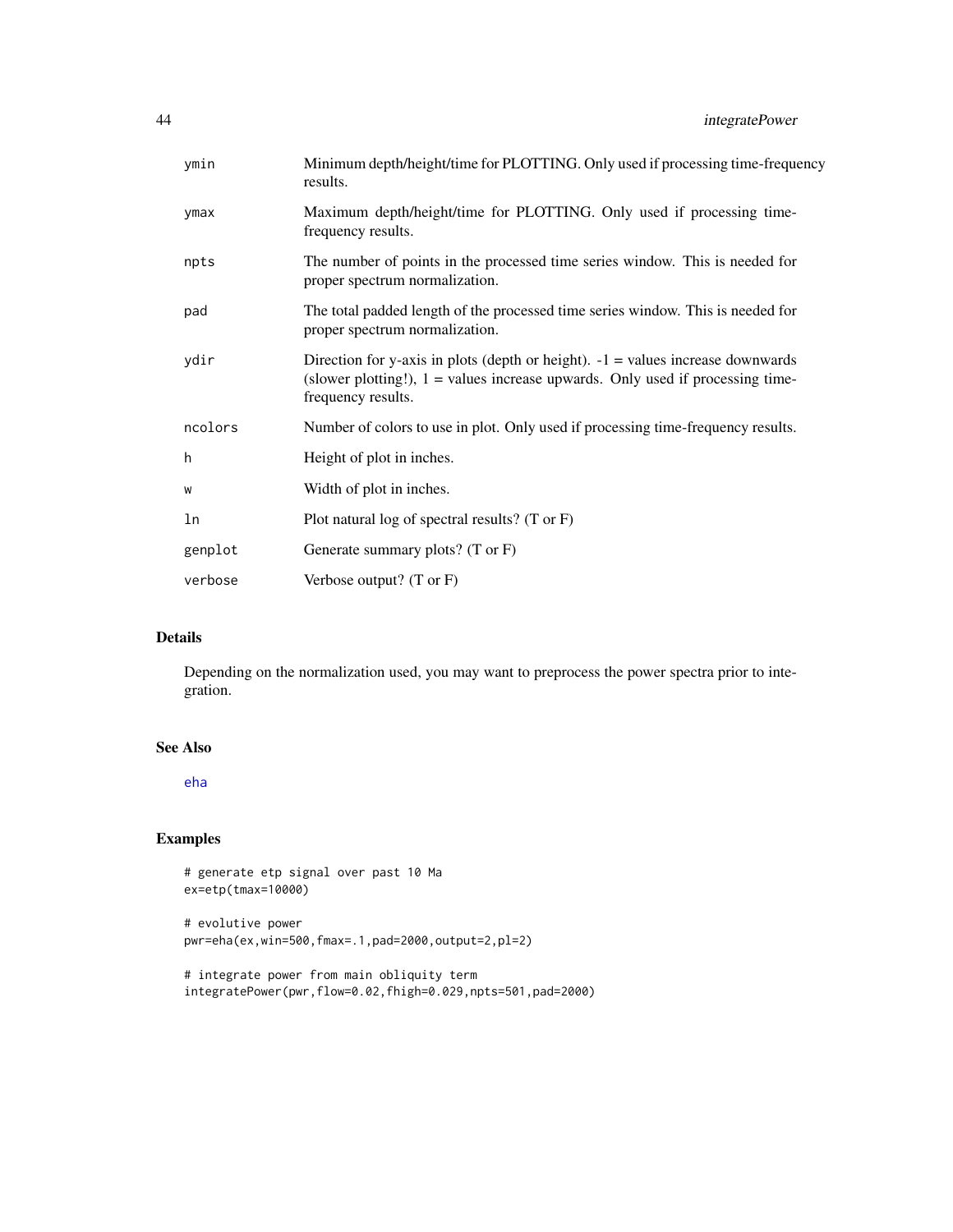<span id="page-44-0"></span>Isolate a section of a uni- or multi-variate stratigraphic data set for further analysis

## Usage

iso(dat,xmin,xmax,col=2,logx=F,logy=F,genplot=T,verbose=T)

## Arguments

| dat     | Data frame containing stratigraphic variable(s) of interest. First column must be<br>location (e.g., depth).            |
|---------|-------------------------------------------------------------------------------------------------------------------------|
| xmin    | Minimum depth/height/time for isolation. If xmin is not specified, it will be<br>selected using a graphical interface.  |
| xmax    | Maximum depth/height/time for isolation. If xmax is not specified, it will be<br>selected using a graphical interface.  |
| col     | If you are using the graphical interface to select xmin/xmax, which column<br>would you like to plot? (default $= 2$ ). |
| logx    | Plot x-axis using logarithmic scaling? (T or F)                                                                         |
| logy    | Plot y-axis using logarithmic scaling? (T or $F$ )                                                                      |
| genplot | Generate summary plots? $(T \text{ or } F)$                                                                             |
| verbose | Verbose output? $(T \text{ or } F)$                                                                                     |

## See Also

[delPts](#page-20-0), [idPts](#page-39-0), [trim](#page-122-0) and [trimAT](#page-123-0)

| linage | Tune stratigraphic series to an astronomical target using graphical |  |  |  |
|--------|---------------------------------------------------------------------|--|--|--|
|        | interface                                                           |  |  |  |

## Description

Tune stratigraphic series to an astronomical target using graphical interface similar to Analyseries 'Linage' routine (Paillard et al, 1996).

## Usage

```
linage(dat,target,extrapolate=F,xmin=NULL,xmax=NULL,tmin=NULL,tmax=NULL,size=1,plotype=1,
      output=1,genplot=T)
```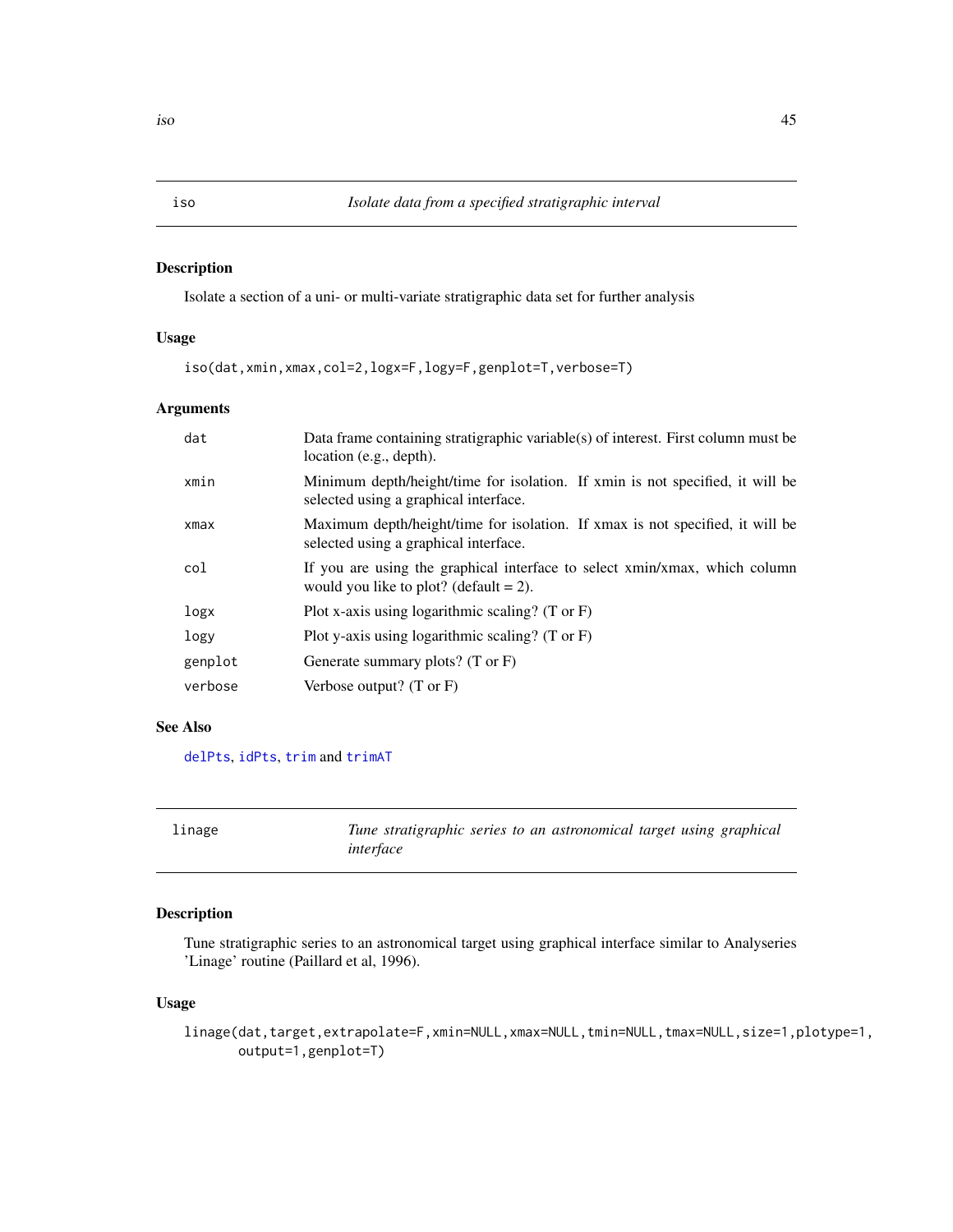#### Arguments

| dat         | Stratigraphic series for tuning, with two columns. First column is depth/height.                                                                      |
|-------------|-------------------------------------------------------------------------------------------------------------------------------------------------------|
| target      | Astronomical tuning target series. First column is time.                                                                                              |
| extrapolate | Extrapolate sedimentation rates above and below 'tuned' interval? (T or F)                                                                            |
| xmin        | Minimum height/depth to plot.                                                                                                                         |
| xmax        | Maximum height/depth to plot.                                                                                                                         |
| tmin        | Minimum time value to plot.                                                                                                                           |
| tmax        | Maximum time value to plot.                                                                                                                           |
| size        | Multiplicative factor to increase or decrease size of symbols and fonts.                                                                              |
| plotype     | Type of plot to generate: $1 = \text{points}$ and lines, $2 = \text{points}$ , $3 = \text{lines}$                                                     |
| output      | Return which of the following? $1 =$ tuned stratigraphic series; $2 =$ age control<br>points; $3 =$ tuned stratigraphic series and age control points |
| genplot     | Generate additional summary plots (tuned record, time-space map, sedimenta-<br>tion rates)? $(T \text{ or } F)$                                       |

#### References

Paillard, D., L. Labeyrie and P. Yiou, 1996), *Macintosh program performs time-series analysis*: Eos Trans. AGU, v. 77, p. 379.

## Examples

# Check to see if this is an interactive R session, for compliance with CRAN standards. # YOU CAN SKIP THE FOLLOWING LINE IF YOU ARE USING AN INTERACTIVE SESSION. if(interactive()) {

# generate example series with 3 precession terms and noise using function 'cycles' # then convert from time to space using sedimentation rate that increases from 1 to 7 cm/ka ex=sedRamp(cycles(start=1,end=400, dt=2,noisevar=.00005),srstart=0.01,srend=0.07)

```
# create astronomical target series
targ=cycles(start=1,end=400,dt=2)
```
## manually tune tuned=linage(ex,targ)

## should you need to flip the direction of the astronomical target series, use function 'cb': tuned=linage(ex,cb(targ[1]\*-1,targ[2]))

}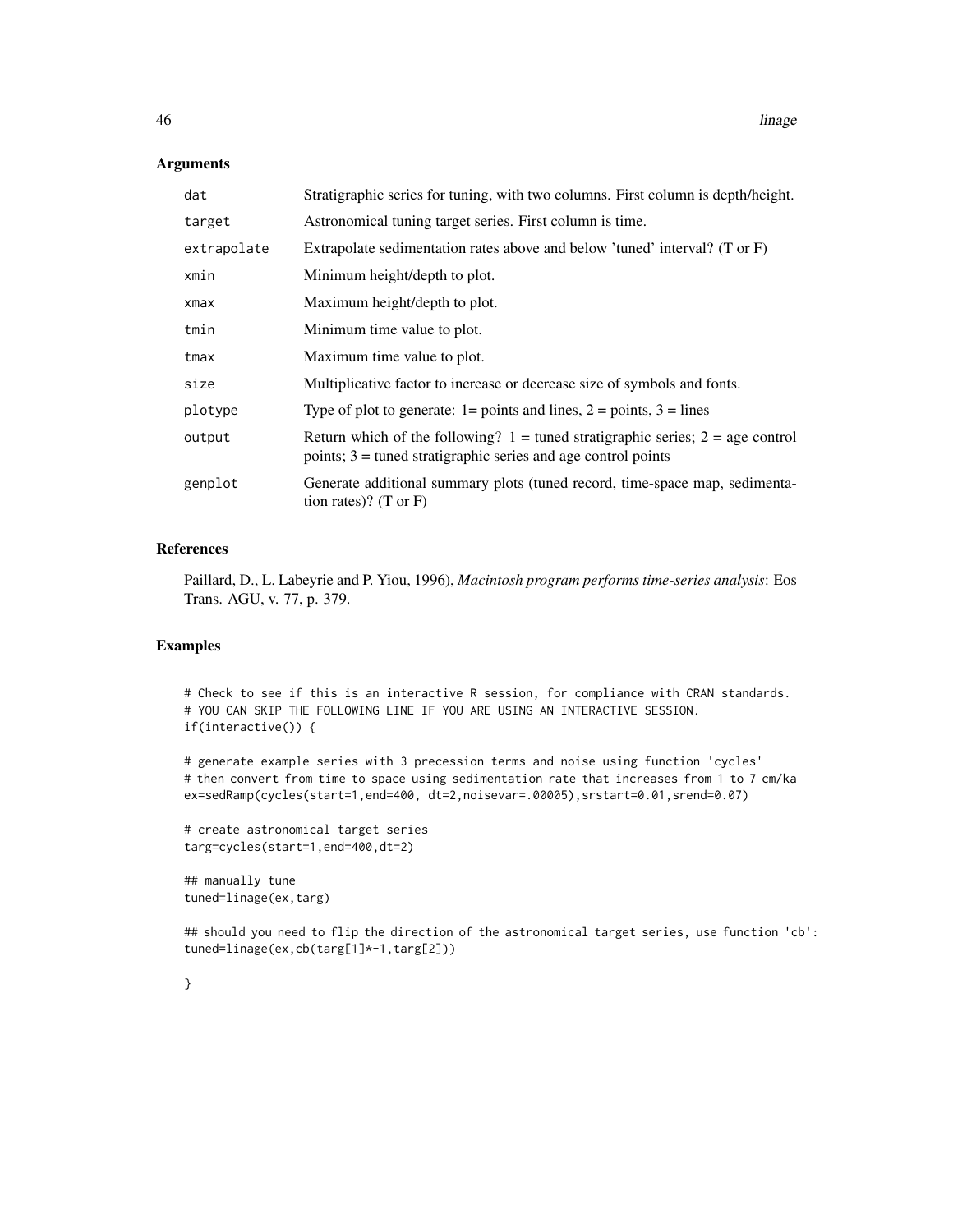Interpolate stratigraphic series onto a evenly sampled grid, using piecewise linear interpolation

## Usage

linterp(dat,dt,start,genplot=T,check=T,verbose=T)

# Arguments

| dat     | Stratigraphic series for piecewise linear interpolation. First column should be<br>location (e.g., depth), second column should be data value.              |
|---------|-------------------------------------------------------------------------------------------------------------------------------------------------------------|
| dt      | New sampling interval.                                                                                                                                      |
| start   | Start interpolating at what time/depth/height value? By default, the first value of<br>the stratigraphic series will be used.                               |
| genplot | Generate summary plots? $(T \text{ or } F)$                                                                                                                 |
| check   | Conduct compliance checks before processing? $(T \text{ or } F)$ In general this should<br>be activated; the option is included for Monte Carlo simulation. |
| verbose | Verbose output? $(T \text{ or } F)$                                                                                                                         |
|         |                                                                                                                                                             |

logT *Log transformation of stratigraphic series*

# Description

Log transformation of stratigraphic series.

## Usage

```
logT(dat,c=0,opt=1,genplot=T,verbose=T)
```

| dat          | Stratigraphic series for log transformation. Input can have any number of columns<br>desired. If two or more columns are input, the first column must be location (e.g.,<br>depth), while remaining columns are data values for transformation. |
|--------------|-------------------------------------------------------------------------------------------------------------------------------------------------------------------------------------------------------------------------------------------------|
| <sub>c</sub> | Constant to add prior to log transformation. Default $= 0$ .                                                                                                                                                                                    |
| opt          | (1) use natural logarithm, (2) use $log10$ . Default = 1.                                                                                                                                                                                       |
| genplot      | Generate summary plots? (T or F). This is automatically deactivated if more<br>than one variable is transformed.                                                                                                                                |
| verbose      | Verbose output? $(T \text{ or } F)$                                                                                                                                                                                                             |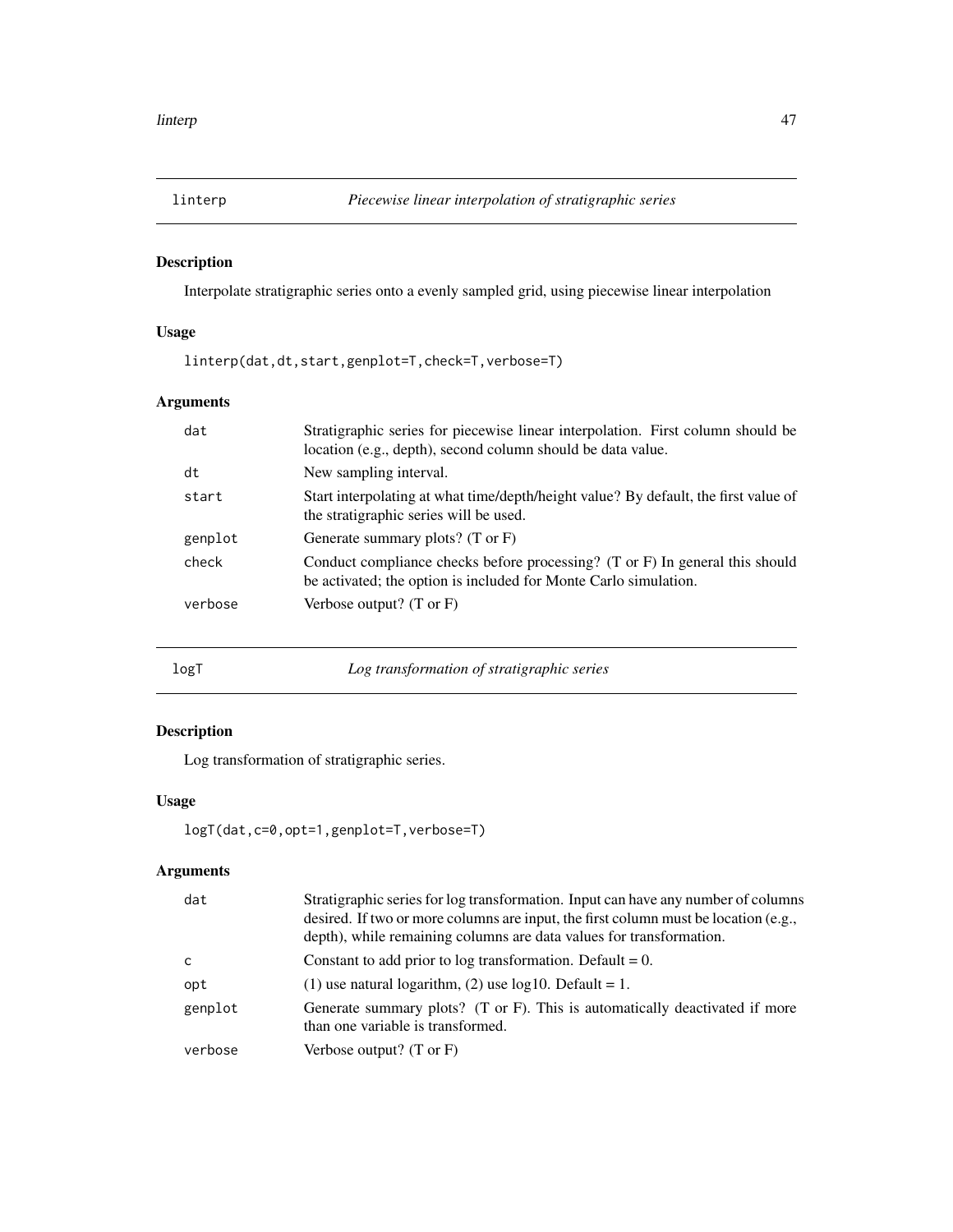48 lowpass

# See Also

[arcsinT](#page-8-0), [demean](#page-21-0), [detrend](#page-21-1), [divTrend](#page-22-0), [prewhiteAR](#page-72-0), and [prewhiteAR1](#page-73-0)

## <span id="page-47-0"></span>lowpass *Lowpass filter stratigraphic series*

# Description

Lowpass filter stratigraphic series using rectangular, Gaussian or tapered cosine window. This function can also be used to highpass filter a record (see examples).

## Usage

lowpass(dat,padfac=2,fcut=NULL,win=0,demean=T,detrend=F,addmean=T,alpha=3,p=0.25, xmin=0,xmax=Nyq,genplot=T,verbose=T)

## Arguments

| dat        | Stratigraphic series for lowpass filtering. First column should be location (e.g.,<br>depth), second column should be data value.                                                                                                          |
|------------|--------------------------------------------------------------------------------------------------------------------------------------------------------------------------------------------------------------------------------------------|
| padfac     | Pad with zeros to (padfac*npts) points, where npts is the original number of data<br>points.                                                                                                                                               |
| fcut       | Cutoff frequency for lowpass filtering.                                                                                                                                                                                                    |
| win        | Window type for bandpass filter: $0 =$ rectangular, $1 =$ Gaussian, $2 =$ Cosine-<br>tapered window.                                                                                                                                       |
| demean     | Remove mean from data series? (T or F)                                                                                                                                                                                                     |
| detrend    | Remove linear trend from data series? (T or F)                                                                                                                                                                                             |
| addmean    | Add mean value to bandpass result? (T or $F$ )                                                                                                                                                                                             |
| alpha      | Gaussian window parameter: alpha is 1/stdev, a measure of the width of the<br>Dirichlet kernal. Larger values decrease the width of data window, reduce dis-<br>continuities, and increase width of the transform. Choose alpha $>= 2.5$ . |
| p          | Cosine-tapered window parameter: p is the percent of the data series tapered<br>$(choose 0-1)$ .                                                                                                                                           |
| xmin       | Smallest frequency for plotting.                                                                                                                                                                                                           |
| $x$ ma $x$ | Largest frequency for plotting.                                                                                                                                                                                                            |
| genplot    | Generate summary plots? $(T \text{ or } F)$                                                                                                                                                                                                |
| verbose    | Verbose output? $(T \text{ or } F)$                                                                                                                                                                                                        |

# See Also

[bandpass](#page-12-0), [noKernel](#page-65-0), [noLow](#page-66-0), [prewhiteAR](#page-72-0), [prewhiteAR1](#page-73-0), and [taner](#page-91-0)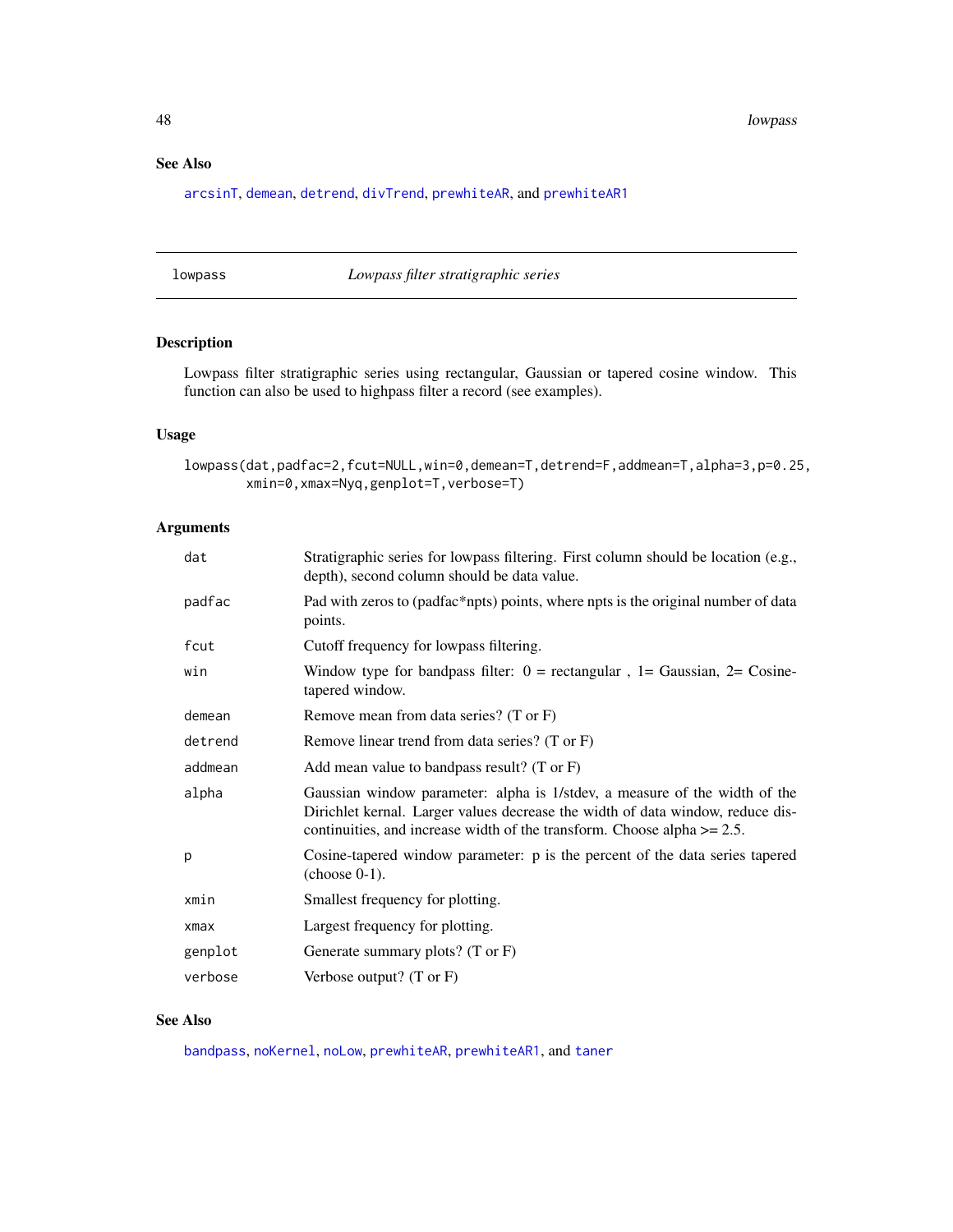#### lowspec and the set of the set of the set of the set of the set of the set of the set of the set of the set of the set of the set of the set of the set of the set of the set of the set of the set of the set of the set of t

#### Examples

```
# generate example series with periods of 405 ka, 100 ka, 40ka, and 20 ka, plus noise
ex=cycles(freqs=c(1/405,1/100,1/40,1/20),end=1000,dt=5,noisevar=.1)
# lowpass filter eccentricity terms using cosine-tapered window
lowpass_ex=lowpass(ex,fcut=.02,win=2,p=.4)
# highpass filter obliquity and precession terms using cosine-tapered window
# if you'd like the final notch filtered record to be centered on the mean proxy
# value, set addmean=FALSE
highpass_ex=lowpass(ex,fcut=.02,win=2,p=.4,addmean=FALSE)
highpass_ex[2] <- ex[2]-highpass_ex[2]
pl(2)
plot(ex,type="l",main="Eccentricity+Obliquity+Precession")
plot(highpass_ex,type="l",main="Obliquity+Precession highpassed signal")
```
<span id="page-48-0"></span>

| lowspec |  |
|---------|--|
|         |  |

Robust Locally-Weighted Regression Spectral Background Estimation

## Description

LOWSPEC: Robust Locally-Weighted Regression Spectral Background Estimation (Meyers, 2012)

## Usage

```
lowspec(dat,decimate=NULL,tbw=3,padfac=5,detrend=F,siglevel=0.9,setrho,
         lowspan,b_tun,output=0,CLpwr=T,xmin,xmax,pl=1,sigID=T,genplot=T,
         verbose=T)
```

| dat      | Stratigraphic series for LOWSPEC. First column should be location (e.g., depth),<br>second column should be data value.                                          |
|----------|------------------------------------------------------------------------------------------------------------------------------------------------------------------|
| decimate | Decimate statigraphic series to have this sampling interval (via piecewise linear<br>interpolation). By default, no decimation is performed.                     |
| tbw      | MTM time-bandwidth product (2 or 3 permitted)                                                                                                                    |
| padfac   | Pad with zeros to (padfac*npts) points, where npts is the original number of data<br>points.                                                                     |
| detrend  | Remove linear trend from data series? This detrending is performed following<br>AR1 prewhitening. $(T \text{ or } F)$                                            |
| siglevel | Significance level for peak identification. $(0-1)$                                                                                                              |
| setrho   | Define AR1 coefficient for pre-whitening (otherwise calculated). If set to 0, no<br>pre-whitening is applied.                                                    |
| lowspan  | Span for LOWESS smoothing of prewhitened signal, usually fixed to 1. If using<br>value <1, the method is overly conservative with a reduced false positive rate. |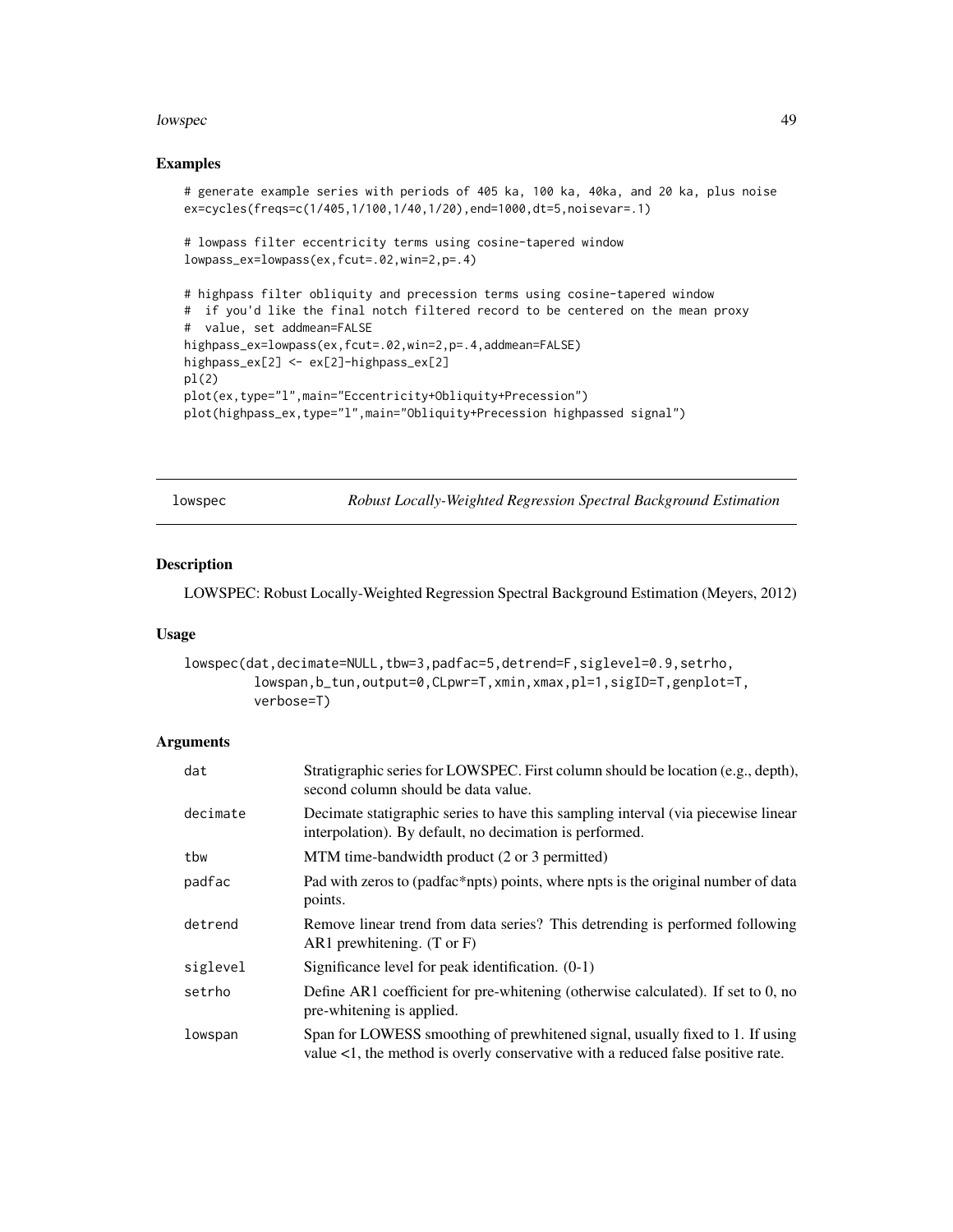| b_tun   | Robustness weight parameter for LOWSPEC. By default, this will be estimated<br>internally.                                                                                                       |
|---------|--------------------------------------------------------------------------------------------------------------------------------------------------------------------------------------------------|
| output  | What should be returned as a data frame? $(0=nothing; 1=pre-whitened spectrum)$<br>+ harmonic F-test CL + LOWSPEC background + LOWSPEC CL + 90%-99%<br>LOWSPEC power levels; 2=sig peaks)        |
| CLpwr   | Plot LOWSPEC noise confidence levels on power spectrum? (T or F)                                                                                                                                 |
| xmin    | Smallest frequency for plotting.                                                                                                                                                                 |
| xmax    | Largest frequency for plotting.                                                                                                                                                                  |
| pl      | Power spectrum plotting: (1) linear frequency-log spectral power, (2) linear<br>frequency-linear spectral power (3) log frequency-log spectral power, (4) log<br>frequency-linear spectral power |
| sigID   | Identify significant frequencies on power and probabilty plots? $(T \text{ or } F)$                                                                                                              |
| genplot | Generate summary plots? $(T \text{ or } F)$                                                                                                                                                      |
| verbose | Verbose output? $(T \text{ or } F)$                                                                                                                                                              |

## Details

LOWSPEC is a 'robust' method for spectral background estimation, designed for the identification of potential astronomical signals that are imbedded in red noise (Meyers, 2012). The complete algoritm implemented here is as follows: (1) initial pre-whitening with AR1 filter (default) or other filter as appropriate (e.g., see function prewhiteAR), (2) power spectral estimation via the multitaper method (Thomson, 1982), (3) robust locally weighted estimation of the spectral background using the LOWESS-based (Cleveland, 1979) procedure of Ruckstuhl et al. (2001), (4) assignment of confidence levels using a Chi-square distribution.

NOTE: If you choose to pre-whiten before running LOWSPEC (rather than using the default AR1 pre-whitening), specify setrho=0.

Candidiate astronomical cycles are subsequently identified via isolation of those frequencies that achieve the required (e.g., 90 percent) LOWSPEC confidence level and MTM harmonic F-test confidence level. Allowance is made for the smoothing inherent in the MTM power spectral estimate as compared to the MTM harmonic spectrum. That is, an F-test peak is reported if it achieves the required MTM harmonic confidence level, while also achieving the required LOWSPEC confidence level within +/- half the power spectrum bandwidth resolution. One additional criterion is included to further reduce the false positive rate, a requirement that significant F-tests must occur on a local power spectrum high, which is parameterized as occurring above the local LOWSPEC background estimate. See Meyers (2012) for futher information on the algorithm.

In this implementation, the 'robustness criterion' ('b' in EQ. 6 of Ruckstuhl et al., 2001) has been optimized for 2 and 3 pi DPSS, using a 'span' of 1. By default the robustness criterion will be estimated. Both 'b' and the 'span' can be expliclty set using parameters 'b\_tun' and 'lowspan'. Note that it is permissible to decrease 'lowspan' from its default value, but this will result in an overly conservative false positive rate. However, it may be necessary to reduce 'lowspan' to provide an approporiate background fit for some stratigraphic data. Another option is to decimate the data series prior to spectral estimation.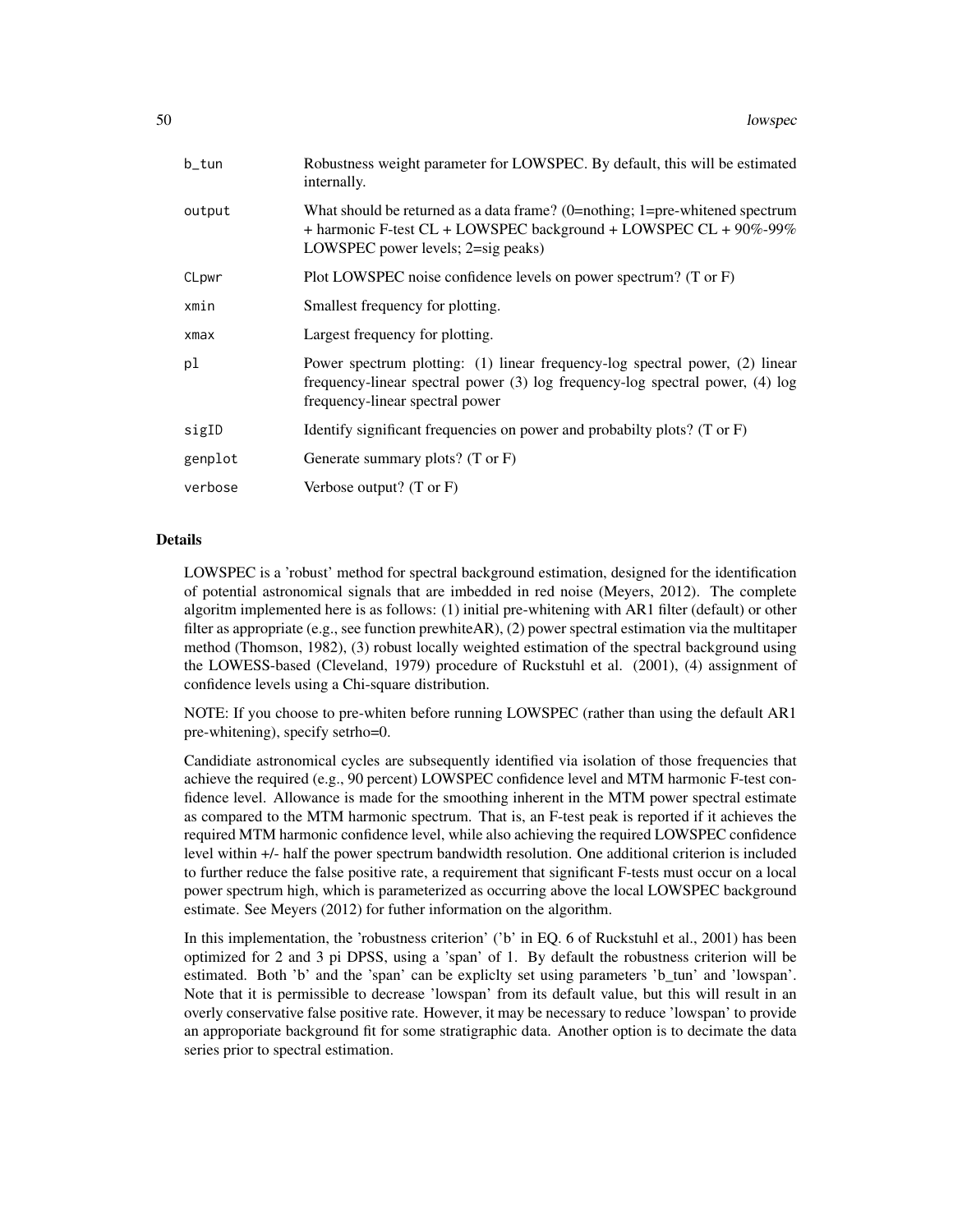#### lowspec 51

## Value

If option 1 is selected, a data frame containing the following is returned: Frequency, Prewhitened power, harmonic F-test CL, LOWSPEC CL, LOWSPEC background, 90%-99% LOWSPEC power levels. NOTE: as of version 0.8, the order of the columns in the output data frame has been changed, for consistency with functions mtm, mtmML96, and mtmPL.

If option 2 is selected, the 'significant' frequencies are returned (as described above).

## References

W.S. Cleveland, 1979, *Locally weighted regression and smoothing scatterplots*: Journal of the American Statistical Association, v. 74, p. 829-836.

S.R. Meyers, 2012, *Seeing Red in Cyclic Stratigraphy: Spectral Noise Estimation for Astrochronology*: Paleoceanography, 27, PA3228, doi:10.1029/2012PA002307.

A.F. Ruckstuhl, M.P Jacobson, R.W. Field, and J.A. Dodd, 2001, *Baseline subtraction using robust local regression estimation*: Journal of Quantitative Spectroscopy & Radiative Transfer, v. 68, p. 179-193.

D.J. Thomson, 1982, *Spectrum estimation and harmonic analysis*: IEEE Proceedings, v. 70, p. 1055-1096.

### See Also

[eha](#page-26-0), [mtm](#page-52-0), [mtmAR](#page-54-0), [mtmML96](#page-55-0), [periodogram](#page-67-0), [rfbaseline](#page-0-0), and [spec.mtm](#page-0-0)

```
# generate example series with periods of 400 ka, 100 ka, 40 ka and 20 ka
ex = cycles(freqs=c(1/400,1/100,1/40,1/20),start=1,end=1000,dt=5)
# add AR1 noise
noise = ar1(npts=200, dt=5, sd=.5)ex[2] = ex[2] + noise[2]# LOWSPEC analysis
pl(1, title="lowspec")
lowspec(ex)
# compare to MTM spectral analysis, with conventional AR1 noise test
pl(1,title="mtm")
mtm(ex,ar1=TRUE)
# compare to ML96 analysis
pl(1, title="mtmML96")
mtmML96(ex)
# compare to amplitudes from eha
pl(1,title="eha")
eha(ex,tbw=3,win=1000,pad=1000)
```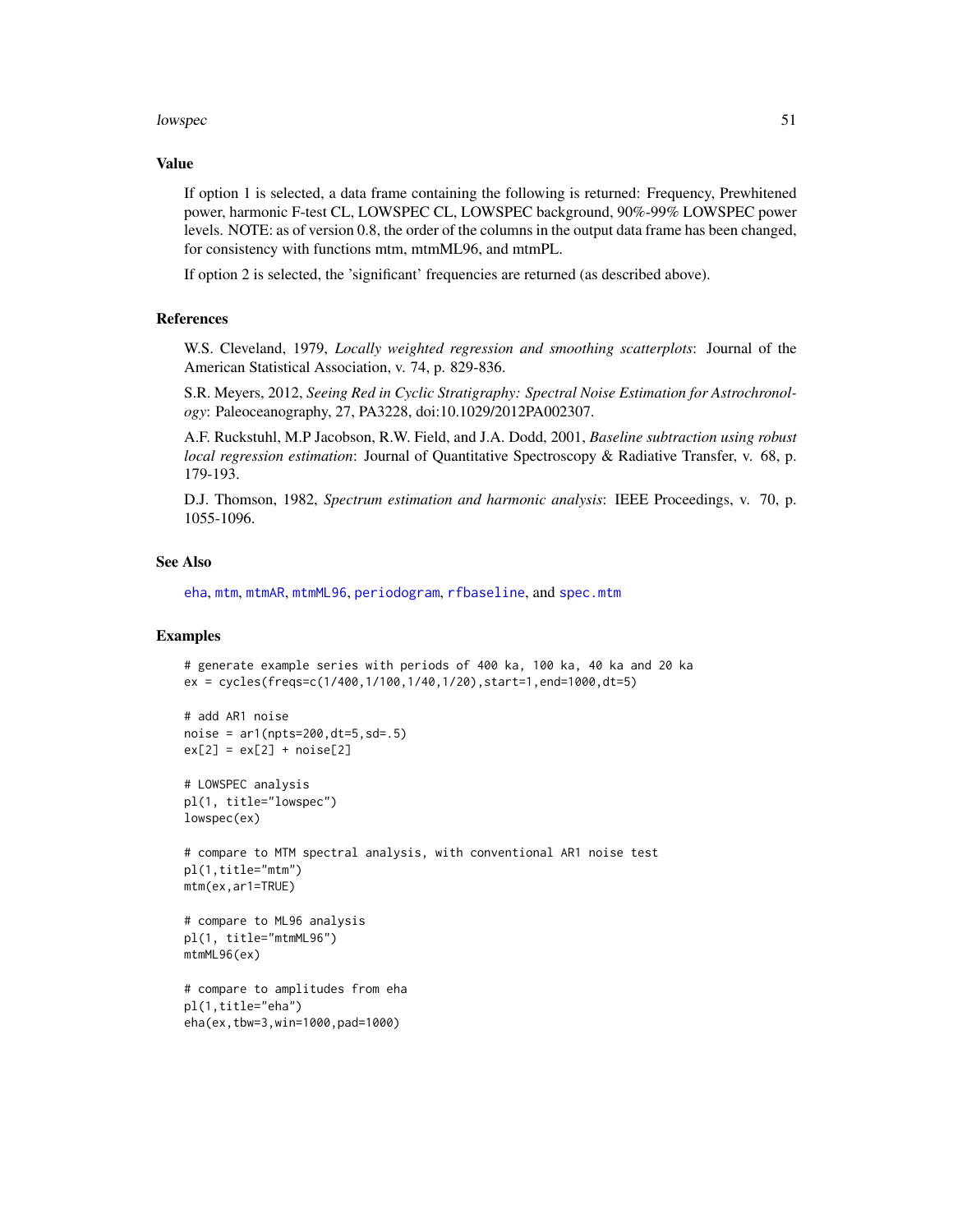Generate noise surrogates from a theoretical power spectrum.

#### Usage

makeNoise(S,dt=1,mean=0,sdev=1,addPt=F,nsim=1,genplot=T,verbose=T)

#### Arguments

| S       | Vector or 1-D data frame containing the theoretical power, from $f(0)$ to the<br>Nyquist frequency. |
|---------|-----------------------------------------------------------------------------------------------------|
| dt      | Sampling interval for surrogate series                                                              |
| mean    | Mean value for surrogate series                                                                     |
| sdev    | Standard deviation for surrogate series                                                             |
| addPt   | Did you add a Nyquist frequency? $(T \text{ or } F)$                                                |
| nsim    | Number of surrogate series to generate                                                              |
| genplot | generate summary plots (T or F)                                                                     |
| verbose | verbose output $(T \text{ or } F)$                                                                  |

#### Details

These simulations use the random number generator of Matsumoto and Nishimura [1998]. The algorithm of Timmer and Konig (1995) is employed to generate surrogates from any arbitrary theoretical power spectrum. See examples section below.

#### References

M. Matsumoto, and T. Nishimura, (1998), *Mersenne Twister: A 623-dimensionally equidistributed uniform pseudo-random number generator*, ACM Transactions on Modeling and Computer Simulation, 8, 3-30.

J. Timmer and K. Konig (1995), *On Generating Power Law Noise*, Astronomy and Astrophysics: v. 300, p. 707-710.

```
# create theoretical AR1 spectrum, using rho of 0.8
rho=0.8
freq=seq(0,.5,by=0.005)
Nyq=max(freq)
AR1 = (1-(0.8^2)) / ( 1 - (2*0.8*cos(p i * freq/Nyq)) + (0.8^2))plot(freq,AR1,type="l")
```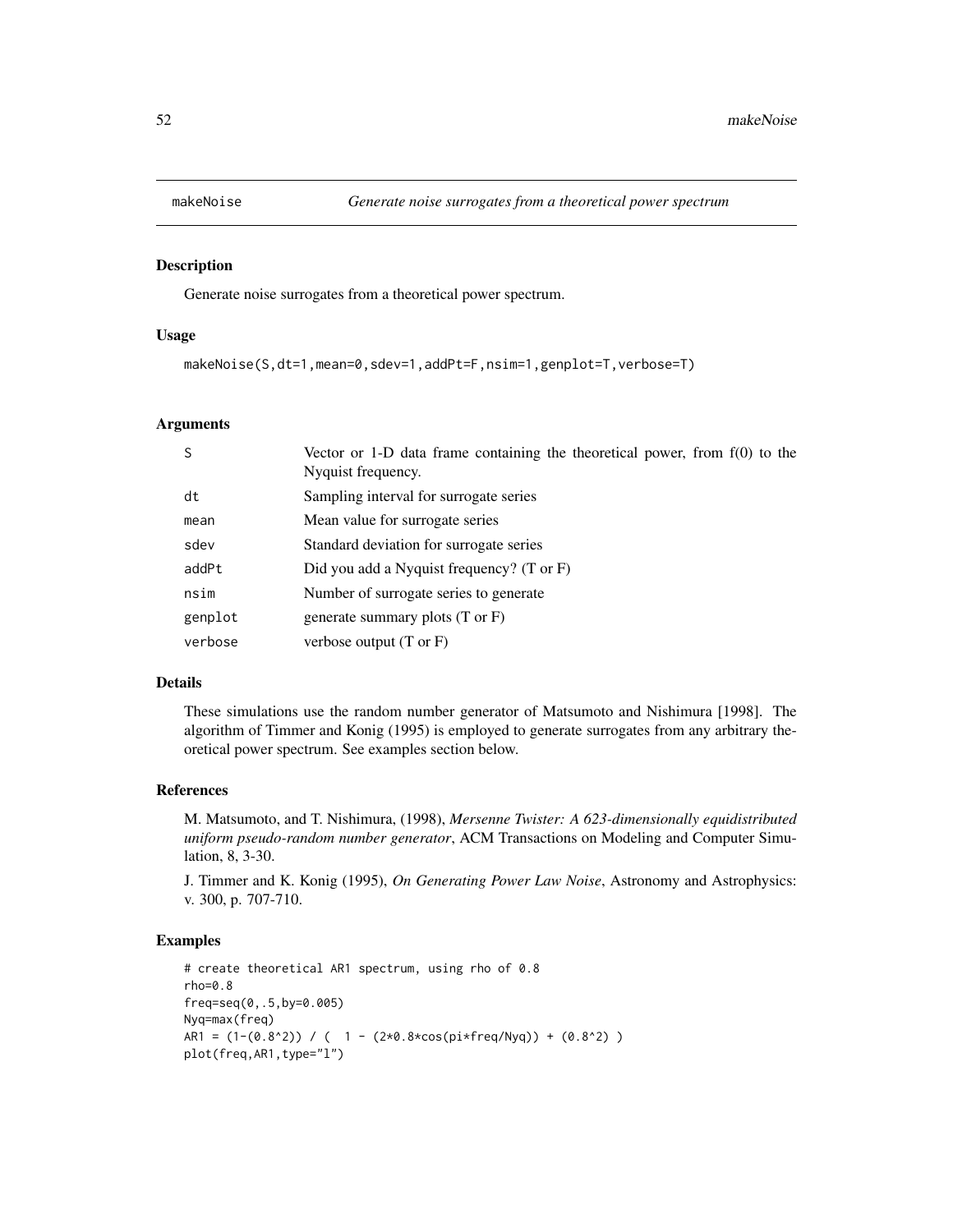#### $\Box$  modelA 53

# make noise surrogates from the theoretical AR1 spectrum makeNoise(AR1)

## modelA *Example stratigraphic model series*

## Description

Example stratigraphic model series.

## Usage

modelA

# Format

Height (meters), weight percent CaCO3

<span id="page-52-0"></span>

mtm *Multitaper method spectral analysis*

## Description

Multitaper method (MTM) spectral analysis (Thomson, 1982)

## Usage

```
mtm(dat,tbw=3,ntap=NULL,padfac=5,demean=T,detrend=F,siglevel=0.9,ar1=T,output=0,
     CLpwr=T,xmin,xmax,pl=1,sigID=T,genplot=T,verbose=T)
```

| dat      | Stratigraphic series for MTM spectral analysis. First column should be location<br>(e.g., depth), second column should be data value. |
|----------|---------------------------------------------------------------------------------------------------------------------------------------|
| tbw      | MTM time-bandwidth product.                                                                                                           |
| ntap     | Number of DPSS tapers to use. By default, this is set to $(2*tbw)$ -1.                                                                |
| padfac   | Pad with zeros to (padfac*npts) points, where npts is the original number of data<br>points.                                          |
| demean   | Remove mean from data series? (T or F)                                                                                                |
| detrend  | Remove linear trend from data series? (T or F)                                                                                        |
| siglevel | Significance level for peak identification. $(0-1)$                                                                                   |
| ar1      | Estimate conventional $AR(1)$ noise spectrum and confidence levels? (T or F)                                                          |
| CLpwr    | Plot $AR(1)$ noise confidence levels on power spectrum? (T or F)                                                                      |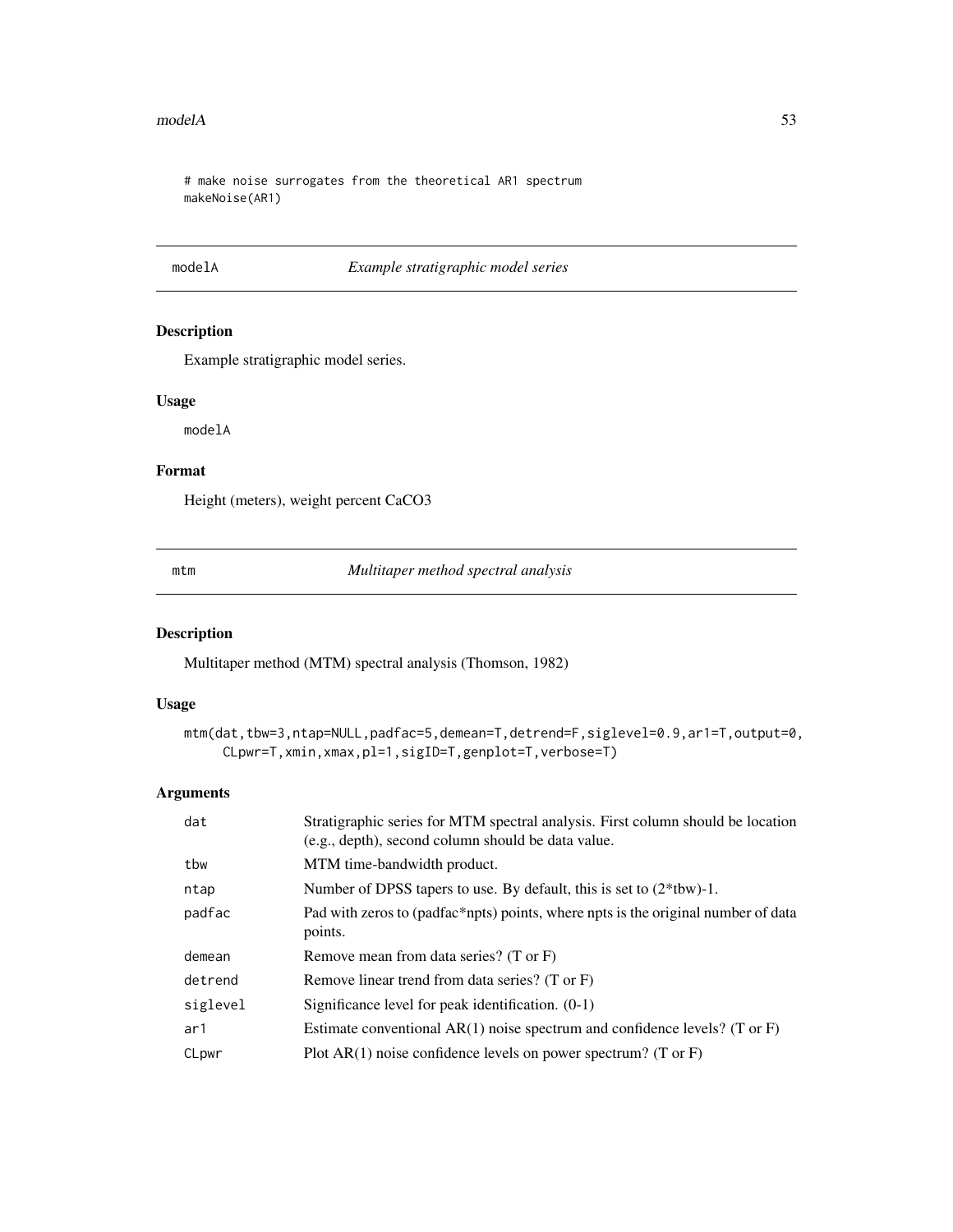| output     | What should be returned as a data frame? (0=nothing; 1= power spectrum +<br>harmonic CL + AR1 CL + AR1 fit + $90\%$ -99% AR1 power levels (ar1 must be<br>set to TRUE to output AR model results); 2=significant peak frequencies; 3=sig-<br>nificant peak frequencies + harmonic CL; 4=internal variables from spec.mtm).<br>Option 4 is intended for expert users, and should generally be avoided. |
|------------|-------------------------------------------------------------------------------------------------------------------------------------------------------------------------------------------------------------------------------------------------------------------------------------------------------------------------------------------------------------------------------------------------------|
| xmin       | Smallest frequency for plotting.                                                                                                                                                                                                                                                                                                                                                                      |
| $x$ ma $x$ | Largest frequency for plotting.                                                                                                                                                                                                                                                                                                                                                                       |
| pl         | Power spectrum plotting: (1) linear frequency-log spectral power, (2) linear<br>frequency-linear spectral power (3) log frequency-log spectral power, (4) log<br>frequency-linear spectral power                                                                                                                                                                                                      |
| sigID      | Identify significant frequencies on power and probabilty plots? $(T \text{ or } F)$                                                                                                                                                                                                                                                                                                                   |
| genplot    | Generate summary plots? $(T \text{ or } F)$                                                                                                                                                                                                                                                                                                                                                           |
| verbose    | Verbose output? $(T \text{ or } F)$                                                                                                                                                                                                                                                                                                                                                                   |
|            |                                                                                                                                                                                                                                                                                                                                                                                                       |

## Details

If ar1=T, candidiate astronomical cycles are identified via isolation of those frequencies that achieve the required (e.g., 90 percent) "red noise" confidence level and MTM harmonic F-test confidence level. Allowance is made for the smoothing inherent in the MTM power spectral estimate as compared to the MTM harmonic spectrum. That is, an F-test peak is reported if it achieves the required MTM harmonic confidence level, while also achieving the required red noise confidence level within +/- half the power spectrum bandwidth resolution. One additional criterion is included to further reduce the false positive rate, a requirement that significant F-tests must occur on a local power spectrum high, which is parameterized as occurring above the local red noise background estimate. See Meyers (2012) for futher information.

#### References

S.R. Meyers, 2012, *Seeing Red in Cyclic Stratigraphy: Spectral Noise Estimation for Astrochronology*: Paleoceanography, 27, PA3228, doi:10.1029/2012PA002307.

Rahim, K.J. and Burr W.S. and Thomson, D.J., 2014, *Appendix A: Multitaper R package in "Applications of Multitaper Spectral Analysis to Nonstationary Data"*, PhD diss., Queen's Univieristy, pp 149-183. http://hdl.handle.net/1974/12584

Thomson, D. J., 1982, *Spectrum estimation and harmonic analysis*, Proc. IEEE, 70, 1055-1096, doi:10.1109/PROC.1982.12433.

#### See Also

[eha](#page-26-0), [lowspec](#page-48-0), [mtmAR](#page-54-0), [mtmML96](#page-55-0), [periodogram](#page-67-0), and [spec.mtm](#page-0-0)

```
# generate example series with periods of 400 ka, 100 ka, 40 ka and 20 ka
ex = cycles(freqs=c(1/400,1/100,1/40,1/20),start=1,end=1000,dt=5)
# add AR1 noise
```

```
noise = ar1(npts=200, dt=5, sd=.5)
```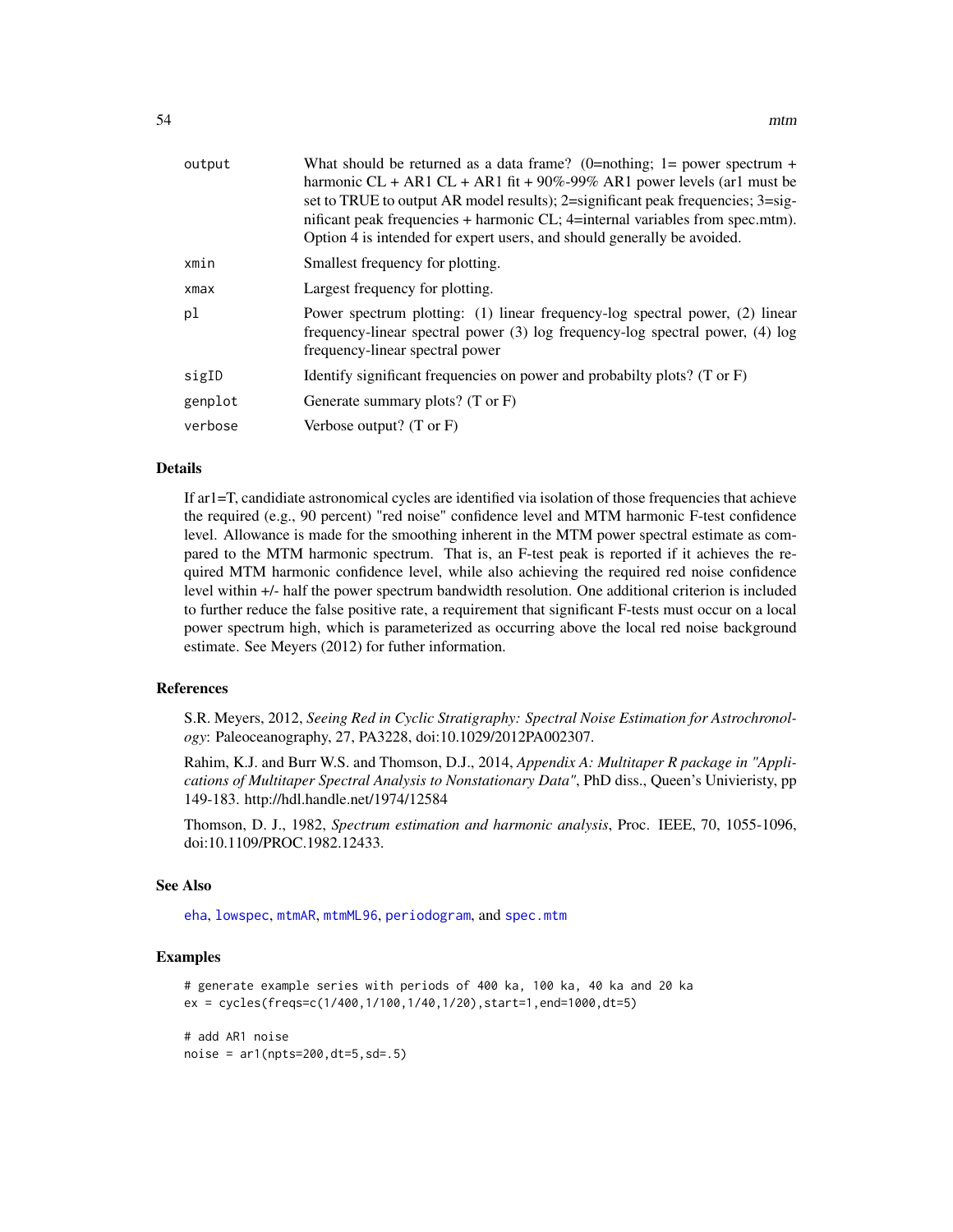#### $\mu_{\rm{max}}$  55

```
ex[2] = ex[2] + noise[2]# MTM spectral analysis, with conventional AR1 noise test
pl(1,title="mtm")
mtm(ex,ar1=TRUE)
# compare to ML96 analysis
pl(1, title="mtmML96")
mtmML96(ex)
# compare to analysis with LOWSPEC
pl(1, title="lowspec")
lowspec(ex)
# compare to amplitudes from eha
pl(1,title="eha")
eha(ex,tbw=3,win=1000,pad=1000)
```
<span id="page-54-0"></span>mtmAR *Intermediate spectrum test of Thomson et al. (2001)*

#### Description

Perform the 'intermediate spectrum test' of Thomson et al. (2001).

Paraphrased from Thomson et al. (2001): Form an intermediate spectrum by dividing MTM by AR estimate. Choose an order P for a predictor. A variety of formal methods are available in the literature, but practically, one keeps increasing P (the order) until the range of the intermediate spectrum Si(f) (equation (C4) of Thomson et al., 2001) stops decreasing rapidly as a function of P. If the intermediate spectrum is not roughly white, as judged by the minima, the value of P should be increased.

## Usage

```
mtmAR(dat,tbw=3,ntap=NULL,order=1,method="mle",CItype=1,padfac=5,demean=T,detrend=F,
     output=1,xmin=0,xmax=Nyq,pl=1,genplot=T,verbose=T)
```

| dat    | Stratigraphic series for analysis. First column should be location (e.g., depth),<br>second column should be data value. |
|--------|--------------------------------------------------------------------------------------------------------------------------|
| tbw    | MTM time-bandwidth product.                                                                                              |
| ntap   | Number of DPSS tapers to use. By default, this is set to $(2*tbw)$ -1.                                                   |
| order  | Order of the AR spectrum.                                                                                                |
| method | AR method ("yule-walker", "burg", "ols", "mle", "yw")                                                                    |
| CItype | Illustrate $(1)$ one-sided or $(2)$ two-sided confidence intervals on plots                                              |
| padfac | Pad with zeros to (padfac*npts) points, where npts is the original number of data<br>points.                             |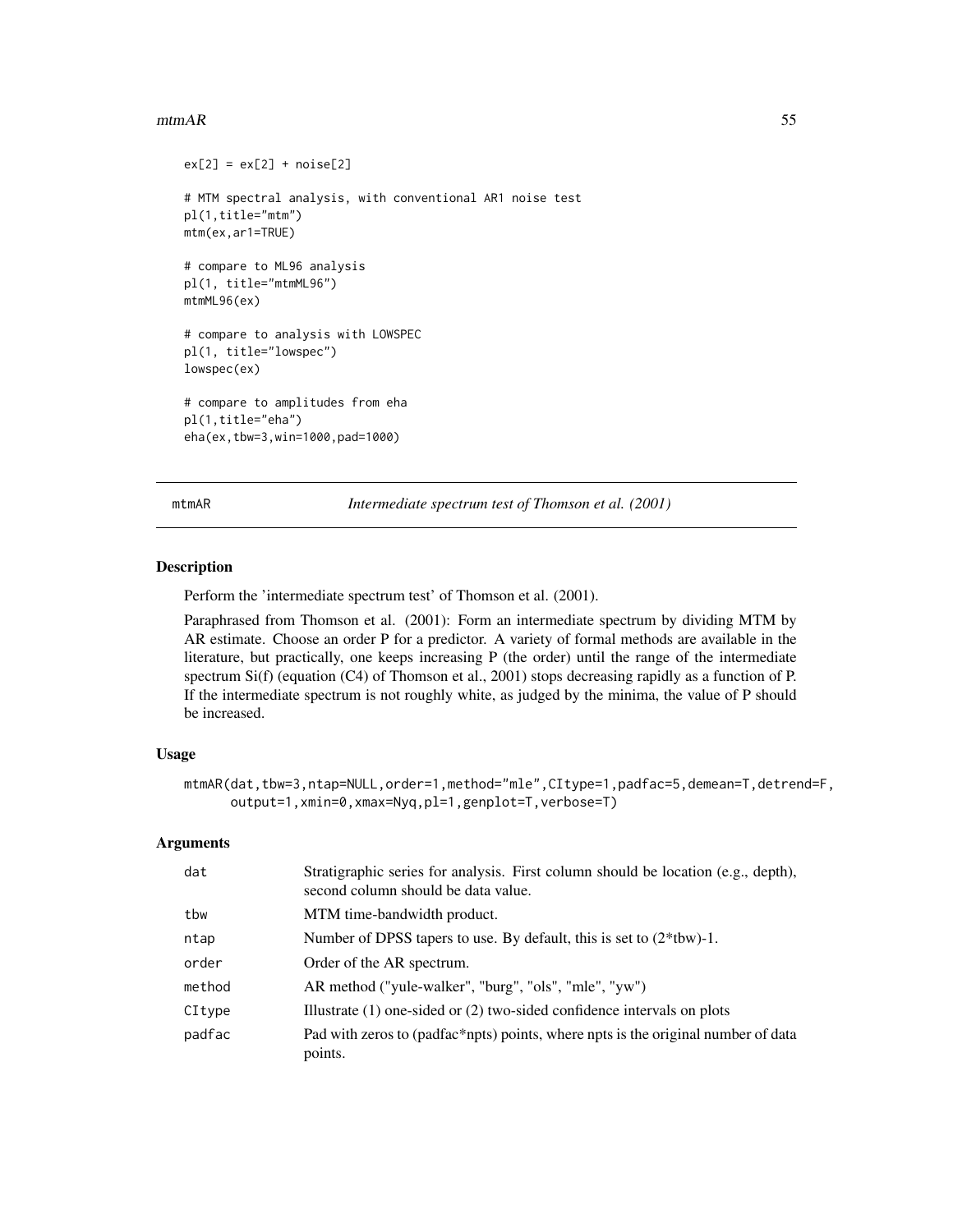| demean  | Remove mean from data series? (T or F)                                                                          |
|---------|-----------------------------------------------------------------------------------------------------------------|
| detrend | Remove linear trend from data series? (T or F)                                                                  |
| output  | Output (1) intermediate spectrum and confidence levels, (2) intermediate spec-<br>trum, $(3)$ confidence levels |
| xmin    | Smallest frequency for plotting.                                                                                |
| xmax    | Largest frequency for plotting.                                                                                 |
| рl      | Plot logarithm of spectral power $(1)$ or linear spectral power $(2)$ ?                                         |
| genplot | Generate summary plots? $(T \text{ or } F)$                                                                     |
| verbose | Verbose output? $(T \text{ or } F)$                                                                             |

#### References

Thomson, D. J., L. J. Lanzerotti, and C. G. Maclennan, 2001, *The interplanetary magnetic field: Statistical properties and discrete modes*, J. Geophys.Res., 106, 15,941-15,962, doi:10.1029/2000JA000113.

### See Also

[eha](#page-26-0), [lowspec](#page-48-0), [mtm](#page-52-0), [mtmML96](#page-55-0), [periodogram](#page-67-0), and [spec.mtm](#page-0-0)

#### Examples

```
# generate example series with periods of 400 ka, 100 ka, 40 ka and 20 ka
ex = cycles(freqs=c(1/400,1/100,1/40,1/20),start=1,end=1000,dt=5)
# add AR1 noise
noise = ar1(npts=200, dt=5, sd=.5)ex[2] = ex[2] + noise[2]# MTM spectral analysis, with conventional AR1 noise test
pl(1,title="mtmAR")
mtmAR(ex)
```
<span id="page-55-0"></span>

mtmML96 *Mann and Lees (1996) robust red noise MTM analysis*

#### Description

Mann and Lees (1996) robust red noise MTM analysis. This function implements several improvements to the algorithm used in SSA-MTM toolkit, including faster AR1 model optimization, and more appropriate 'edge-effect' treatment.

#### Usage

```
mtmML96(dat,tbw=3,ntap=NULL,padfac=5,demean=T,detrend=F,medsmooth=0.2,
         opt=1,linLog=2,siglevel=0.9,output=0,CLpwr=T,xmin=0,xmax=Nyq,
         sigID=T,pl=1,genplot=T,verbose=T)
```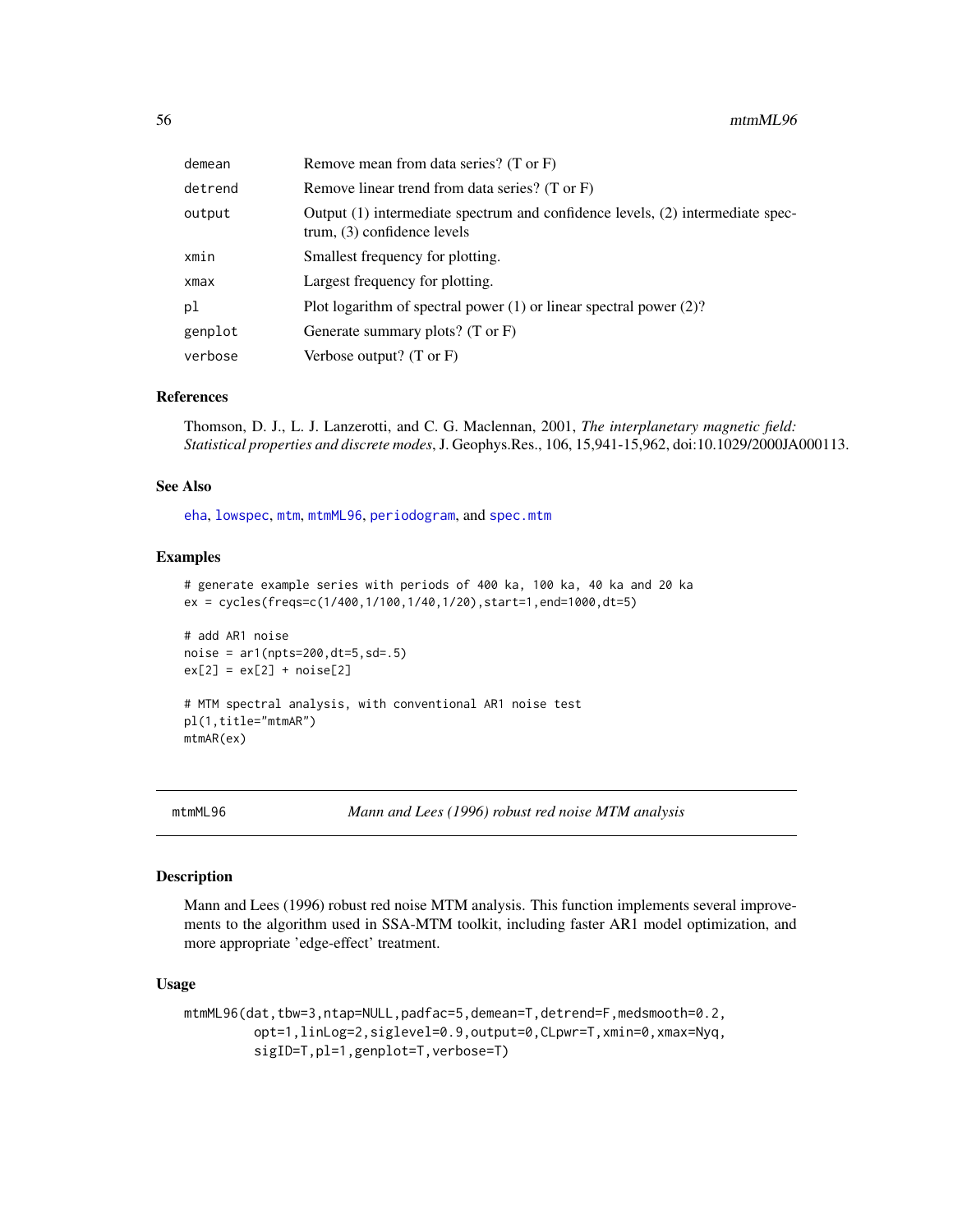#### $\mu$ mtmML96 57

#### **Arguments**

| dat        | Stratigraphic series for MTM spectral analysis. First column should be location<br>(e.g., depth), second column should be data value.                                                                                                                       |
|------------|-------------------------------------------------------------------------------------------------------------------------------------------------------------------------------------------------------------------------------------------------------------|
| tbw        | MTM time-bandwidth product.                                                                                                                                                                                                                                 |
| ntap       | Number of DPSS tapers to use. By default, this is set to $(2*tbw)$ -1.                                                                                                                                                                                      |
| padfac     | Pad with zeros to (padfac*npts) points, where npts is the original number of data<br>points.                                                                                                                                                                |
| demean     | Remove mean from data series? (T or F)                                                                                                                                                                                                                      |
| detrend    | Remove linear trend from data series? (T or F)                                                                                                                                                                                                              |
| medsmooth  | ML96 median smoothing parameter (1 = use 100% of spectrum; $0.20$ = use<br>$20\%)$                                                                                                                                                                          |
| opt        | Optimization method for robust AR1 model estimation (1=Brent's method:fast,<br>2=Gauss-Newton:fast, 3=grid search:slow)                                                                                                                                     |
| linLog     | Optimize AR1 model fit using $(1)$ linear power or $(2)$ log(power)?                                                                                                                                                                                        |
| siglevel   | Significance level for peak identification. $(0-1)$                                                                                                                                                                                                         |
| output     | What should be returned as a data frame? (0=nothing; 1= power spectrum +<br>harmonic CL + AR1 CL + AR1 fit + $90\%$ -99% AR1 power levels + median<br>smoothed spectrum; 2=significant peak frequencies; 3=significant peak frequen-<br>cies + harmonic CL) |
| CLpwr      | Plot ML96 AR(1) noise confidence levels on power spectrum? (T or F)                                                                                                                                                                                         |
| xmin       | Smallest frequency for plotting.                                                                                                                                                                                                                            |
| $x$ ma $x$ | Largest frequency for plotting.                                                                                                                                                                                                                             |
| sigID      | Identify significant frequencies on power and probabilty plots? (T or F)                                                                                                                                                                                    |
| pl         | Power spectrum plotting: (1) linear frequency-log spectral power, (2) linear<br>frequency-linear spectral power (3) log frequency-log spectral power, (4) log<br>frequency-linear spectral power                                                            |
| genplot    | Generate summary plots? $(T \text{ or } F)$                                                                                                                                                                                                                 |
| verbose    | Verbose output? (T or F)                                                                                                                                                                                                                                    |

#### Details

This function conducts the Mann and Lees (1996; ML96) "robust red noise" analysis, with an improved median smoothing approach. The original Mann and Lees (1996) approach applies a truncation of the median smoothing window to include fewer frequencies near the edges of the spectrum; while truncation is required, its implementation in the original method often results in an "edge effect" that can produce excess false positive rates at low frequencies, commonly within the eccentricity-band (Meyers, 2012).

To help address this issue, an alternative median smoothing approach is applied that implements Tukey's robust end-point rule and symmetrical medians (see the function runmed for details). Numerical experiments indicate that this approach produces an approximately uniform false positive rate across the spectrum. It should be noted that the false positive rates are still inflated with this method, but they are substantially reduced compared to the original ML96 approach. For example, simulations using rho=0.9 (using identical parameters to those in Meyers, 2012) yield median false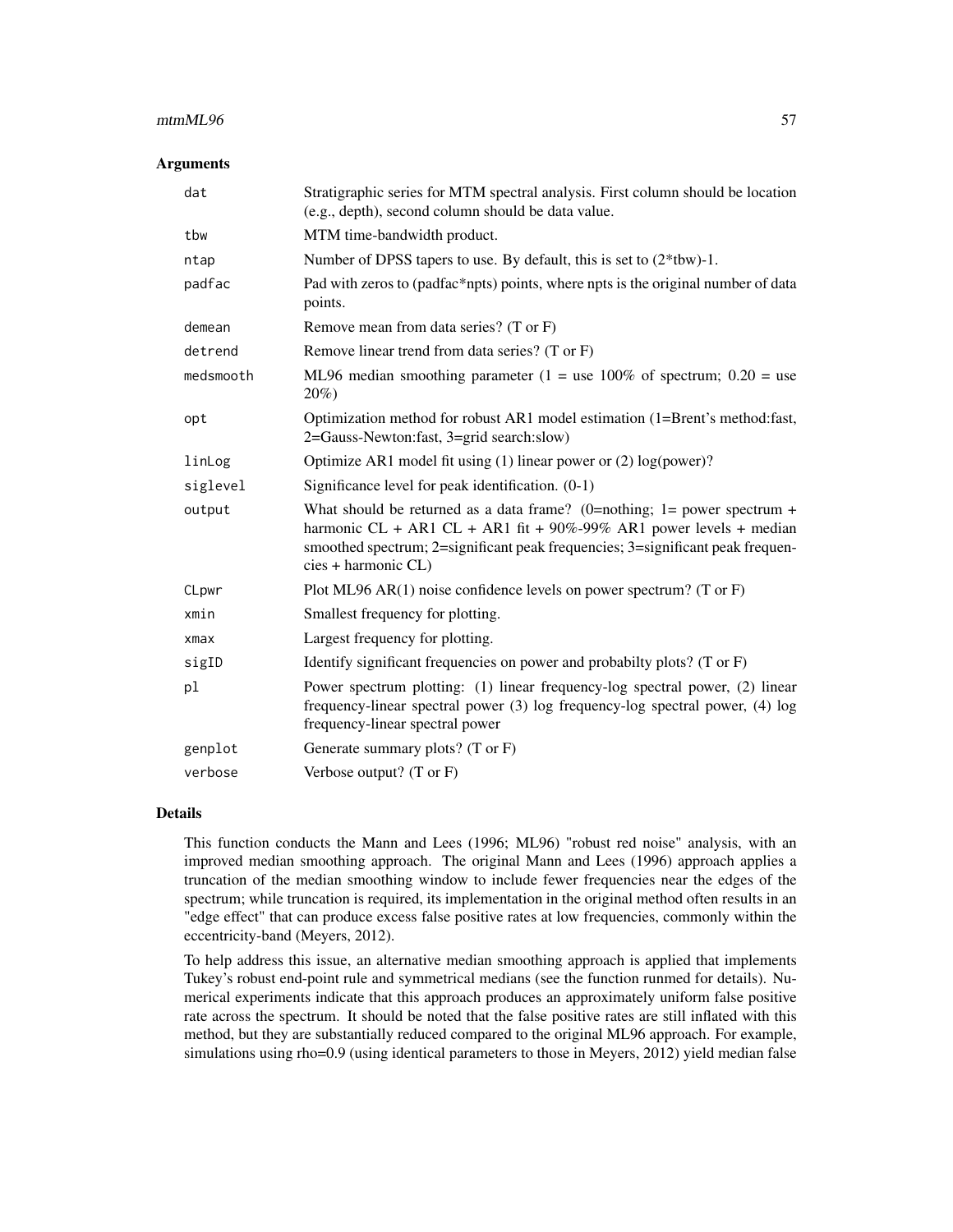positive rates of 1.7%, 7.3% and 13.4%, for the 99%, 95% and 90% confidence levels (respectively). This compares with 4.7%, 11.4% and 17.8% using the original approach (see Table 2 of Meyers, 2012).

Candidiate astronomical cycles are identified via isolation of those frequencies that achieve the required (e.g., 90 percent) "robust red noise" confidence level and MTM harmonic F-test confidence level. Allowance is made for the smoothing inherent in the MTM power spectral estimate as compared to the MTM harmonic spectrum. That is, an F-test peak is reported if it achieves the required MTM harmonic confidence level, while also achieving the required robust red noise confidence level within +/- half the power spectrum bandwidth resolution. One additional criterion is included to further reduce the false positive rate, a requirement that significant F-tests must occur on a local power spectrum high, which is parameterized as occurring above the local robust red noise background estimate. See Meyers (2012) for futher information.

NOTE: If the (fast) Brent or Gauss-Newton methods fail, use the (slow) grid search approach.

This version of the ML96 algorithm was first implemented in Patterson et al. (2014).

#### References

Mann, M.E., and Lees, J.M., 1996, *Robust estimation of background noise and signal detection in climatic time series*, Clim. Change, 33, 409-445.

Meyers, S.R., 2012, *Seeing red in cyclic stratigraphy: Spectral noise estimation for astrochronology*, Paleoceanography, 27, PA3228.

M.O. Patterson, R. McKay, T. Naish, C. Escutia, F.J. Jimenez-Espejo, M.E. Raymo, M.E., S.R. Meyers, L. Tauxe, H. Brinkhuis, and IODP Expedition 318 Scientists,2014, *Response of the East Antarctic Ice Sheet to orbital forcing during the Pliocene and Early Pleistocene*, Nature Geoscience, v. 7, p. 841-847.

Thomson, D. J., 1982, *Spectrum estimation and harmonic analysis*, Proc. IEEE, 70, 1055-1096, doi:10.1109/PROC.1982.12433.

http://www.meteo.psu.edu/holocene/public\_html/Mann/tools/MTM-RED/

Tukey, J.W., 1977, *Exploratory Data Analysis*, Addison.

## See Also

[eha](#page-26-0), [lowspec](#page-48-0), [mtm](#page-52-0), [mtmAR](#page-54-0), [periodogram](#page-67-0), [runmed](#page-0-0), and [spec.mtm](#page-0-0)

#### Examples

```
# generate example series with periods of 400 ka, 100 ka, 40 ka and 20 ka
ex = cycles(freqs=c(1/400,1/100,1/40,1/20),start=1,end=1000,dt=5)
```

```
# add AR1 noise
noise = ar1(npts=200, dt=5, sd=0.5)ex[2] = ex[2] + noise[2]# run ML96 analysis
pl(1, title="mtmML96")
mtmML96(ex)
```
# compare to analysis with conventional AR1 noise test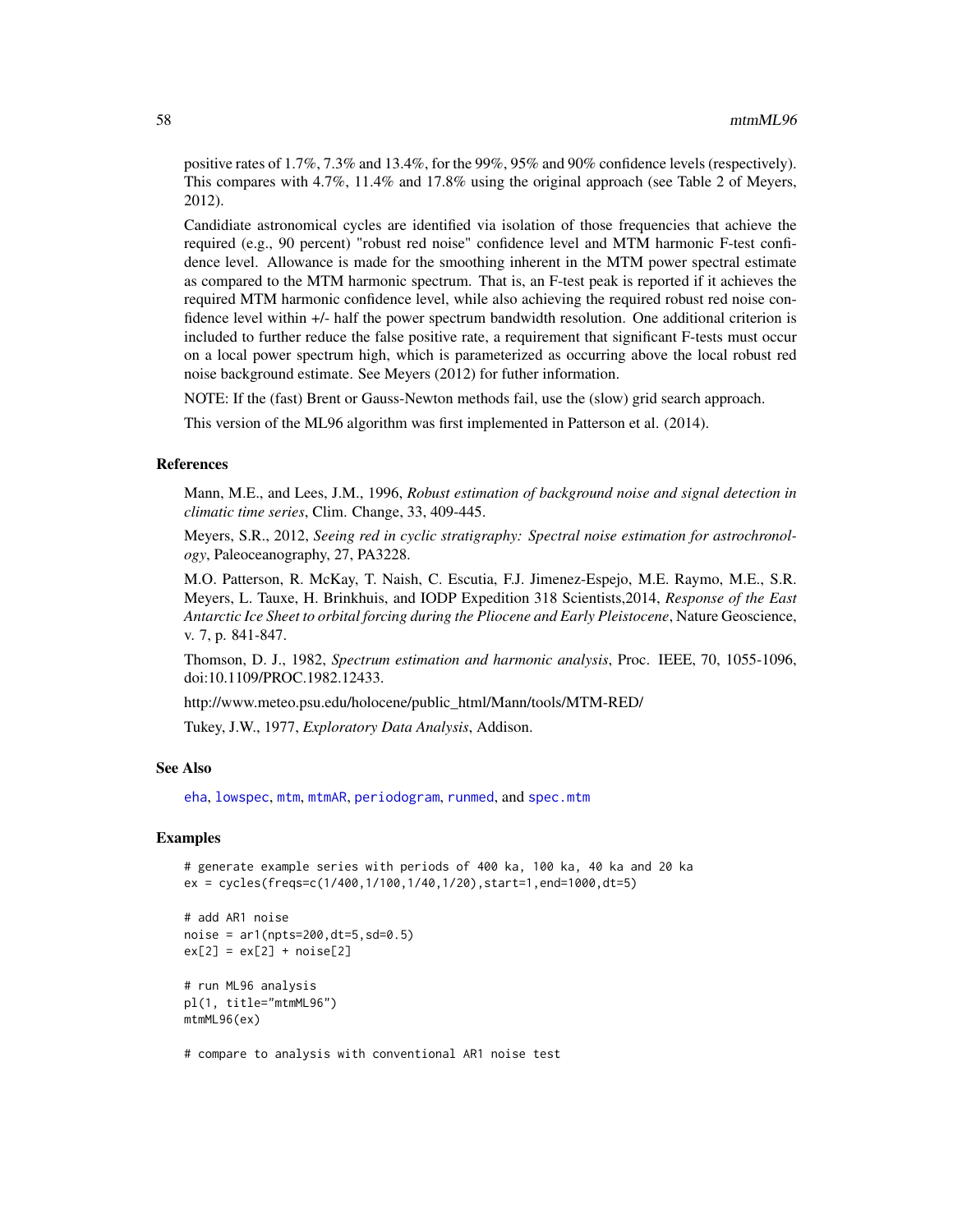#### $mmPL$  59

```
pl(1,title="mtm")
mtm(ex)
# compare to analysis with LOWSPEC
pl(1, title="lowspec")
lowspec(ex)
# compare to amplitudes from eha
pl(1,title="eha")
eha(ex,tbw=3,win=1000,pad=1000)
```
<span id="page-58-0"></span>mtmPL *Multitaper Method Spectral Analysis with Power Law (1/f) fit*

# Description

Multitaper Method (MTM) Spectral Analysis with Power Law (1/f) fit

## Usage

```
mtmPL(dat,tbw=3,ntap=NULL,padfac=5,demean=T,detrend=F,siglevel=0.9,flow=NULL,fhigh=NULL,
    output=0,CLpwr=T,xmin=0,xmax=Nyq,pl=1,sigID=F,genplot=T,verbose=T)
```

| dat        | Stratigraphic series for MTM spectral analysis. First column should be location<br>(e.g., depth), second column should be data value.                                                            |
|------------|--------------------------------------------------------------------------------------------------------------------------------------------------------------------------------------------------|
| tbw        | MTM time-bandwidth product.                                                                                                                                                                      |
| ntap       | Number of DPSS tapers to use. By default, this is set to $(2*tbw)$ -1.                                                                                                                           |
| padfac     | Pad with zeros to (padfac*npts) points, where npts is the original number of data<br>points.                                                                                                     |
| demean     | Remove mean from data series? (T or F)                                                                                                                                                           |
| detrend    | Remove linear trend from data series? (T or F)                                                                                                                                                   |
| siglevel   | Significance level for peak identification.                                                                                                                                                      |
| flow       | Lowest frequency to include in 1/f fit.                                                                                                                                                          |
| fhigh      | Highest frequency to include in 1/f fit                                                                                                                                                          |
| output     | What should be returned as a data frame? (0=nothing; 1=spectrum + CLs +<br>power law fit; 2=sig peak freqs; 3=sig peak freqs + prob; 4=all)                                                      |
| CLpwr      | Plot power law noise confidence levels on power spectrum (in addition to the<br>power law fit)? $(T \text{ or } F)$                                                                              |
| xmin       | Smallest frequency for plotting.                                                                                                                                                                 |
| $x$ ma $x$ | Largest frequency for plotting.                                                                                                                                                                  |
| pl         | Power spectrum plotting: (1) linear frequency-log spectral power, (2) linear<br>frequency-linear spectral power (3) log frequency-log spectral power, (4) log<br>frequency-linear spectral power |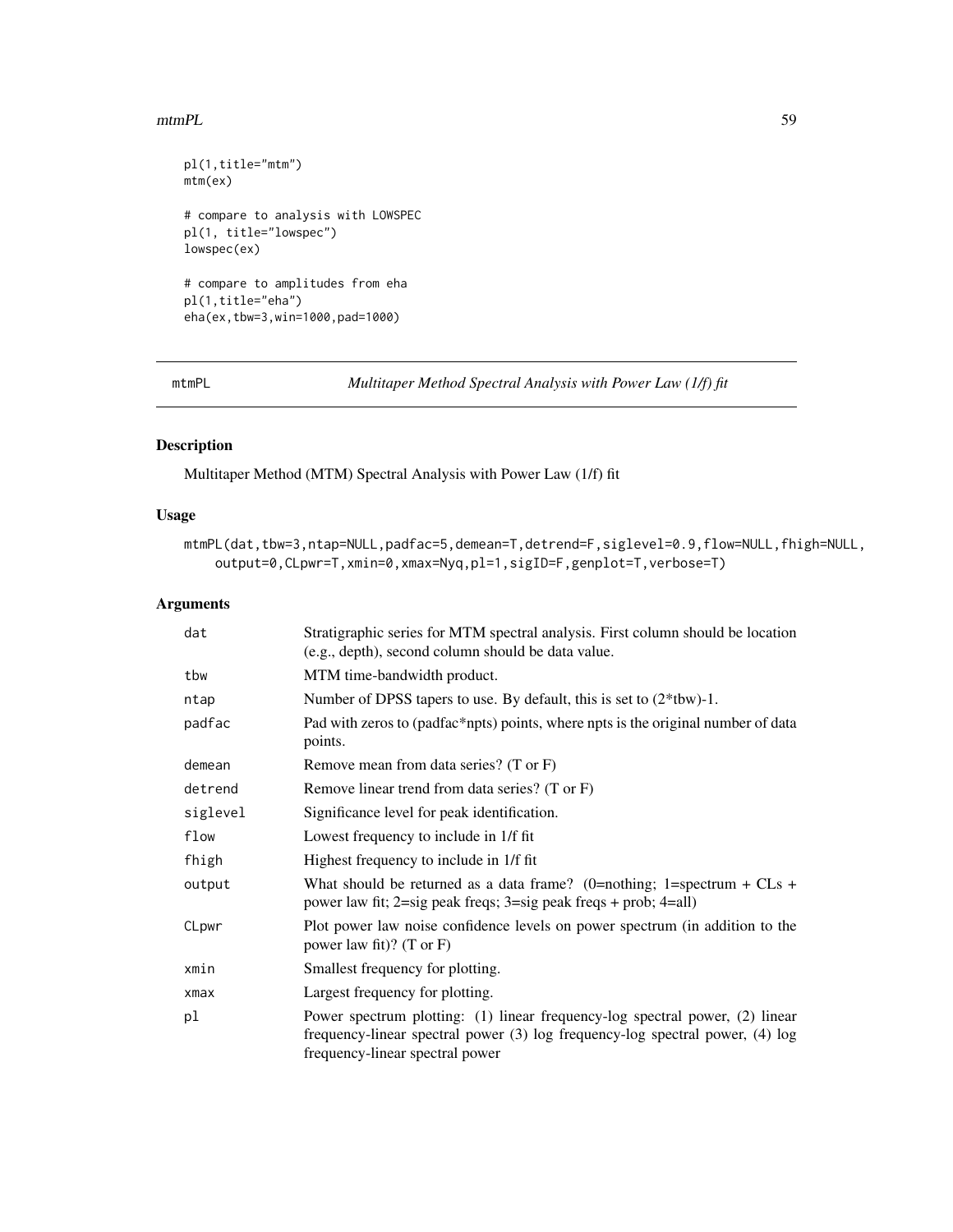60 multiTest

| sigID   | Identify significant frequencies on power and probabilty plots? (T or $F$ ) |
|---------|-----------------------------------------------------------------------------|
| genplot | Generate summary plots? (T or F)                                            |
| verbose | Verbose output? $(T \text{ or } F)$                                         |

## Details

Candidiate astronomical cycles are identified via isolation of those frequencies that achieve the required (e.g., 90 percent) power law confidence level and MTM harmonic F-test confidence level. Allowance is made for the smoothing inherent in the MTM power spectral estimate as compared to the MTM harmonic spectrum. That is, an F-test peak is reported if it achieves the required MTM harmonic confidence level, while also achieving the required power law confidence level within +/- half the power spectrum bandwidth resolution. One additional criterion is included to further reduce the false positive rate, a requirement that significant F-tests must occur on a local power spectrum high, which is parameterized as occurring above the local red noise background estimate. See Meyers (2012) for futher information.

## References

S.R. Meyers, 2012, *Seeing Red in Cyclic Stratigraphy: Spectral Noise Estimation for Astrochronology*: Paleoceanography, 27, PA3228, doi:10.1029/2012PA002307.

Rahim, K.J. and Burr W.S. and Thomson, D.J., 2014, *Appendix A: Multitaper R package in "Applications of Multitaper Spectral Analysis to Nonstationary Data"*, PhD diss., Queen's Univieristy, pp 149-183. http://hdl.handle.net/1974/12584

Thomson, D. J., 1982, *Spectrum estimation and harmonic analysis*, Proc. IEEE, 70, 1055-1096, doi:10.1109/PROC.1982.12433.

#### See Also

[eha](#page-26-0), [lowspec](#page-48-0), [mtm](#page-52-0), [mtmAR](#page-54-0), [mtmML96](#page-55-0), [periodogram](#page-67-0), and [spec.mtm](#page-0-0)

multiTest *Adjust spectral p-values for multiple comparisons*

## Description

Adjust spectral p-values for multiple comparisons, using a range of approaches.

## Usage

multiTest(spec,flow=NULL,fhigh=NULL,pl=T,output=T,genplot=T,verbose=T)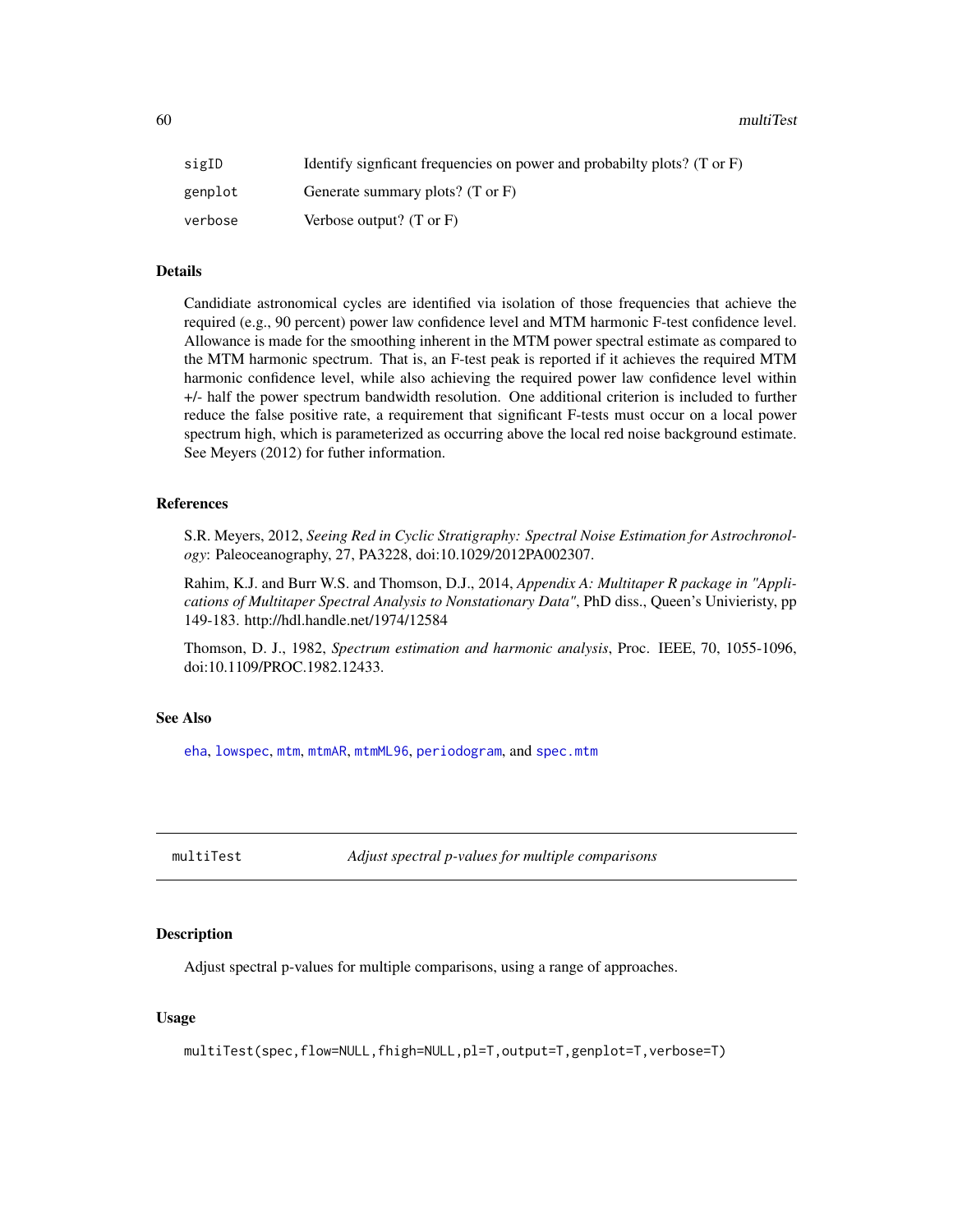#### multiTest 61

#### **Arguments**

| spec    | A data frame with two columns: frequency, uncorrected confidence level. If<br>8 columns are input, the results are assumed to come from mtm, mtmML96,<br>lowspec or mtmPL. If 9 columns are input, the results are assumed to come<br>from periodogram. |
|---------|---------------------------------------------------------------------------------------------------------------------------------------------------------------------------------------------------------------------------------------------------------|
| flow    | Vector of lower bounds for each frequency band of interest. Order must match<br>fhigh.                                                                                                                                                                  |
| fhigh   | Vector of upper bounds for each frequency band of interest. Order must match<br>flow.                                                                                                                                                                   |
| pl      | Include graphs of uncorrected p-values? (T or $F$ )                                                                                                                                                                                                     |
| output  | Return results as new data frame? $(T \text{ or } F)$                                                                                                                                                                                                   |
| genplot | Generate summary plots? $(T \text{ or } F)$                                                                                                                                                                                                             |
| verbose | Verbose output? $(T \text{ or } F)$                                                                                                                                                                                                                     |

#### Details

Multiple testing is a common problem in the evaluation of power spectrum peaks (Vaughan et al., 2011; Crampton et al., PNAS). To address the issue of multiple testing, a range of approaches have been advocated. This function will conduct an assessment using six approaches: Bonferroni, Holm (1979), Hochberg (1998), Hommel (1988), Benjamini & Hochberg (1995, a.k.a. "false discovery rate"), Benjamini & Yekutieli (2001, a.k.a. "false discovery rate"). See the function p.adjust for additional information on these six approaches.

In conducting these assessments, it is important that the spectral analysis is conducted without zeropadding. If one is exclusively concerned with particular frequency bands a priori (e.g., those associated with Milankovitch cycles), the statistical power of the method can be improved by restricting the analysis to those frequency bands (use options 'flow' and 'fhigh').

Application of these multiple testing corrections does not guarantee that the spectral background is appropriate. To address this issue, carefully examine the fit of the spectral background, and also conduct simulations with the function testBackground.

#### References

Y. Benjamini, and Y. Hochberg, 1995, *Controlling the false discovery rate: a practical and powerful approach to multiple testing*. Journal of the Royal Statistical Society Series B 57, 289-300.

Y. Benjamini, and D. Yekutieli, 2001, *The control of the false discovery rate in multiple testing under dependency*. Annals of Statistics 29, 1165-1188.

J.S. Campton, S.R. Meyers, R.A. Cooper, P.M Sadler, M. Foote, D. Harte, 2018, *Pacing of Paleozoic macroevolutionary rates by Milankovitch grand cycles*: Proceedings of the National Academy of Sciences, doi:10.1073/pnas.1714342115.

S. Holm, 1979, *A simple sequentially rejective multiple test procedure*. Scandinavian Journal of Statistics 6, 65-70.

G. Hommel, 1988, *A stagewise rejective multiple test procedure based on a modified Bonferroni test*. Biometrika 75, 383-386.

Y. Hochberg, 1988, *A sharper Bonferroni procedure for multiple tests of significance*. Biometrika 75, 800-803.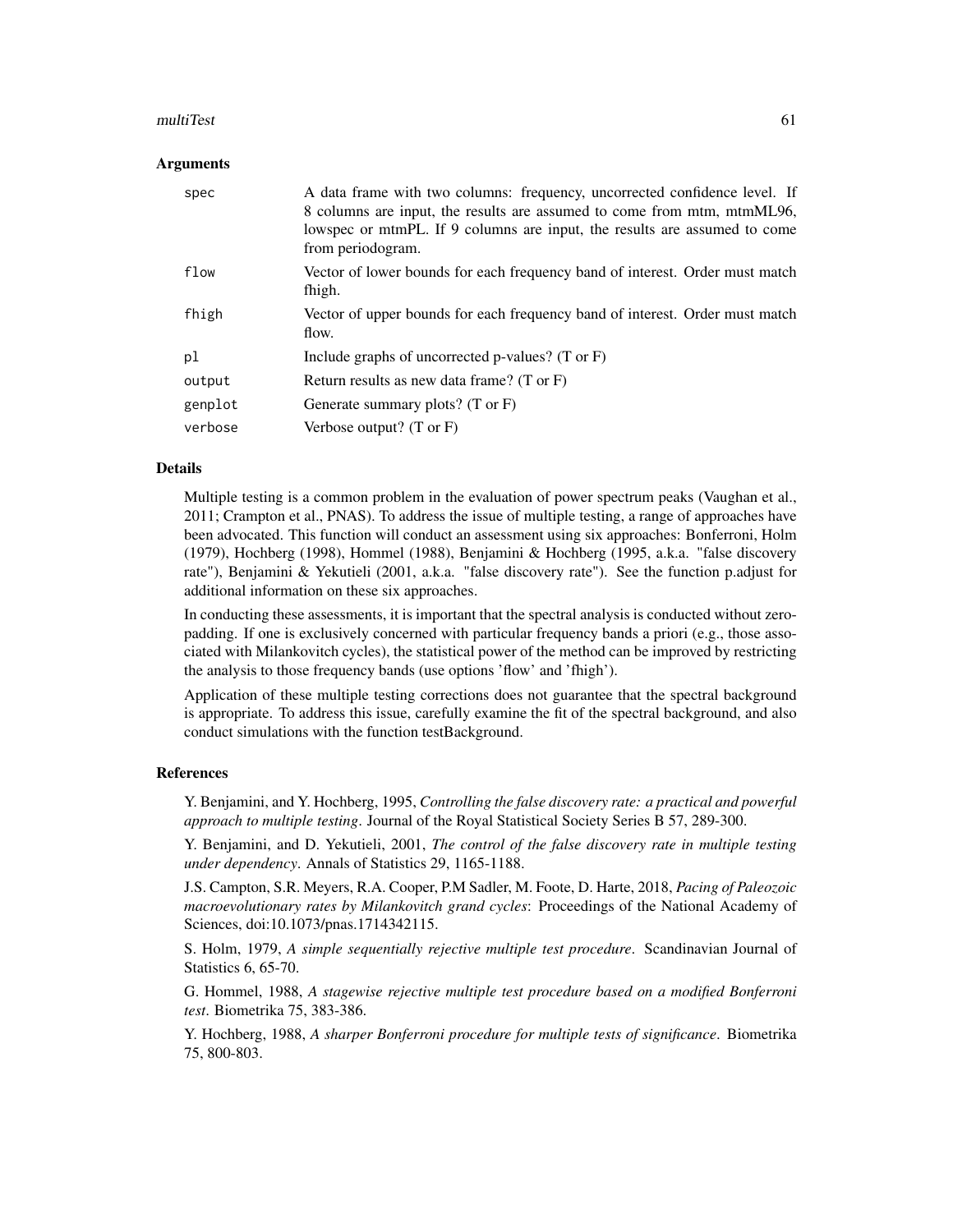J.P. Shaffer, 1995, *Multiple hypothesis testing. Annual Review of Psychology 46, 561-576*. (An excellent review of the area.)

S. Vaughan, R.J. Bailey, and D.G. Smith, 2011, *Detecting cycles in stratigraphic data: Spectral analysis in the presence of red noise*. Paleoceanography 26, PA4211, doi:10.1029/2011PA002195.

## See Also

[p.adjust](#page-0-0),[testBackground](#page-93-0),[confAdjust](#page-16-0),[lowspec](#page-48-0), [mtm](#page-52-0), [mtmML96](#page-55-0), [mtmPL](#page-58-0), and [periodogram](#page-67-0)

#### Examples

```
# generate example series with periods of 400 ka, 100 ka, 40 ka and 20 ka
ex = cycles(freqs=c(1/400,1/100,1/40,1/20),start=1,end=1000,dt=5)
# add AR1 noise
noise = ar1(npts=200, dt=5, sd=.5)ex[2] = ex[2] + noise[2]# first, let's look at mtm with conventional AR1 background
spec=mtm(ex,padfac=1,ar1=TRUE,output=1)
# when blindly prospecting for cycles, it is necessary to consider all of the
# observed frequencies in the test
multiTest(cb(spec,c(1,4)),output=FALSE)
# if, a priori, you are only concerned with the Milankovitch frequency bands,
# restrict your analysis to those bands (as constrained by available sedimentation
# rate estimates and the frequency resolution of the spectrum). in the example below,
# the mtm bandwidth resolution is employed to search frequencies nearby the
# Milankovitch-target periods.
flow=c((1/400)-0.003,(1/100)-0.003,(1/41)-0.003,(1/20)-0.003)
fhigh=c((1/400)+0.003,(1/100)+0.003,(1/41)+0.003,(1/20)+0.003)
multiTest(cb(spec,c(1,4)),flow=flow,fhigh=fhigh,output=FALSE)
# now try with the lowspec method. this uses prewhitening, so it has one less data point.
spec=lowspec(ex,padfac=1,output=1)
flow=c((1/400)-0.003015075,(1/100)-0.003015075,(1/41)-0.003015075,(1/20)-0.003015075)
fhigh=c((1/400)+0.003015075,(1/100)+0.003015075,(1/41)+0.003015075,(1/20)+0.003015075)
multiTest(cb(spec,c(1,4)),flow=flow,fhigh=fhigh,output=FALSE)
```

```
# for comparison...
multiTest(cb(spec,c(1,4)),output=FALSE)
```
mwCor *Calculate moving window correlation coefficient for two stratigraphic series, using a 'dynamic window'*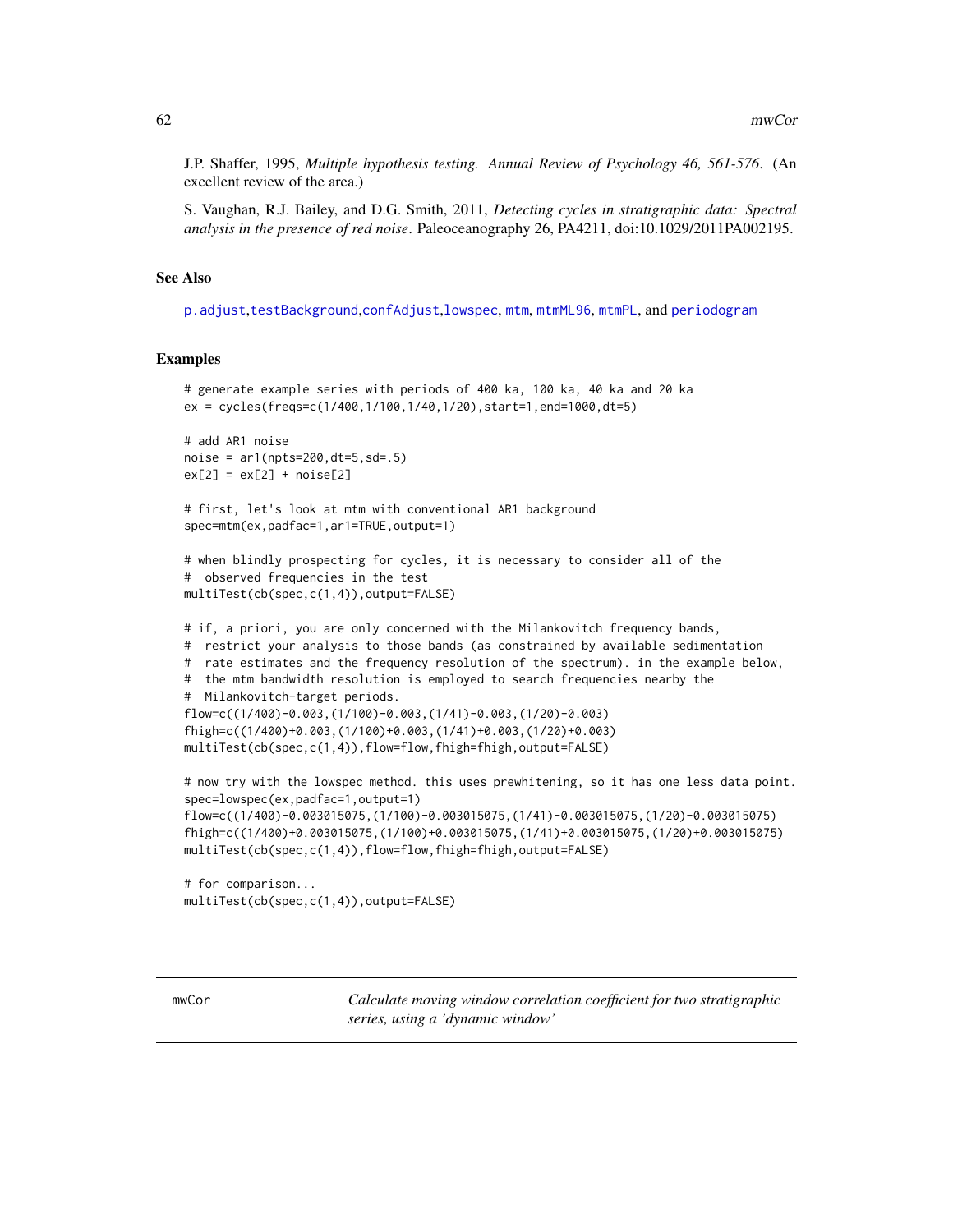#### $mwCor$  63

## Description

Calculate moving window correlation coefficient for two stratigraphic series, using a 'dynamic window'. This routine adjusts the number of data points in the window so it has a constant duration in time or space, for use with unevenly sampled data.

#### Usage

```
mwCor(dat,cols=NULL,win=NULL,conv=1,cormethod=1,output=T,pl=1,genplot=T,verbose=T)
```
## Arguments

| dat       | Your data frame containing stratigraphic data; any number of columns (vari-<br>ables) are permitted, but the first column should be a location identifier (e.g.,<br>depth, height, time).                                                                                                                                                                                                           |
|-----------|-----------------------------------------------------------------------------------------------------------------------------------------------------------------------------------------------------------------------------------------------------------------------------------------------------------------------------------------------------------------------------------------------------|
| cols      | A vector that identifies the two variable columns to be extracted (first column<br>automatically extracted).                                                                                                                                                                                                                                                                                        |
| win       | Moving window size in units of space or time.                                                                                                                                                                                                                                                                                                                                                       |
| conv      | Convention for window placement: (1) center each window on a stratigraphic<br>level in 'dat' (DEFAULT), (2) start with the smallest location datum in 'dat', (3)<br>start with the largest location datum in 'dat'. For options 2 and 3, the center of<br>the window will not necessarily coincide with a measured stratigraphic level in<br>'dat', but edges of the data set are better preserved. |
| cormethod | Method used for calculation of correlation coefficient (1=Pearson, 2=Spearman,<br>3=Kendall)                                                                                                                                                                                                                                                                                                        |
| output    | Output results? $(T \text{ or } F)$                                                                                                                                                                                                                                                                                                                                                                 |
| pl        | (1) Plot results at center of window, or (2) create "string of points plot" as in<br>Sageman and Hollander (1999)                                                                                                                                                                                                                                                                                   |
| genplot   | Generate summary plots? (T or F)                                                                                                                                                                                                                                                                                                                                                                    |
| verbose   | Verbose output? $(T \text{ or } F)$                                                                                                                                                                                                                                                                                                                                                                 |

## References

B.B. Sageman and D.H. Hollander, 1999, *Cross correlation of paleoecological and geochemical proxies: A holistic approach to the study of past global change*, in E. Barrera and C.C. Johnson, eds., GSA Special Paper 332, p. 365-384.

```
# generate example series
ex <- cycles(freqs=c(1/40,1/20),noisevar=.2)
# add second variable
ex[3] <- cycles(freqs=c(1/40,1/20),noisevar=0.2)[2]
# jitter sampling times
ex[1]=ex[1]+rnorm(500,sd=5)
# sort
```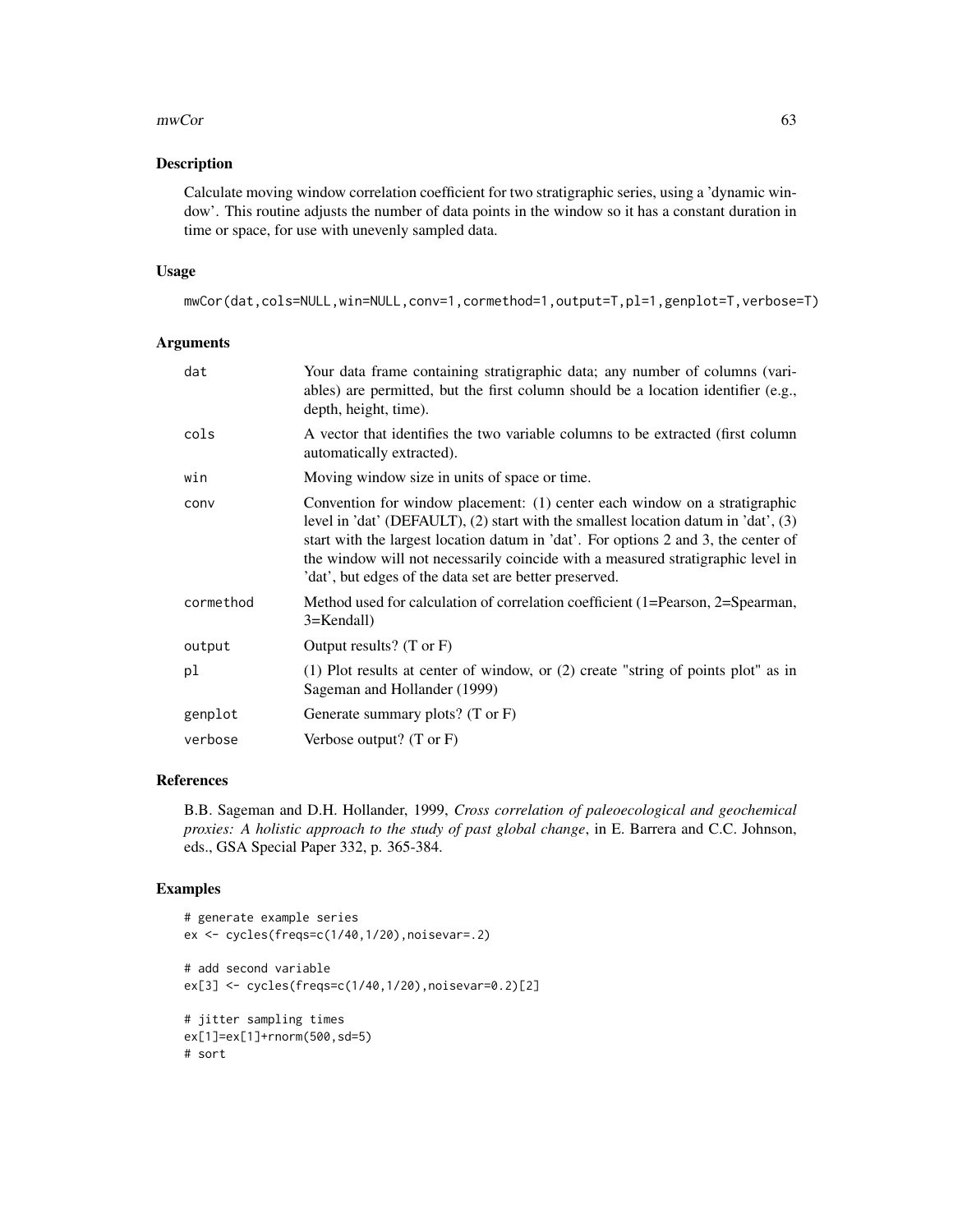```
ex = ex[order(ex[1],na.last=NA,decreasing=FALSE),]
```
# run mwCor mwCor(ex,win=50)

mwin *Determine 'dynamic moving window' for stratigraphic series, adjusting for changing sample density to maintain a window of constant duration*

## Description

Determine start and end points for a moving window of fixed duration (e.g. 500 kiloyears). The dynamic window allows for adjustment of the number of data points in the window, so it has a constant duration in time or space.

#### Usage

```
mwin(dat,win,conv=1,verbose=T)
```
#### **Arguments**

| dat     | Your data frame containing stratigraphic data; any number of columns (vari-<br>ables) are permitted, but the first column should be a location identifier (e.g.,<br>depth, height, time).                                                                                                                                                                                                           |
|---------|-----------------------------------------------------------------------------------------------------------------------------------------------------------------------------------------------------------------------------------------------------------------------------------------------------------------------------------------------------------------------------------------------------|
| win     | Moving window size in units of space or time.                                                                                                                                                                                                                                                                                                                                                       |
| conv    | Convention for window placement: (1) center each window on a stratigraphic<br>level in 'dat' (DEFAULT), (2) start with the smallest location datum in 'dat', (3)<br>start with the largest location datum in 'dat'. For options 2 and 3, the center of<br>the window will not necessarily coincide with a measured stratigraphic level in<br>'dat', but edges of the data set are better preserved. |
| verbose | Verbose output? $(T \text{ or } F)$                                                                                                                                                                                                                                                                                                                                                                 |

## Details

This algorithm steps forward one stratigraphic datum at a time. The output consists of:

Average = this is the average of the depth/time values in the given window.

Center = this is the center of the 'win' size window.

Midpoint = this is midpoint between first and last observation in the window (for unevenly sampled data this is typically less than than the size of 'win').

#### Value

A data frame containing: Starting index for window, Ending index for window, Location (average), Location (center), Location (midpoint)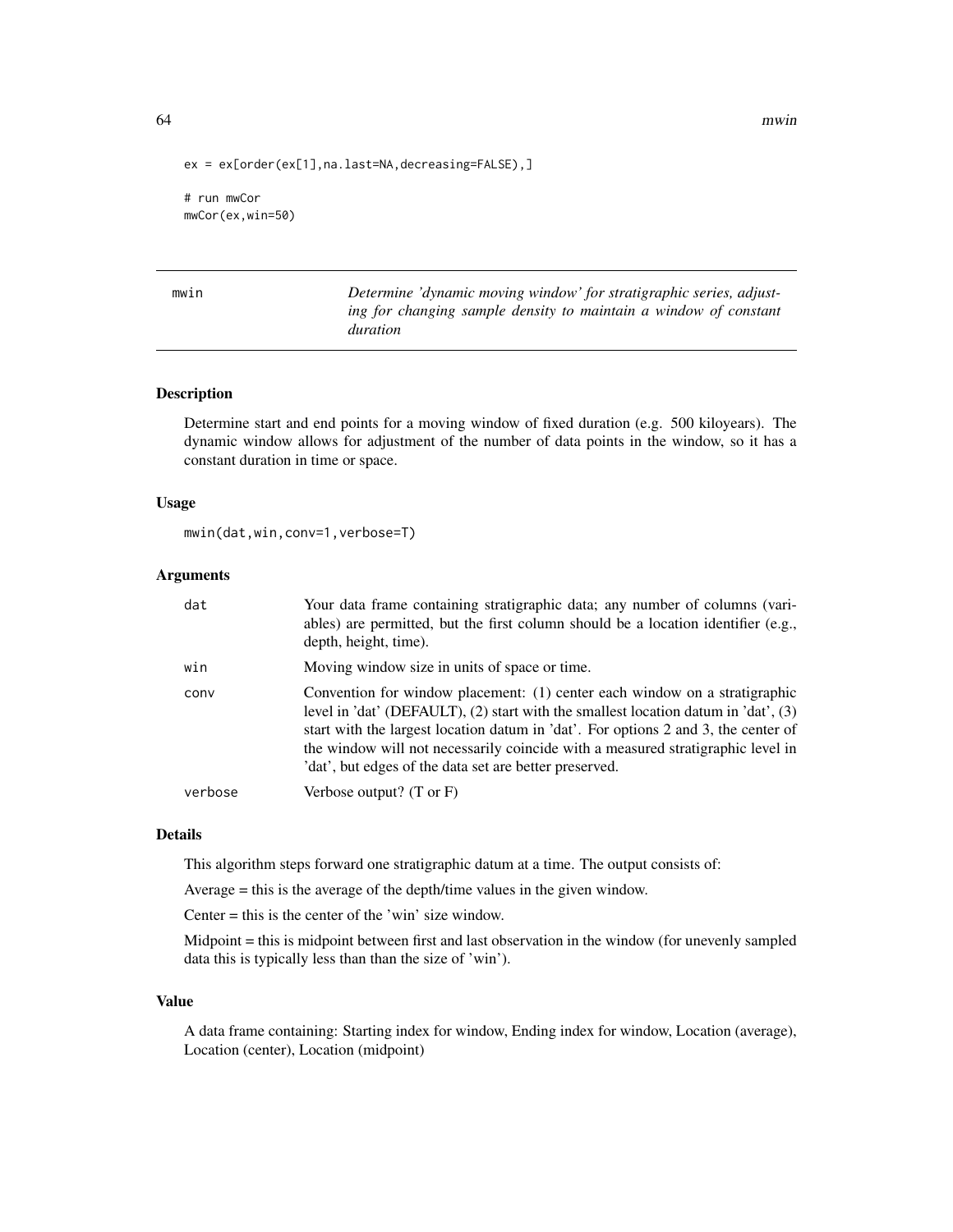#### mwStats 65

## Examples

```
# generate some noise
ex1 <- ar1(npts=50,dt=1)
# jitter sampling times
ex1[1]=ex1[1]+rnorm(50,sd=3)
# sort
ex1 = ex1[order(ex1[1],na.last=NA,decreasing=FALSE),]
# run mwin
mwin(ex1,win=10)
```

| mwStats | 'Dynamic window' moving average, median and variance of strati- |  |
|---------|-----------------------------------------------------------------|--|
|         | graphic series                                                  |  |

## Description

'Dynamic window' moving average, median and variance of stratigraphic series. This routine adjusts the number of data points in the window so it has a constant duration in time or space, for use with unevenly sampled data.

#### Usage

```
mwStats(dat,cols=NULL,win=NULL,conv=1,output=T,genplot=T,verbose=T)
```
### Arguments

| dat     | Your data frame containing stratigraphic data; any number of columns (vari-<br>ables) are permitted, but the first column should be a location identifier (e.g.,<br>depth, height, time).                                                                                                                                                                                                           |
|---------|-----------------------------------------------------------------------------------------------------------------------------------------------------------------------------------------------------------------------------------------------------------------------------------------------------------------------------------------------------------------------------------------------------|
| cols    | A vector that identifies the variable column to be extracted (first column auto-<br>matically extracted).                                                                                                                                                                                                                                                                                           |
| win     | Moving window size in units of space or time.                                                                                                                                                                                                                                                                                                                                                       |
| conv    | Convention for window placement: (1) center each window on a stratigraphic<br>level in 'dat' (DEFAULT), (2) start with the smallest location datum in 'dat', (3)<br>start with the largest location datum in 'dat'. For options 2 and 3, the center of<br>the window will not necessarily coincide with a measured stratigraphic level in<br>'dat', but edges of the data set are better preserved. |
| output  | Output results? $(T \text{ or } F)$                                                                                                                                                                                                                                                                                                                                                                 |
| genplot | Generate summary plots? $(T \text{ or } F)$                                                                                                                                                                                                                                                                                                                                                         |
| verbose | Verbose output? $(T \text{ or } F)$                                                                                                                                                                                                                                                                                                                                                                 |

# Value

A data frame with four columns: Center of window, Average, Median, Variance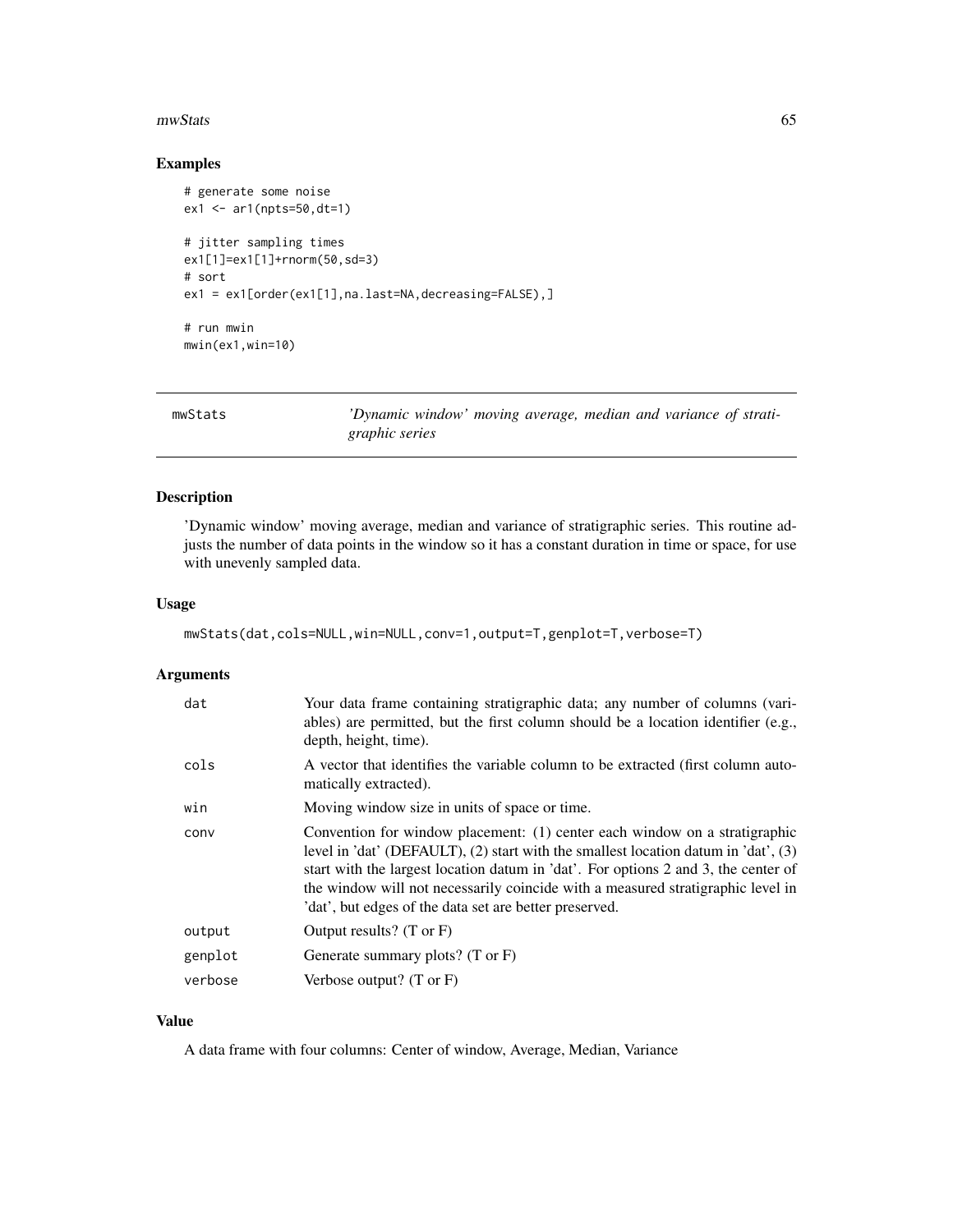## Examples

```
# generate example series from ar1 noise, 5 kyr sampling interval
ex = ar1(npts=1001, dt=5)# jitter sampling times
ex[1]=ex[1]+rnorm(1001,sd=50)
# sort
ex = ex[order(ex[1],na.last=NA,decreasing=FALSE),]
# run mwStats
mwStats(ex,win=100)
```
<span id="page-65-0"></span>noKernel *Remove Gaussian kernel smoother from stratigraphic series*

## Description

Estimate trend and remove from stratigraphic series using a Gaussian kernel smoother

#### Usage

```
noKernel(dat,smooth=0.1,sort=F,output=1,genplot=T,verbose=T)
```
## Arguments

| dat     | Stratigraphic series for smoothing. First column should be location (e.g., depth),<br>second column should be data value.                                                                                                           |
|---------|-------------------------------------------------------------------------------------------------------------------------------------------------------------------------------------------------------------------------------------|
| smooth  | Degree of smoothing with a Gaussian kernal $(0 = no$ smoothing); for a value of<br>0.5, the kernel is scaled so that its quartiles (viewed as prob densities) are at $+/-$<br>25 percent of the data series length. Must be $> 0$ . |
| sort    | Sort data into increasing depth (required for ksmooth)? (T or F)                                                                                                                                                                    |
| output  | $l =$ output residual values; $2 =$ output Gaussian kernel smoother.                                                                                                                                                                |
| genplot | Generate summary plots? $(T \text{ or } F)$                                                                                                                                                                                         |
| verbose | Verbose output? $(T \text{ or } F)$                                                                                                                                                                                                 |

## See Also

[bandpass](#page-12-0), [lowpass](#page-47-0), [noLow](#page-66-0), [prewhiteAR](#page-72-0), and [prewhiteAR1](#page-73-0)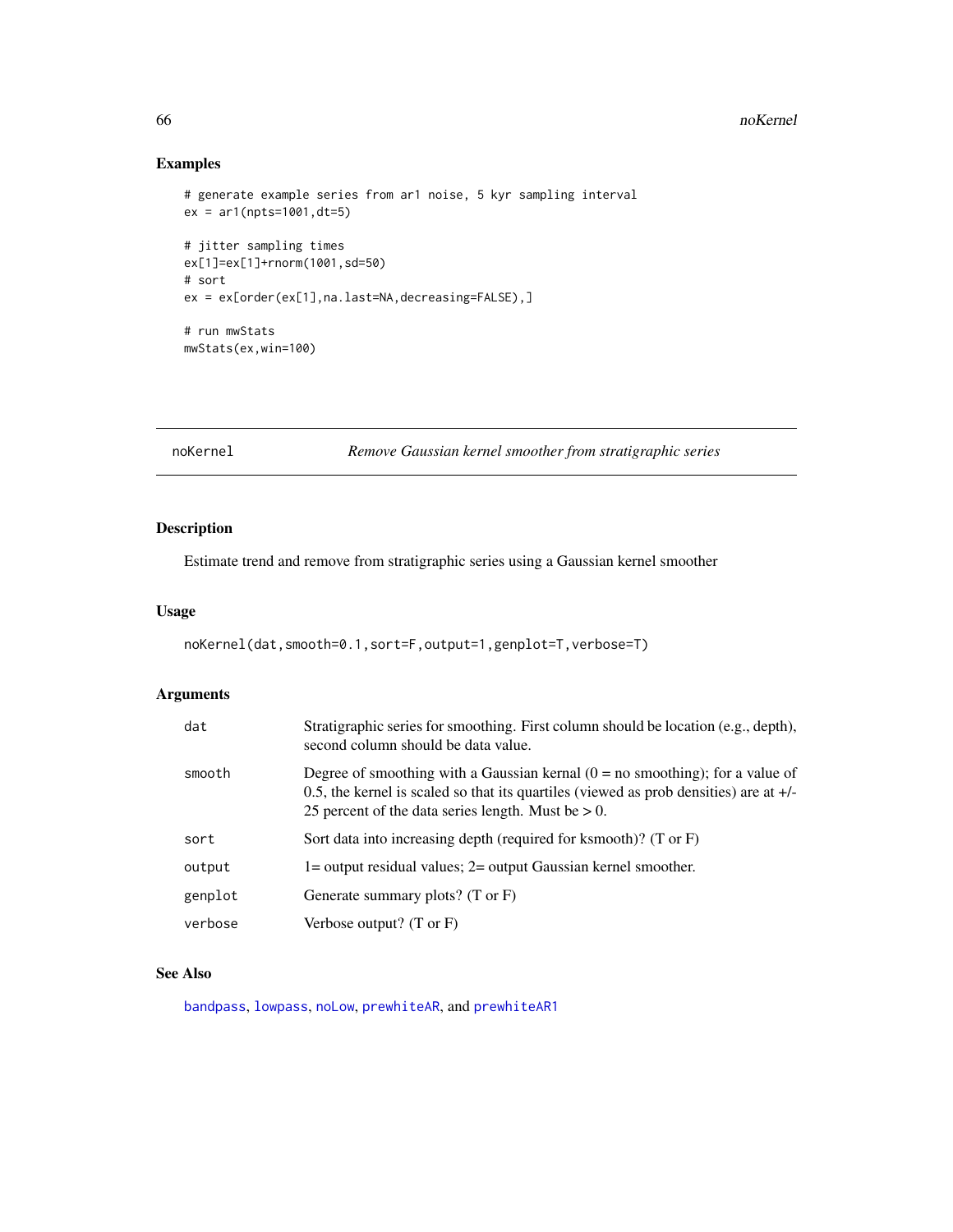<span id="page-66-0"></span>

Fit and remove lowess smoother from stratigraphic series

## Usage

noLow(dat,smooth=.20,output=1,genplot=T,verbose=T)

# Arguments

| dat     | Stratigraphic series for lowess smoother removal. First column should be loca-<br>tion (e.g., depth), second column should be data value. |
|---------|-------------------------------------------------------------------------------------------------------------------------------------------|
| smooth  | Lowess smoothing parameter.                                                                                                               |
| output  | $1 =$ output residual values; $2 =$ output lowess fit                                                                                     |
| genplot | Generate summary plots? $(T \text{ or } F)$                                                                                               |
| verbose | Verbose output? $(T \text{ or } F)$                                                                                                       |

## See Also

[bandpass](#page-12-0), [lowpass](#page-47-0), [noKernel](#page-65-0), [prewhiteAR](#page-72-0), and [prewhiteAR1](#page-73-0)

pad *Pad stratigraphic series with zeros*

## Description

Pad stratigraphic series with zeros ("zero padding")

## Usage

```
pad(dat,zeros,genplot=T,verbose=T)
```

| dat     | Stratigraphic series for mean removal. First column should be location (e.g.,<br>depth), second column should be data value. |
|---------|------------------------------------------------------------------------------------------------------------------------------|
| zeros   | Number of zeros to add on the end of the series. By default, the number of points<br>will be doubled.                        |
| genplot | Generate summary plots? $(T \text{ or } F)$                                                                                  |
| verbose | Verbose output? $(T \text{ or } F)$                                                                                          |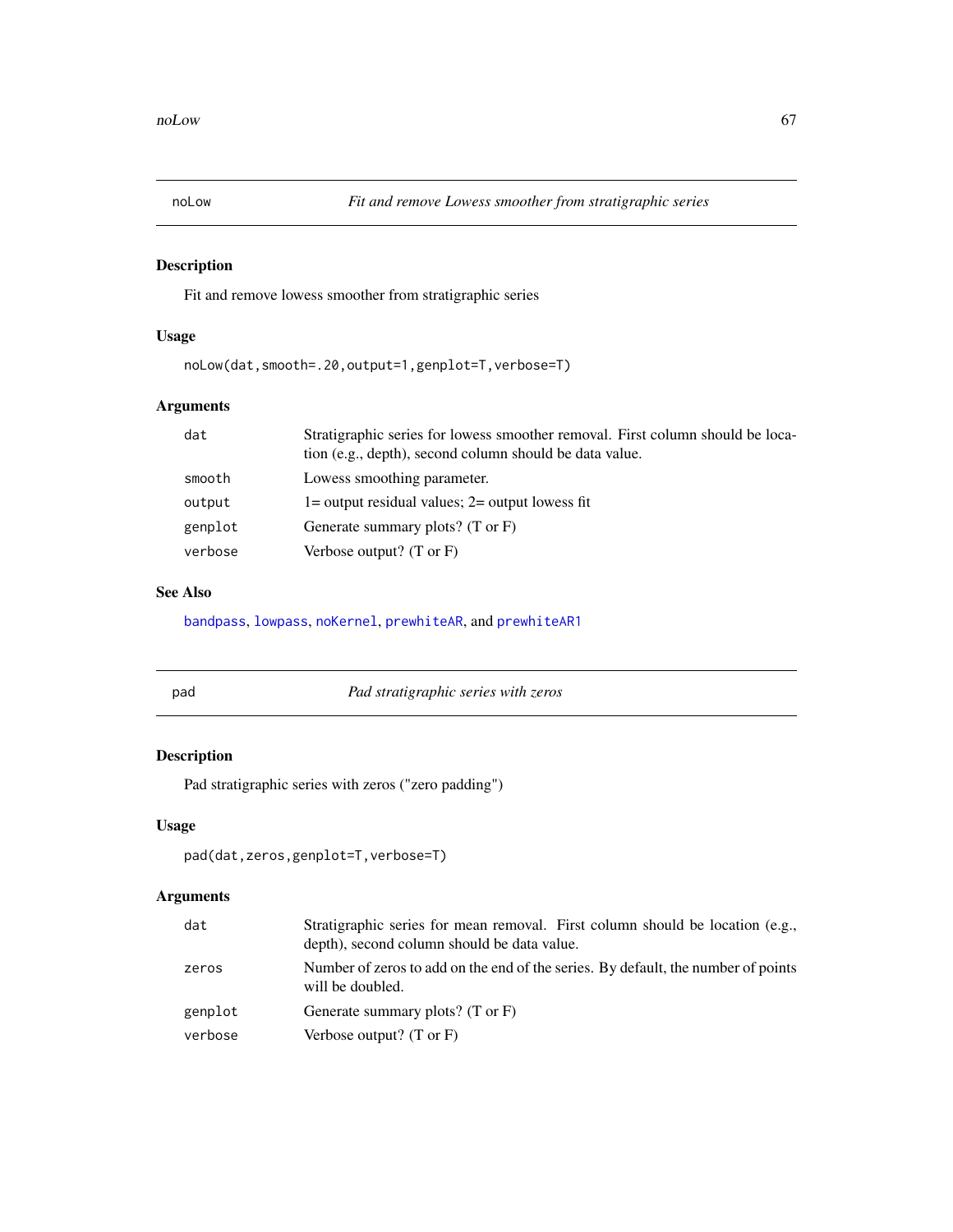Identify maxima of peaks in any 1D or 2D series, filter at desired threshold value.

#### Usage

peak(dat,level,genplot=T,verbose=T)

## Arguments

| dat     | 1 or 2 dimensional series. If 2 dimesions, first column should be location (e.g.,<br>depth), second column should be data value. |
|---------|----------------------------------------------------------------------------------------------------------------------------------|
| level   | Threshold level for filtering peaks. By default all peak maxima reported.                                                        |
| genplot | Generate summary plots? $(T \text{ or } F)$                                                                                      |
| verbose | Verbose output? $(T \text{ or } F)$                                                                                              |

## Examples

ex=cycles(genplot=FALSE) peak(ex,level=0.02)

<span id="page-67-0"></span>periodogram *Simple periodogram*

## Description

Calculate periodogram for stratigraphic series

### Usage

```
periodogram(dat,padfac=2,demean=T,detrend=F,nrm=1,background=0,output=0,
             f0=F,fNyq=T,xmin=0,xmax=Nyq,pl=1,genplot=T,verbose=T)
```

| dat    | Stratigraphic series to analyze. First column should be location (e.g., depth),<br>second column should be data value.                                                                                                                                                                                 |
|--------|--------------------------------------------------------------------------------------------------------------------------------------------------------------------------------------------------------------------------------------------------------------------------------------------------------|
| padfac | Pad with zeros to (padfac*npts) points, where npts is the original number of data<br>points, padfac will automatically promote the total padded series length to an<br>even number, to ensure the Nyquist frequency is calculated. However, if padface<br>is set to 0, no padding will be implemented. |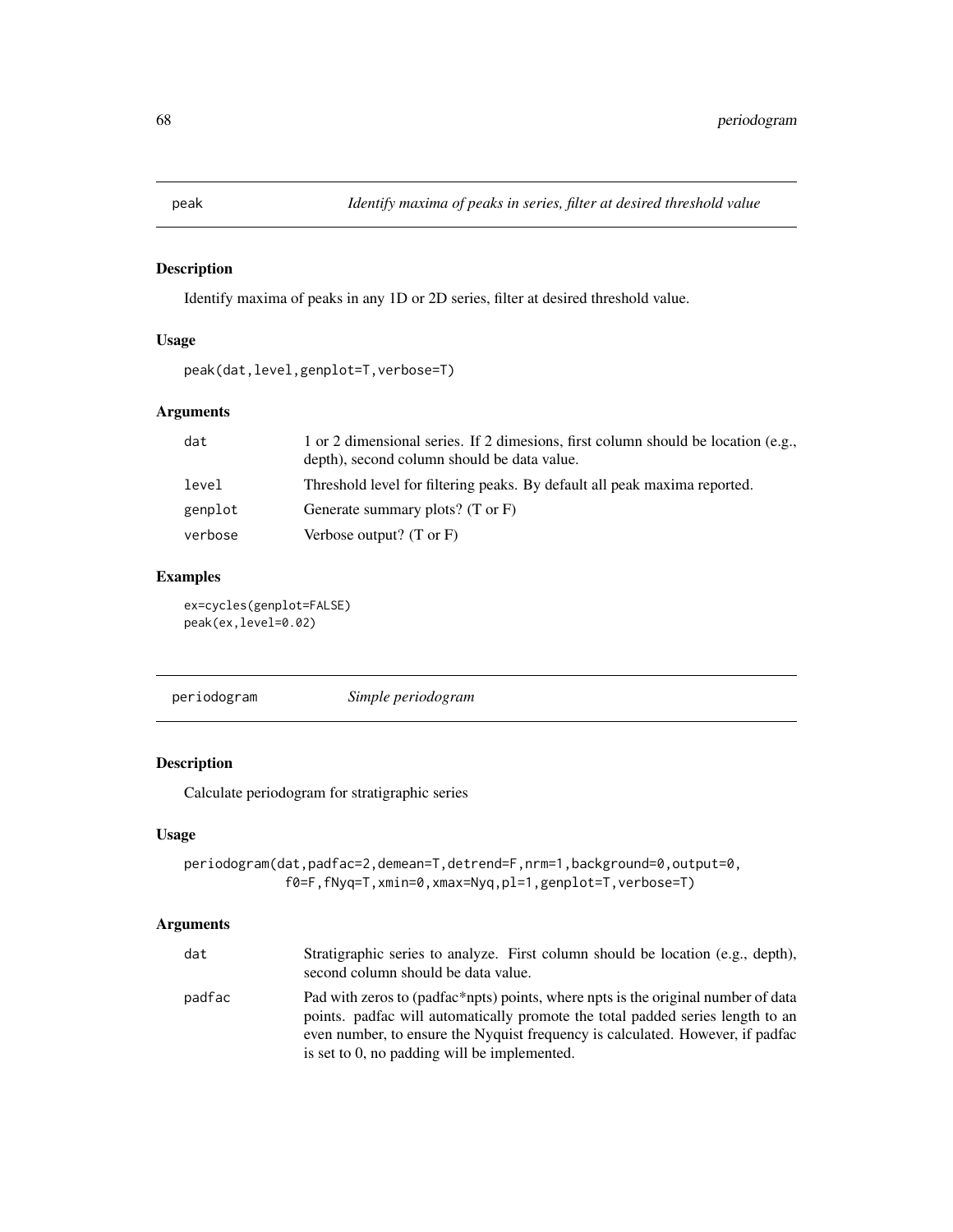## periodogram 69

| demean     | Remove mean from data series? (T or F)                                                                                                                                                            |
|------------|---------------------------------------------------------------------------------------------------------------------------------------------------------------------------------------------------|
| detrend    | Remove linear trend from data series? (T or F)                                                                                                                                                    |
| nrm        | Power normalization: $0 =$ no normalization; $1 =$ divide Fourier transform by<br>npts.                                                                                                           |
| background | Estimate noise model background spectrum and confidence levels? $(0=No, 1=$<br>$AR1, 2 = Power Law$                                                                                               |
| output     | Return output as new data frame? $(0=$ no; 1 = frequency, amplitude, power, phase<br>(+ background fit and confidence levels, if background selected); 2= frequency, real<br>coeff., imag. coeff) |
| f0         | Return results for the zero frequency? (T or $F$ )                                                                                                                                                |
| fNyq       | Return results for the Nyquist frequency? $(T \text{ or } F)$                                                                                                                                     |
| xmin       | Smallest frequency for plotting.                                                                                                                                                                  |
| xmax       | Largest frequency for plotting.                                                                                                                                                                   |
| pl         | Power spectrum plotting: $1 = \log$ power, $2 = \text{linear power}$                                                                                                                              |
| genplot    | Generate summary plots? (T or F)                                                                                                                                                                  |
| verbose    | Verbose output? $(T \text{ or } F)$                                                                                                                                                               |

## See Also

[mtm](#page-52-0) and [lowspec](#page-48-0)

```
# ***** PART 1: Demonstrate the impact of tapering
# generate example series with 10 periods: 100, 40, 29, 21, 19, 14, 10, 5, 4 and 3 ka.
ex=cycles(c(1/100,1/40,1/29,1/21,1/19,1/14,1/10,1/5,1/4,1/3),amp=c(1,.75,0.01,.5,.25,
             0.01,0.1,0.05,0.001,0.01))
# set zero padding amount for spectral analyses
# (pad= 1 results in no zero padding, pad = 2 will pad the series to two times its original length)
# start with pad = 1, then afterwards evaluate pad=2
pad=1
# calculate the periodogram with no tapering applied (a "rectangular window")
res=periodogram(ex,output=1,padfac=pad)
# save the frequency grid and the power for plotting
freq=res[1]
pwr_rect=res[3]
# now compare with results obtained after applying four different tapers:
# Hann, 30% cosine taper, DPSS with a time-bandwidth product of 1, and DPSS
# with a time-bandwidth product of 3
pwr_hann=periodogram(hannTaper(ex,demean=FALSE),output=1,padfac=pad)[3]
pwr_cos=periodogram(cosTaper(ex,p=.3,demean=FALSE),output=1,padfac=pad)[3]
pwr_dpss1=periodogram(dpssTaper(ex,tbw=1,demean=FALSE),output=1,padfac=pad)[3]
pwr_dpss3=periodogram(dpssTaper(ex,tbw=3,demean=FALSE),output=1,padfac=pad)[3]
```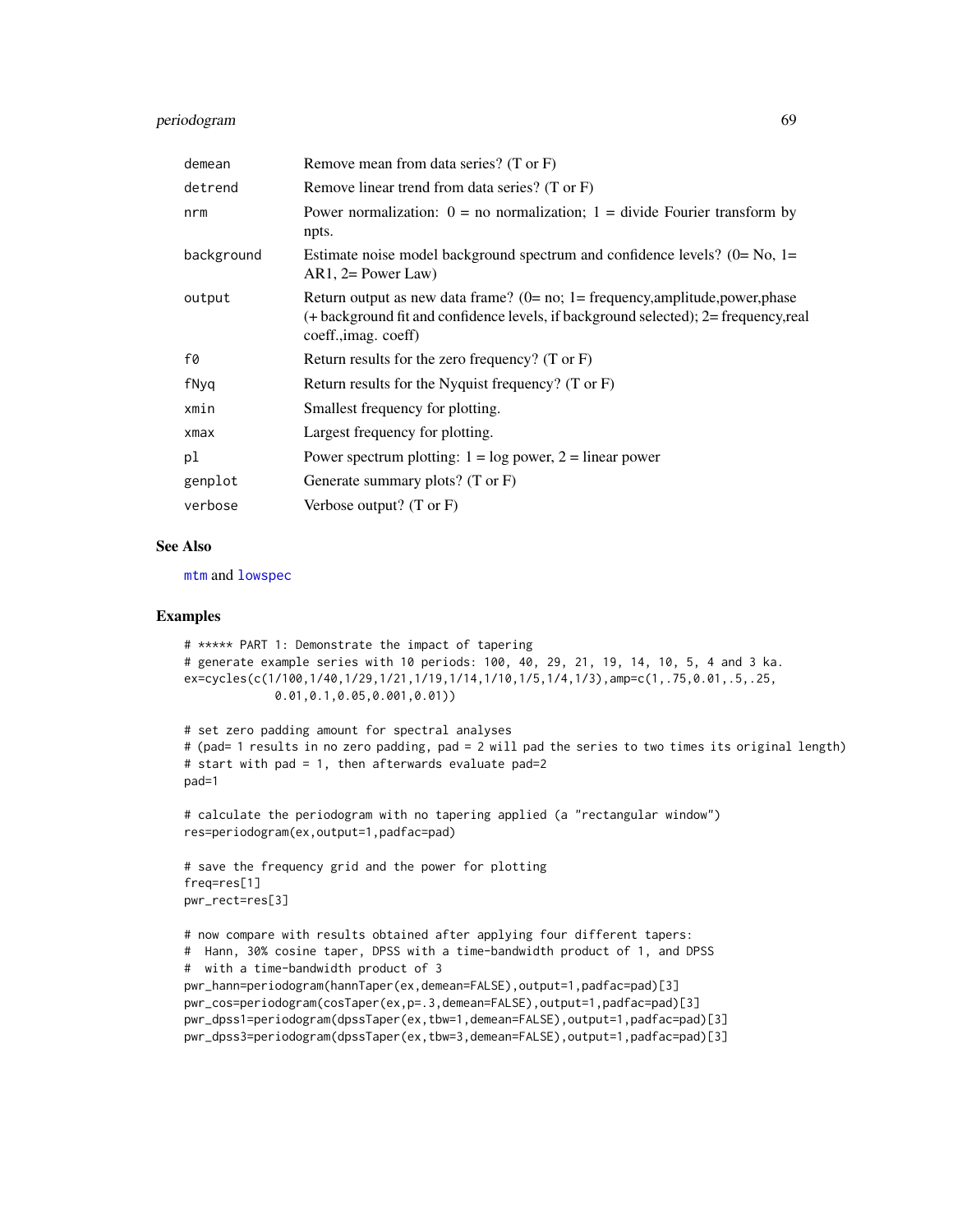```
# now plot the results
ymin=min(rbind (log(pwr_rect[,1]),log(pwr_hann[,1]),log(pwr_cos[,1]),log(pwr_dpss1[,1]),
         log(pwr_dpss3[,1]) ))
ymax=max(rbind (log(pwr_rect[,1]),log(pwr_hann[,1]),log(pwr_cos[,1]),log(pwr_dpss1[,1]),
         log(pwr_dpss3[,1]))
pl(2)
plot(freq[,1],log(pwr_rect[,1]),type="l",ylim=c(ymin,ymax),lwd=2,ylab="log(Power)",
      xlab="Frequency (cycles/ka)",
     main="Comparison of rectangle (black), cosine (blue) and Hann (orange) taper",
      cex.main=1)
lines(freq[,1],log(pwr_hann[,1]),col="orange",lwd=2)
lines(freq[,1],log(pwr_cos[,1]),col="blue")
points(c(1/100,1/40,1/29,1/21,1/19,1/14,1/10,1/5,1/4,1/3),rep(ymax,10),cex=.5,
      col="purple")
plot(freq[,1],log(pwr_rect[,1]),type="l",ylim=c(ymin,ymax),lwd=2,ylab="log(Power)",
      xlab="Frequency (cycles/ka)",
     main="Comparison of rectangle (black), 1pi DPSS (green) and 3pi DPSS (red) taper",
      cex.main=1)
lines(freq[,1],log(pwr_dpss1[,1]),col="green")
lines(freq[,1],log(pwr_dpss3[,1]),col="red",lwd=2)
points(c(1/100,1/40,1/29,1/21,1/19,1/14,1/10,1/5,1/4,1/3),rep(ymax,10),cex=.5,
      col="purple")
# ***** PART 2: Now add a very small amount of red noise to the series
# (with lag-1 correlation = 0.5)
ex2=ex
ex2[2]=ex2[2]+ar1(rho=.5,dt=1,npts=500,sd=.005,genplot=FALSE)[2]
# compare the original series with the series+noise
pl(2)
plot(ex,type="l",lwd=2,lty=3,col="black",xlab="time (ka)",ylab="signal",
     main="signal (black dotted) and signal+noise (red)"); lines(ex2,col="red")
plot(ex[,1],ex2[,2]-ex[,2],xlab="time (ka)",ylab="difference",
     main="Difference between the two time series (very small!)")
# calculate the periodogram with no tapering applied (a "rectangular window")
res.2=periodogram(ex2,output=1,padfac=pad)
# save the frequency grid and the power for plotting
freq.2=res.2[1]
pwr_rect.2=res.2[3]
# now compare with results obtained after applying four different tapers:
# Hann, 30% cosine taper, DPSS with a time-bandwidth product of 1, and DPSS
# with a time-bandwidth product of 3
pwr_hann.2=periodogram(hannTaper(ex2,demean=FALSE),output=1,padfac=pad)[3]
pwr_cos.2=periodogram(cosTaper(ex2,p=.3,demean=FALSE),output=1,padfac=pad)[3]
pwr_dpss1.2=periodogram(dpssTaper(ex2,tbw=1,demean=FALSE),output=1,padfac=pad)[3]
pwr_dpss3.2=periodogram(dpssTaper(ex2,tbw=3,demean=FALSE),output=1,padfac=pad)[3]
```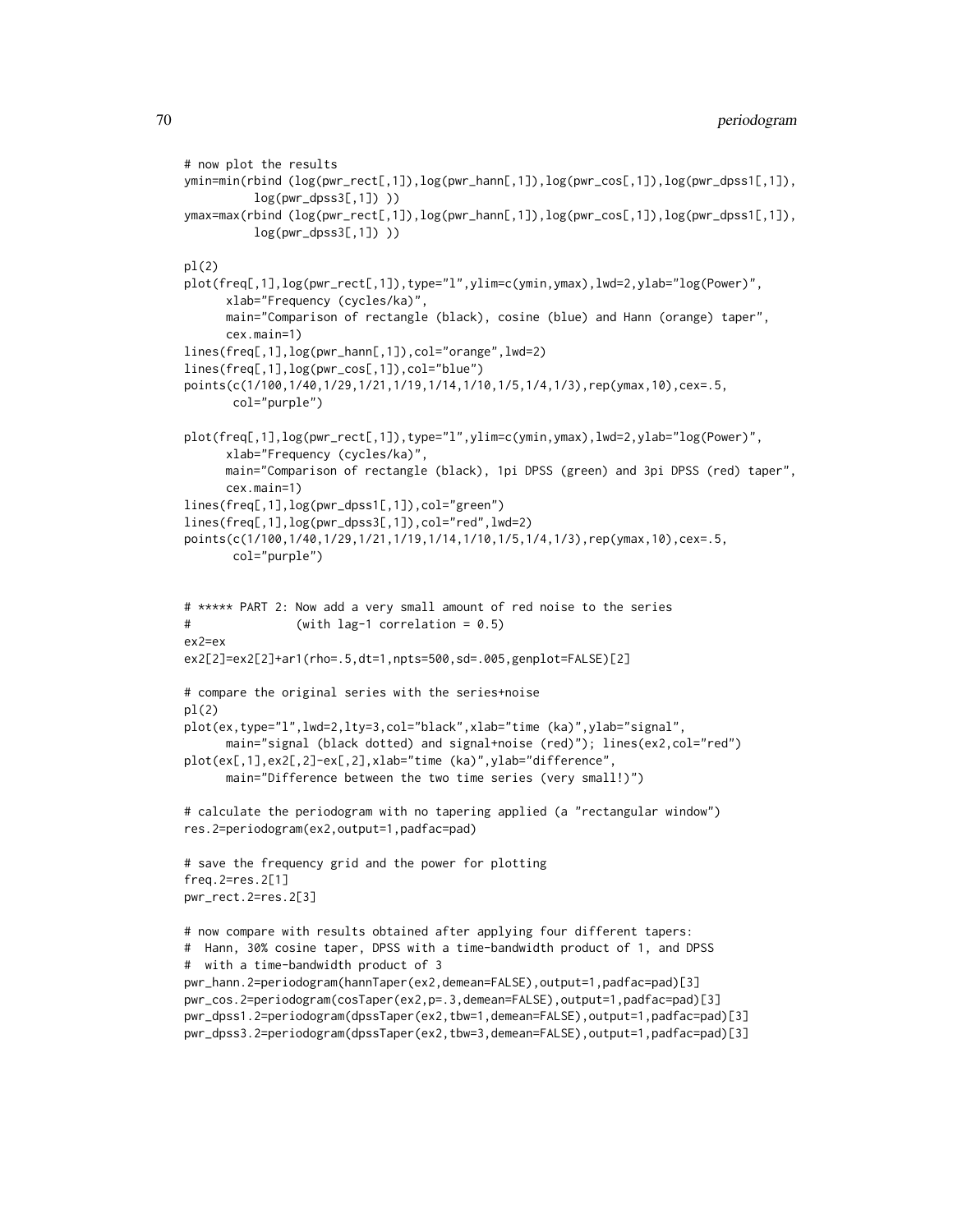```
# now plot the results
ymin=min(rbind (log(pwr_rect.2[,1]),log(pwr_hann.2[,1]),log(pwr_cos.2[,1]),
        log(pwr_dpss1.2[,1]),log(pwr_dpss3.2[,1]) ))
ymax=max(rbind (log(pwr_rect.2[,1]),log(pwr_hann.2[,1]),log(pwr_cos.2[,1]),
        log(pwr_dpss1.2[,1]),log(pwr_dpss3.2[,1]) ))
pl(2)
plot(freq.2[,1],log(pwr_rect.2[,1]),type="l",ylim=c(ymin,ymax),lwd=2,ylab="log(Power)",
     xlab="Frequency (cycles/ka)",
     main="Comparison of rectangle (black), cosine (blue) and Hann (orange) taper",
     cex.main=1)
lines(freq.2[,1],log(pwr_hann.2[,1]),col="orange",lwd=2)
lines(freq.2[,1],log(pwr_cos.2[,1]),col="blue")
points(c(1/100,1/40,1/29,1/21,1/19,1/14,1/10,1/5,1/4,1/3),rep(ymax,10),cex=.5,
       col="purple")
plot(freq.2[,1],log(pwr_rect.2[,1]),type="l",ylim=c(ymin,ymax),lwd=2,ylab="log(Power)",
      xlab="Frequency (cycles/ka)",
     main="Comparison of rectangle (black), 1pi DPSS (green) and 3pi DPSS (red) taper",
     cex.main=1)
lines(freq.2[,1],log(pwr_dpss1.2[,1]),col="green")
lines(freq.2[,1],log(pwr_dpss3.2[,1]),col="red",lwd=2)
points(c(1/100,1/40,1/29,1/21,1/19,1/14,1/10,1/5,1/4,1/3),rep(ymax,10),cex=.5,
     col="purple")
# ***** PART 3: Return to PART 1, but this time increase the zero padding to 2 (pad=2)
```

| pl | Set up plots |  |
|----|--------------|--|

Open new device and set up for multiple plots, output to screen or PDF if desired.

#### Usage

```
pl(n,r,c,h,w,mar,file,title)
```

| n            | Number of plots per page $(1-25)$ . When specified, this parameter takes prece-<br>dence and the default settings for r and c are used (the r and c options below are<br>ignored). |
|--------------|------------------------------------------------------------------------------------------------------------------------------------------------------------------------------------|
| r            | Number of rows of plots.                                                                                                                                                           |
| $\mathsf{C}$ | Number of columns of plots.                                                                                                                                                        |
| h            | Height of new page (a.k.a. "device").                                                                                                                                              |
| W            | Width of new page (a.k.a. "device").                                                                                                                                               |
|              |                                                                                                                                                                                    |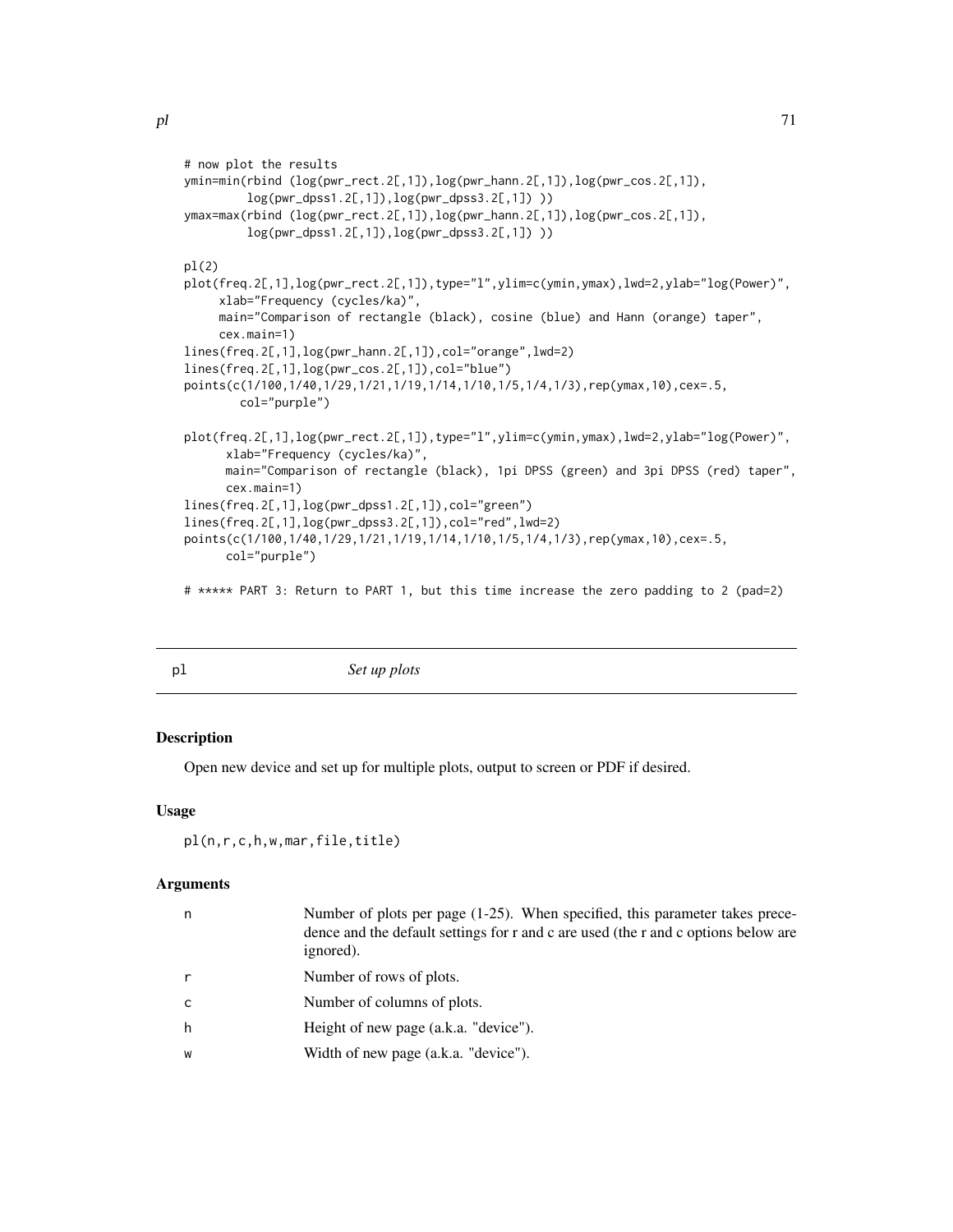| mar   | A numerical vector of the form c(bottom, left, top, right) which gives the margin<br>size specified in inches. |
|-------|----------------------------------------------------------------------------------------------------------------|
| file  | PDF file name, in quotes. If a file name is not designated, then the plot is output<br>to the screen instead.  |
| title | Plot title (must be in quotes)                                                                                 |

plotEha *Create color time-frequency plots from eha results.*

# Description

Create color time-frequency plots from eha results.

## Usage

```
plotEha(spec,xmin,xmax,ymin,ymax,h=6,w=4,ydir=1,pl=0,norm,palette=1,
      centerZero=T,ncolors=100,colorscale=F,xlab,ylab,filetype=0,output=T,verbose=T)
```

| spec       | Time-frequency spectral results to evaluate. Must have the following format:<br>column 1=frequency; remaining columns (2 to n)=power, amplitude or proba-<br>bility; titles for columns 2 to n must be the location (depth or height). Note that<br>this format is ouput by function eha. |
|------------|-------------------------------------------------------------------------------------------------------------------------------------------------------------------------------------------------------------------------------------------------------------------------------------------|
| xmin       | Minimum frequency for PLOTTING.                                                                                                                                                                                                                                                           |
| xmax       | Maximum frequency for PLOTTING.                                                                                                                                                                                                                                                           |
| ymin       | Minimum depth/height for PLOTTING.                                                                                                                                                                                                                                                        |
| ymax       | Maximum depth/height for PLOTTING.                                                                                                                                                                                                                                                        |
| h          | Height of plot in inches.                                                                                                                                                                                                                                                                 |
| W          | Width of plot in inches.                                                                                                                                                                                                                                                                  |
| ydir       | Direction for y-axis in plots (depth or height). $-1$ = values increase downwards<br>(slower plotting!), $1 =$ values increase upwards.                                                                                                                                                   |
| pl         | An option for the color plots (0=linear scale; 1=plot log of value [useful for<br>plotting power], 2=normalize to maximum value [useful for plotting amplitude],<br>3=use normalization provided in norm.                                                                                 |
| norm       | Optional amplitude normalization divisor, consisting of a single column dataframe.<br>This option is provided in case you'd like to normalize a set of EHA results using<br>the same scheme (e.g., before and after removal of spectral lines).                                           |
| palette    | What color palette would you like to use? (1) rainbow, (2) grayscale, (3) blue,<br>$(4)$ red, $(5)$ blue-white-red (if values are negative and positive, white is centered<br>on zero)                                                                                                    |
| centerZero | Center color scale on zero (use an equal number of postive and negative color<br>divisions)? (T or $F$ )                                                                                                                                                                                  |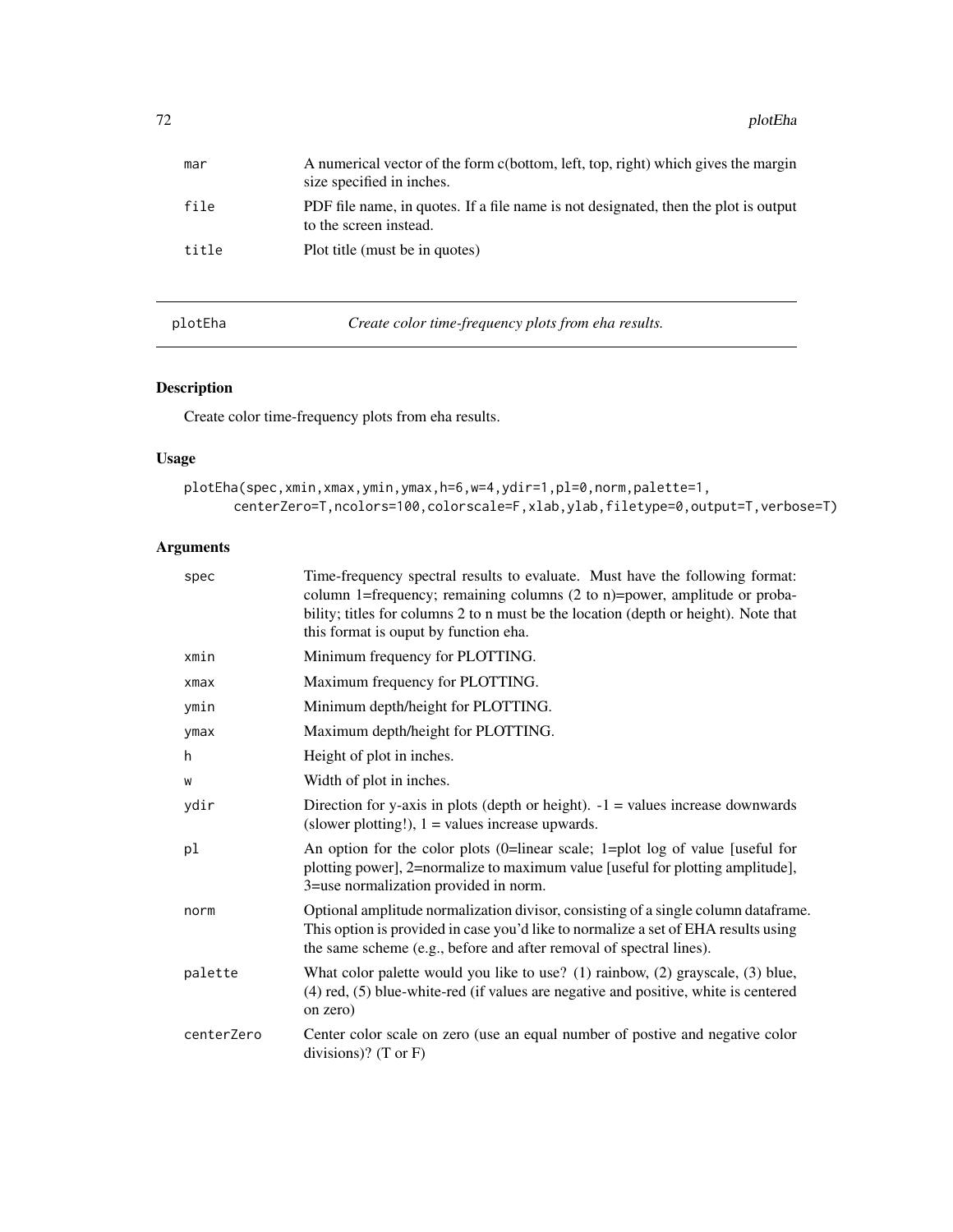| ncolors    | Number of colors steps to use in palette.                                    |
|------------|------------------------------------------------------------------------------|
| colorscale | Include a color scale in the plot? $(T \text{ or } F)$                       |
| xlab       | Label for x-axis. Default $=$ "Frequency"                                    |
| vlab       | Label for $y$ -axis. Default = "Location"                                    |
| filetype   | Generate pdf, .jpeg, .png or tiff file? $(0=nc; 1=pdf; 2=peg; 3=png; 4=tff)$ |
| output     | If amplitude is normalized ( $pl = 2$ ), output normalization used? (T or F) |
| verbose    | Verbose output? $(T \text{ or } F)$                                          |

plS *Set default plotting parameters for vertical stratigraphic plots*

## Description

Set default plotting parameters for vertical stratigraphic plots. This is ususally invoked after function pl.

## Usage

plS(f=T,s=1)

# Arguments

| Are you plotting the first (leftmost) stratigraphic plot? (T or F) |
|--------------------------------------------------------------------|
| Size of the symbols and text on plot. Default $= 1$                |

<span id="page-72-0"></span>

| prewhiteAR | Prewhiten stratigraphic series with autoregressive filter, order selected |
|------------|---------------------------------------------------------------------------|
|            | by Akaike Information Criterion                                           |

# Description

Prewhiten stratigraphic series using autoregressive (AR) filter. Appropriate AR order can be automatically determined using the Akaike Information Criterion, or alternatively, the order may be predefined.

# Usage

```
prewhiteAR(dat,order=0,method="mle",aic=T,genplot=T,verbose=T)
```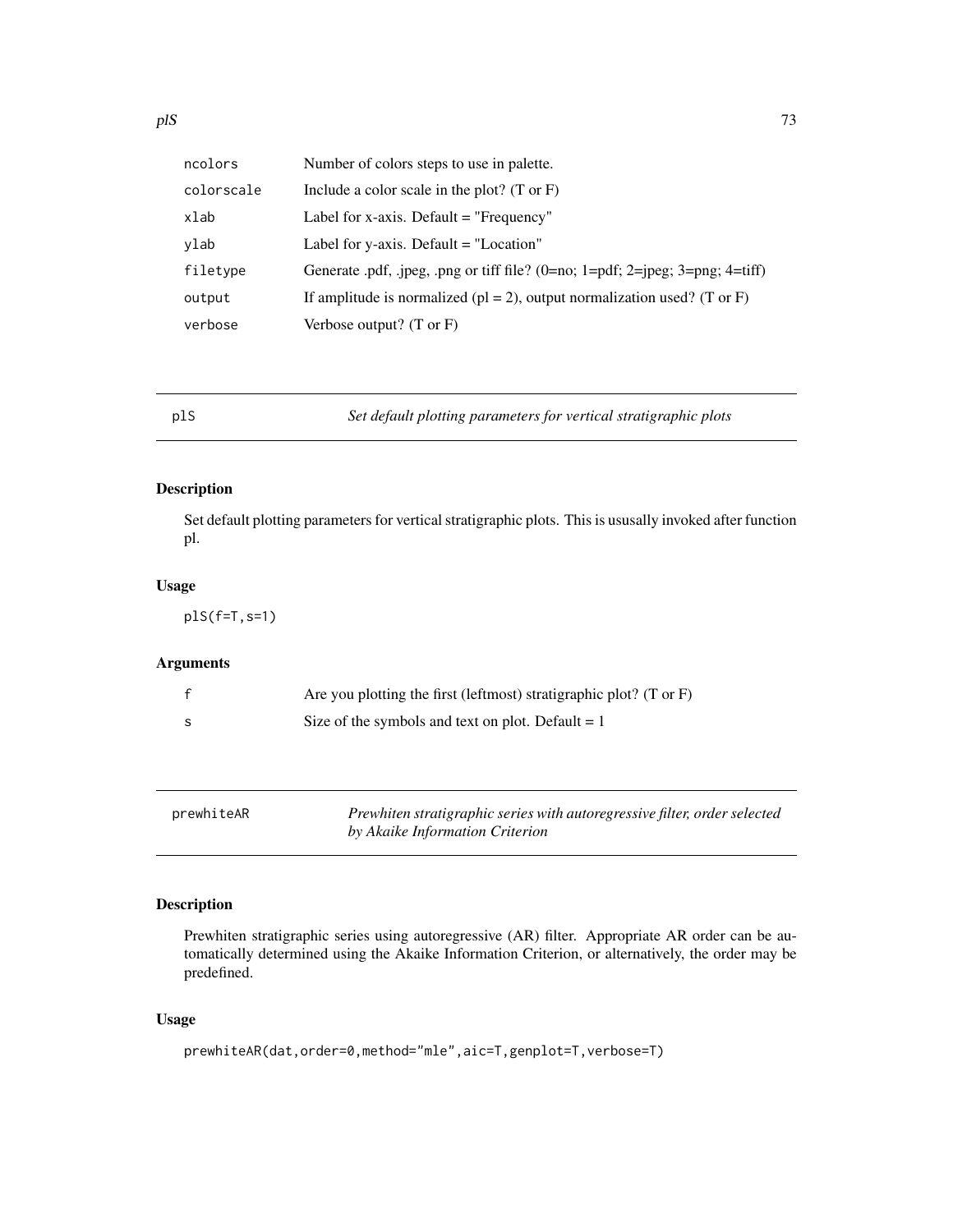# Arguments

| Stratigraphic series for prewhitening. First column should be location (e.g.,<br>depth), second column should be data value for prewhitening. Series must have<br>uniform sampling interval.                         |
|----------------------------------------------------------------------------------------------------------------------------------------------------------------------------------------------------------------------|
| AR order for prewhitening (if aic=F), or alternatively, the maximum AR order<br>to investigate (if aic=T). If order is set to $\leq$ =0, will evaluate up to maximum<br>default order (this varies based on method). |
| Method for AR parameter estimation: ("yule-walker", "burg", "ols", "mle",<br>" $vw"$                                                                                                                                 |
| Select model using AIC? if F, will use order. AIC is only strictly valid if method<br>is "mle".                                                                                                                      |
| Generate summary plots? $(T \text{ or } F)$                                                                                                                                                                          |
| Verbose output? $(T \text{ or } F)$                                                                                                                                                                                  |
|                                                                                                                                                                                                                      |

## References

Akaike, H. (1974), *A new look at the statistical model identification*, IEEE Trans. Autom. Control, 19, 716-723, doi:10.1109/TAC.1974.1100705.

# See Also

[ar](#page-0-0), [arcsinT](#page-8-0), [bandpass](#page-12-0), [demean](#page-21-0), [detrend](#page-21-1), [divTrend](#page-22-0), [logT](#page-46-0), [lowpass](#page-47-0), [noKernel](#page-65-0), and [prewhiteAR1](#page-73-0)

<span id="page-73-0"></span>

| prewhiteAR1 | Prewhiten stratigraphic series with AR1 filter, using 'standard' or un- |
|-------------|-------------------------------------------------------------------------|
|             | biased estimate of rho                                                  |

# Description

Prewhiten stratigraphic series using autoregressive-1 (AR1) filter. Rho can be estimated using the 'standard' approach, or following a bias correction.

# Usage

```
prewhiteAR1(dat,setrho=NULL,bias=F,genplot=T,verbose=T)
```

| dat     | Stratigraphic series for prewhitening. First column should be location (e.g.,<br>depth), second column should be data value for prewhitening. Series must have<br>uniform sampling interval. |
|---------|----------------------------------------------------------------------------------------------------------------------------------------------------------------------------------------------|
| setrho  | Specified lag-1 correlation coefficient (rho). By default, rho is calculated.                                                                                                                |
| bias    | Calculate unbiased estimate of rho, as in Mudelsee (2010, eq. 2.45). (T or F)                                                                                                                |
| genplot | Generate summary plots? $(T \text{ or } F)$                                                                                                                                                  |
| verbose | Verbose output? $(T \text{ or } F)$                                                                                                                                                          |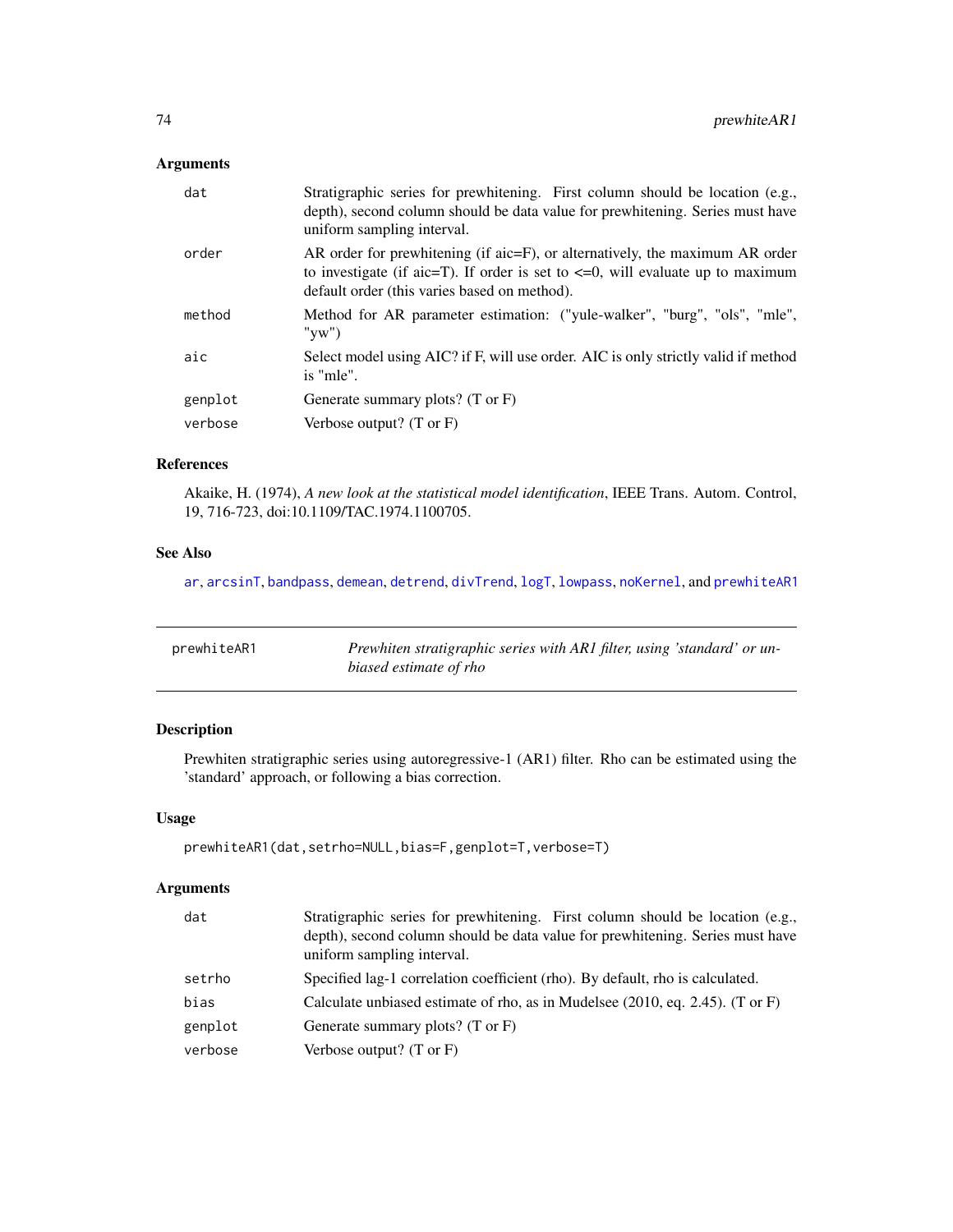#### pwrLaw 75

#### References

M. Mudelsee, 2010, *Climate Time Series Analysis: Classical Statistical and Bootstrap Methods*, 474 pp., Springer, Dordrecht, Netherlands.

#### See Also

[arcsinT](#page-8-0), [bandpass](#page-12-0), [demean](#page-21-0), [detrend](#page-21-1), [divTrend](#page-22-0), [logT](#page-46-0), [lowpass](#page-47-0), [noKernel](#page-65-0), and [prewhiteAR](#page-72-0)

pwrLaw *Generate power law (1/f) noise surrogates*

#### Description

Generate power law (1/f) noise surrogates, following the algorithm of Timmer and Konig (1995).

#### Usage

pwrLaw(npts=1024,dt=1,mean=0,sdev=1,beta=2,fcut=0,nsim=1,genplot=T,verbose=T)

## Arguments

| npts    | number of data points for 1/f surrogate time series                                                        |
|---------|------------------------------------------------------------------------------------------------------------|
| dt      | sampling interval                                                                                          |
| mean    | mean value for 1/f surrogate series                                                                        |
| sdev    | standard deviation for 1/f surrogate series                                                                |
| beta    | power law coefficient. Positive number will yield a negative slope.                                        |
| fcut    | frequency cutoff: below this frequency a plateau will be modeled. Set to zero<br>(default) for no plateau. |
| nsim    | Number of surrogate series to generate                                                                     |
| genplot | generate summary plots $(T \text{ or } F)$                                                                 |
| verbose | verbose output $(T \text{ or } F)$                                                                         |

#### Details

These simulations use the random number generator of Matsumoto and Nishimura (1998). Power law noise series are generated following the algorithm of Timmer and Konig (1995).

#### References

M. Matsumoto, and T. Nishimura, (1998), *Mersenne Twister: A 623-dimensionally equidistributed uniform pseudo-random number generator*, ACM Transactions on Modeling and Computer Simulation, 8, 3-30.

J. Timmer and K. Konig (1995), *On Generating Power Law Noise*, Astronomy and Astrophysics: v. 300, p. 707-710.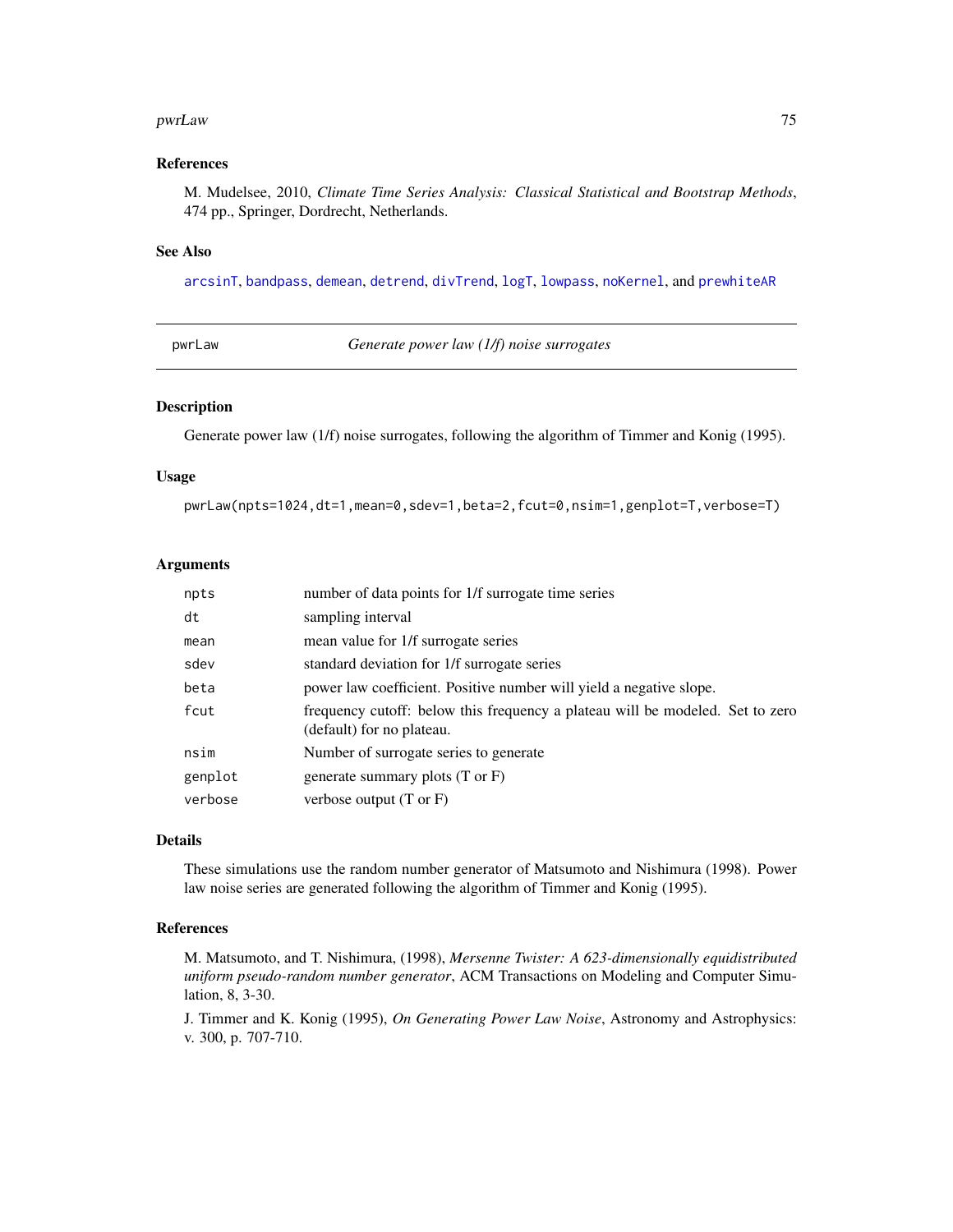Estimate power law (1/f) fit to power spectrum, following the algorithm of Vaughan (2005).

# Usage

pwrLawFit(spec,dof=2,flow=NULL,fhigh=NULL,output=1,genplot=T,verbose=T)

## Arguments

| spec    | Power spectrum. First column is frequency, second column is raw power (lin-<br>ear). Do not include the zero frequency.                                       |
|---------|---------------------------------------------------------------------------------------------------------------------------------------------------------------|
| dof     | Degrees of freedom for power spectral estimate. Default is 2, for a simple peri-<br>odogram.                                                                  |
| flow    | Lowest frequency to include in 1/f fit                                                                                                                        |
| fhigh   | Highest frequency to include in 1/f fit                                                                                                                       |
| output  | Output results of 1/f fit? (0=none; 1=Frequency, Power, Power Law CL, Unbiased<br>Power Law fit, CL_90, CL_95, CL_99; 2=beta, unbiased log10N, biased log10N) |
| genplot | generate summary plots $(T \text{ or } F)$                                                                                                                    |
| verbose | verbose output $(T \text{ or } F)$                                                                                                                            |

# References

Vaughan, S. (2005), *A simple test for periodic signals in red noise*, Astronomy & Astrophysics.

## Examples

```
# generate example series with periods of 400 ka, 100 ka, 40 ka and 20 ka
ex = cycles(freqs=c(1/400,1/100,1/40,1/20),start=1,end=1000,dt=5)
# add AR1 noise
noise = ar1(npts=200,dt=5,sd=.5)
ex[2] = ex[2] + noise[2]# calculate periodogram
res=periodogram(ex,output=1)
pwrLawFit(cb(res,c(1,3)))
```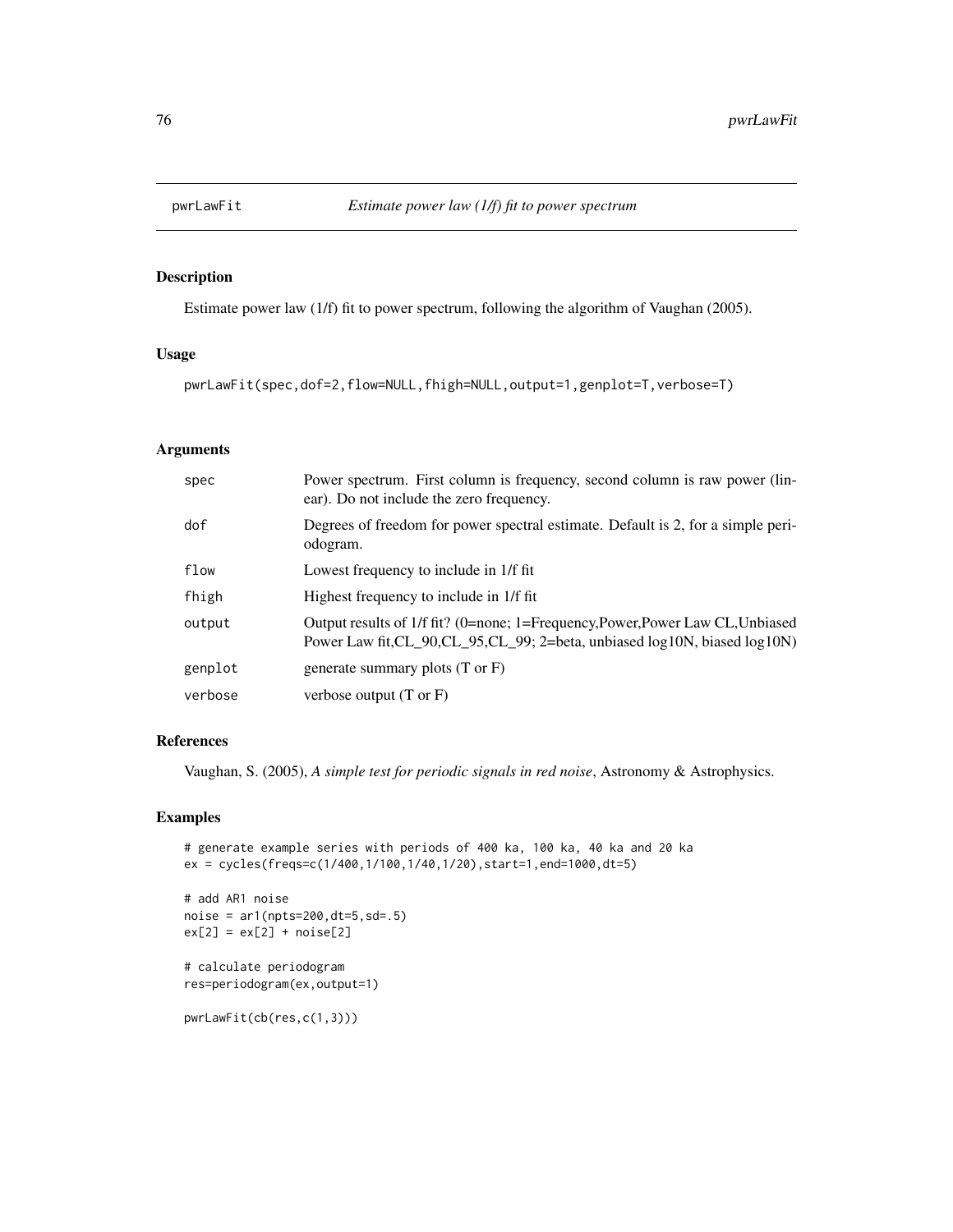Create lithofacies rank series from bed thickness data.

## Usage

```
rankSeries(dat,dt,genplot=T,verbose=T)
```
# Arguments

| dat     | First column should be bed thickness, and second column should bed lithofacies<br>rank.                                                                                                        |
|---------|------------------------------------------------------------------------------------------------------------------------------------------------------------------------------------------------|
| dt      | Sampling interval for piecewise linear interpolation. By default a grid spacing<br>that is 5 times smaller than the thinnest bed is used. If dt is set to zero, interpo-<br>lation is skipped. |
| genplot | Generate summary plots? $(T \text{ or } F)$                                                                                                                                                    |
| verbose | Verbose output? $(T \text{ or } F)$                                                                                                                                                            |

# Examples

```
# generate example series with random bed thicknesses
exThick=rnorm(n=20,mean=10,sd=2)
# assign alternating rank of 1 and 2
rank=double(20)
rank[seq(from=1,to=19,by=2)] <- 1
rank[seq(from=2,to=20,by=2)] <- 2
# combine into a dataframe
```
ex=cb(exThick,rank)

```
# generate lithofacies rank series
rankSeries(ex)
```
read *Read data from file*

# Description

Read stratigraphic data series from a file, either tab-delimited, CSV, or semicolon-delimited. First column MUST contain location data (depth, height, time). The function will remove missing entries, sort by location, average duplicate values, and generate summary plots.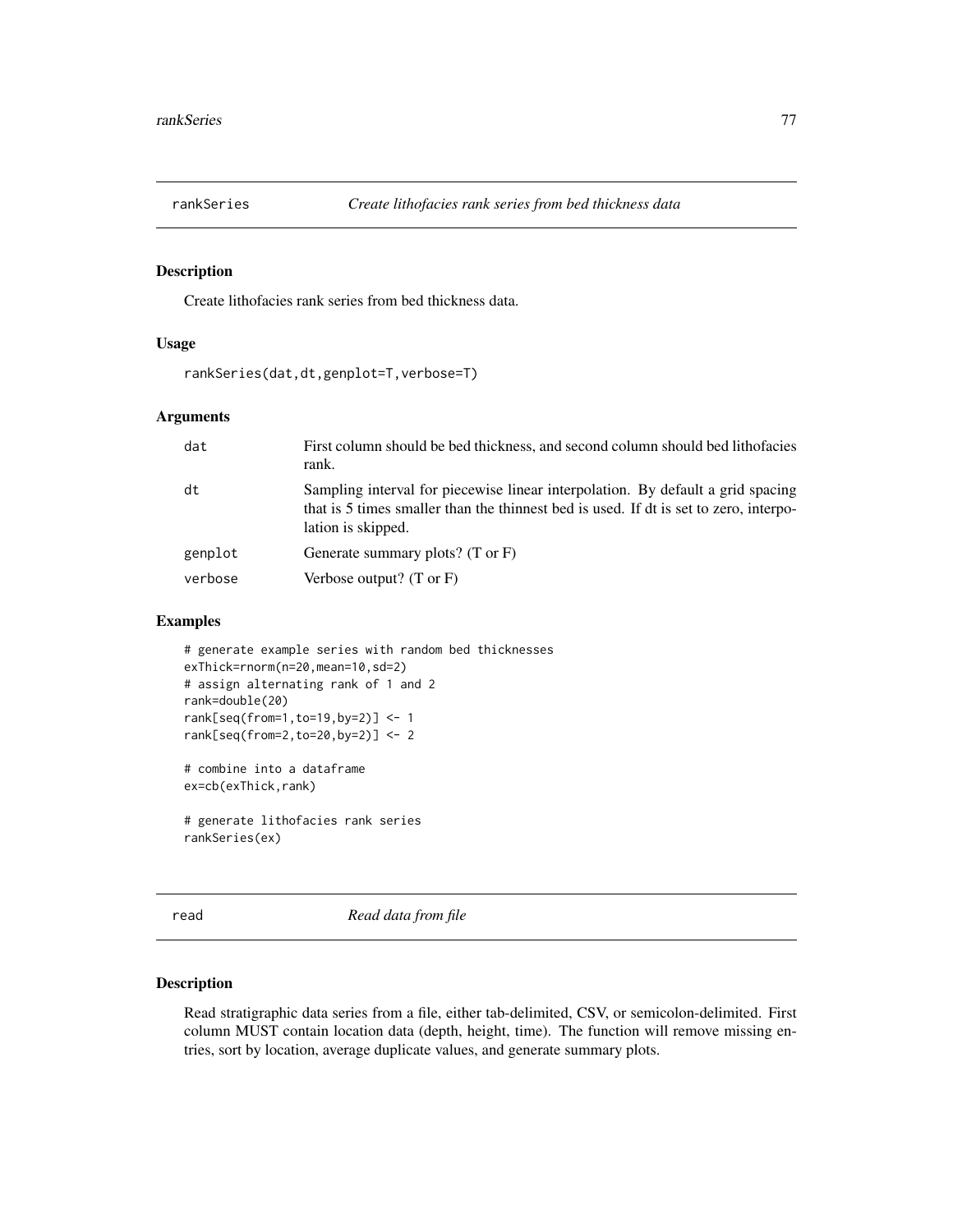## Usage

read(file=NULL,d=1,h="auto",skip=0,srt=T,ave=T,check=T,genplot=T,verbose=T)

## Arguments

| file    | An optional file name, which must be in quotes (use the full directory path if the<br>file is not in your present working directory). When a file name is not specified<br>(the default), the file will be selected using a graphical user interface. |
|---------|-------------------------------------------------------------------------------------------------------------------------------------------------------------------------------------------------------------------------------------------------------|
| d       | What column delimiter is used? ( $0 = tab/txt$ , $1 = commz/csv$ , $2 = semicolon$ ).<br>CSV is the default option, which interfaces well with EXCEL.                                                                                                 |
| h       | Does the data file have column titles/headers? ("yes", "no", "auto"). "auto" will<br>auto detect column titles/headers, which must be single strings and start with a<br>character.                                                                   |
| skip    | Number of lines to skip before beginning to read file.                                                                                                                                                                                                |
| srt     | Sort data values by first column? (T or $F$ )                                                                                                                                                                                                         |
| ave     | Average duplicate values? (T or F). Only applies if input file has 2 columns                                                                                                                                                                          |
| check   | Check for sorting, duplicates, and empty entries in the data frame? (T or F). If<br>set to F, sorting, duplicate averaging and empty entry removal are disabled.                                                                                      |
| genplot | generate summary plots (T or F).                                                                                                                                                                                                                      |
| verbose | Verbose output? $(T \text{ or } F)$ .                                                                                                                                                                                                                 |

## Details

Missing values (in the file that you are reading from) should be indicated by 'NA'. If you have included characters in the column titles that are not permitted by R, they will be modified!

readMatrix *Read data matrix from file*

# Description

Read data matrix from a file, either tab-delimited, CSV, or semicolon-delimited.

# Usage

```
readMatrix(file=NULL,d=1,h="auto",skip=0,output=1,check=T,genplot=F)
```

| file | An optional file name, which must be in quotes (use the full directory path if the    |
|------|---------------------------------------------------------------------------------------|
|      | file is not in your present working directory). When a file name is not specified     |
|      | (the default), the file will be selected using a graphical user interface.            |
| d    | What column delimiter is used? ( $0 = tab/txt$ , $1 = commz/csv$ , $2 = semicolon$ ). |
|      | CSV is the default option, which interfaces well with EXCEL.                          |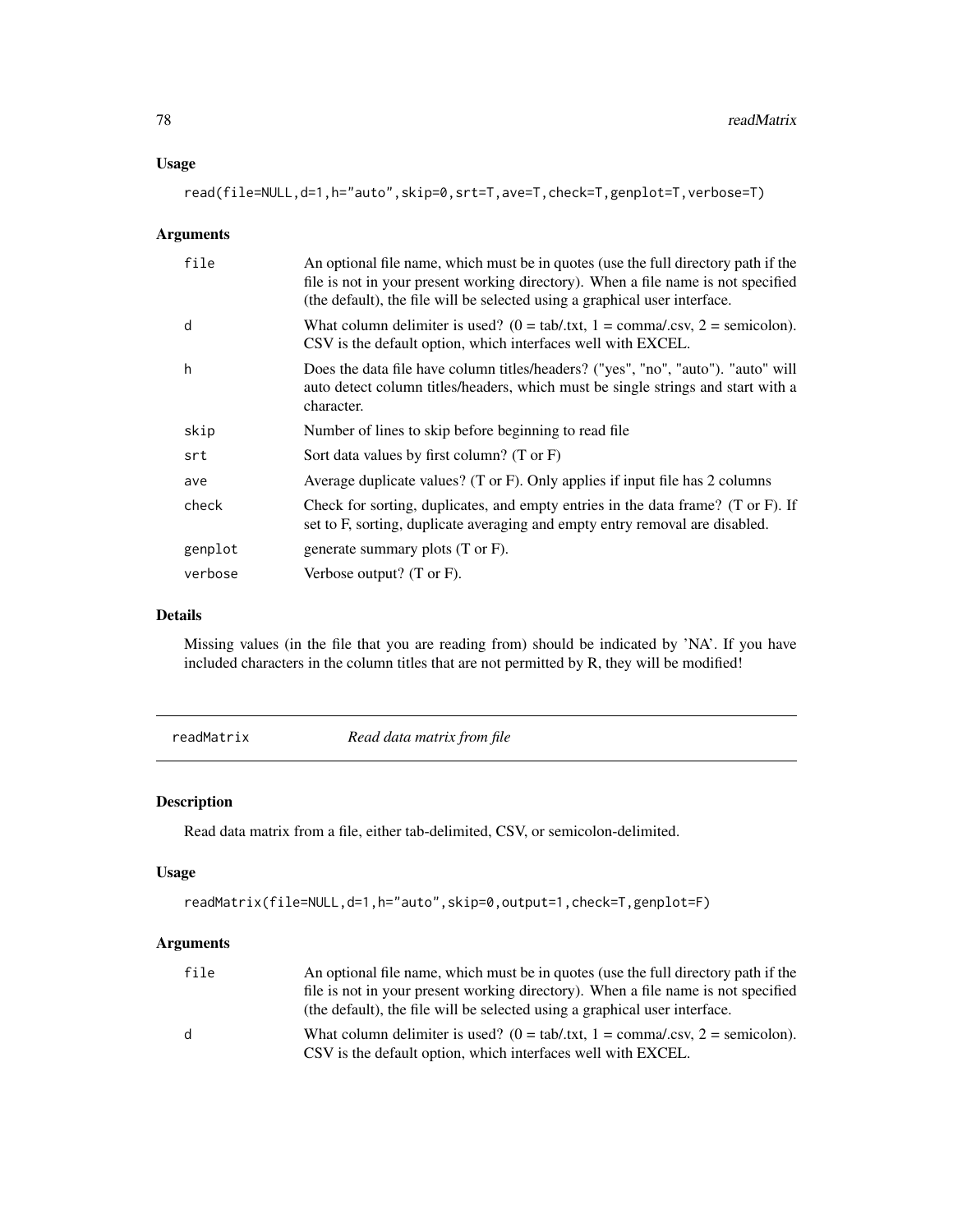#### repl0 79

| h       | Does the data file have column titles/headers? ("yes", "no", "auto"). "auto" will<br>auto detect column titles/headers, which must be single strings and start with a<br>character. |
|---------|-------------------------------------------------------------------------------------------------------------------------------------------------------------------------------------|
| skip    | Number of lines to skip before beginning to read file.                                                                                                                              |
| output  | Return data as: $1 =$ matrix, $2 =$ data frame                                                                                                                                      |
| check   | Check for empty entries in the matrix? $(T \text{ or } F)$ .                                                                                                                        |
| genplot | generate summary plots (T or F).                                                                                                                                                    |

# Details

Missing values (in the file that you are reading from) should be indicated by 'NA'. If you have included characters in the column titles that are not permitted by R, they will be modified!

repl0 *Replace values < 0 with 0*

# Description

Replace all variable values < 0 with 0. If first column is location ID (depth/height/time), it will not be processed. Any number of variables (columns) permitted.

# Usage

repl0(dat,ID=T,genplot=T,verbose=T)

| dat     | Data series to process. If location is included (e.g., depth), it should be in the<br>first column. |
|---------|-----------------------------------------------------------------------------------------------------|
| ID      | Is a location ID included in the first column? (T or $F$ )                                          |
| genplot | Generate summary plots? (T or F)                                                                    |
| verbose | Verbose output? $(T \text{ or } F)$                                                                 |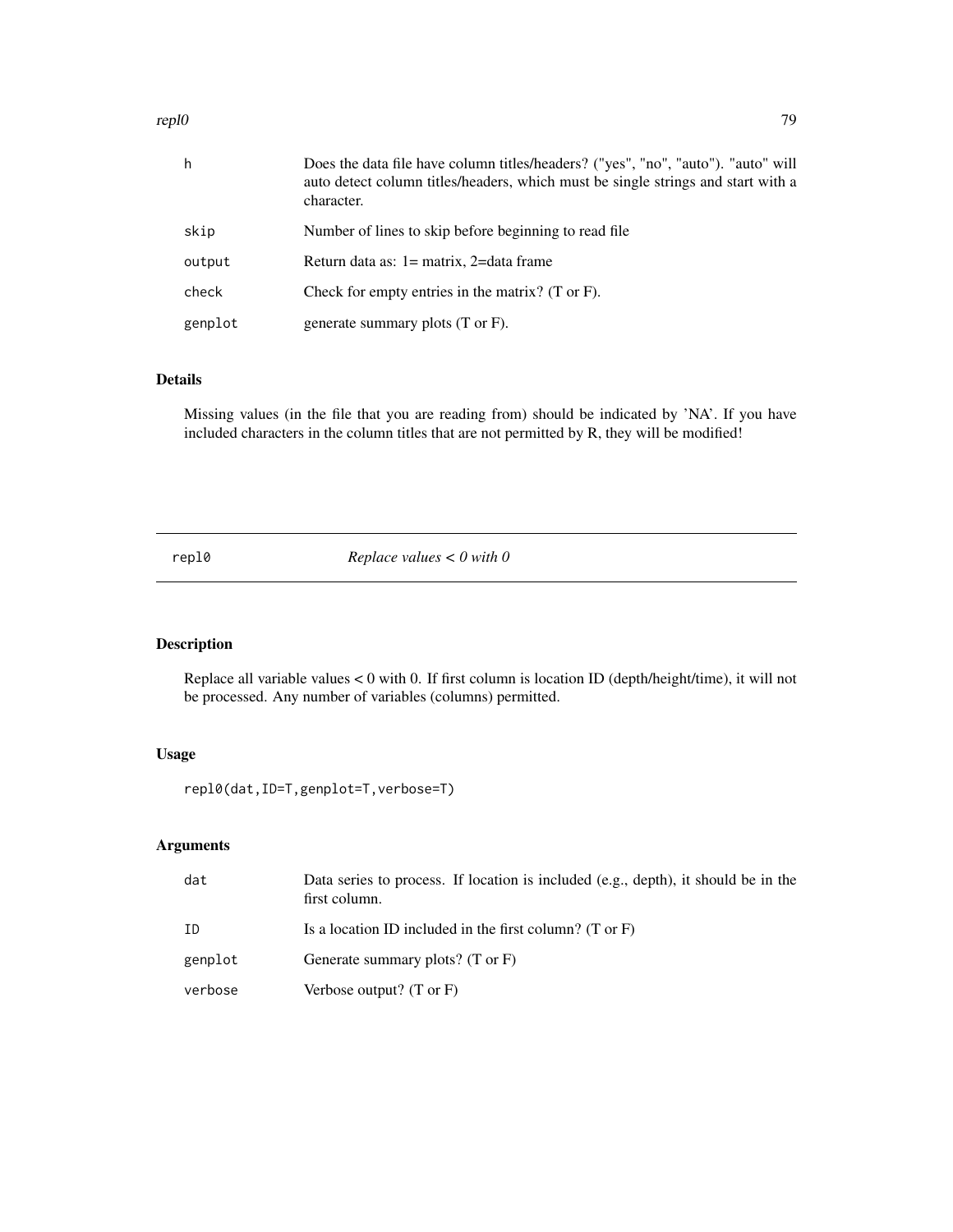Replace all variable values  $\leq 0$  with the smallest positive floating-point number (eps) that can be represented on machine. If first column is location ID (depth/height/time), it will not be processed. Any number of variables (columns) permitted.

## Usage

```
replEps(dat,ID=T,genplot=T,verbose=T)
```
# Arguments

| dat     | Data series to process. If location is included (e.g., depth), it should be in the<br>first column. |
|---------|-----------------------------------------------------------------------------------------------------|
| ID      | Is a location ID included in the first column? (T or $F$ )                                          |
| genplot | Generate summary plots? $(T \text{ or } F)$                                                         |
| verbose | Verbose output? $(T \text{ or } F)$                                                                 |
|         |                                                                                                     |

| resample |  |
|----------|--|
|          |  |

resample *Resample stratigraphic series*

# Description

Resample a stratigraphic series using a new (variably sampled) time or space axis. Values are piecewise-linearly interpolated from original data.

## Usage

```
resample(dat,xout,genplot=T,verbose=T)
```

| dat     | Stratigraphic series for resampling. First column should be location (e.g., depth),<br>second column should be data value. |
|---------|----------------------------------------------------------------------------------------------------------------------------|
| xout    | Vector of new sampling locations.                                                                                          |
| genplot | Generate summary plots? (T or F)                                                                                           |
| verbose | Verbose output? $(T \text{ or } F)$                                                                                        |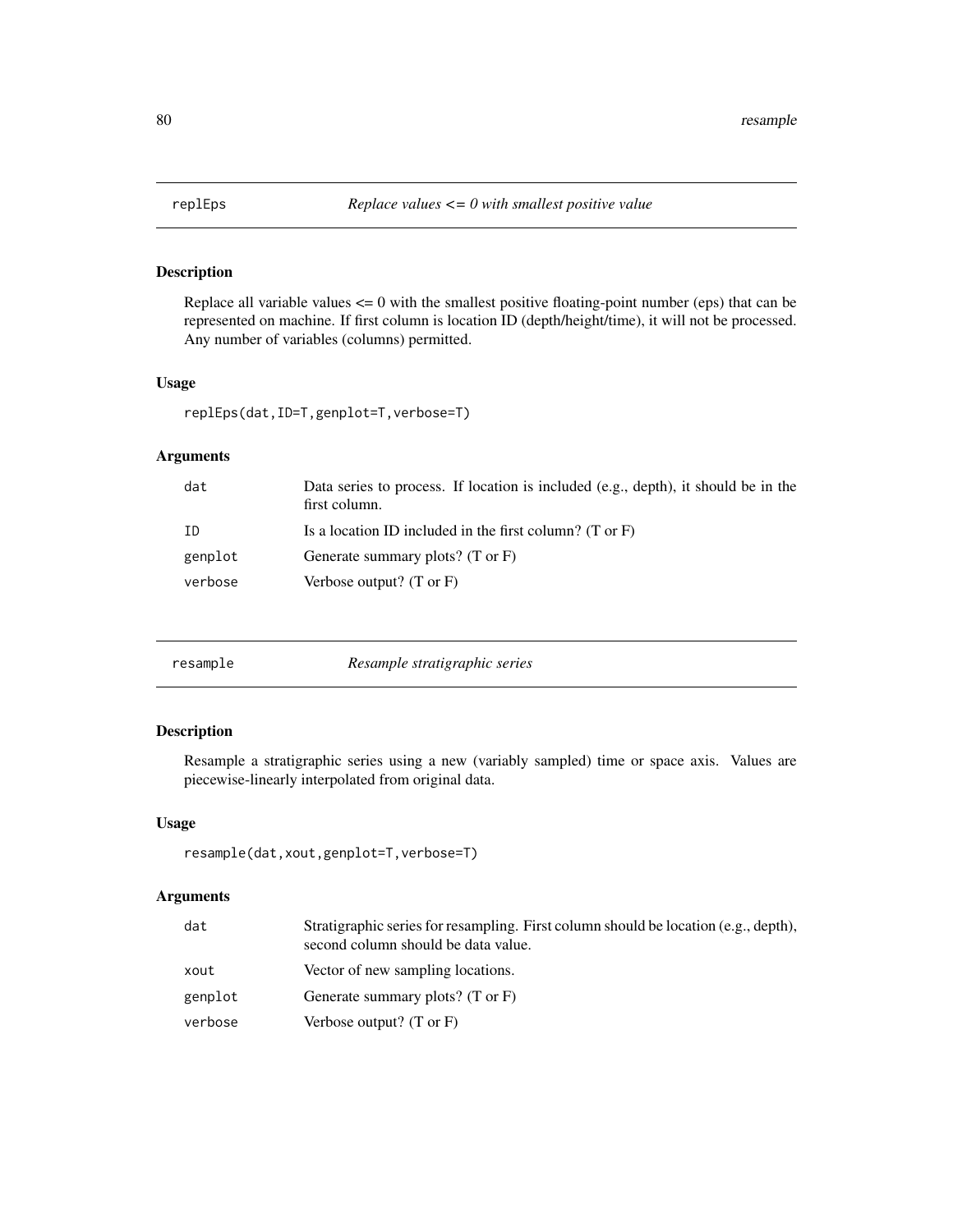Remove stratigraphic levels that contain one or more NAs.

# Usage

```
rmNA(dat,genplot=T,verbose=T)
```
# Arguments

| dat     | Data series to process. If location is included (e.g., depth), it should be in the<br>first column. |
|---------|-----------------------------------------------------------------------------------------------------|
| genplot | Generate summary plots? $(T \text{ or } F)$                                                         |
| verbose | Verbose output? $(T \text{ or } F)$                                                                 |

| Standardize variable in stratigraphic series |  |
|----------------------------------------------|--|
|----------------------------------------------|--|

# Description

Standardize variable in stratigraphic series (subtract mean value and divide by standard deviation)

# Usage

```
s(dat,genplot=F,verbose=T)
```

| dat     | Stratigraphic series for standardization. First column should be location (e.g.,<br>depth), second column should be data value. |
|---------|---------------------------------------------------------------------------------------------------------------------------------|
| genplot | Generate summary plots? $(T \text{ or } F)$                                                                                     |
| verbose | Verbose output? $(T \text{ or } F)$                                                                                             |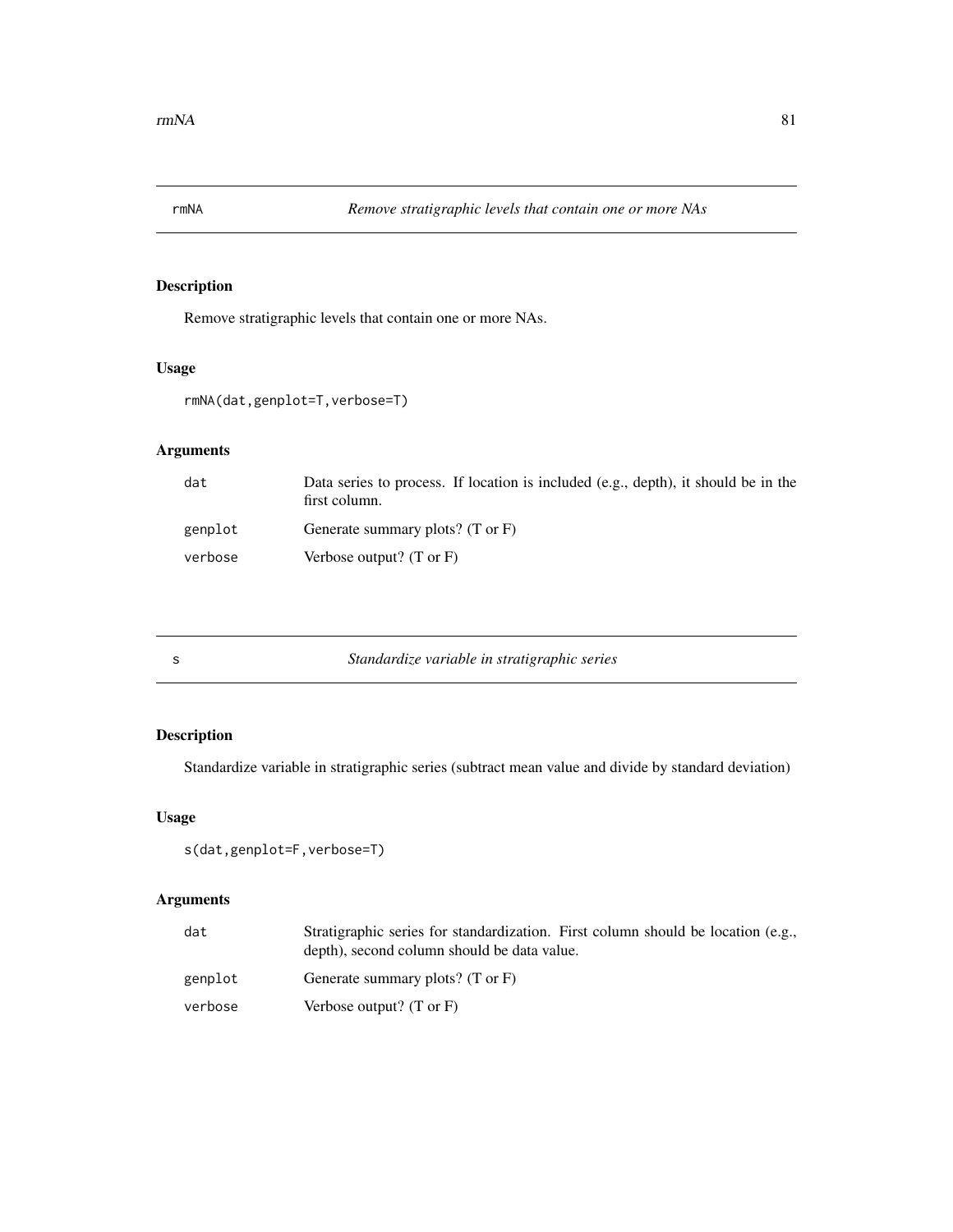Apply a linearly increasing (or decreasing) sedimentation rate model to convert time to stratigraphy.

## Usage

```
sedRamp(dat,srstart=0.01,srend=0.05,genplot=T,verbose=T)
```
# Arguments

| Initial sedimentation rate (in m/ka).<br>srstart<br>Final sedimentation rate (in m/ka).<br>srend<br>genplot<br>Generate summary plots? $(T \text{ or } F)$<br>Verbose output? $(T \text{ or } F)$<br>verbose | dat | Time series. First column should be time (in ka), second column should be data<br>value. |
|--------------------------------------------------------------------------------------------------------------------------------------------------------------------------------------------------------------|-----|------------------------------------------------------------------------------------------|
|                                                                                                                                                                                                              |     |                                                                                          |
|                                                                                                                                                                                                              |     |                                                                                          |
|                                                                                                                                                                                                              |     |                                                                                          |
|                                                                                                                                                                                                              |     |                                                                                          |

## Value

modeled stratigraphic series.

# Examples

# generate example series with 3 precession terms using function 'cycles' # then convert from time to space using sedimentation rate that increases from 1 to 7 cm/ka ex=sedRamp(cycles(),srstart=0.01,srend=0.07)

| sedrate2time |  |  |  |  | Integrate sedimentation rate curve to obtain time-space map |
|--------------|--|--|--|--|-------------------------------------------------------------|
|--------------|--|--|--|--|-------------------------------------------------------------|

## Description

Integrate sedimentation rate curve to obtain time-space map.

## Usage

sedrate2time(sedrates,timedir=1,genplot=T,check=T,verbose=T)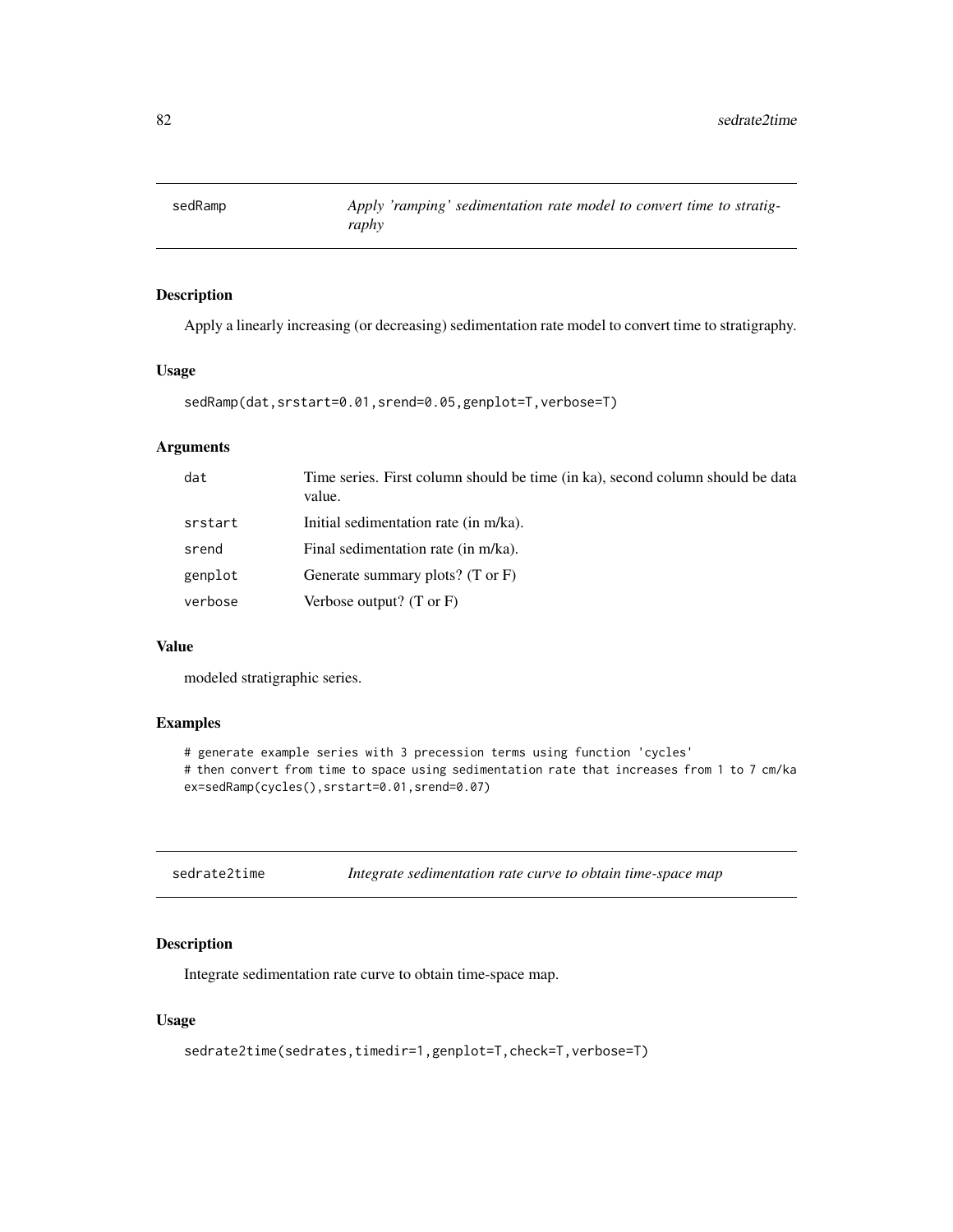#### slideCor 83

# Arguments

| sedrates | Data frame containing depth/height in first column (meters) and sedimentation<br>rates in second column (cm/ka).                                 |
|----------|--------------------------------------------------------------------------------------------------------------------------------------------------|
| timedir  | Floating time scale direction: $1 = \text{time}$ increases with depth/height; $2 = \text{time}$ de-<br>creases with depth/height.)               |
| genplot  | Generate summary plots? (T or F)                                                                                                                 |
| check    | Conduct compliance checks before processing? (T or F) In general this should<br>be activated; the option is included for Monte Carlo simulation. |
| verbose  | Verbose output? $(T \text{ or } F)$                                                                                                              |

| slideCor | Identify optimal spatial/temporal shift to maximize correlation be- |
|----------|---------------------------------------------------------------------|
|          | <i>tween two stratigraphic series.</i>                              |

# Description

Identify optimal spatial/temporal shift to maximize correlation between two stratigraphic series.

# Usage

slideCor(dat1,dat2,rev=F,cormethod=1,minpts=5,output=T,genplot=T,verbose=T)

| dat1      | Stratigraphic series 1. First column should be location (e.g., depth), second<br>column should be data value. |
|-----------|---------------------------------------------------------------------------------------------------------------|
| dat2      | Stratigraphic series 2. First column should be location (e.g., depth), second<br>column should be data value. |
| rev       | Reverse polarity of stratigraphic series 2 (multiply proxy data value by -1)? (T<br>or $F$ )                  |
| cormethod | Method used for calculation of correlation coefficient (1=Pearson, 2=Spearman<br>rank, 3=Kendall)             |
| minpts    | Minimum number of data points for calculation of correlation coefficient.                                     |
| output    | Output correlation coefficient results as a dataframe? (T or F)                                               |
| genplot   | Generate summary plots? $(T \text{ or } F)$                                                                   |
| verbose   | Verbose output? $(T \text{ or } F)$                                                                           |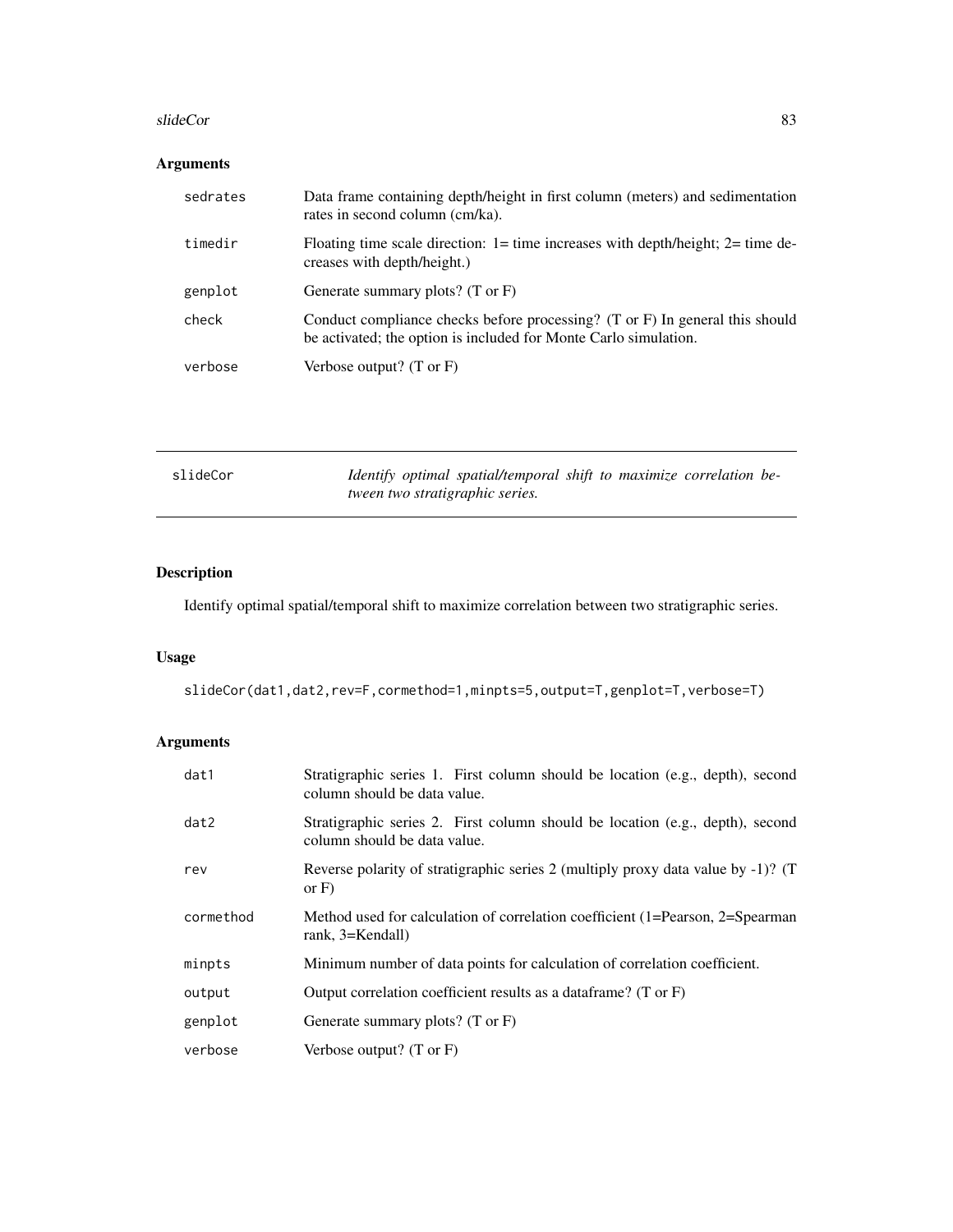#### Details

slideCor is a general purpose tool to identify the optimal spatial/temporal correlation between two data sets. A few example applications include: (1) stratigraphic correlation of data series from two locations (as in Preto et al., 2004), (2) identification of the optimal spatial/temporal lag between two variables from the same site, and (3) identification of the optimal fit between a floating astrochronology and astronomical target (e.g, Mitchell et al., 2008).

Both series must be evenly sampled, but are not required to have the same sampling interval. If stratigraphic series of different duration/length are being compared, the shift (in spatial or temporal units) should be interpreted as the location within the longer stratigraphic series where the shorter stratigraphic series begins. If both stratigraphic series are of the same duration/length, then the shift is the location within dat1 where dat2 begins.

In some cases, it may be desirable to smooth or bandpass the data series before implementing slideCor (e.g., functions noLow, noKernel, bandpass, taner, etc.).

# References

Preto, N., Hinnov, L.A., De Zanche, V., Mietto, P., and Hardie, L.A., 2004, *The Milankovitch interpretation of the Latemar Platform cycles (Dolomites, Italy): Implications for geochronology, biostratigraphy, and Middle Triassic carbonate accumulation*, SEPM Special Publication 81.

Mitchell, R.N., Bice, D.M., Montanari, A., Cleaveland, L.C., Christianson, K.T., Coccioni, R., and Hinnov, L.A., 2008, *Oceanic anoxic cycles? Orbital prelude to the Bonarelli Level (OAE 2)*, Earth Planet. Sci. Lett. 26, 1-16.

#### See Also

[surrogateCor](#page-87-0)

#### Examples

```
# Example 1: generate AR1 noise
ex1 <- ar1(npts=1000,dt=1)
# isolate a section
ex2 <- iso(ex1,xmin=200,500)
ex2[1] <- ex2[1]-200
```
slideCor(ex1,ex2)

```
# Example 2: an astronomical signal
ex1=etp(tmin=0,tmax=1000)
# isolate a section
ex2=iso(ex1,xmin=400,xmax=600)
ex2[1] <- ex2[1]-400
```
slideCor(ex1,ex2)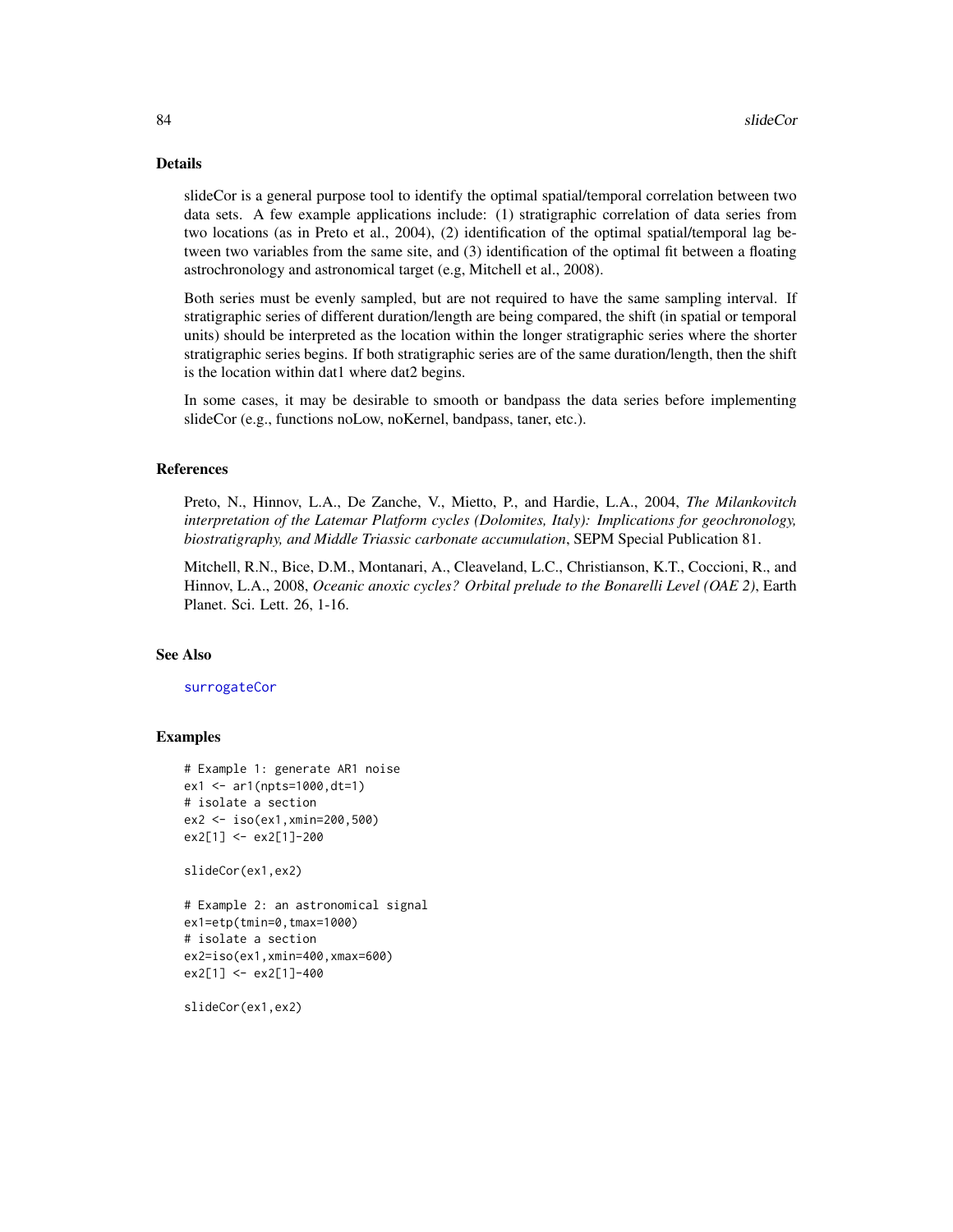Sort and average duplicates in stratigraphic series, as performed in 'read' function.

#### Usage

```
sortNave(dat,sortDecr=F,ave=T,xmin=NULL,xmax=NULL,genplot=1,verbose=T)
```
## **Arguments**

| dat      | Stratigraphic series for processing. First column should be location (e.g., depth),<br>second column should be data value. |
|----------|----------------------------------------------------------------------------------------------------------------------------|
| sortDecr | Sorting direction? (F=increasing, T=decreasing)                                                                            |
| ave      | Average duplicate values? (T or $F$ )                                                                                      |
| xmin     | Minimum x-axis value for plotting                                                                                          |
| xmax     | Maximum x-axis value for plotting                                                                                          |
| genplot  | Generate summary plots? 0=none, 1=stratigraphic series, distribution, box plot,<br>Q-Q, 2=stratigraphic series             |
| verbose  | Verbose output? $(T \text{ or } F)$                                                                                        |

| stepHeat | Ar/Ar Geochronology: Generate an Ar/Ar age spectrum and calculate |
|----------|-------------------------------------------------------------------|
|          | step-heating plateau age.                                         |

# Description

The stepHeat function will evaluate data from stepwise heating experiments, producing an Ar/Ar age spectrum, a weighted mean age with uncertainty, and other helpful statistics/plots (with interactive graphics for data culling). The function includes the option to generate results using the approach of IsoPlot 3.70 (Ludwig, 2008) or ArArCALC (Koppers, 2002).

# Usage

stepHeat(dat,unc=1,lambda=5.463e-10,J=NULL,Jsd=NULL,CI=2,cull=-1,del=NULL,output=F, idPts=T,size=NULL,unit=1,setAr=95,color="black",genplot=T,verbose=T)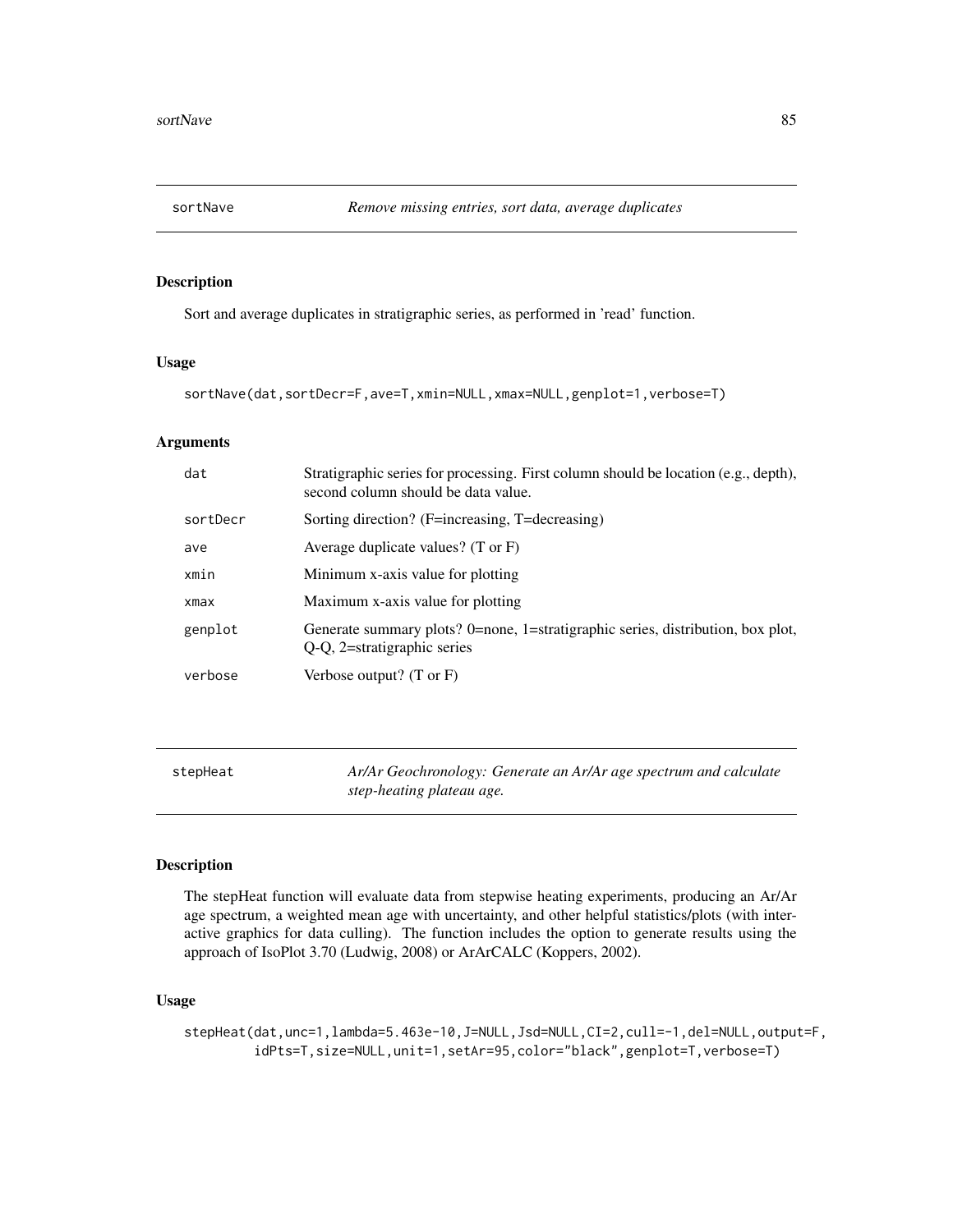# Arguments

| dat     | dat must be a data frame with seven columns, as follows: (1) % $Ar39$ released,<br>(2) date, (3) date uncertainty (one or two sigma), (4) $K/Ca$ , (5) % $Ar40^*$ , (6) F,<br>and (7) F uncertainty (one or two sigma). NOTE: F is the ratio Ar40*/Ar39K<br>(see Koppers, 2002). |
|---------|----------------------------------------------------------------------------------------------------------------------------------------------------------------------------------------------------------------------------------------------------------------------------------|
| unc     | What is the uncertainty on your input dates? (1) one sigma, or $(2)$ two sigma.<br>DEFAULT is one sigma. This also applies to the F uncertainty, and the J-value<br>uncertainty (if specified)                                                                                   |
| lambda  | Total decay constant of K40, in units of 1/year. The default value is 5.463e-<br>10/year (Min et al., 2000).                                                                                                                                                                     |
| J       | Neutron fluence parameter                                                                                                                                                                                                                                                        |
| Jsd     | Uncertainty for J-value (neutron fluence parameter; as one or two sigma)                                                                                                                                                                                                         |
| CI      | Which convention would you like to use for the $95\%$ confidence intervals? (1)<br>ISOPLOT (Ludwig, 2008), (2) ArArCALC (Koppers, 2002)                                                                                                                                          |
| cull    | Would you like select dates with a graphical interface? $(0=no, 1=select points)$<br>to retain, -1=select points to remove)                                                                                                                                                      |
| del     | A vector of indices indicating dates to remove from weighted mean calculation.<br>If specified, this takes precedence over cull.                                                                                                                                                 |
| output  | Return weighted mean results as new data frame? (T or F)                                                                                                                                                                                                                         |
| idPts   | Identify datum number on each point? $(T \text{ or } F)$                                                                                                                                                                                                                         |
| size    | Multiplicative factor to increase or decrease size of symbols and fonts. The<br>default is 1.4                                                                                                                                                                                   |
| unit    | The time unit for your results. $(1) = Ma$ , $(2) = Ka$                                                                                                                                                                                                                          |
| setAr   | Set the %Ar40* level to be illustrated on the plot. The default is $95\%$ .                                                                                                                                                                                                      |
| color   | Color to use for symbols. Default is black.                                                                                                                                                                                                                                      |
| genplot | Generate summary plots? $(T \text{ or } F)$                                                                                                                                                                                                                                      |
| verbose | Verbose output? $(T \text{ or } F)$                                                                                                                                                                                                                                              |

## Details

This function performs weighted mean age calculations for step-heating data, including estimation of age uncertainties, mean square weighted deviation, and probability of fit.

The following plots are produced:

(1) %Ar40\* versus %Ar39 released

(2) K/Ca versus %Ar39 released

(3) Ar/Ar age spectrum, with 2 sigma uncertainties for each step, and weighted mean with 95% confidence interval (in red)

If the J-value and its uncertainty are input, stepHeat will calculate and include the uncertainty associated with J. The uncertainty is calculated and propagated following equation 18 of Koppers (2002).

A NOTE regarding confidence intervals: There are two conventions that can be used to calculate the confidence intervals, selected with the option 'CI':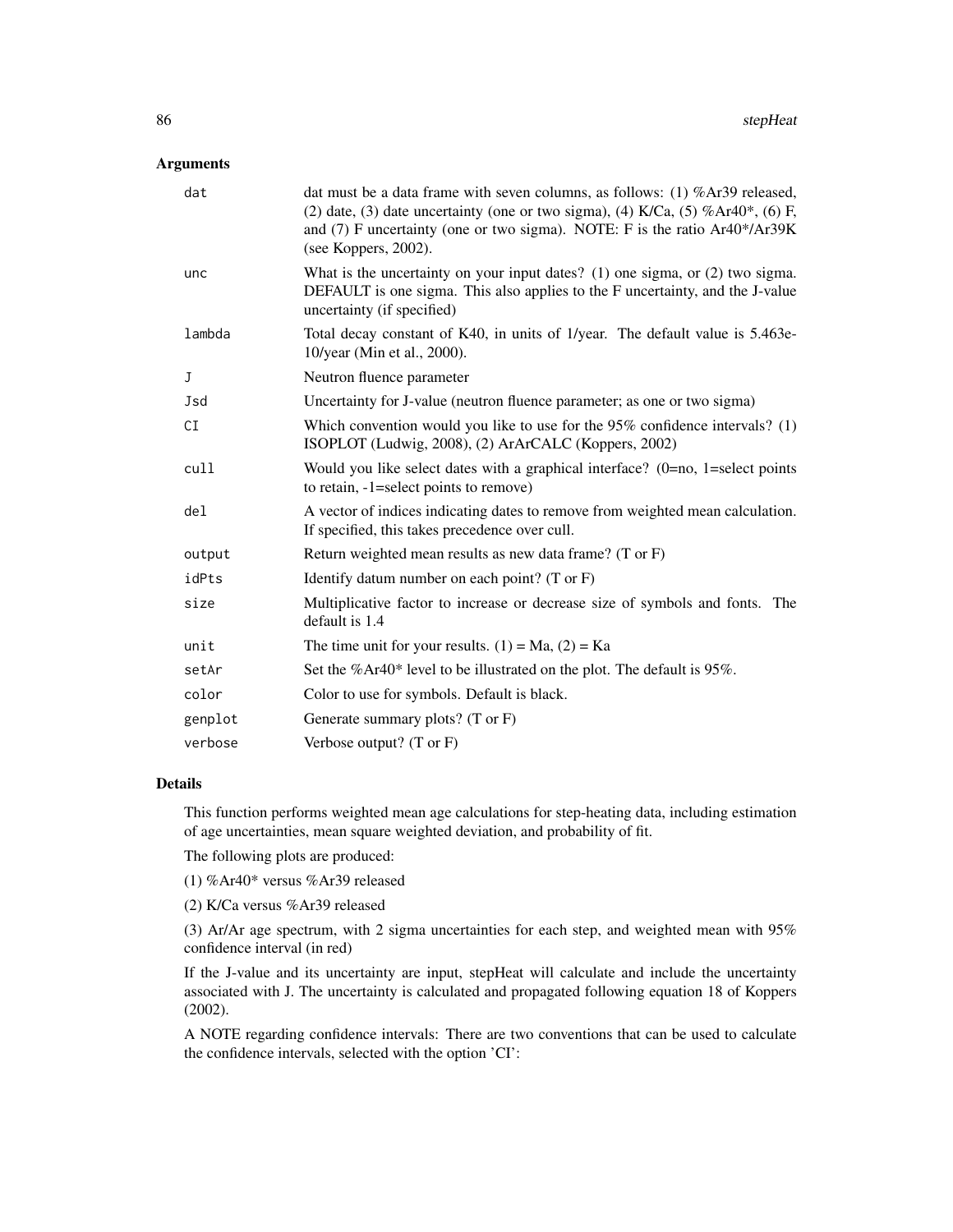#### stepHeat 87

(1) ISOPLOT convention (Ludwig, 2008). When the probability of fit is  $\geq 0.15$ , the confidence interval is based on 1.96\*sigma. When the probability of fit is  $\lt 0.15$ , the confidence interval is based on t\*sigma\*sqrt(MSWD).

(2) ArArCALC convention (Koppers, 2002). When MSWD <=1, the confidence interval is based on 1.96\*sigma. When  $MSWD > 1$ , the confidence interval is based on 1.96\*sigma\*sqrt(MSWD).

ADDITIONAL ADVICE: Use the function readMatrix to load your data in R (rather than the function read).

#### References

A.A.P. Koppers, 2002, *ArArCALC- software for 40Ar/39Ar age calculations*: Computers & Geosciences, v. 28, p. 605-619.

K.R. Ludwig, 2008, *User's Manual for Isoplot 3.70: A Geochronological Toolkit for Microsoft Excel*: Berkeley Geochronology Center Special Publication No. 4, Berkeley, 77 p.

I. McDougall and T.M. Harrison, 1991, *Geochronology and Thermochronology by the 40Ar/39Ar Method*: Oxford University Press, New York, 269 pp.

K. Min, R. Mundil, P.R. Renne, and K. Ludwig, 2000, *A test for systematic errors in 40Ar/39Ar geochronology through comparison with U/Pb analysis of a 1.1-Ga rhyolite*: Geochimica et Cosmochimica Acta, v. 64, p. 73-98.

I. Wendt and C. Carl, 1991, *The statistical distribution of the mean squared weighted deviation*: Chemical Geology, v. 86, p. 275-285.

## See Also

[wtMean](#page-126-0)

## Examples

```
# Check to see if this is an interactive R session, for compliance with CRAN standards.
# YOU CAN SKIP THE FOLLOWING LINE IF YOU ARE USING AN INTERACTIVE SESSION.
if(interactive()) {
```

```
# Sample MT-09-09 incremental heating Ar/Ar data from Sageman et al. (2014).
perAr39 <- c(4.96,27.58,19.68,39.9,6.25,1.02,0.42,0.19)
age <- c(90.08,89.77,89.92,89.95,89.89,89.55,87.71,86.13)
sd <- c(0.18,0.11,0.08,0.06,0.14,0.64,1.5,3.22)
KCa <- c(113,138,101,195,307,27,17,24)
perAr40 <- c(93.42,99.42,99.64,99.79,99.61,97.99,94.64,90.35)
Fval <- c(2.148234,2.140643,2.144197,2.145006,2.143627,2.135163,2.090196,2.051682)
Fsd <- c(0.00439,0.00270,0.00192,0.00149,0.00331,0.01557,0.03664,0.07846)
ex <- data.frame(cbind(perAr39,age,sd,KCa,perAr40,Fval,Fsd))
```
stepHeat(ex)

```
# plot without points identified
stepHeat(ex,size=0,idPts=FALSE,cull=0)
```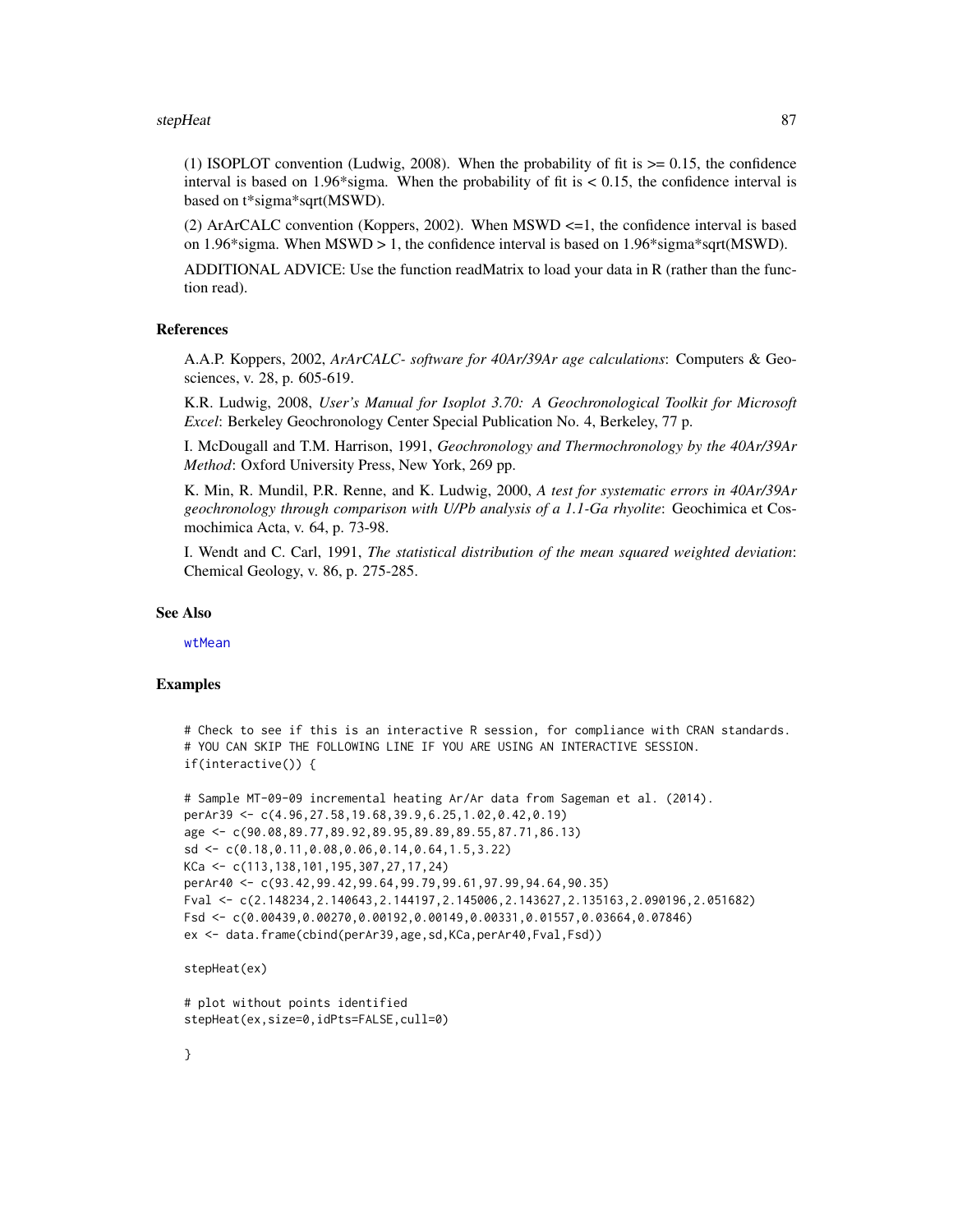Summary statistics for stratigraphic series: sampling interval and proxy values.

## Usage

```
strats(dat,output=0,genplot=1)
```
## Arguments

| dat     | Stratigraphic series to evaluate. The first column should contain location (e.g.,<br>depth), and the second column should contain data value. This function also<br>accepts non-stratigraphic (single column) input, in which case the sampling in-<br>terval assessment is skipped. |
|---------|--------------------------------------------------------------------------------------------------------------------------------------------------------------------------------------------------------------------------------------------------------------------------------------|
| output  | Output: (0) nothing, (1) cumulative dt as percent of data points, (2) cumulative<br>$\alpha$ dt as percent of total interval duration, (3) dt by location                                                                                                                            |
| genplot | Generate summary plots? (0) none, (1) include plot of cumulative dt, (2) include<br>dt histogram/density plot                                                                                                                                                                        |

# Details

This function will generate a range of summary statistics for time series, including sampling interval information and the statistical distribution of proxy values.

<span id="page-87-0"></span>

| surrogateCor |            | Estimate correlation coefficient and significance for serially corre- |  |
|--------------|------------|-----------------------------------------------------------------------|--|
|              | lated data |                                                                       |  |

## Description

Estimate correlation coefficient and significance for serially correlated data. This algorithm permits the analysis of data sets with different sampling grids, as discussed in Baddouh et al. (2016). The sampling grid from the data set with fewer points (in the common interval) is used for resampling. Resampling is conducted using piecewise-linear interpolation.

If either dat1 or dat2 have only one column, the resampling is skipped.

The significance of the correlation is determined using the method of Ebisuzaki W. (1997).

#### Usage

surrogateCor(dat1,dat2,firstDiff=F,cormethod=1,nsim=1000,output=2,genplot=T,verbose=T)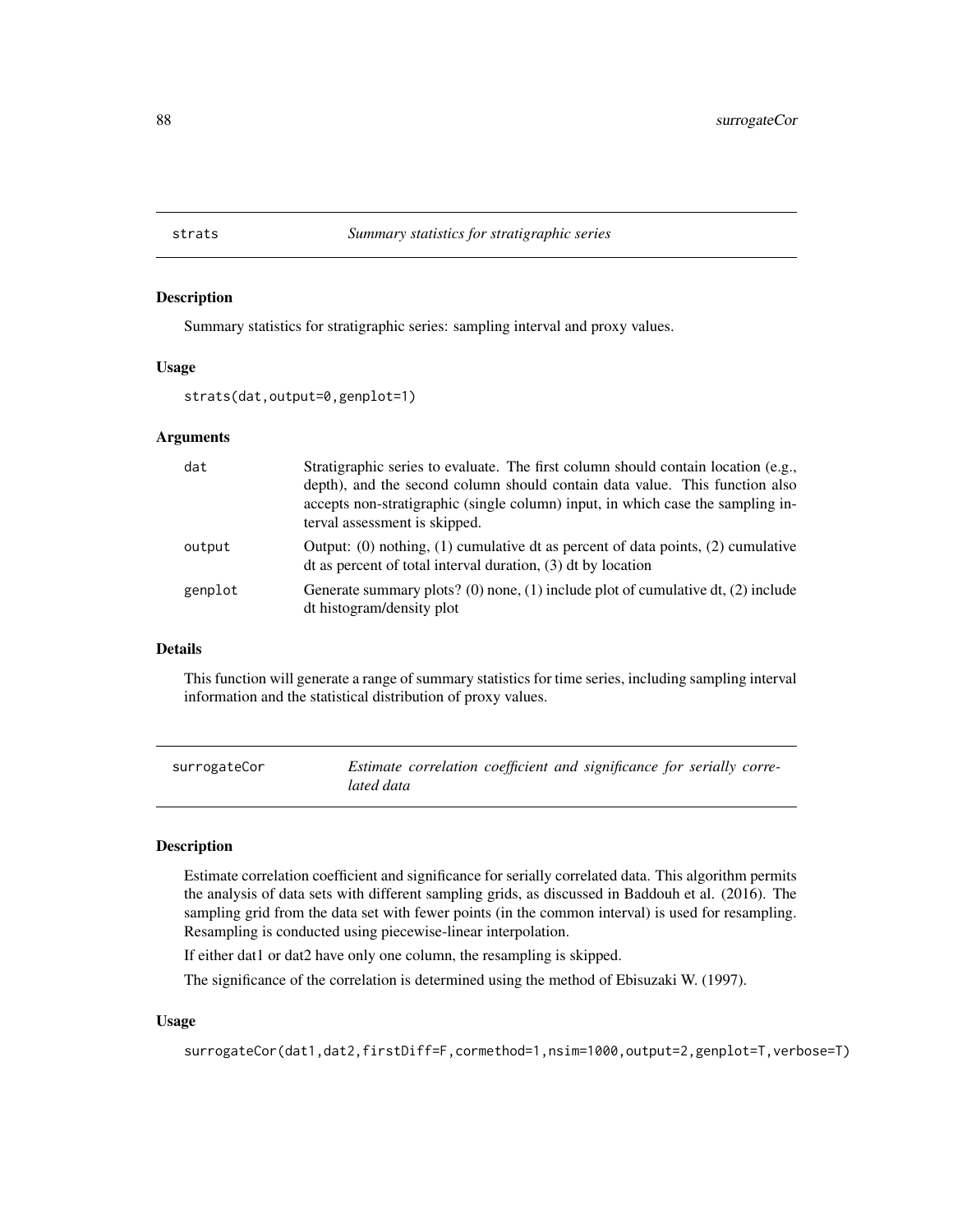## surrogateCor 89

#### **Arguments**

| dat1      | Data series with one or two columns. If two columns, first should be location<br>(e.g., depth), second column should be data value.                                                                |
|-----------|----------------------------------------------------------------------------------------------------------------------------------------------------------------------------------------------------|
| dat2      | Data series with one or two columns. If two columns, first should be location<br>(e.g., depth), second column should be data value.                                                                |
| firstDiff | Calculate correlation using first differences? (T or F)                                                                                                                                            |
| cormethod | Method used for calculation of correlation coefficient (1=Pearson, 2=Spearman<br>rank, 3=Kendall)                                                                                                  |
| nsim      | Number of phase-randomized surrogate series to generate. If $n \le -1$ , simula-<br>tion is deactivated.                                                                                           |
| output    | Return which of the following?: 1= correlation coefficients for each simulation;<br>$2$ = correlation coefficient for data series; $3$ = data values used in correlation esti-<br>mate (resampled) |
| genplot   | Generate summary plots? $(T \text{ or } F)$                                                                                                                                                        |
| verbose   | Verbose output? $(T \text{ or } F)$                                                                                                                                                                |

# Details

Paraphrased from Baddouh et al. (2016): To provide a quantitative evaluation of the correlation between two data sets that do not share a common sampling grid, we introduce a statistical approach that employs sample interpolation, and significance testing with phase-randomized surrogate data (Ebisuzaki, 1997). The sparser sampling grid is used to avoid over-interpolation. Correlation is evaluated using Pearson, Spearman Rank, or Kendall rank coefficients. The statistical significance of the resulting correlation coefficients are estimated via Monte Carlo simulations using phaserandomized surrogates; the surrogates are subject to the same interpolation process, and compensate for potential serial correlation of data (Ebisuzaki, 1997).

The first-difference series of each variable can also evaluated, to assess correlation in the magnitude of change between sequential stratigraphic samples rather than absolute magnitude.

#### References

M. Baddouh, S.R. Meyers, A.R. Carroll, B.L. Beard, C.M. Johnson , 2016, *Lacustrine 87-Sr/86-Sr as a tracer to reconstruct Milankovitch forcing of the Eocene hydrologic cycle*: Earth and Planetary Science Letters.

W. Ebisuzaki, 1997, *A Method to Estimate the Statistical Significance of a Correlation When the Data Are Serially Correlated*: Journal of Climate, v. 10, p. 2147-2153.

## See Also

```
surrogates
```
# Examples

```
# generate two stochastic AR1 series
ex1 < -ar1(npts=100, dt=5)ex2 <- ar1(npts=100,dt=6)
```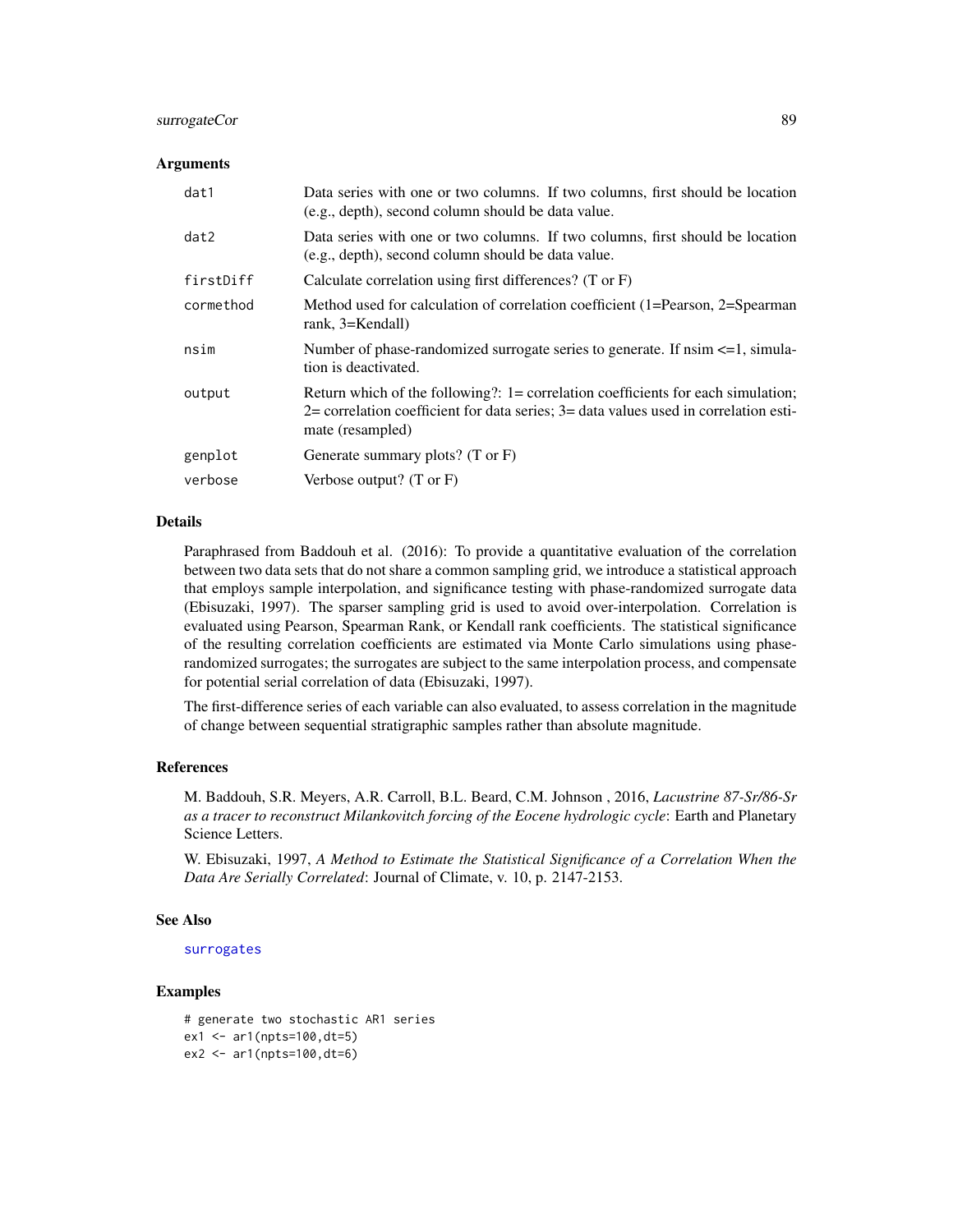```
# calculate pearson correlation coefficient and p-value
surrogateCor(ex1,ex2)
```
<span id="page-89-0"></span>surrogates *Generate phase-randomized surrogate series as in Ebisuzaki (1997)*

## Description

Generate phase-randomized surrogate series as in Ebisuzaki (1997).

## Usage

```
surrogates(dat,nsim=1,preserveMean=T,std=T,genplot=T,verbose=T)
```
# Arguments

| dat          | Data series with one or two columns. If two columns, first should be location<br>(e.g., depth), second column should be data value. |
|--------------|-------------------------------------------------------------------------------------------------------------------------------------|
| nsim         | Number of phase-randomized surrogate series to generate.                                                                            |
| preserveMean | Should surrogate series have the same mean value as data series? $(T \text{ or } F)$                                                |
| std          | Standardize results to guarantee equivalent variance as data series? (T or F)                                                       |
| genplot      | Generate summary plots? Only applies if $nsim=1$ . (T or F)                                                                         |
| verbose      | Verbose output? $(T \text{ or } F)$                                                                                                 |

## Details

This function will generate phase-randomized surrogate series as in Ebisuzaki (1997). It is an Rtranslation of the Matlab code by V. Moron (see link below), with modifications and additional features.

#### References

W. Ebisuzaki, 1997, *A Method to Estimate the Statistical Significance of a Correlation When the Data Are Serially Correlated*: Journal of Climate, v. 10, p. 2147-2153.

Matlab code by V. Moron: http://www.mathworks.com/matlabcentral/fileexchange/10881-weaclim/content/ebisuzaki.m

Original C-code by W. Ebisuzaki: http://www.ftp.cpc.ncep.noaa.gov/wd51we/random\_phase/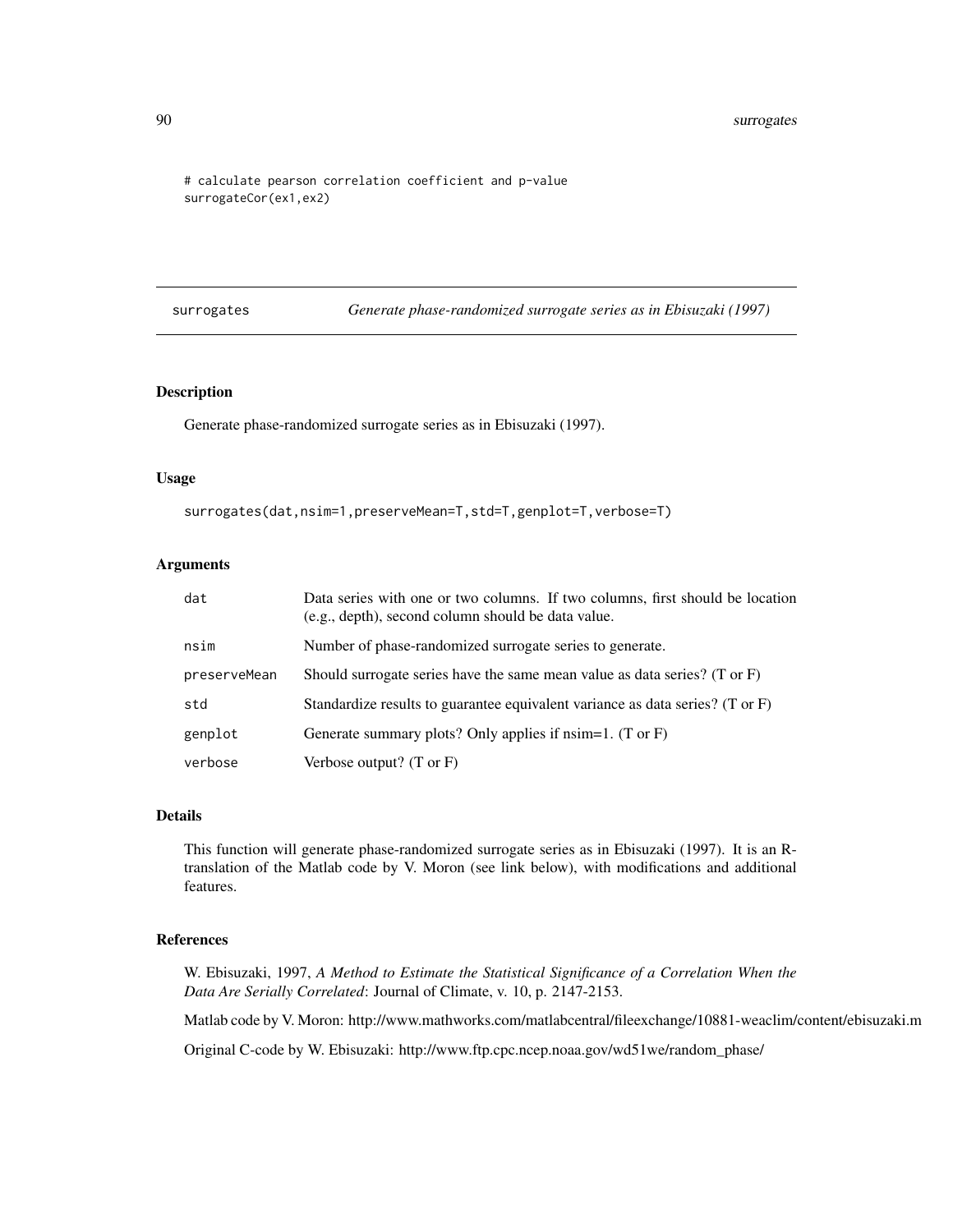#### synthStrat 91

# Examples

```
# generate example series with 3 precession terms and noise
ex <- cycles(start=0,end=500,noisevar=.0004,dt=5)
# generate phase-randomized surrogates
ran_ex <- surrogates(ex,nsim=1)
# compare periodograms of data and surrogates
res1 <- periodogram(ex,padfac=0,output=1,genplot=FALSE)
res2 <- periodogram(ran_ex,padfac=0,output=1,genplot=FALSE)
pl(2)
plot(ex,type="l",main="black=original; red=surrogate")
lines(ran_ex,col="red",lty=4)
plot(res1[,1],res1[,2],type="l",lwd=2,main="black=original; red=surrogate",
     xlab="frequency",ylab="amplitude")
lines(res2[,1],res2[,2],col="red",lwd=2,lty=4)
```
synthStrat *Synthesize stratigraphy from forcing function*

## Description

Synthesize stratigraphy from forcing function.

#### Usage

```
synthStrat(signal=NULL,nfacies=4,clip=T,flip=F,fmax=0.1,output=F,genplot=2,verbose=T)
```
#### **Arguments**

| signal  | Forcing signal. First column should be time (in ka), second column should be<br>forcing. |
|---------|------------------------------------------------------------------------------------------|
| nfacies | Number of sedimentary facies to model.                                                   |
| clip    | Clip forcing signal at mean value? (T or $F$ )                                           |
| flip    | Reverse the sign of the forcing? $(T \text{ or } F)$                                     |
| fmax    | Maximum frequency for spectra (if genplot=2).                                            |
| output  | Output facies series? $(T \text{ or } F)$                                                |
| genplot | Generate summary plots? (1) plot stratigraphy, (2) plot statigraphy and spectra.         |
| verbose | Verbose output? $(T \text{ or } F)$                                                      |

## Value

modeled stratigraphic series.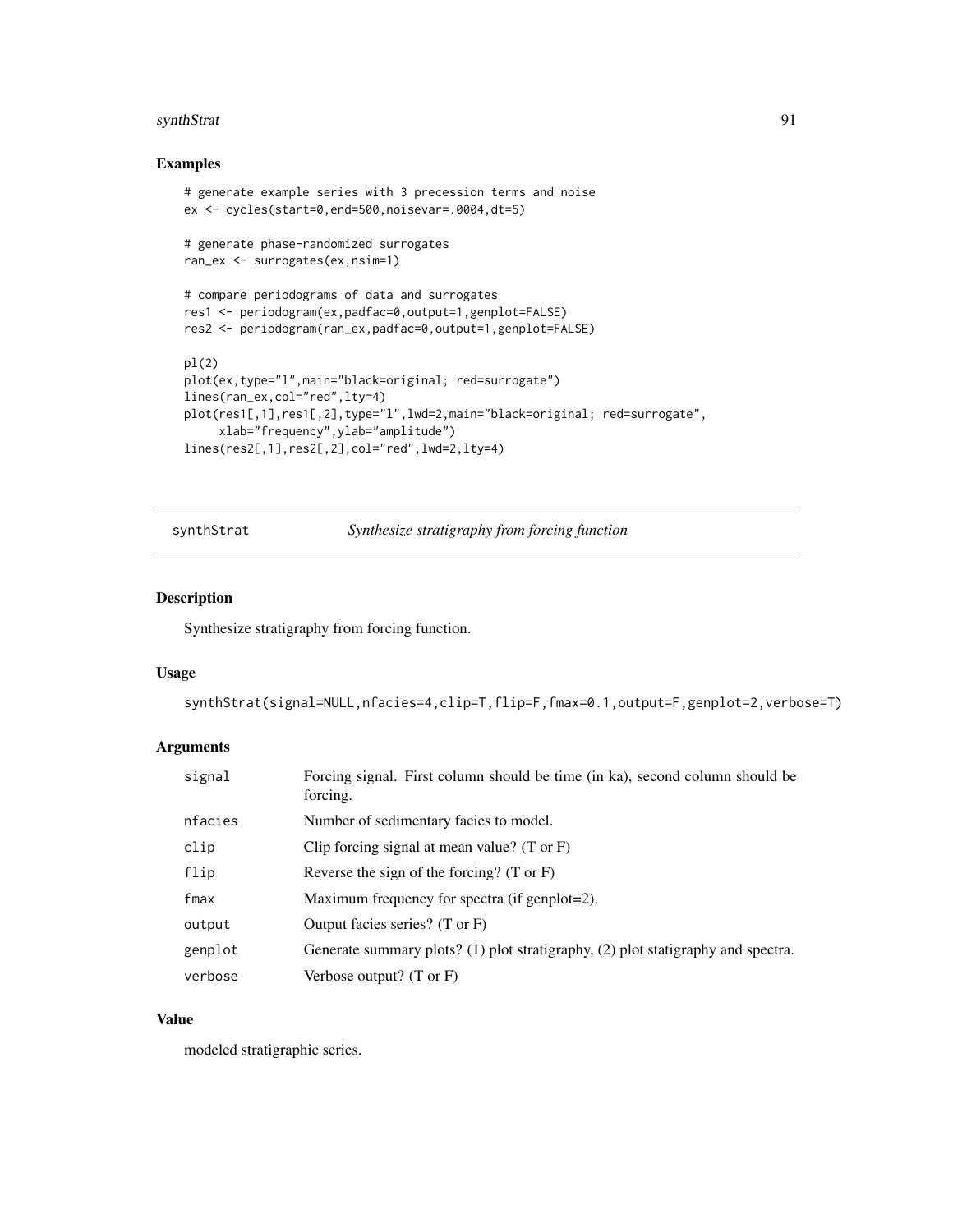## Examples

```
# EX.1: precession, unclipped
signal=etp(tmin=8400,tmax=8900,pWt=1,oWt=0,eWt=0)
synthStrat(signal,nfacies=4,clip=FALSE,genplot=2)
# EX.2: more finely resolved facies
#synthStrat(signal,nfacies=15,clip=FALSE,genplot=2)
# EX.3: couplets
#synthStrat(signal,nfacies=2,clip=FALSE,genplot=2)
# EX.4: precession, clipped
#synthStrat(signal,nfacies=4,genplot=2)
# EX.5: noise
noise=ar1(npts=501,rho=0.8)
#synthStrat(noise,nfacies=4,genplot=2)
# EX.6: precession + noise
#signal2=signal
#signal2[2]=signal2[2]+0.75*noise[2]
#synthStrat(signal2,nfacies=4,genplot=2)
# EX.7: p-0.5t, clipped (demonstrates interference pattern; compare with EX.4
#signal3=etp(tmin=8400,tmax=8900,pWt=1,oWt=-0.5,eWt=0)
#synthStrat(signal3,nfacies=4,genplot=2)
# EX.8: ice sheet model, using p-0.5t
#ice=imbrie()
#synthStrat(ice,nfacies=5,clip=FALSE,genplot=2)
# EX.9: precession, clipped, ramping sedimentation rate
#synthStrat(linterp(sedRamp(signal,genplot=FALSE),genplot=FALSE),nfacies=6,
# clip=TRUE,genplot=2,fmax=10)
```
taner *Apply Taner bandpass or lowpass filter to stratigraphic series*

## **Description**

Apply Taner bandpass or lowpass filter to stratigraphic series. This function can also be used to notch filter or highpass a record (see examples).

#### Usage

taner(dat,padfac=2,flow=NULL,fhigh=NULL,roll=10^3,demean=T,detrend=F,addmean=T, output=1,xmin=0,xmax=Nyq,genplot=T,check=T,verbose=T)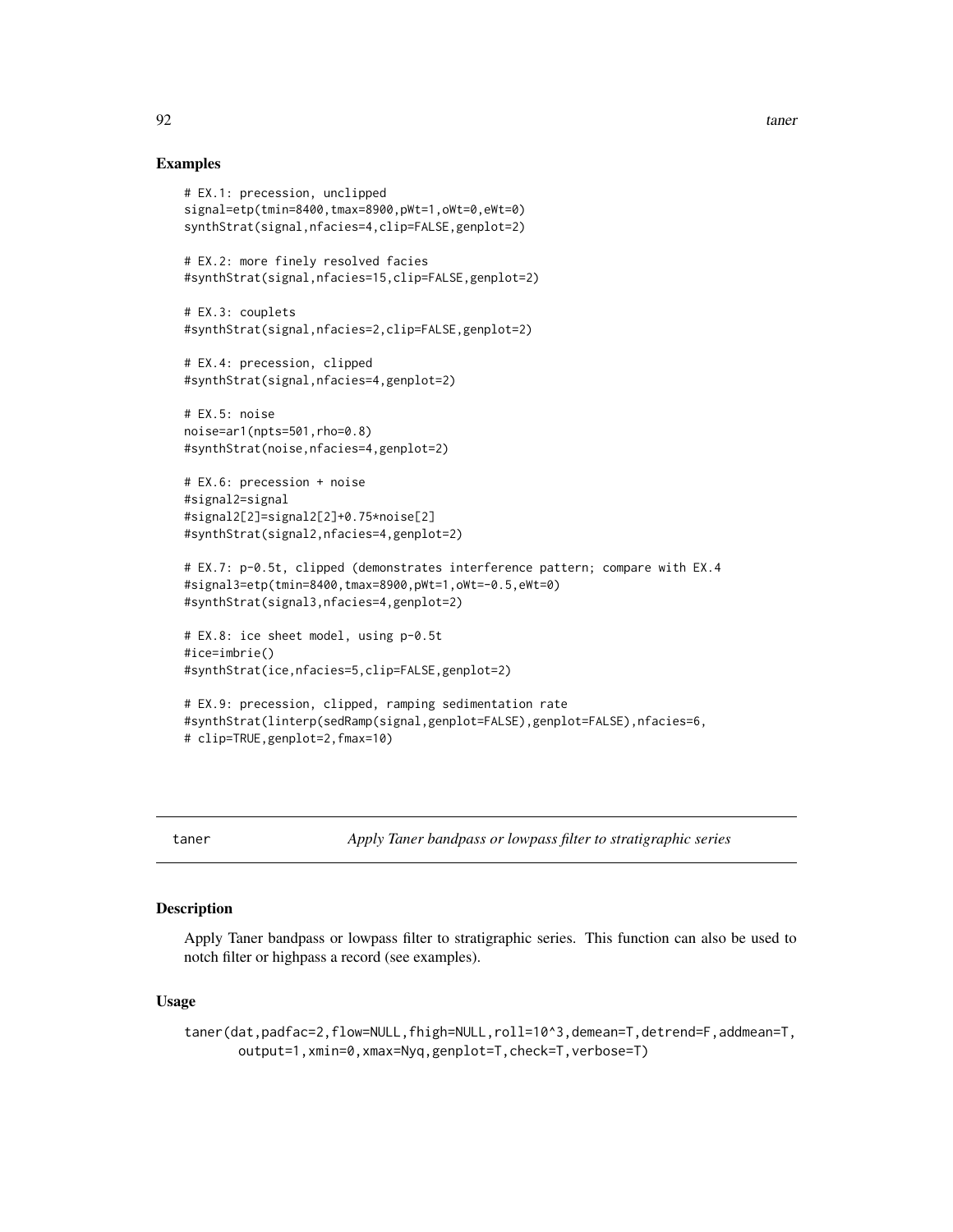#### taner 93

## Arguments

| dat        | Stratigraphic series for bandpass filtering. First column should be location (e.g.,<br>depth), second column should be data value.                              |
|------------|-----------------------------------------------------------------------------------------------------------------------------------------------------------------|
| padfac     | Pad with zeros to (padfac*npts) points, where npts is the original number of data<br>points.                                                                    |
| flow       | Low frequency cut-off for Taner filter (half power point). If this value is not set<br>(NULL), it will default to -1*fhigh, which will create a lowpass filter. |
| fhigh      | High frequency cut-off for Taner filter (half power point).                                                                                                     |
| roll       | Roll-off rate, in dB/octave. Typical values are 10^3 to 10^12, but can be larger.                                                                               |
| demean     | Remove mean from data series? (T or F)                                                                                                                          |
| detrend    | Remove linear trend from data series? (T or F)                                                                                                                  |
| addmean    | Add mean value to bandpass result? (T or $F$ )                                                                                                                  |
| output     | Output: (1) filtered series, (2) bandpass filter window.                                                                                                        |
| xmin       | Smallest frequency for plotting.                                                                                                                                |
| $x$ ma $x$ | Largest frequency for plotting.                                                                                                                                 |
| genplot    | Generate summary plots? $(T \text{ or } F)$                                                                                                                     |
| check      | Conduct compliance checks before processing? (T or F) In general this should<br>be activated; the option is included for Monte Carlo simulation.                |
| verbose    | Verbose output? $(T \text{ or } F)$                                                                                                                             |

#### Value

bandpassed stratigraphic series.

#### References

http://www.rocksolidimages.com/pdf/attrib\_revisited.htm#\_Toc328470897

## See Also

[bandpass](#page-12-0), [lowpass](#page-47-0), [noKernel](#page-65-0), [noLow](#page-66-0), [prewhiteAR](#page-72-0), and [prewhiteAR1](#page-73-0)

## Examples

# generate example series with periods of 405 ka, 100 ka, 40ka, and 20 ka, plus noise ex=cycles(freqs=c(1/405,1/100,1/40,1/20),end=1000,dt=5,noisevar=.1)

```
# bandpass precession term using Taner window
bandpass_ex <- taner(ex,flow=0.045,fhigh=0.055,roll=10^10)
```

```
# lowpass filter eccentricity terms using Taner window
lowpass_ex=taner(ex,fhigh=.02,roll=10^10)
```
# notch filter (remove) obliquity term using Taner window # if you'd like the final notch filtered record to be centered on the mean proxy # value, set addmean=FALSE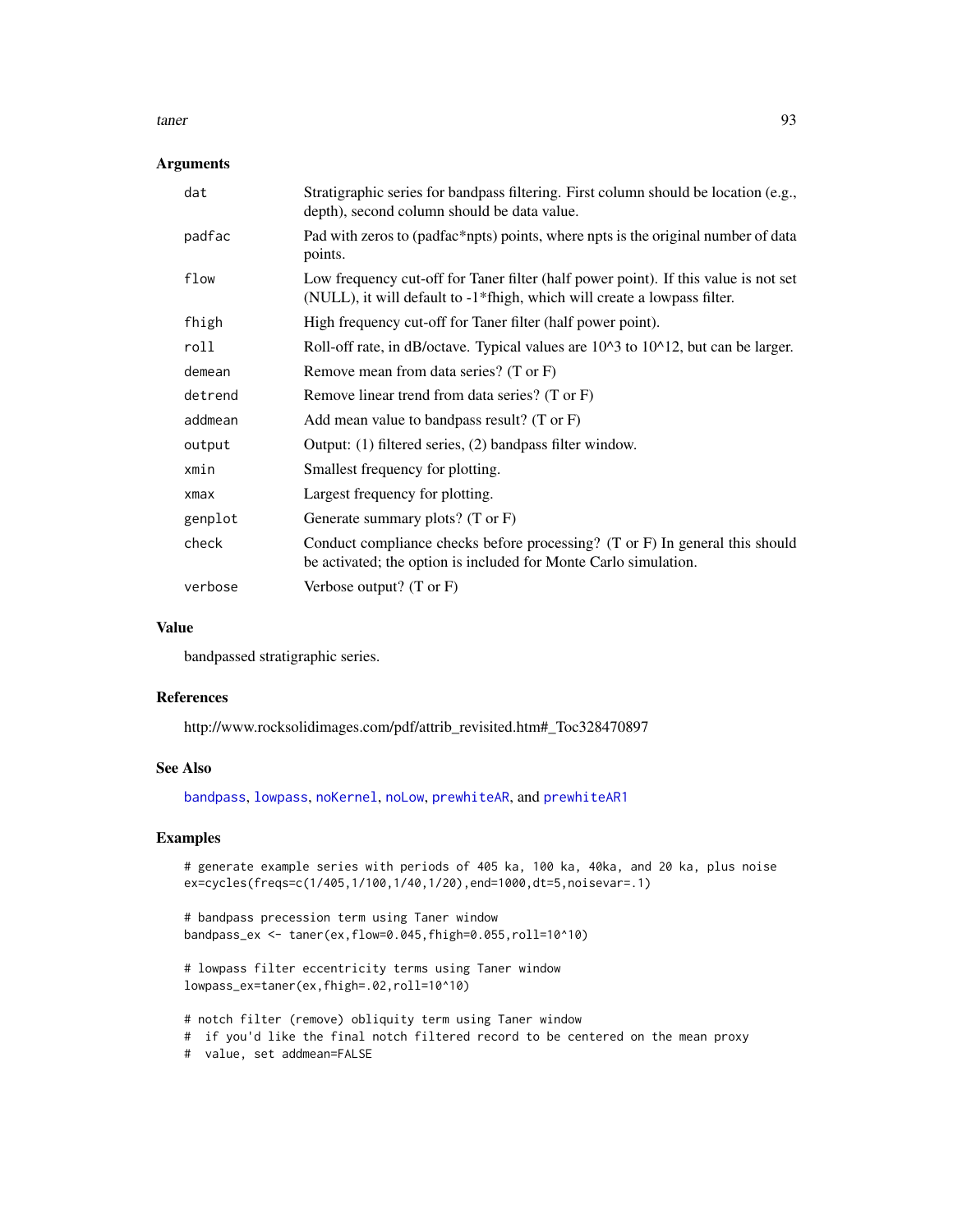```
notch_ex <- taner(ex,flow=0.02,fhigh=0.03,roll=10^10,addmean=FALSE)
notch_ex[2] <- ex[2]-notch_ex[2]
pl(2)
plot(ex,type="l",main="Eccentricity+Obliquity+Precession")
plot(notch_ex,type="l",main="Following application of obliquity notch filter")
# highpass filter obliquity and precession terms using Taner window
# if you'd like the final highpass filtered record to be centered on the mean proxy
# value, set addmean=FALSE
highpass_ex=taner(ex,fhigh=.02,roll=10^10,addmean=FALSE)
highpass_ex[2] <- ex[2]-highpass_ex[2]
pl(2)
plot(ex,type="l",main="Eccentricity+Obliquity+Precession")
plot(highpass_ex,type="l",main="Obliquity+Precession highpassed signal")
```

```
testBackground Evaluate power spectrum false positive rates via Monte Carlo simula-
                        tion
```
This is a simulation tool to evaluate power spectrum false positive rates, the frequency distribution of the false positives, and the behavior of numerous "multiple correction" procedures, for a range of background estimation approaches that are implemented in Astrochron. The tool can be used to conduct surrogate analyses, alongside analysis of real data, to better understand the suitability of particular background estimation approaches. The resulting simulations are similar to those presented in Figure 3 of Meyers (2012) and Crampton et al. (PNAS).

#### Usage

```
testBackground(npts=1001,dt=5,noiseType="ar1",coeff=NULL,method="periodogramAR1",
           opt=NULL,demean=T,detrend=F,low=0,tbw=3,multi=F,iter=2000,output=F,
              verbose=T,genplot=F)
```

| npts      | Number of points in simulated stratigraphic series (surrogates).                                                                                                                                                                                              |
|-----------|---------------------------------------------------------------------------------------------------------------------------------------------------------------------------------------------------------------------------------------------------------------|
| dt        | Sampling interval for surrogates.                                                                                                                                                                                                                             |
| noiseType | Select "ar1" for AR1 noise surrogates, or "pwrLaw" for Power Law noise surro-<br>gates                                                                                                                                                                        |
| coeff     | AR1 coefficient (rho) or Power Law coefficient (beta) for surrogates.                                                                                                                                                                                         |
| method    | Background estimation method: (1) "mtmAR1" (function mtm), (2) "mtmML96"<br>(function mtmML96), (3) "lowspec" (function lowspec), (4) "mtmPL" (function<br>mtmPL), (5) "periodogramPL" (function periodogram), (6) "periodogramAR1"<br>(function periodogram) |
| opt       | Method specific options. For mtmML96, this is medsmooth (see function mt-<br>mML96); for lowspec this is lowspan (see function lowspec); for periodogram<br>this is percent cosine taper (see function cosTaper).                                             |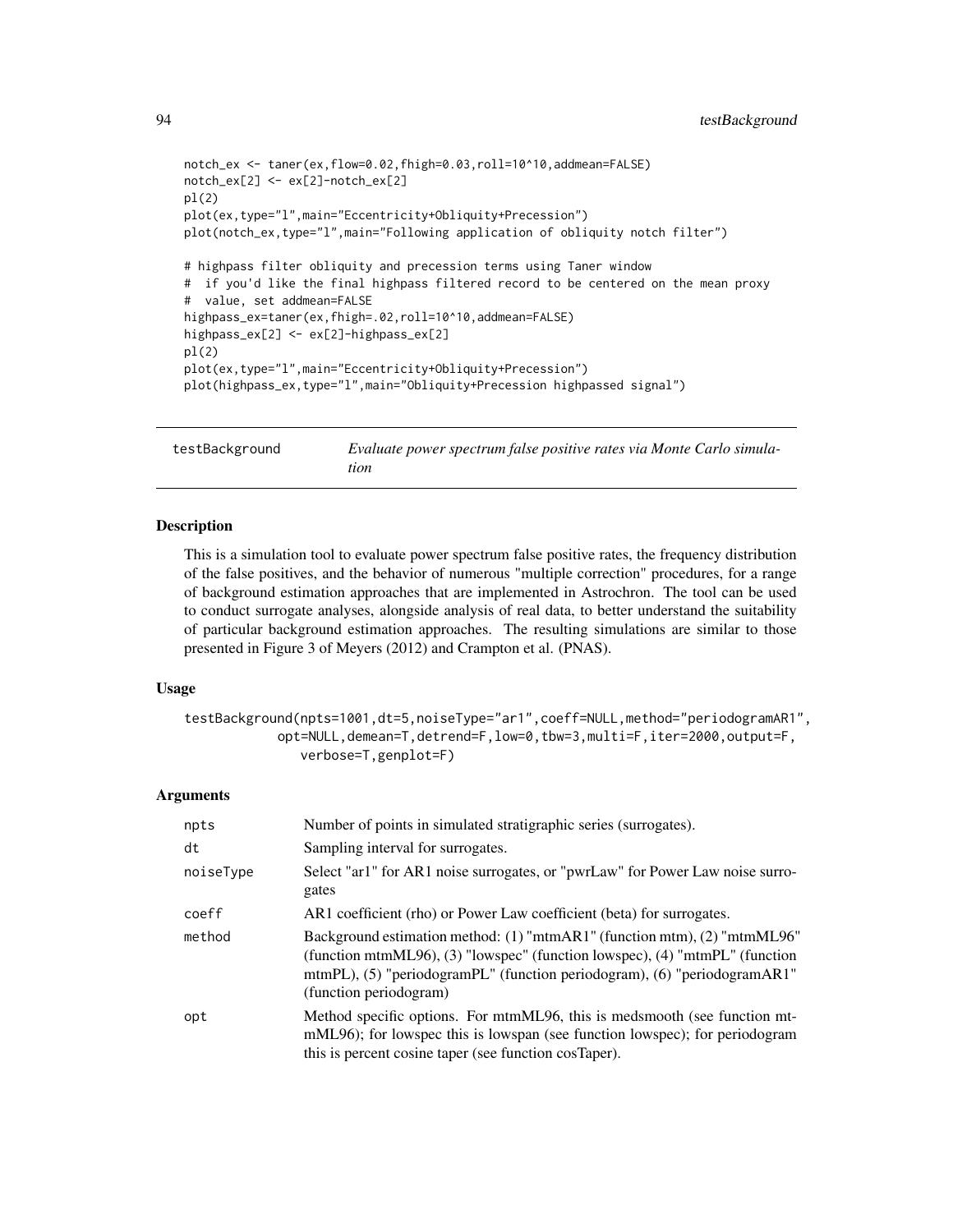## testBackground 95

| demean  | Remove mean value from simulated surrogates? (T or F; this option does not<br>apply to lowspec)                                            |
|---------|--------------------------------------------------------------------------------------------------------------------------------------------|
| detrend | Remove linear trend from simulated surrogates? (T or F)                                                                                    |
| low     | Remove long-term trend using a LOWESS smoother? Choose a value ranging<br>from 0-1 (see function noLow). $0 =$ no long-term trend removal. |
| tbw     | MTM time-bandwidth product. This option is ignored for methods 5 and 6.                                                                    |
| multi   | Evaluate a range of multiple-comparison tests too? (T or $F$ )                                                                             |
| iter    | Number of iterations (surrogate series) for Monte Carlo simulation.                                                                        |
| output  | Output data frame? $(T \text{ or } F)$                                                                                                     |
| verbose | Verbose output? $(T \text{ or } F)$                                                                                                        |
| genplot | Generate summary plots? $(T \text{ or } F)$                                                                                                |

## Details

The Monte Carlo simulations can utilize AR1 or Power Law noise surrogates. Background estimation approaches include conventional AR1, ML96, LOWSPEC and Power Law. The function also allows evaluation of common data detrending approaches (linear trend removal, LOWESS trend removal).

Note that MTM-ML96 conducts the Mann and Lees (1996; ML96) "robust red noise" analysis, with an improved median smoothing approach. The original Mann and Lees (1996) approach applies a truncation of the median smoothing window to include fewer frequencies near the edges of the spectrum; while truncation is required, its implementation in the original method often results in an "edge effect" that can produce excess false positive rates at low frequencies, commonly within the eccentricity-band (Meyers, 2012). To help address this issue, an alternative median smoothing approach is applied that implements Tukey's robust end-point rule and symmetrical medians (see the function mtmML96 for more details). This version of the ML96 algorithm was first implemented in Patterson et al. (2014).

See function multiTest for more information on the multiple comparison tests evaluated.

## References

W.S. Cleveland, 1979, *Locally weighted regression and smoothing scatterplots*: Journal of the American Statistical Association, v. 74, p. 829-836.

J.S. Campton, S.R. Meyers, R.A. Cooper, P.M Sadler, M. Foote, D. Harte, 2018, *Pacing of Paleozoic macroevolutionary rates by Milankovitch grand cycles*: Proceedings of the National Academy of Sciences, doi:10.1073/pnas.1714342115.

M.E. Mann, and J.M. Lees, 1996, *Robust estimation of background noise and signal detection in climatic time series*, Clim. Change, 33, 409-445.

S.R. Meyers, 2012, *Seeing Red in Cyclic Stratigraphy: Spectral Noise Estimation for Astrochronology*: Paleoceanography, 27, PA3228, doi:10.1029/2012PA002307.

M.O. Patterson, R. McKay, T. Naish, C. Escutia, F.J. Jimenez-Espejo, M.E. Raymo, M.E., S.R. Meyers, L. Tauxe, H. Brinkhuis, and IODP Expedition 318 Scientists,2014, *Response of the East Antarctic Ice Sheet to orbital forcing during the Pliocene and Early Pleistocene*, Nature Geoscience, v. 7, p. 841-847.

D.J. Thomson, 1982, *Spectrum estimation and harmonic analysis*: IEEE Proceedings, v. 70, p. 1055-1096.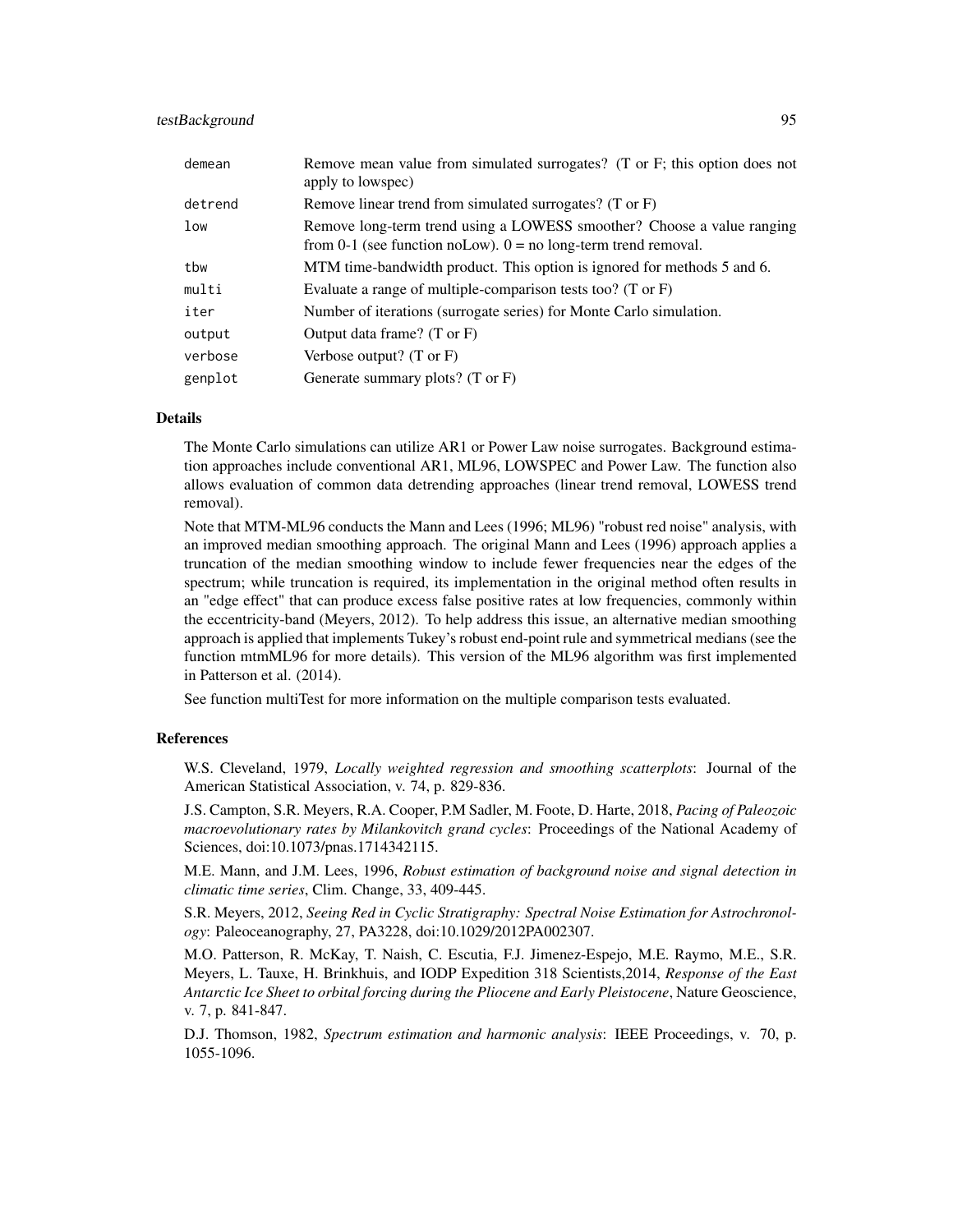# See Also

[confAdjust](#page-16-0),[multiTest](#page-59-0),[lowspec](#page-48-0), [mtm](#page-52-0), [mtmML96](#page-55-0), [mtmPL](#page-58-0), and [periodogram](#page-67-0)

#### Examples

# evaluate false positive rate for MTM-AR1 using AR1 surrogates testBackground(noiseType="ar1",method="mtmAR1")

# evaluate false positive rate for MTM-AR1 using Power Law surrogates testBackground(noiseType="pwrLaw",method="mtmAR1")

<span id="page-95-0"></span>testPrecession *Astrochronologic testing via the precession amplitude modulation approach of Zeeden et al. (2015).*

## Description

Astrochronologic testing via the precession amplitude modulation approach of Zeeden et al. (2015), as updated in Zeeden et al. (2018 submitted).

# Usage

testPrecession(dat,nsim=1000,gen=1,edge=0.025,maxNoise=1,rho=NULL,detrendEnv=T, solution=NULL,output=F,genplot=T,verbose=T)

| dat        | Stratigraphic series to analyze. First column should be location (time in ka, a<br>positive value), second column should be data value.                                                                                                                                                                      |
|------------|--------------------------------------------------------------------------------------------------------------------------------------------------------------------------------------------------------------------------------------------------------------------------------------------------------------|
| nsim       | Number of Monte Carlo simulations (phase-randomized surrogates or AR1 sur-<br>rogates).                                                                                                                                                                                                                      |
| gen        | Monte Carlo simulation generator: (1) use phase-randomized surrogates, (2) use<br>AR1 surrogates.                                                                                                                                                                                                            |
| edge       | Percentage of record to exclude from beginning and end of data series, to remove<br>edge effects. (a value from $0-1$ )                                                                                                                                                                                      |
| maxNoise   | Maximum noise level to add in simulations. A value of 1 will apply maximum<br>noise that is equivalent to 1 standard deviation of the data.                                                                                                                                                                  |
| rho        | Specified lag-1 correlation coefficient (rho). If rho is not specified, it will be<br>calculated within the function.                                                                                                                                                                                        |
| detrendEnv | Linearly detrend envelope? $(T \text{ or } F)$                                                                                                                                                                                                                                                               |
| solution   | Theoretical solution used for astrochronologic testing. Solution should be in<br>the format: time (ka), precession angle, obliquity, eccentricity (the output from<br>function 'getLaskar'). By default this is automatically determined within the<br>function, using the solution of Laskar et al. (2004). |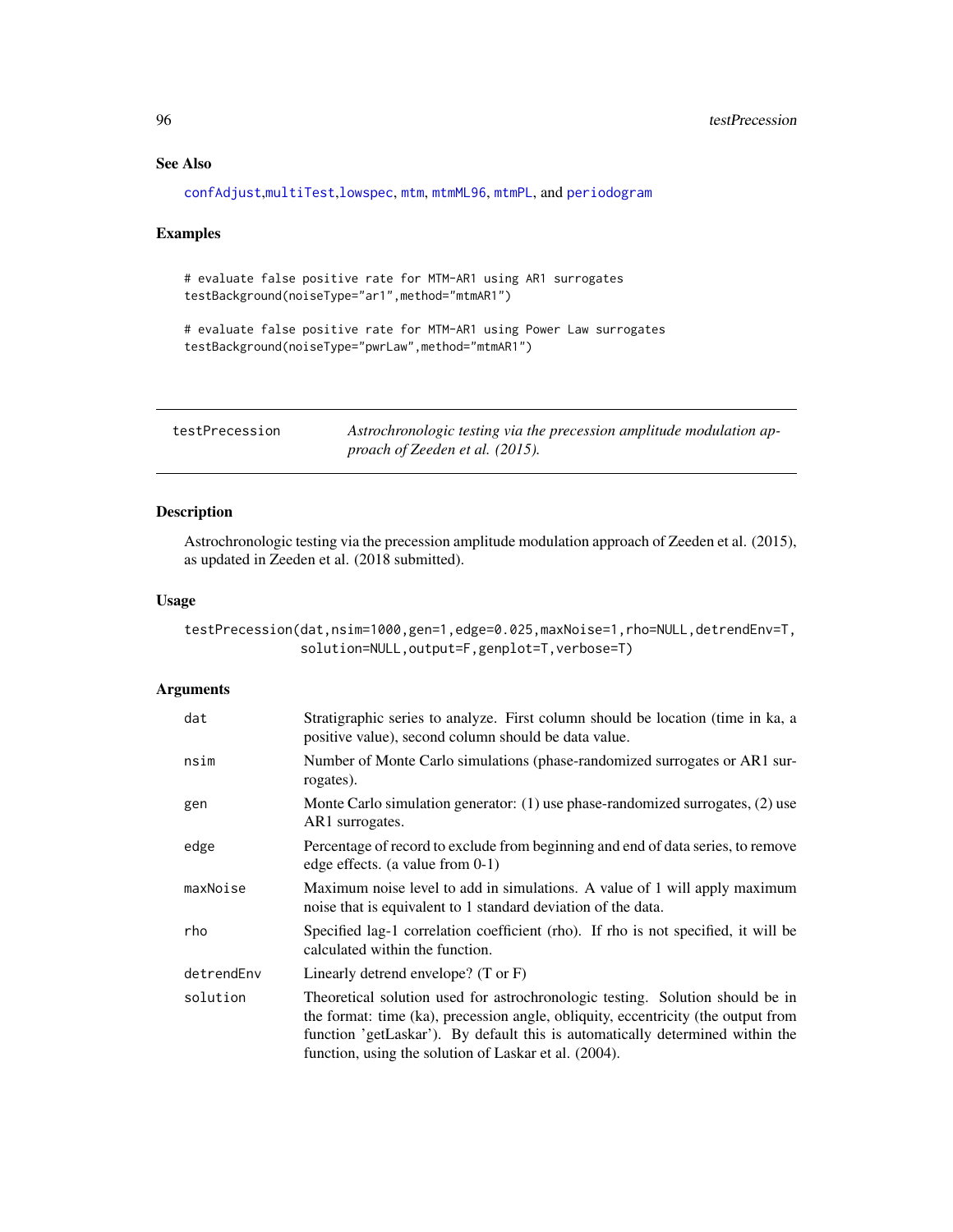## testPrecession 97

| output  | Return results as a new data frame? (T or F) |
|---------|----------------------------------------------|
| genplot | Generate summary plots? (T or F)             |
| verbose | Verbose output? $(T \text{ or } F)$          |

#### Details

This astrochronologic testing method compares observed precession-scale amplitude modulations to those expected from the theoretical eccentricity solutions. It is applicable for testing astrochronologies spanning 0-50 Ma. The technique implements a series of filters to guard against artificial introduction of eccentricity modulations during tuning and data processing, and evaluates the statistical significance of the results using Monte Carlo simulation (Zeeden et al., 2015).

The algorithm includes an improvement in the significance testing approach. Specifically, as a safeguard against artificially imposed modulations, an adaptive noise addition step is implemented (as outlined in Zeeden et al., submitted).

The astronomically-tuned data series under evaluation should consist of two columns: time in kiloyears & data value. Note that time must be positive. The default astronomical solutions used for the astrochronologic testing come from Laskar et al. (2004).

When reporting a p-value for your result, it is important to consider the number of simulations used. A factor of 10 is appropriate, such that for 1000 simulations one would report a minimum p-value of "p<0.01", and for 10000 simulations one would report a minimum p-value of "p<0.001".

Please be aware that the kernel density estimate plots, which summarize the simulations, represent 'smoothed' models. Due to the smoothing bandwidth, they can sometimes give the impression of simulation values that are larger or smaller than actually present. However, the reported p-value does not suffer from these issues.

IMPORTANT CHANGES (June 20, 2018): Note that this version has been updated to use 'solution' instead of 'esinw', for consistency with the function 'testTilt'. If you are invoking the default option, you do not need to make any changes to your script. Also note that the new option 'edge' has been added, which by default will truncate your data series by 5 percent (2.5 percent on each end of the record), to guard against edge effects that can be present in the amplitude envelope. Set edge to 0 to reconstruct the original (now legacy) 'testPrecession' approach.

## Value

When nsim is set to zero, the function will output a data frame with five columns:

1=time, 2=precession bandpass filter output, 3=amplitude envelope of (2), 4=lowpass filter output of (3), 5=theoretical eccentricity (as extracted from precession modulations using the filtering algorithm),  $6=(2) + noise$ , 7=amplitude envelope of (6), 8=lowpass filter output of (7)

When  $nsim is  $0$ , the function will output the correlation coefficients for each simulation.$ 

#### References

C. Zeeden, S.R. Meyers, L.J. Lourens, and F.J. Hilgen, 2015, *Testing astronomically tuned age models*: Paleoceanography, 30, doi:10.1002/2014PA002762.

C. Zeeden, S.R. Meyers, F.J. Hilgen, L.J. Lourens, and J. Laskar, submitted, *Time scale evaluation and the quantification of obliquity forcing*: Quaternary Science Reviews.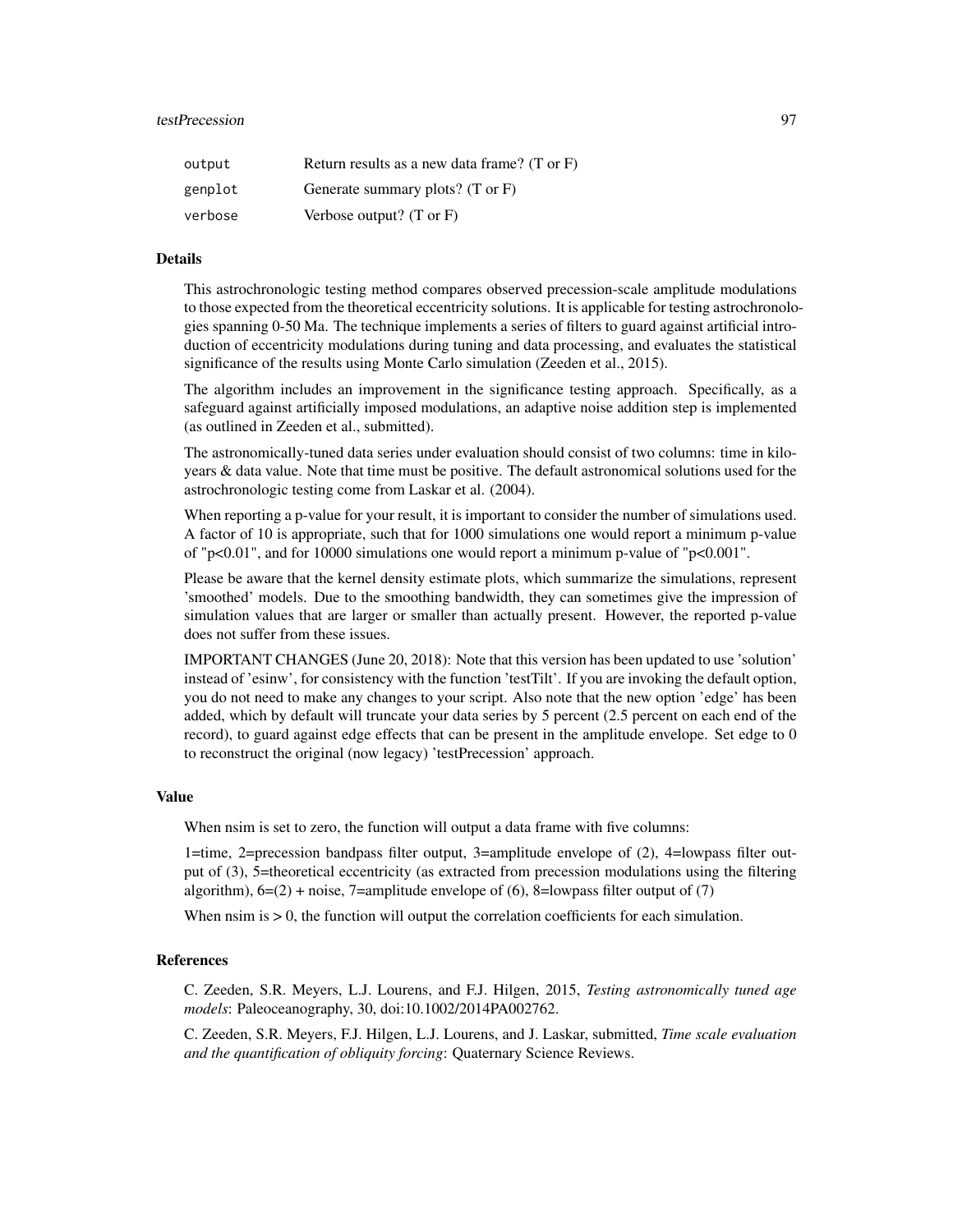J. Laskar, P. Robutel, F. Joutel, M. Gastineau, A.C.M. Correia, and B. Levrard, B., 2004, *A long term numerical solution for the insolation quantities of the Earth*: Astron. Astrophys., Volume 428, 261-285.

## See Also

[asm](#page-9-0), [eAsmTrack](#page-25-0), [timeOpt](#page-99-0), and [timeOptSim](#page-107-0)

## Examples

```
### as a test series, use the three dominant precession terms from Berger et al. (1992)
ex<-cycles(start=0,end=1000,dt=2)
```
### now conduct astrochronologic testing res1=testPrecession(ex)

### if you plan to run testPrecession repeatedly, it is advisable to download the astronomical ### solution first solution<-getLaskar()

### now conduct astrochronologic testing res2<-testPrecession(ex,solution=solution)

| testTilt | Astrochronologic testing via the obliquity amplitude modulation ap- |
|----------|---------------------------------------------------------------------|
|          | proach of Zeeden et al. (2019 submitted).                           |

#### Description

Astrochronologic testing via the obliquity amplitude modulation approach of Zeeden et al. (2019 submitted).

#### Usage

testTilt(dat,nsim=1000,gen=1,edge=0.025,cutoff=1/150,maxNoise=0.25,rho=NULL,detrendEnv=T, solution=NULL,output=F,genplot=T,verbose=T)

| dat  | Stratigraphic series to analyze. First column should be location (time in ka, a<br>positive value), second column should be data value. |
|------|-----------------------------------------------------------------------------------------------------------------------------------------|
| nsim | Number of Monte Carlo simulations (phase-randomized surrogates or AR1 sur-<br>rogates).                                                 |
| gen  | Monte Carlo simulation generator: $(1)$ use phase-randomized surrogates, $(2)$ use<br>AR1 surrogates.                                   |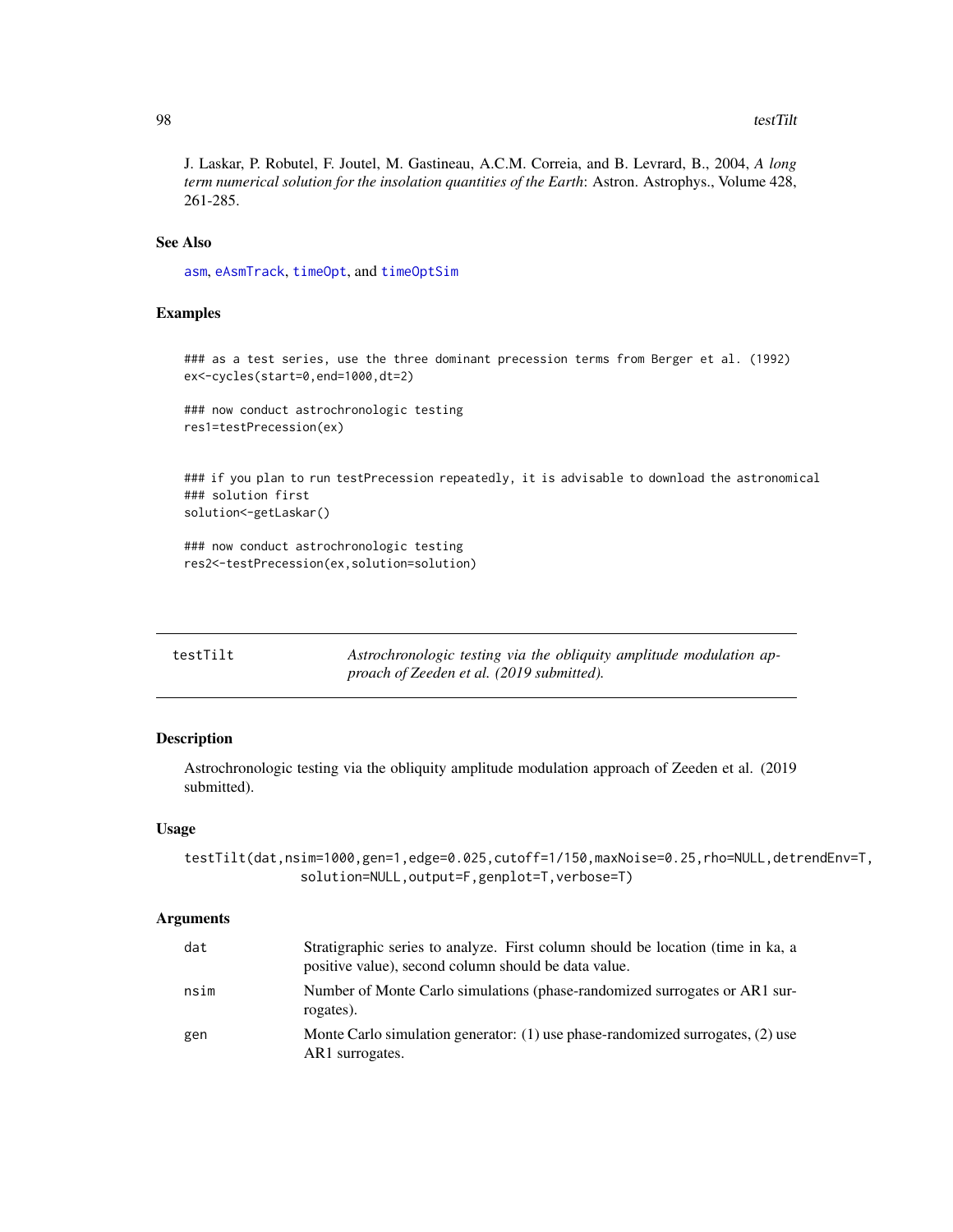#### testTilt 999

| edge       | Percentage of record to exclude from beginning and end of data series, to remove<br>edge effects. $(0-1)$                                                                                                                                                                                                    |
|------------|--------------------------------------------------------------------------------------------------------------------------------------------------------------------------------------------------------------------------------------------------------------------------------------------------------------|
| cutoff     | Cutoff frequency for lowpass filtering.                                                                                                                                                                                                                                                                      |
| maxNoise   | Maximum noise level to add in simulations. A value of 1 will apply maximum<br>noise that is equivalent to 1 sd of data.                                                                                                                                                                                      |
| rho        | Specified lag-1 correlation coefficient (rho). This value is only used if gen=2. If<br>rho is not specified, it will be calculated within the function.                                                                                                                                                      |
| detrendEnv | Linearly detrend envelope? $(T \text{ or } F)$                                                                                                                                                                                                                                                               |
| solution   | Theoretical solution used for astrochronologic testing. Solution should be in<br>the format: time (ka), precession angle, obliquity, eccentricity (the output from<br>function 'getLaskar'). By default this is automatically determined within the<br>function, using the solution of Laskar et al. (2004). |
| output     | Return results as a new data frame? $(T \text{ or } F)$                                                                                                                                                                                                                                                      |
| genplot    | Generate summary plots? (T or F)                                                                                                                                                                                                                                                                             |
| verbose    | Verbose output? $(T \text{ or } F)$                                                                                                                                                                                                                                                                          |
|            |                                                                                                                                                                                                                                                                                                              |

# Details

This astrochronologic testing method compares observed obliquity-scale amplitude modulations to those expected from the theoretical solutions. It is applicable for testing astrochronologies spanning 0-50 Ma. The technique implements a series of filters to guard against artificial introduction of modulations during tuning and data processing, and evaluates the statistical significance of the results using Monte Carlo simulation. The algorithm includes an adaptive noise addition step to improvement the significance testing approach. See Zeeden et al. (2019 submitted) for additional information.

The astronomically-tuned data series under evaluation should consist of two columns: time in kiloyears & data value. Note that time must be positive. The default obliquity solution used for the astrochronologic testing comes from Laskar et al. (2004).

When reporting a p-value for your result, it is important to consider the number of simulations used. A factor of 10 is appropriate, such that for 1000 simulations one would report a minimum p-value of "p<0.01", and for 10000 simulations one would report a minimum p-value of "p<0.001".

Please be aware that the kernel density estimate plots, which summarize the simulations, represent 'smoothed' models. Due to the smoothing bandwidth, they can sometimes give the impression of simulation values that are larger or smaller than actually present. However, the reported p-value does not suffer from these issues.

#### Value

When nsim is set to zero, the function will output a data frame with five columns:

1=time, 2=obliquity bandpass filter output, 3=amplitude envelope of (2), 4=lowpass filter output of (3), 5=theoretical obliquity (as extracted from modulations using the filtering algorithm),  $6=(2) +$ noise, 7=amplitude envelope of (6), 8=lowpass filter output of (7)

When  $nsim is  $0$ , the function will output the correlation coefficients for each simulation.$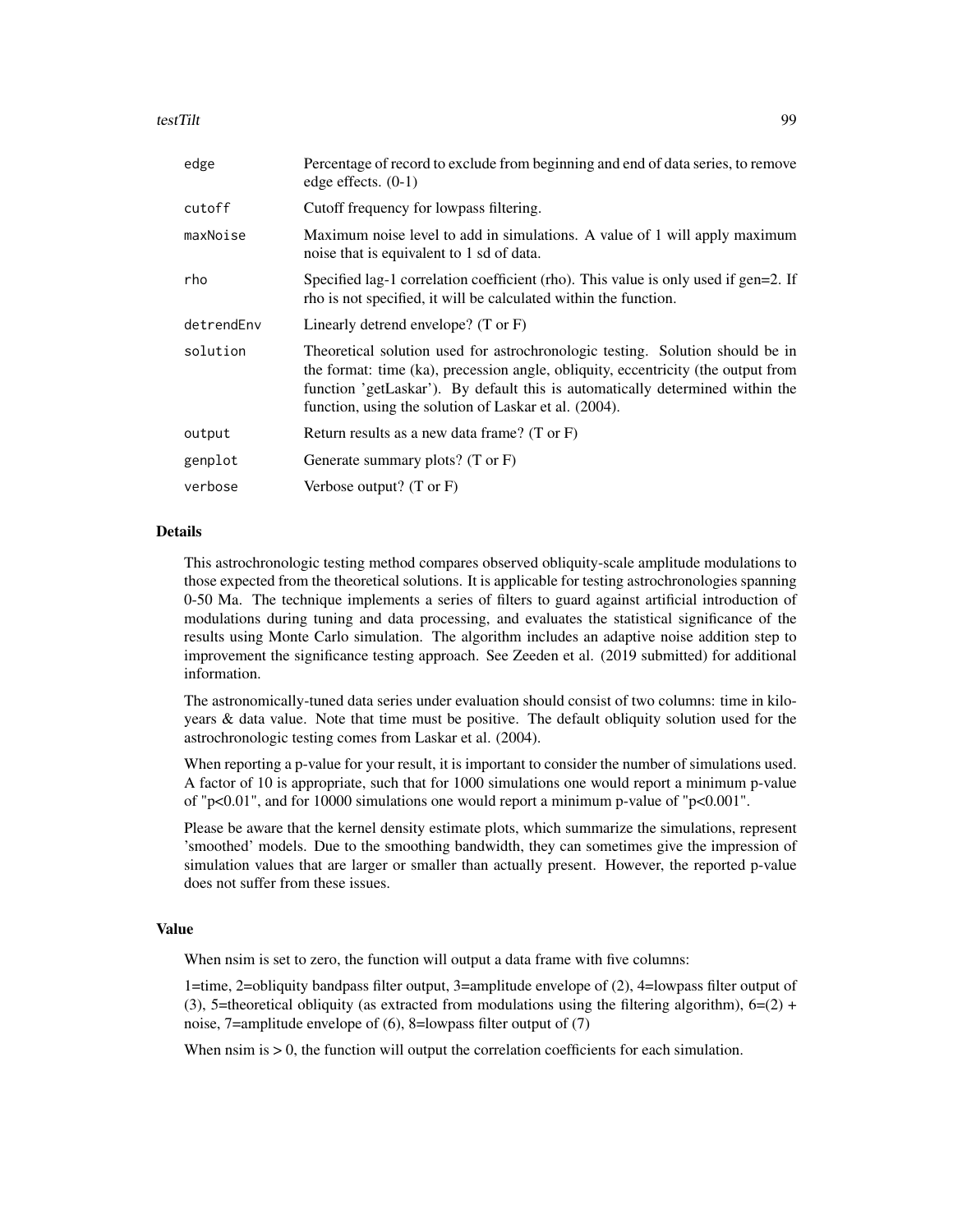#### References

C. Zeeden, S.R. Meyers, F.J. Hilgen, L.J. Lourens, and J. Laskar, 2019 submitted, *Time scale evaluation and the quantification of obliquity forcing*: Quaternary Science Reviews.

C. Zeeden, S.R. Meyers, L.J. Lourens, and F.J. Hilgen, 2015, *Testing astronomically tuned age models*: Paleoceanography, 30, doi:10.1002/2014PA002762.

J. Laskar, P. Robutel, F. Joutel, M. Gastineau, A.C.M. Correia, and B. Levrard, B., 2004, *A long term numerical solution for the insolation quantities of the Earth*: Astron. Astrophys., Volume 428, 261-285.

# See Also

[asm](#page-9-0), [eAsmTrack](#page-25-0), [timeOpt](#page-99-0), and [timeOptSim](#page-107-0)

## Examples

```
### as a test series, use the obliquity series from Laskar et al. (2004), spanning
### the past 4 million years
ex<-etp(tmin=0,tmax=4000,dt=2,eWt=0,oWt=1,pWt=0,solution=solution,standardize=FALSE)
```

```
### now conduct astrochronologic testing
res1=testTilt(ex)
```
### if you plan to run testTilt repeatedly, it is advisable to download the astronomical ### solution solution<-getLaskar()

### now conduct astrochronologic testing res<-testTilt(ex,solution=solution)

<span id="page-99-0"></span>timeOpt *TimeOpt: Evaluation of eccentricity-related amplitude modulation and bundling in paleoclimate data*

#### Description

TimeOpt: Evaluation of eccentricity-related amplitude modulation and bundling in paleoclimate data, as in Meyers (2015).

#### Usage

```
timeOpt(dat,sedmin=0.5,sedmax=5,numsed=100,linLog=1,limit=T,fit=1,fitModPwr=T,
       flow=NULL,fhigh=NULL,roll=NULL,targetE=NULL,targetP=NULL,detrend=T,
       output=0,title=NULL,genplot=T,check=T,verbose=T)
```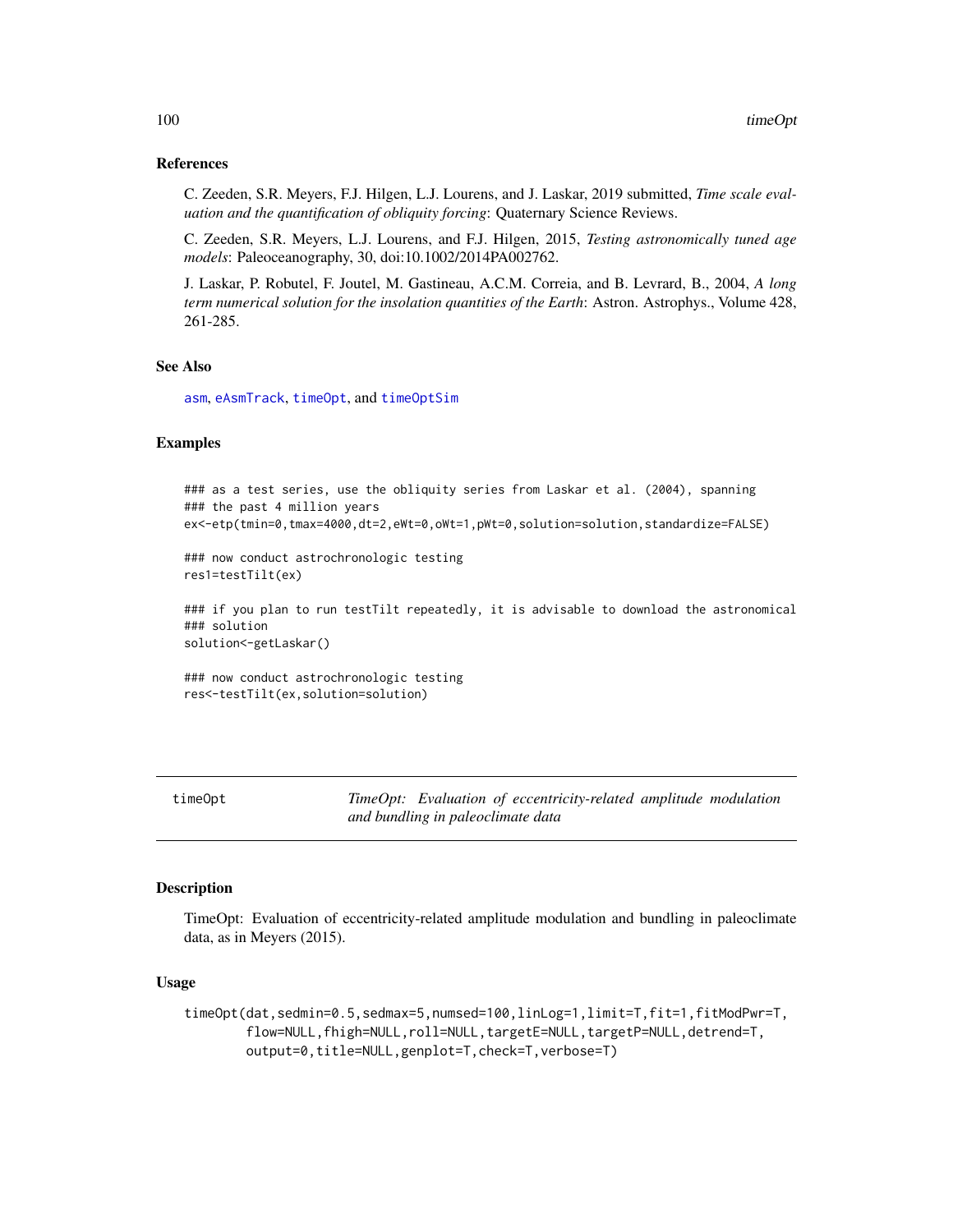#### timeOpt 101

## Arguments

| dat       | Stratigraphic series for astrochronologic assessment. First column should be<br>depth or height (in meters), second column should be data value.                                                                                                  |
|-----------|---------------------------------------------------------------------------------------------------------------------------------------------------------------------------------------------------------------------------------------------------|
| sedmin    | Minimum sedimentation rate for investigation (cm/ka).                                                                                                                                                                                             |
| sedmax    | Maximum sedimentation rate for investigation (cm/ka).                                                                                                                                                                                             |
| numsed    | Number of sedimentation rates to investigate in optimization grid.                                                                                                                                                                                |
| linLog    | Use linear or logarithmic scaling for sedimentation rate grid spacing? (0=linear,<br>$1 = log$ ; default value is 1)                                                                                                                              |
| limit     | Limit evaluated sedimentation rates to region in which full target signal can be<br>recovered? $(T \text{ or } F)$                                                                                                                                |
| fit       | Test for $(1)$ precession amplitude modulation or $(2)$ short eccentricity amplitude<br>modulation?                                                                                                                                               |
| fitModPwr | Include the modulation periods in the spectral fit? $(T \text{ or } F)$                                                                                                                                                                           |
| flow      | Low frequency cut-off for Taner bandpass (half power point; in cycles/ka)                                                                                                                                                                         |
| fhigh     | High frequency cut-off for Taner bandpass (half power point; in cycles/ka)                                                                                                                                                                        |
| roll      | Taner filter roll-off rate, in dB/octave.                                                                                                                                                                                                         |
| targetE   | A vector of eccentricity periods to evaluate (in ka). These must be in order of<br>decreasing period, with a first value of 405 ka.                                                                                                               |
| targetP   | A vector of precession periods to evaluate (in ka). These must be in order of<br>decreasing period.                                                                                                                                               |
| detrend   | Remove linear trend from data series? (T or F)                                                                                                                                                                                                    |
| output    | Which results would you like to return to the console? (0) no output; $(1)$ return<br>sedimentation rate grid, r^2_envelope, r^2_power, r^2_opt; (2) return optimal<br>time series, bandpassed series, envelope, reconstructed eccentricity model |
| title     | A character string (in quotes) specifying the title for the graphics window (op-<br>tional)                                                                                                                                                       |
| genplot   | Generate summary plots? (T or F)                                                                                                                                                                                                                  |
| check     | Conduct compliance checks before processing? (T or F) In general this should<br>be activated; the option is included for Monte Carlo simulation.                                                                                                  |
| verbose   | Verbose output? (T or F)                                                                                                                                                                                                                          |

## Details

TimeOpt is an astronomical testing algorithm for untuned (spatial) stratigraphic data. The algorithm identifies the sedimentation rate(s) that simultaneously optimizes:  $(1)$  eccentricity amplitude modulations within the precession band, and (2) the concentration of spectral power at specified target astronomical periods.

For each temporal calibration investigated (i.e., sedimentation rate), the observed precession band amplitude envelope is extracted using bandpass filtering and the Hilbert transform. The fit of the extracted precession envelope to the eccentricity periods is evaluated using a linear regression onto sine and cosine terms that reflect the five dominant eccentricity periods (~405.7, 130.7, 123.8, 98.9 and 94.9 kyr); amplitude and phase of the eccentricity terms are not assigned, but are determined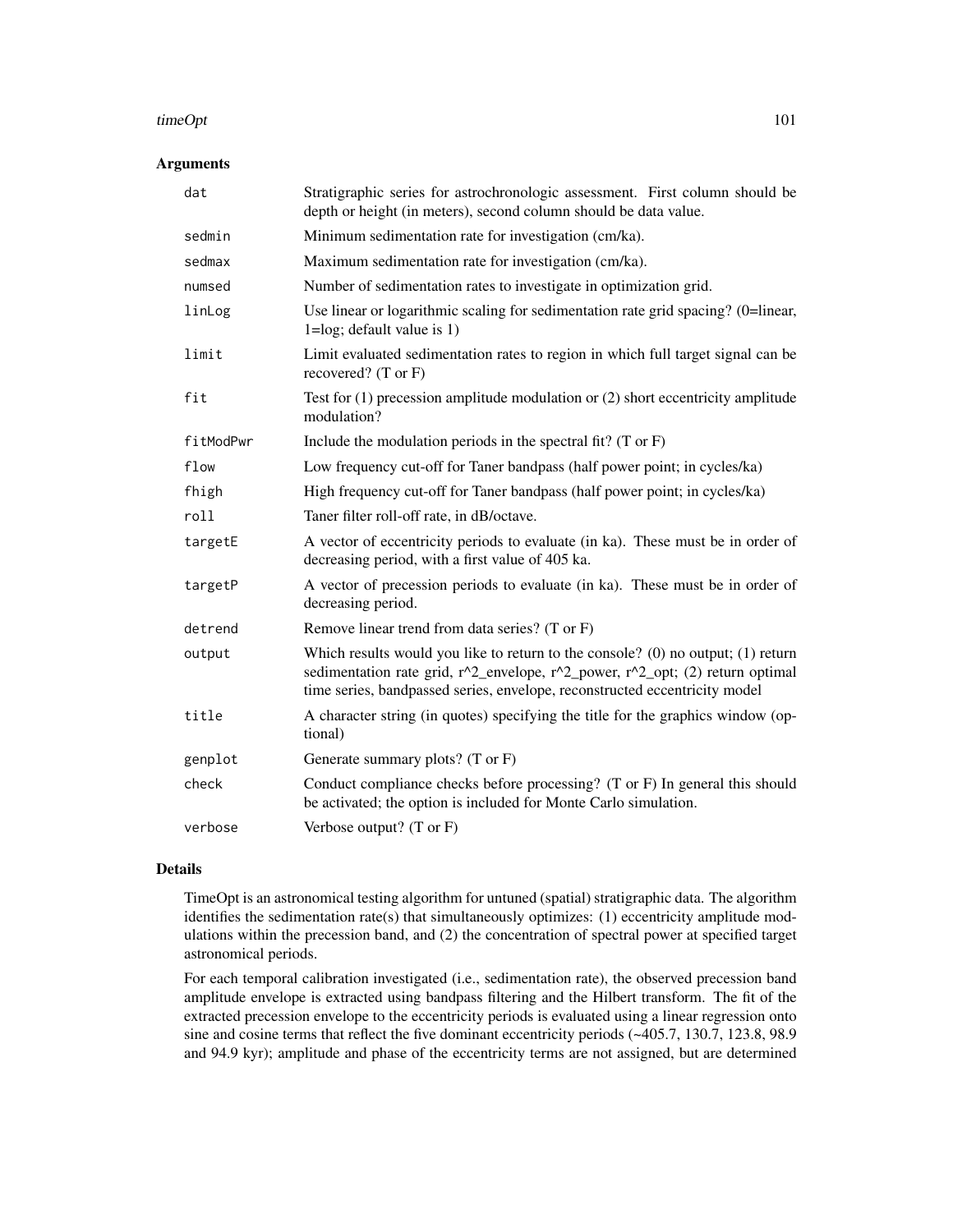during the linear model optimization. This approach is advantageous, as (1) the transfer functions associated with the climate and depositional systems can alter the amplitude and phase of the theoretical eccentricity terms (e.g, Laurin et al., 2005), and (2) the amplitude and phase of the eccentricity terms are unconstrained for deep-time investigations (>50 Ma). The quality of the "fit" is estimated by calculation of the correlation of the fitted eccentricity model time series to the observed precession band envelope  $(r^2$  envelope), indicating the fraction of variance shared between the model and envelope.

The concentration of power at the target astronomical periods is evaluated using a linear regression of the temporally-calibrated series onto sine and cosine terms that reflect the dominant eccentricity and precession periods. As above, the amplitude and phase of each term is determined during the linear model optimization, and the quality of the "fit" is estimated by calculation of the correlation of the fitted astronomical model series to the temporally-calibrated series (r^2\_spectral).

The final measure of fit  $(r^2\text{\_opt})$  is determined as:

 $r^2$ \_opt =  $r^2$ \_envelope \*  $r^2$ \_spectral

which is simply the product of the fraction of variance shared between "model and envelope" and "model and time-calibrated data". This optimization approach identifies the sedimentation rate at which the precession envelope strongly expresses expected eccentricity modulation, while simultaneously, spectral power is concentrated at the target astronomical periods.  $r^2$  opt can take on values ranging from 0 to 1 (a perfect fit to the astronomical model), and provides a measure of overall quality of the astronomically calibrated time series. A similar approach is applicable to evaluate short eccentricity amplitude modulations. The statistical significance of the  $r^2$  opt is determined via Monte Carlo simulation (see timeOptSim).

## Value

if output  $= 1$ , a data frame containing the following will be returned: Sedimentation rate (cm/ka),  $r^2$  envelope,  $r^2$  spectral,  $r^2$  opt

if output  $= 2$ , a data frame containing the following will be returned: Time (ka), tuned time series, bandpassed series, envelope, reconstructed model

# References

S.R. Meyers, 2015, *The evaluation of eccentricity-related amplitude modulation and bundling in paleoclimate data: An inverse approach for astrochronologic testing and time scale optimization*: Paleoceanography, 30, doi:10.1002/2015PA002850.

#### See Also

[asm](#page-9-0), [eAsmTrack](#page-25-0), [testPrecession](#page-95-0), [timeOptPlot](#page-105-0), and [timeOptSim](#page-107-0)

#### Examples

```
# generate a test signal with precession and eccentricity
ex=etp(tmin=1,tmax=1000,dt=5,pWt=1,oWt=0,eWt=1,esinw=TRUE,genplot=FALSE,verbose=FALSE)
# convert to meters with sedimentation rate of 2 cm/kyr
ex[1]<-ex[1]*0.02
# evaluate precession modulations
timeOpt(ex,sedmin=0.5,sedmax=5,numsed=100,fit=1,output=0)
```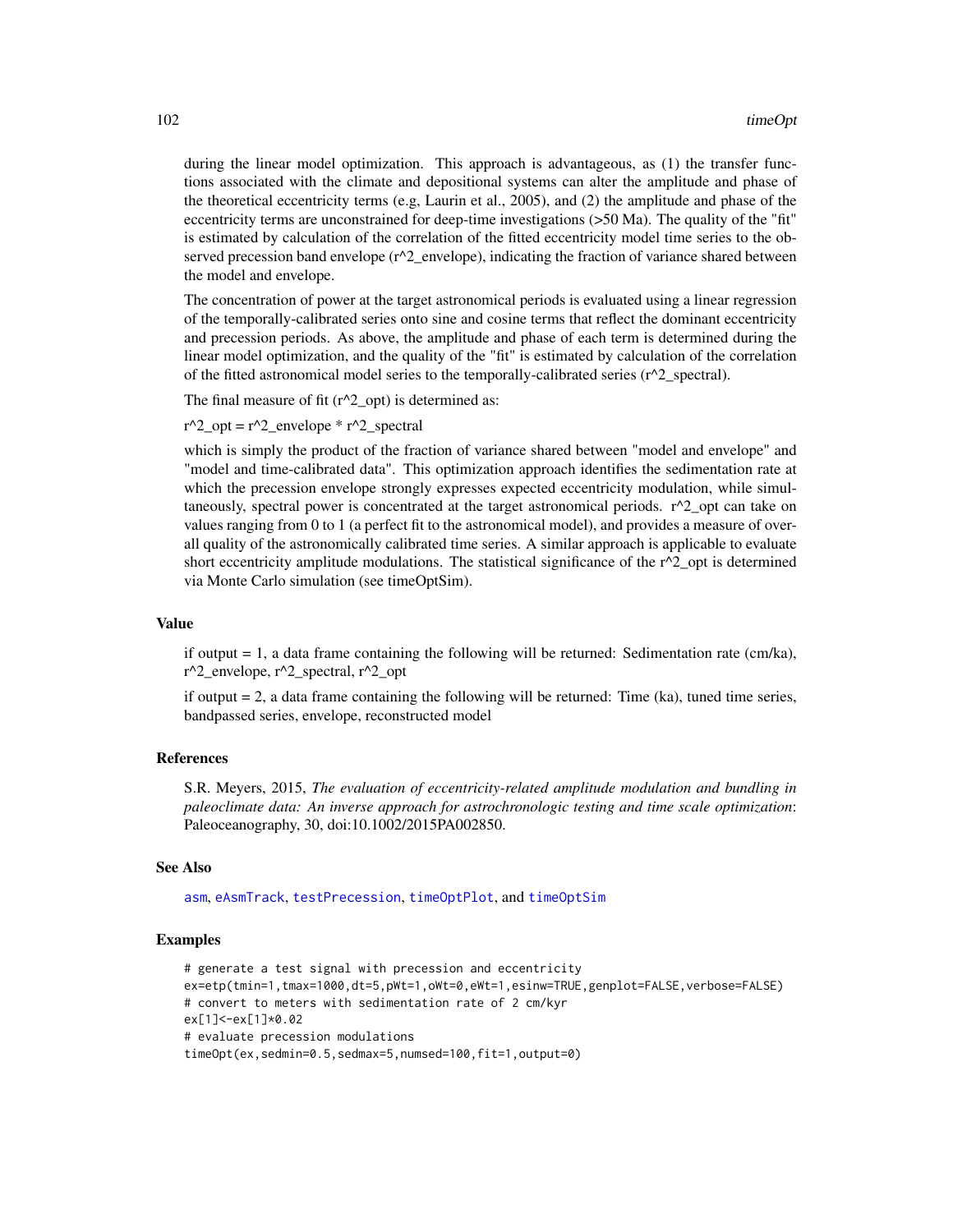# timeOptMCMC 103

```
# evaluate short eccentricity modulations
timeOpt(ex,sedmin=0.5,sedmax=5,numsed=100,fit=2,output=0)
```
timeOptMCMC *TimeOptMCMC: Evaluation of eccentricity-related amplitude modulation and bundling in paleoclimate data ("TimeOpt"), with uncertainties via Markov-Chain Monte Carlo*

#### Description

TimeOptMCMC: Evaluation of eccentricity-related amplitude modulation and bundling in paleoclimate data ("TimeOpt"; Meyers, 2015), with uncertainties on all fitting parameters via Markov-Chain Monte Carlo (MCMC). This function follows the approach of Meyers and Malinverno (2018). MCMC is implemented using the Metropolis-Hastings algorithm. Optimization is conducted upon the sedimentation rate (constant within the study interval), the fundamental frequencies  $g1-g5$ , the precession constant k, and four hyperparameters associated with the residuals from the spectral and envelope fit. The priors for the k and g's are Gaussian, while other parameters (sedrate, hyperparameters) are uniform (uninformative).

## Usage

```
timeOptMCMC(dat,iopt=1,sedmin=0.5,sedmax=5,sedstart=NULL,gAve=NULL,
       gSd=NULL,gstart=NULL,kAve=NULL,kSd=NULL,kstart=NULL,
      rhomin=0,rhomax=0.9999,rhostart=NULL,sigmamin=NULL,sigmamax=NULL,sigmastart=NULL,
      ran=F,fit=1,ftol=0.01,roll=10^3,nsamples=1000,epsilon=NULL,test=F,burnin=-1,
       detrend=T,output=1,savefile=F,genplot=1,verbose=T)
```

| dat      | Stratigraphic series for astrochronologic assessment. First column should be<br>depth or height (in meters), second column should be data value.                                                                                                                                                          |
|----------|-----------------------------------------------------------------------------------------------------------------------------------------------------------------------------------------------------------------------------------------------------------------------------------------------------------|
| iopt     | $(1)$ fit power and envelope, $(2)$ fit power only.                                                                                                                                                                                                                                                       |
| sedmin   | Minimum sedimentation rate for investigation (cm/ka).                                                                                                                                                                                                                                                     |
| sedmax   | Maximum sedimentation rate for investigation (cm/ka).                                                                                                                                                                                                                                                     |
| sedstart | Initial sedimentation rate for MCMC search (cm/ka). Default is 0.5*(sedmin+sedmax).<br>Alternatively, if set to negative number, a random value is selected from the prior<br>distribution.                                                                                                               |
| gAve     | Vector which contains the average values for the g1 through g5 fundamental<br>frequencies (arcsec/year). Must be in the following order: $g1, g2, g3, g4, g5$ .                                                                                                                                           |
| gSd      | Vector which contains the standard deviation for the g1 through g5 fundamental<br>frequencies (arcsec/year). Must be in the following order: $g1$ , $g2$ , $g3$ , $g4$ , $g5$ .                                                                                                                           |
| gstart   | Vector which contains the initial values for the g1 through g5 fundamental fre-<br>quencies (arcsec/year). Must be in the following order: $g1, g2, g3, g4, g5$ . Default<br>is $0.5^*$ (gmin+gmax). Alternatively, if set to negative number, a random value is<br>selected from the prior distribution. |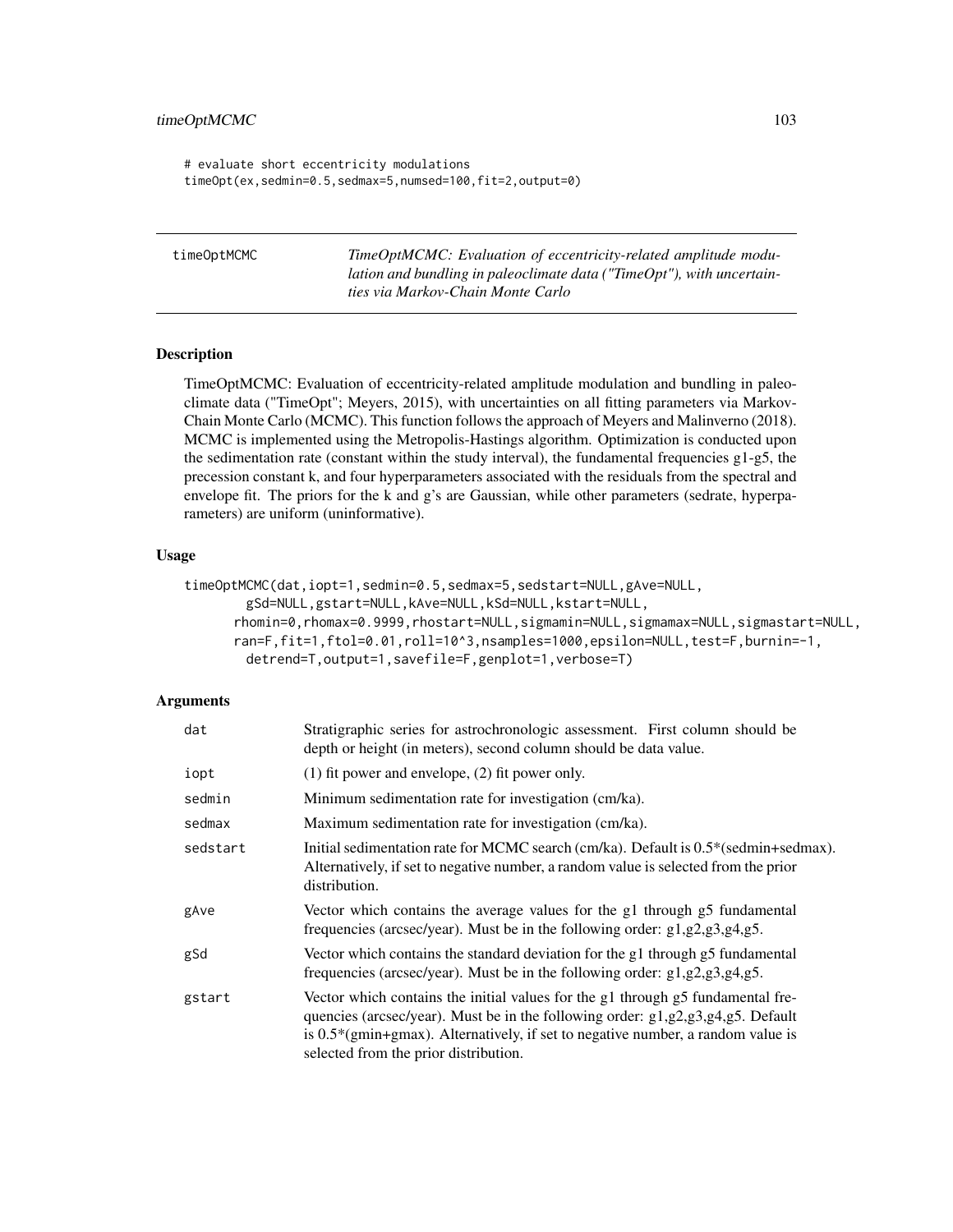| kAve       | Average value for the precession constant (arcsec/year).                                                                                                                                                                                                                                                                                                                                                                 |
|------------|--------------------------------------------------------------------------------------------------------------------------------------------------------------------------------------------------------------------------------------------------------------------------------------------------------------------------------------------------------------------------------------------------------------------------|
| kSd        | Standard deviation for the precession constant (arcsec/year).                                                                                                                                                                                                                                                                                                                                                            |
| kstart     | Initial value for the precession constant (arcsec/year). Default is 0.5*(kmin+kmax).<br>Alternatively, if set to negative number, a random value is selected from the prior<br>distribution.                                                                                                                                                                                                                             |
| rhomin     | Minimum value for residual lag-1 autocorrelation (for both spectral and enve-<br>lope fit). Default is 0.                                                                                                                                                                                                                                                                                                                |
| rhomax     | Maximum value for residual lag-1 autocorrelation (for both spectral and enve-<br>lope fit). Default is 0.9999                                                                                                                                                                                                                                                                                                            |
| rhostart   | Initial value for residual lag-1 autocorrelation (for both spectral and envelope<br>fit). Default 0.5. Alternatively, if set to negative number, a random value is<br>selected from the prior distribution.                                                                                                                                                                                                              |
| sigmamin   | Minimum value for residual sigma (for both spectral and envelope fit).                                                                                                                                                                                                                                                                                                                                                   |
| sigmamax   | Maximum value for residual sigma (for both spectral and envelope fit).                                                                                                                                                                                                                                                                                                                                                   |
| sigmastart | Initial value for residual sigma (for both spectral and envelope fit). Default<br>0.5*(data standard deviation). Alternatively, if set to negative number, a random<br>value is selected from the prior distribution.                                                                                                                                                                                                    |
| ran        | Would you like to randomly select the parameter for updating (T), or simultane-<br>ously update all the parameters (F)?                                                                                                                                                                                                                                                                                                  |
| fit        | Test for $(1)$ precession amplitude modulation or $(2)$ short eccentricity amplitude<br>modulation? Option 2 is not yet functional!                                                                                                                                                                                                                                                                                      |
| ftol       | Tolerance in cycles/ka used to define the precession bandpass. It is added to<br>the highest precession frequency, and subtracted from the lowest precession fre-<br>quency, to define the half power points for the Taner bandpass filter.                                                                                                                                                                              |
| roll       | Taner filter roll-off rate, in dB/octave.                                                                                                                                                                                                                                                                                                                                                                                |
| nsamples   | Number of candidate MCMC simluations to perform.                                                                                                                                                                                                                                                                                                                                                                         |
| epsilon    | Vector of dimension 11, which controls how large the jump is between each can-<br>didate value, e.g. sedimentation rate. For example, a value of 0.2 will yield max-<br>imum jump +/- 10 percent of sedimentation rate range. The vector must be ar-<br>ranged in the the following order: sedrate, k, g1, g2, g3, g4, g5, spec_rho, spec_sigma, env_rho, env_sigma.<br>If NULL, all epsilon values will be assigned 0.2 |
| test       | Activate epsilon testing mode? This option will assign all MCMC samples a log-<br>likelihood of unity. This provides a diagnostic check to ensure that the applied<br>epsilon values are sampling the entire range of parameter values. (T or F)                                                                                                                                                                         |
| burnin     | Threshold for detection of MCMC stability.                                                                                                                                                                                                                                                                                                                                                                               |
| detrend    | Remove linear trend from data series? (T or F)                                                                                                                                                                                                                                                                                                                                                                           |
| output     | Which results would you like to return to the console? (0) no output; $(1)$ return<br>all MCMC candidates                                                                                                                                                                                                                                                                                                                |
| savefile   | Save MCMC samples to file MCMCsamples.csv? (T or F). If true, results are<br>output after every 1000 iterations (last iterations will not be reported if you do<br>not end on an even thousand!)                                                                                                                                                                                                                         |
| genplot    | Generate summary plots? (0= none; 1=display all summary plots; 2=also in-<br>clude progress plot during iterations; 3=be quiet, but save all plots as pngs to the<br>working directory)                                                                                                                                                                                                                                  |
| verbose    | Verbose output? (T or F)                                                                                                                                                                                                                                                                                                                                                                                                 |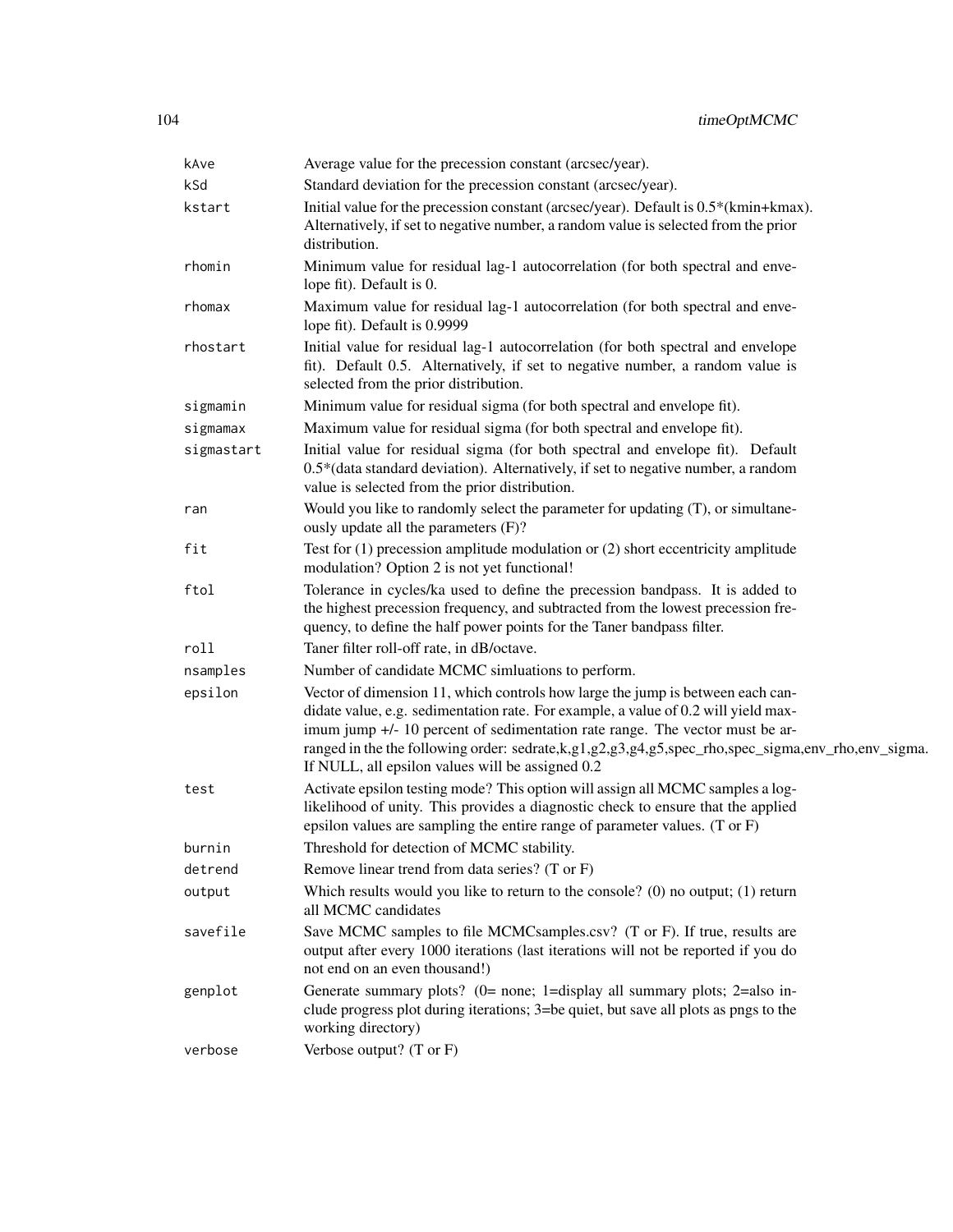#### Details

TimeOpt is an astronomical testing algorithm for untuned (spatial) stratigraphic data. The algorithm identifies the sedimentation rate(s) that simultaneously optimizes: (1) eccentricity amplitude modulations within the precession band, and (2) the concentration of spectral power at specified target astronomical periods.

This version of TimeOpt uses MCMC via Metropolis-Hastings to estimate the parameters and their uncertainties. The priors for the k and g's are Gaussian, while the other parameters (sedrate, hyperparameters) are uniform (uninformative).

When ran=T, the following approach is used to select the parameter to modify:

0.25 probability of changing sedimentation rate

0.25 probability of changing k

0.30 probability of changing g1,g2,g3,g4,g5 (simultaneously)

0.10 probability of changing sigma\_spec,rho\_spec (simultaneously)

0.10 probability of changing sigma\_env,rho\_env (simultaneously)

This is motivated by sensitivity tests, and the fact that we are most interested in g, k and s; moving each group of parameters (sedrate, k or g's) has specific consequences we can isolate.

Here are some additional notes on the application of timeOptMCMC:

(1) Before conducting a timeOptMCMC analysis, run timeOpt to get a sense of the optimal sedimentation rate region(s).

(2) Make epsilon as large as you reasonably can, to maximize the chance of jumping between modes. Think of epsilon as analogous to a diffusion coefficient. A good strategy is to run a coarse resolution analysis (large epsilon) to identify the optimum region, then use as small an epsilon as possible to explore that optimum region. Note that larger epsilon yields less correlation in candidates. If you want to determine the time constant (thus number of independent samples) associated with a given epsilon, calculate the autocovariance function for accepted candidates (post-burnin). Decimation is useful for generating independent samples if desired.

(3) For greatest efficiency, the percentage of accepted candidates is typically expected to be between 23-44 percent (see Gelman et al., 1996, "Efficient Metropolis jumping rules"). However, the multimodal nature of the parameter space may require smaller acceptance rates.

(4) To ensure that the MCMC algorithm is exploring the full parameter space, run an analysis with 'test=T'. This option will accept all MCMC candidates. The histogram for each parameter value should approximate the prior distribution. If this is not the case, epsilon should be increased.

(5) It is expected that the MAP should be close to the mode when you have enough samples, although this is not guaranteed.

(6) There are different strategies for implementing the algorithm. One can run one long chain, or run multiple short chains and combine.

(7) If you run a very long test chain, you can decimate to conduct a rarefaction analysis (of the parameters).

(8) For testing, it is recommended to run at least 3 very long chains. Ideally they should be long enough that you can't tell the difference. Plot likelihood versus each candidate, and also sigma vs each candidate, for each run. This will allow identification of simulations that have gone into local minima.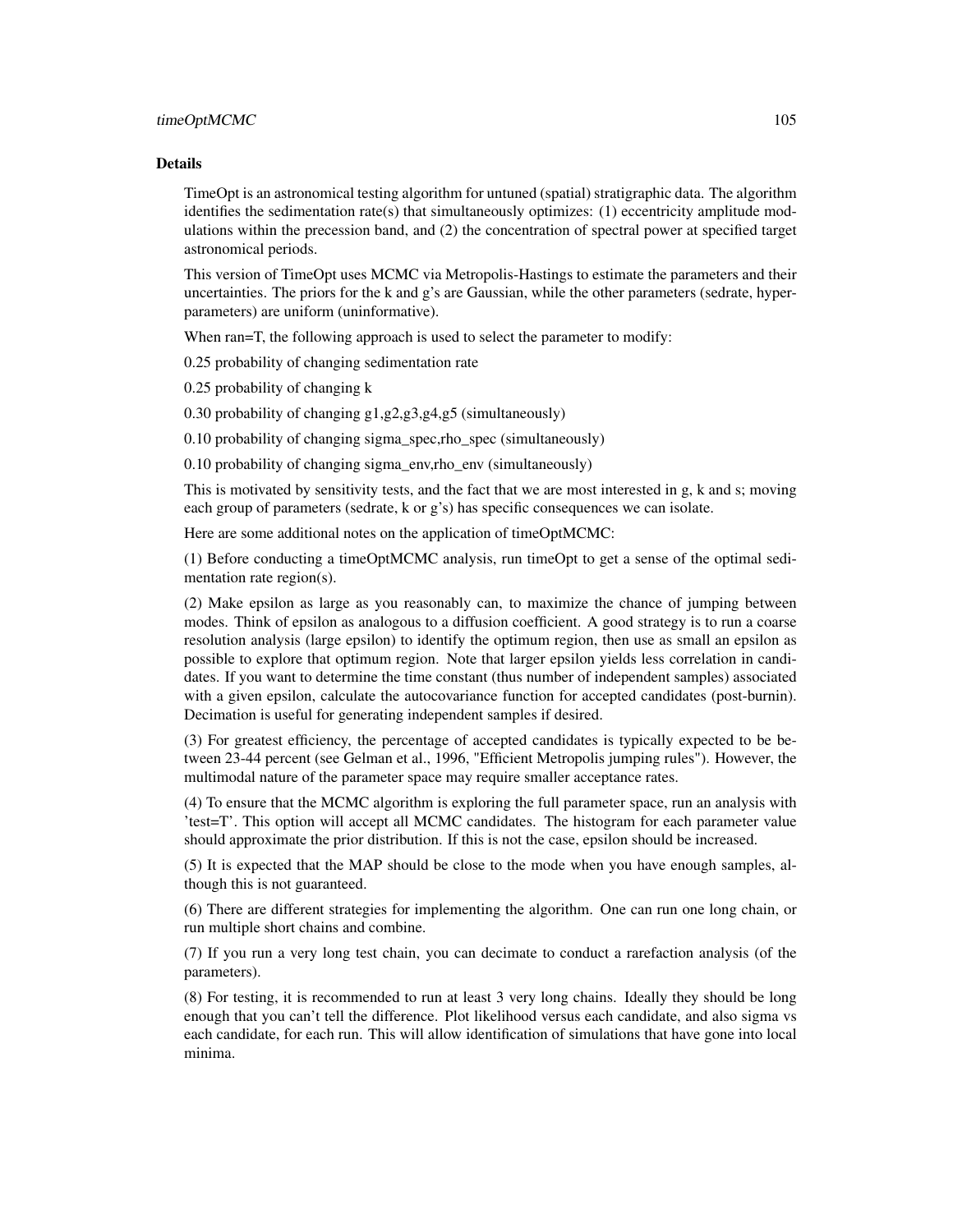(9) The following are useful estimates to consider: mean of candidate values (post-burnin), MAP, mode of kernel density estimate (post-burnin), 95 percent Credible Interval from kernel density estimate (post-burnin).

(10) Keep in mind that a parabolic plot of log-likelihood vs. parameter value (quadratic in loglikelihood) indicates a Gaussian distribution.

For additional information see Meyers & Malinverno (2018), Meyers (2015), Tarantola (2005), and Malinverno & Briggs (2004).

#### References

A. Gelman et al., 1996, *Efficient Metropolis jumping rules*, Bayesian Statistics 5, p. 599-607.

A. Malinverno and V.A. Briggs, 2004, *Expanded uncertainty quantification in inverse problems: Hierarchical Bayes and empirical bayes*: Geophysics, 69, doi:10.1190/1.1778243.

S.R. Meyers, 2015, *The evaluation of eccentricity-related amplitude modulation and bundling in paleoclimate data: An inverse approach for astrochronologic testing and time scale optimization*: Paleoceanography, 30, doi:10.1002/2015PA002850.

S.R. Meyers and A. Malinverno, 2018, *Proterozoic Milankovitch cycles and the history of the solar system*: Proceedings of the National Academy of Sciences, www.pnas.org/cgi/doi/10.1073/pnas.1717689115.

A. Tarantola, 2005, *Inverse Problem Theory and Methods for Model Parameter Estimation*, Society for Industrial and Applied Mathematics, 339 pages.

<span id="page-105-0"></span>

timeOptPlot *TimeOptPlot: Generate summary figure for TimeOpt analyses*

#### Description

TimeOptPlot: Generate summary figure for TimeOpt analyses.

#### Usage

```
timeOptPlot(dat=NULL,res1=NULL,res2=NULL,simres=NULL,fit=1,fitModPwr,flow=NULL,
           fhigh=NULL,roll=NULL,targetE=NULL,targetP=NULL,xlab="Depth (m)",
           ylab="Proxy Value",fitR=NULL,verbose=T)
```

| dat    | Stratigraphic series used for astrochronologic assessment. First column should<br>be depth or height (in meters), second column should be data value. |
|--------|-------------------------------------------------------------------------------------------------------------------------------------------------------|
| res1   | Data frame containing TimeOpt results: sedimentation rate grid, $r^2$ envelope,<br>$r^2$ power, $r^2$ opt.                                            |
| res2   | Data frame containing the optimal-fitted time series, bandpassed series, enve-<br>lope, and reconstructed eccentricity model.                         |
| simres | Data frame containing the r^2_opt value for each Monte Carlo simulation.                                                                              |
| fit    | Test for $(1)$ precession amplitude modulation or $(2)$ short eccentricity amplitude<br>modulation?                                                   |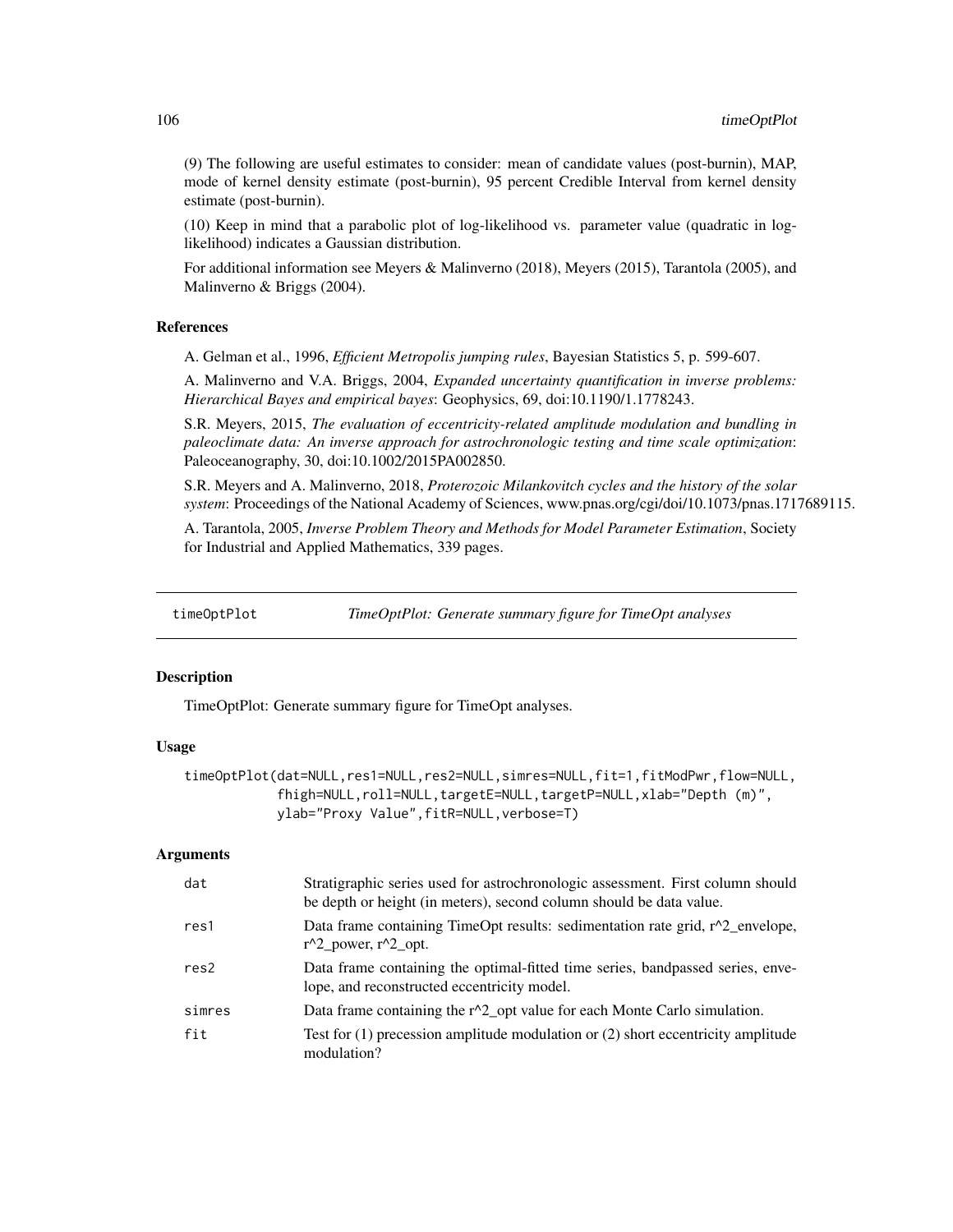# timeOptPlot 107

| fitModPwr | Include the modulation periods in the spectral fit? $(T \text{ or } F)$                                                             |
|-----------|-------------------------------------------------------------------------------------------------------------------------------------|
| flow      | Low frequency cut-off for Taner bandpass (half power point; in cycles/ka).                                                          |
| fhigh     | High frequency cut-off for Taner bandpass (half power point; in cycles/ka).                                                         |
| roll      | Taner filter roll-off rate, in dB/octave.                                                                                           |
| targetE   | A vector of eccentricity periods to evaluate (in ka). These must be in order of<br>decreasing period, with a first value of 405 ka. |
| targetP   | A vector of precession periods to evaluate (in ka). These must be in order of<br>decreasing period.                                 |
| xlab      | Label for the depth/height axis.                                                                                                    |
| vlab      | Label for proxy variable evaluated.                                                                                                 |
| fitR      | The r2_opt value at the optimal sedimentation rate.                                                                                 |
| verbose   | Verbose output? $(T \text{ or } F)$                                                                                                 |

## References

S.R. Meyers, 2015, *The evaluation of eccentricity-related amplitude modulation and bundling in paleoclimate data: An inverse approach for astrochronologic testing and time scale optimization*: Paleoceanography, 30, doi:10.1002/2015PA002850.

## See Also

[asm](#page-9-0), [eAsmTrack](#page-25-0), [testPrecession](#page-95-0), [timeOpt](#page-99-0), and [timeOptSim](#page-107-0)

## Examples

```
# generate a test signal with precession and eccentricity
ex=etp(tmin=1,tmax=1000,dt=1,pWt=1,oWt=0,eWt=1,esinw=TRUE,genplot=FALSE,verbose=FALSE)
# convert to meters with sedimentation rate of 2 cm/kyr
ex[1]<-ex[1]*0.02
# evaluate precession modulations
res1=timeOpt(ex,sedmin=0.5,sedmax=5,numsed=100,fit=1,output=1)
res2=timeOpt(ex,sedmin=0.5,sedmax=5,numsed=100,fit=1,output=2)
simres=timeOptSim(ex,sedrate=2,numsim=2000,fit=1,output=2)
timeOptPlot(ex,res1,res2,simres,flow=0.035,fhigh=0.065,roll=10^3,
targetE=c(405.6795,130.719,123.839,98.86307,94.87666),
targetP=c(23.62069,22.31868,19.06768,18.91979),xlab="Depth (m)",
ylab="Value",fitR=0.832,verbose=T)
```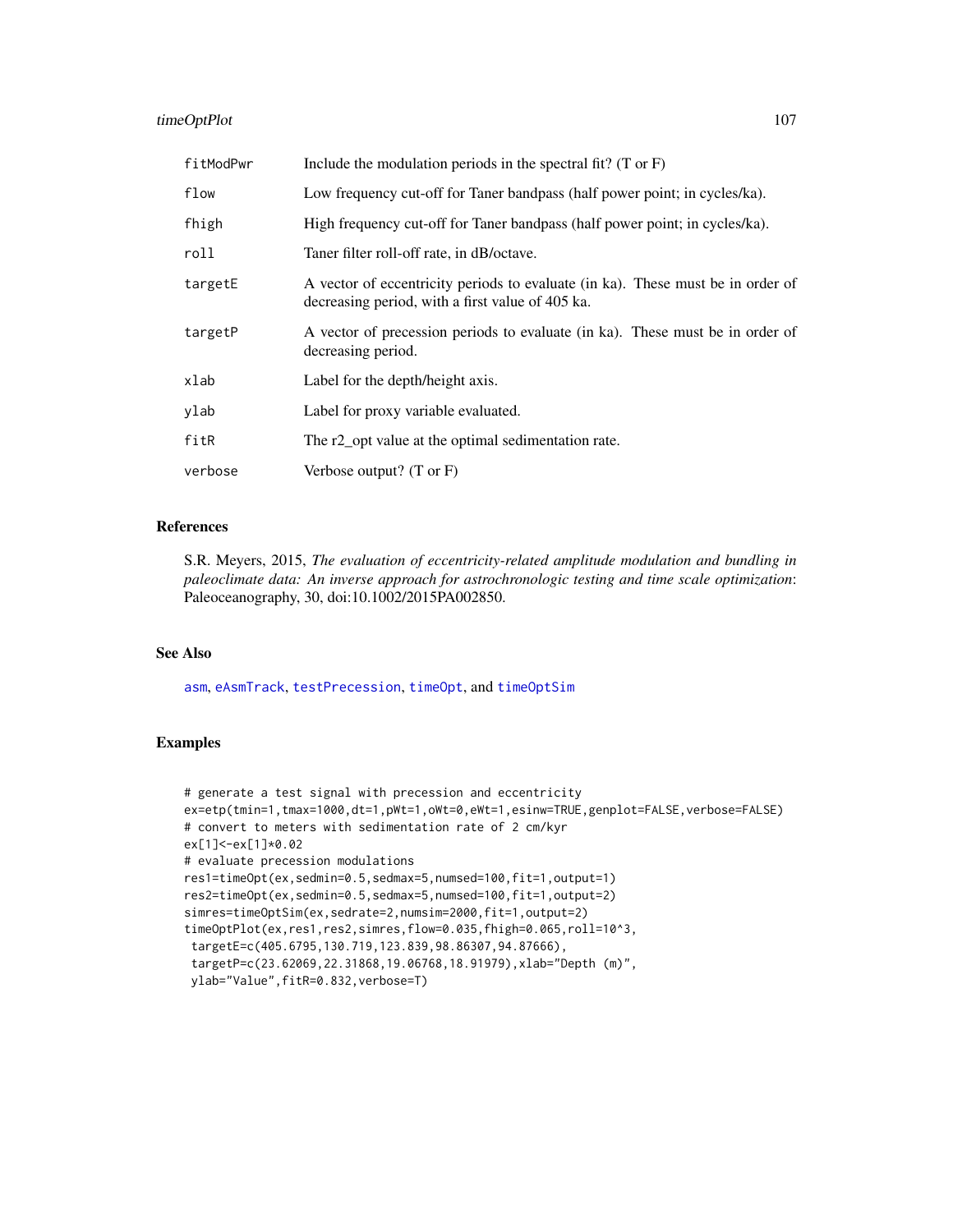<span id="page-107-0"></span>

Perform Monte Carlo AR1 simulations to evaluate significance of TimeOpt results, as in Meyers (2015).

## Usage

```
timeOptSim(dat,numsim=2000,rho=NULL,sedrate=NULL,sedmin=0.5,sedmax=5,numsed=100,
         linLog=1,limit=T,fit=1,fitModPwr=T,flow=NULL,fhigh=NULL,roll=NULL,
         targetE=NULL,targetP=NULL,detrend=T,ncores=2,output=0,genplot=T,
         check=T, verbose=T)
```

| dat       | Stratigraphic series for astrochronologic assessment. First column should be<br>depth or height (in meters), second column should be data value.         |
|-----------|----------------------------------------------------------------------------------------------------------------------------------------------------------|
| numsim    | Number of Monte Carlo AR1 simulations.                                                                                                                   |
| rho       | AR1 coefficient to use in simulations. By default this will be estimated from the<br>stratigraphic series.                                               |
| sedrate   | Sedimentation rate for investigation (cm/ka). This options is for compatibility<br>with prior versions of timeOptSim. Please use sedmin, sedmax, numsed. |
| sedmin    | Minimum sedimentation rate for investigation (cm/ka).                                                                                                    |
| sedmax    | Maximum sedimentation rate for investigation (cm/ka).                                                                                                    |
| numsed    | Number of sedimentation rates to investigate in optimization grid.                                                                                       |
| linLog    | Use linear or logarithmic scaling for sedimentation rate grid spacing? (0=linear,<br>$1 = log$ )                                                         |
| limit     | Limit evaluated sedimentation rates to region in which full target signal can be<br>recovered? $(T \text{ or } F)$                                       |
| fit       | Test for $(1)$ precession amplitude modulation or $(2)$ short eccentricity amplitude<br>modulation?                                                      |
| fitModPwr | Include the modulation periods in the spectral fit? $(T \text{ or } F)$                                                                                  |
| flow      | Low frequency cut-off for Taner bandpass (half power point; in cycles/ka)                                                                                |
| fhigh     | High frequency cut-off for Taner bandpass (half power point; in cycles/ka)                                                                               |
| roll      | Taner filter roll-off rate, in dB/octave.                                                                                                                |
| targetE   | A vector of eccentricity periods to evaluate (in ka). These must be in order of<br>decreasing period, with a first value of 405 ka.                      |
| targetP   | A vector of precession periods to evaluate (in ka). These must be in order of<br>decreasing period.                                                      |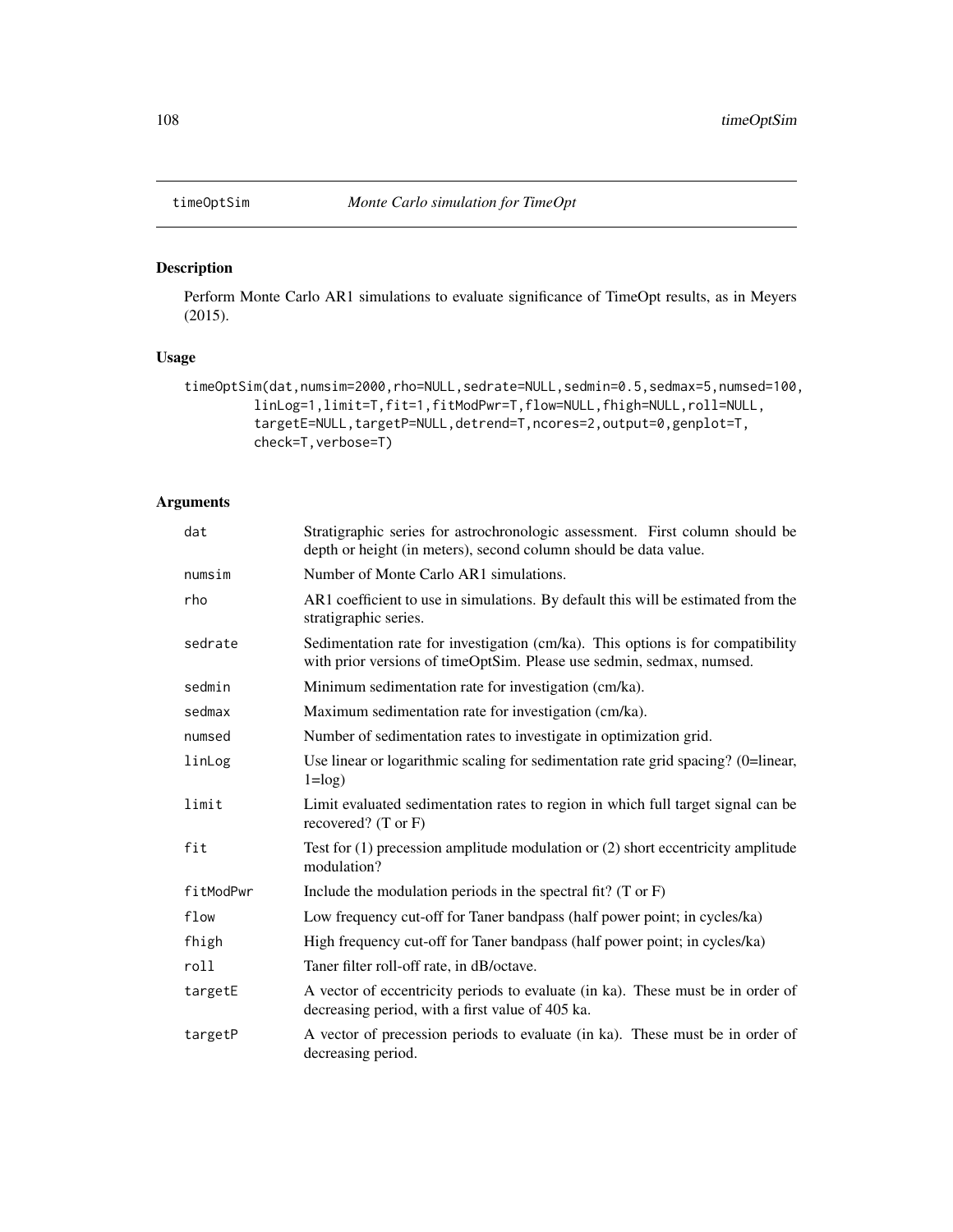#### <span id="page-108-0"></span>timeOptSim 109

| detrend | Remove linear trend from data series? (T or F)                                                                |  |
|---------|---------------------------------------------------------------------------------------------------------------|--|
| ncores  | Number of cores to use for parallel processing. Must be $>=2$                                                 |  |
| output  | Which results would you like to return to console? (0) no output; (1) p-value;<br>$(2)$ simulation r2 results |  |
| genplot | Generate summary plots? $(T \text{ or } F)$                                                                   |  |
| check   | Conduct compliance checks before processing? (T or F). In general this should<br>be activated.                |  |
| verbose | Verbose output? $(T \text{ or } F)$                                                                           |  |

#### Details

TimeOpt is an astronomical testing algorithm for untuned (spatial) stratigraphic data. The algorithm identifies the sedimentation rate(s) that simultaneously optimizes: (1) eccentricity amplitude modulations within the precession band, and (2) the concentration of spectral power at specified target astronomical periods. The statistical significance of the  $r^2$  opt is determined via Monte Carlo simulation using timeOptSim.

The present version of timeOptSim improves upon the original significance testing method of Meyers (2015), by conducting simulations across the entire sedimentation grid. This approach more rigorously protects against inflation of the p-value due to multiple testing. Parallel processing has been implemented to address the greater computational demand that is required.

See timeOpt for more information on the basic methodology.

#### References

S.R. Meyers, 2015, *The evaluation of eccentricity-related amplitude modulations and bundling in paleoclimate data: An inverse approach for astrochronologic testing and time scale optimization*: Paleoceanography.

# See Also

[asm](#page-9-0), [eAsm](#page-24-0), [eAsmTrack](#page-25-0), [testPrecession](#page-95-0), [timeOpt](#page-99-0), and [timeOptPlot](#page-105-0)

#### Examples

```
# generate a test signal with precession and eccentricity
ex=etp(tmin=1,tmax=1000,dt=5,pWt=1,oWt=0,eWt=1,esinw=TRUE,genplot=FALSE,verbose=FALSE)
# convert to meters with sedimentation rate of 2 cm/kyr
ex[1]<-ex[1]*0.02
# evaluate with timeOptSim. be patient, this may take a while to run.
timeOptSim(ex,sedmin=0.5,sedmax=5,numsed=100)
```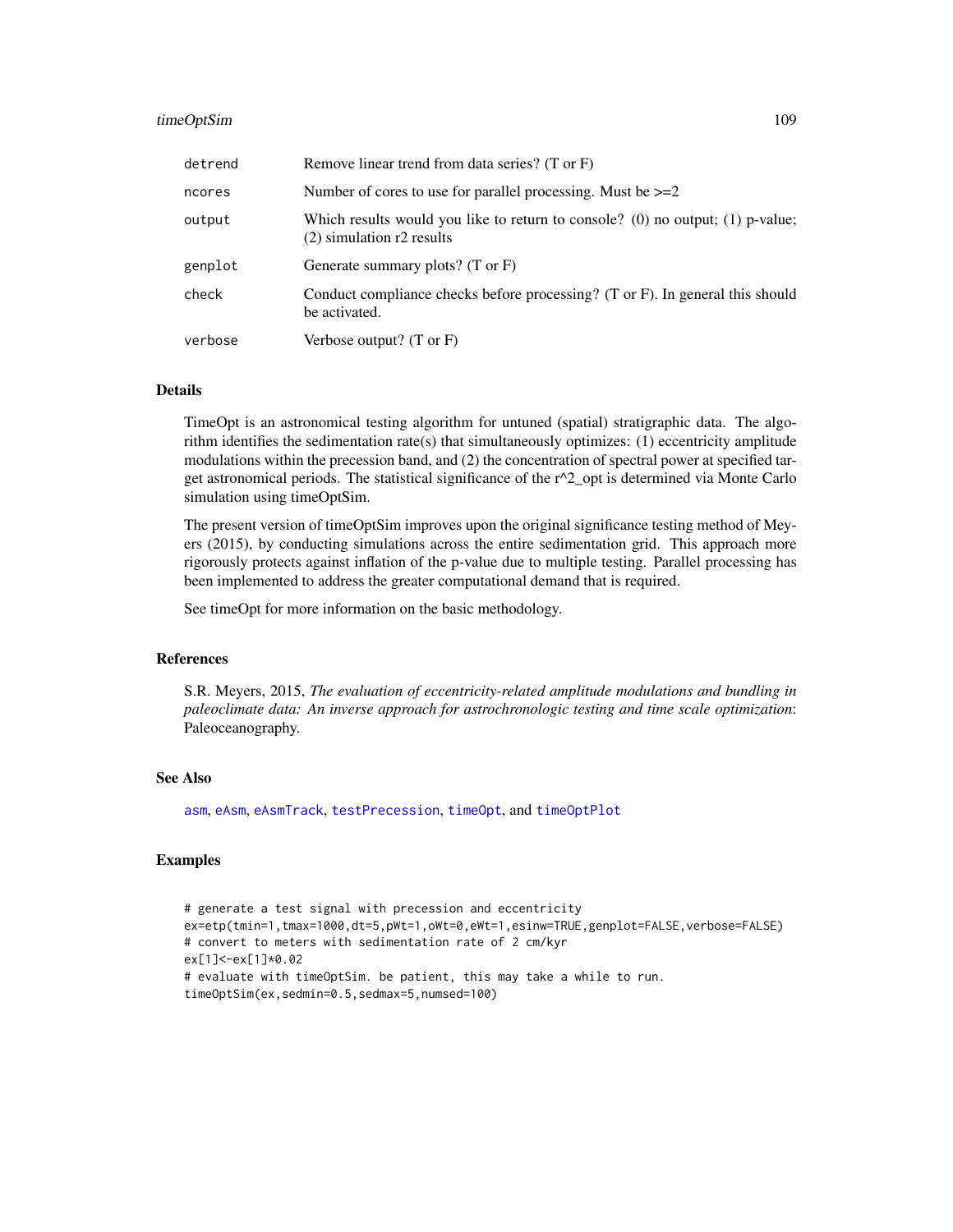<span id="page-109-1"></span><span id="page-109-0"></span>

#### Description

Evaluation of eccentricity-related amplitude modulations and bundling in paleoclimate data, as in Meyers (2015) and Meyers (2019), adapted to allow the evaluation of a wide range of variable sedimentation models, including: differential accumulation across bedding couplets, linear accumulation rate change, step changes in sedimentation rate, etc.

#### Usage

```
timeOptTemplate(dat,template=NULL,sedmin=0.5,sedmax=5,difmin=NULL,difmax=NULL,fac=NULL,
       numsed=50,linLog=1,limit=T,fit=1,fitModPwr=T,iopt=3,flow=NULL,fhigh=NULL,
       roll=NULL,targetE=NULL,targetP=NULL,cormethod=1,detrend=T,detrendTemplate=F,
         flipTemplate=F,ncores=1,output=0,genplot=1,check=T,verbose=1)
```

| dat       | Stratigraphic series for astrochronologic assessment. First column should be<br>depth or height (in meters), second column should be data value.                                                                                        |  |
|-----------|-----------------------------------------------------------------------------------------------------------------------------------------------------------------------------------------------------------------------------------------|--|
| template  | Instantaneous sedimentation rate template to fit. This represents a unitless pro-<br>portional sedimentation rate history. Default model is a copy of dat, which will<br>be scaled for instantaneous accumulation optimization.         |  |
| sedmin    | Minimum AVERAGE sedimentation rate for investigation (cm/ka).                                                                                                                                                                           |  |
| sedmax    | Maximum AVERAGE sedimentation rate for investigation (cm/ka).                                                                                                                                                                           |  |
| difmin    | Minimum instantaneous sedimentation rate to investigate (cm/ka).                                                                                                                                                                        |  |
| difmax    | Maximum instantaneous sedimentation rate to investigate (cm/ka). By default,<br>this is ignored, and fac is used.                                                                                                                       |  |
| fac       | Maximum instantaneous accumulation factor. Maximum rate is scaled to each<br>investigated sedrate as fac*sedrate. Default value of 5 is based on experimenta-<br>tion. If larger than this, risk getting into local minimum during fit. |  |
| numsed    | Number of sedimentation rates to investigate in optimization grid.                                                                                                                                                                      |  |
| linLog    | Use linear or logarithmic scaling for sedimentation rate grid spacing? (0=linear,<br>$1 = log$ )                                                                                                                                        |  |
| limit     | Limit evaluated sedimentation rates to region in which full target signal can be<br>recovered? $(T \text{ or } F)$                                                                                                                      |  |
| fit       | Test for $(1)$ precession amplitude modulations or $(2)$ short eccentricity amplitude<br>modulations?                                                                                                                                   |  |
| fitModPwr | Include the modulation periods in the spectral fit? $(T \text{ or } F)$                                                                                                                                                                 |  |
| iopt      | Optimize on (1) modulations, (2) spectral power, (3) modulations*spectral power                                                                                                                                                         |  |
| flow      | Low frequency cut-off for Taner bandpass (half power point; in cycles/ka)                                                                                                                                                               |  |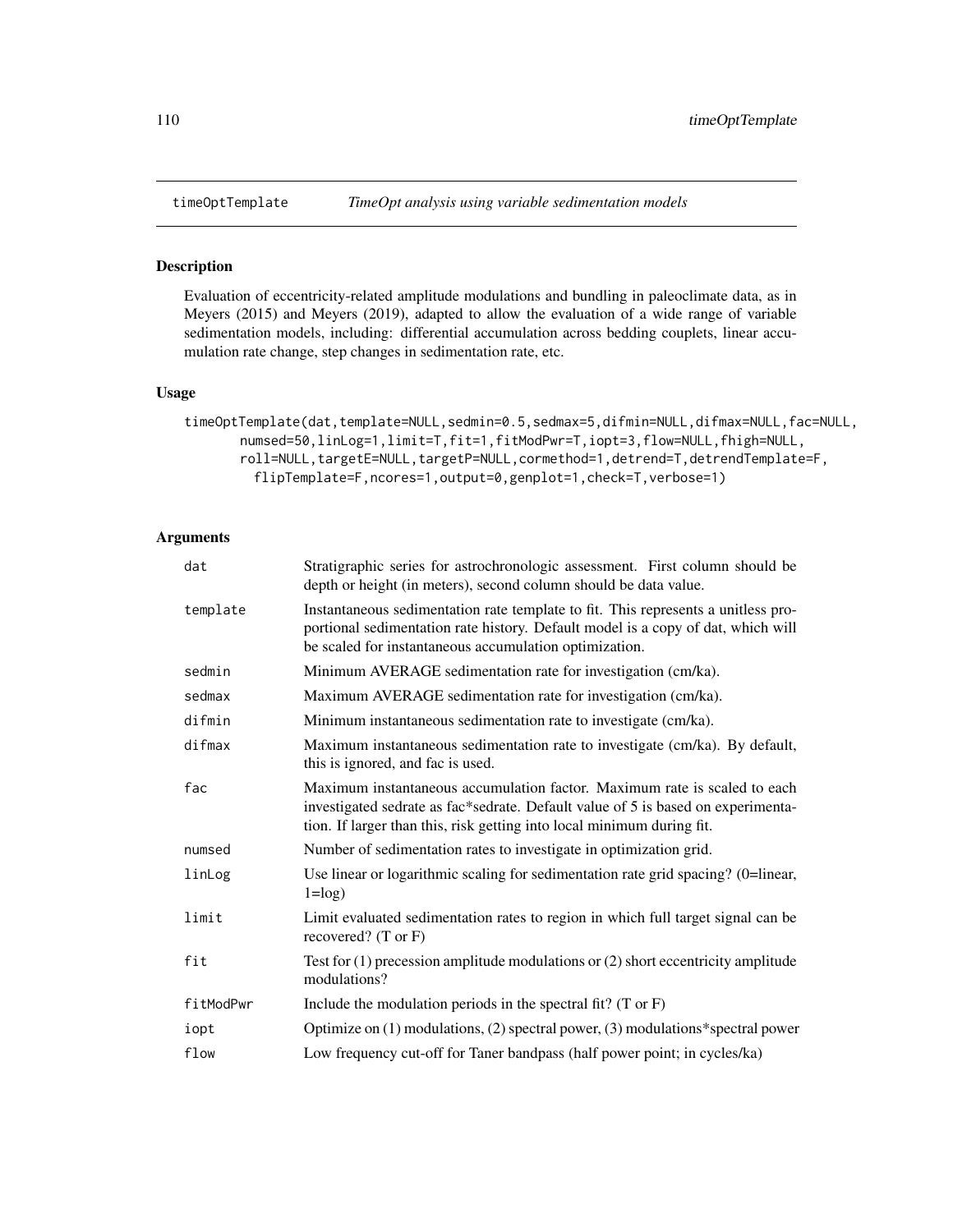| fhigh           | High frequency cut-off for Taner bandpass (half power point; in cycles/ka)                                                                                                                  |  |
|-----------------|---------------------------------------------------------------------------------------------------------------------------------------------------------------------------------------------|--|
| roll            | Taner filter roll-off rate, in dB/octave. Default value is 10^3.                                                                                                                            |  |
| targetE         | A vector of eccentricity periods to evaluate (in ka). These must be in order of<br>decreasing period, with first value of 405 ka.                                                           |  |
| targetP         | A vector of precession periods to evaluate (in ka). These must be in order of<br>decreasing period.                                                                                         |  |
| cormethod       | Method used for calculation of correlation coefficient (1=Pearson, 2=Spearman)                                                                                                              |  |
| detrend         | Remove linear trend from data series? (T or F)                                                                                                                                              |  |
| detrendTemplate |                                                                                                                                                                                             |  |
|                 | Remove linear trend from sedimentation rate template? (T or F)                                                                                                                              |  |
| flipTemplate    | Flip direction of sedimentation rate template? $(T \text{ or } F)$                                                                                                                          |  |
| ncores          | Number of cores to use for parallel processing                                                                                                                                              |  |
| output          | Which results you like to return to console? (0) no output; $(1)$ return sedimenta-<br>tion rate grid, r2; (2) return optimal time series, bandpassed series, Hilbert and<br>fitted periods |  |
| genplot         | Generate summary plots? ( $0 = \text{nothing}$ , 1=summary plot, 2=progress + summary<br>plots)                                                                                             |  |
| check           | Conduct compliance checks before processing? (T or F) In general this should<br>be activated; the option is included for Monte Carlo simulation.                                            |  |
| verbose         | Verbose output? $(0 = \text{nothing}, 1 = \text{minimal}, 2 = \text{everything})$                                                                                                           |  |

# Details

TimeOpt employs a probabilistic linear regression model framework to investigate amplitude modulation and frequency ratios (bundling) in stratigraphic data, while simultaneously determining the optimal time scale. This function further develops the method to optimize upon complex sedimentation templates. The approach is demonstrated below with a series of examples.

The statistical significance of the  $r^2$  opt is determined via Monte Carlo simulation (see timeOpt-Sim). See timeOpt for more information on the basic methodology.

#### Value

if output  $= 1$ , a data frame containing the following will be returned: Sedimentation rate (cm/ka), r-squared value (r^2\_envelope, r^2\_spectra, or r^2\_opt)

if output  $= 2$ , a data frame containing the following will be returned: Time (ka), tuned time series, bandpassed series, envelope, reconstructed model

#### References

S.R. Meyers, 2015, *The evaluation of eccentricity-related amplitude modulations and bundling in paleoclimate data: An inverse approach for astrochronologic testing and time scale optimization*: Paleoceanography, v.30, 1625-1640.

S.R. Meyers, 2019, *Cyclostratigraphy and the problem of astrochronologic testing*: Earth-Science Reviews v.190, 190-223.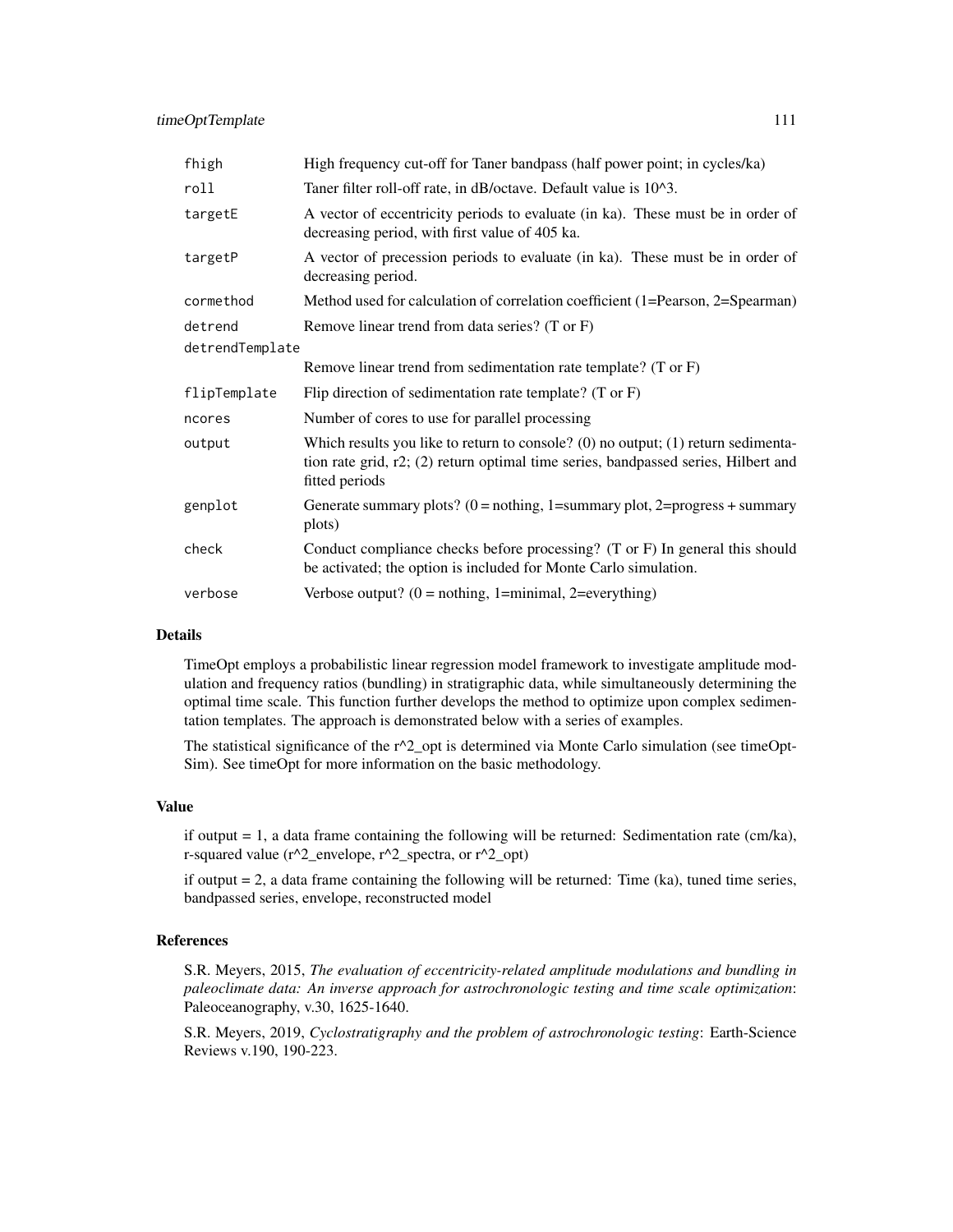#### See Also

[asm](#page-9-0), [eAsmTrack](#page-25-0), [testPrecession](#page-95-0), [timeOpt](#page-99-0), [timeOptSim](#page-107-0), and [timeOptTemplatePlot](#page-112-0)

#### Examples

```
## Not run:
# EXAMPLE (1): Differential accumulation across bedding couplets
ex=etp(tmin=0,tmax=1000,dt=5,pWt=1,oWt=0,eWt=1,esinw=TRUE)
ex2=diffAccum(ex,0.01,.05)
ex2=linterp(ex2)
# first with the nominal timeOpt approach
timeOpt(ex2,sedmin=1,sedmax=4,numsed=100)
timeOptSim(ex2,sedmin=1,sedmax=4,numsed=100,numsim=2000)
# then with the timeOptTemplate approach
timeOptTemplate(ex2,sedmin=1,sedmax=4,difmin=.5,difmax=6,numsed=100,ncores=2)
timeOptTemplateSim(ex2,sedmin=1,sedmax=4,difmin=.5,difmax=6,numsed=100,numsim=1000,
ncores=2)
# EXAMPLE (2): Linear sedimentation rate increase
ex=etp(tmin=0,tmax=1000,dt=5,pWt=1,oWt=0,eWt=1,esinw=TRUE)
ex2=sedRamp(ex,srstart=0.01,srend=0.05)
ex2=linterp(ex2)
# first with the nominal timeOpt approach
timeOpt(ex2,sedmin=1,sedmax=4,numsed=100)
# then with the timeOptTemplate approach
# create linear model for input. the magnitude does not matter, it will be rescaled.
# (it just needs to be a line)
template=ex2; template[2]=ex2[1]
timeOptTemplate(ex2,template=template,sedmin=1,sedmax=4,difmin=.5,difmax=6,numsed=100,ncores=2)
# view optimization procedure (must set ncores=1)
timeOptTemplate(ex2,template=template,sedmin=2.75,sedmax=3.25,difmin=.5,difmax=6,numsed=20,
ncores=1,genplot=2)
# EXAMPLE (3): Step increase in sedimentation rate, from 1 cm/kyr to 2 cm/kyr at 7 meters depth
ex=etp(tmin=0,tmax=1000,dt=5,pWt=1,oWt=0,eWt=1,esinw=TRUE)
ex2=ex
ex2[1]=ex[1]*.01
ex2[141:201,1]=ex2[141:201,1]*2-7
ex2=linterp(ex2)
# first with the nominal timeOpt approach
timeOpt(ex2,sedmin=1,sedmax=4,numsed=100)
# then with the timeOptTemplate approach
# create step model for input. the magnitude does not matter, it will be rescaled.
template=ex2; template[1:140,2]=1; template[141:261,2]=2
timeOptTemplate(ex2,template=template,sedmin=1,sedmax=4,numsed=100,ncores=2)
# view optimization procedure (must set ncores=1)
timeOptTemplate(ex2,template=template,sedmin=1,sedmax=2,numsed=20,ncores=1,genplot=2)
```

```
# EXAMPLE (4): A record with a 100 kyr hiatus at 10 meters depth
ex=etp(tmin=0,tmax=1000,dt=5,pWt=1,oWt=0,eWt=1,esinw=TRUE)
```
<span id="page-111-0"></span>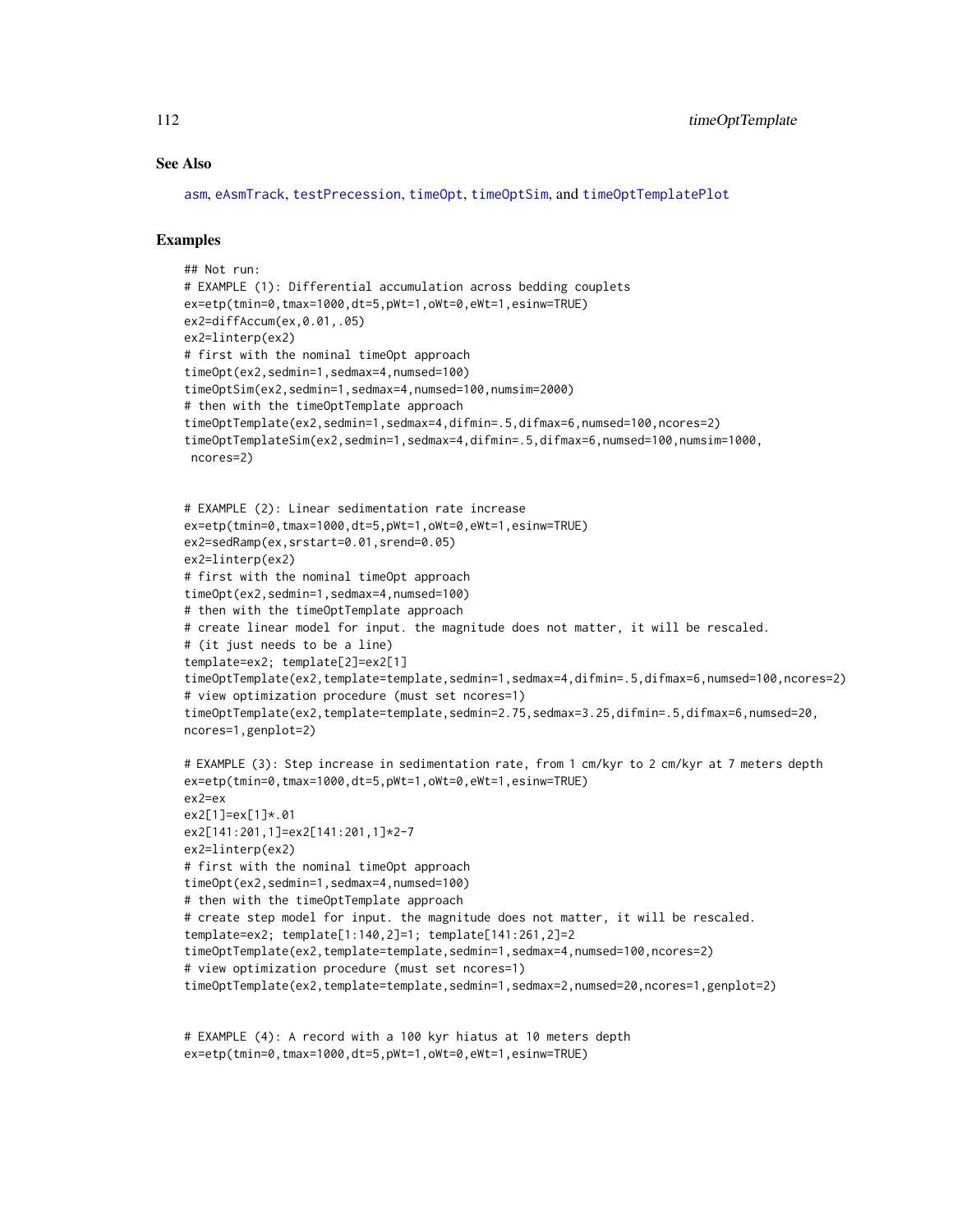#### <span id="page-112-1"></span>timeOptTemplatePlot 113

```
ex2=delPts(ex,del=101:121)
# use a background sedimentation rate of 2 cm/kyr
ex2[1]=0:179*5*0.02
# first evaluate the distorted record with the nominal timeOpt approach
timeOpt(ex2,sedmin=1,sedmax=4,numsed=100)
# then with the timeOptTemplate approach
# create a constant sedimentation rate template with possible hiatus of unknown
# duration at 10 m
template=ex2; template[2]=10; template[101,2]=1
timeOptTemplate(ex2,template=template,sedmin=1,sedmax=3,difmax=3,numsed=100,ncores=2)
# now perform a finer grid search near the maximum, using power only
# notice the oscillatory nature of the power fit.
res=timeOptTemplate(ex2,template=template,sedmin=1.5,sedmax=2,difmax=3,numsed=100,
ncores=2,iopt=2,output=2)
# compare true eccentricity to TimeOpt-derived eccentricity
pl(2)
plot(ex,type="l",main="True Eccentricity Series",xlab="True Time (kyr)",ylab="")
plot(res[,1],res[,4],type="l",main="Black=TimeOpt precession AM; Red=TimeOpt eccentricity model",
xlab="TimeOpt derived time (kyr)",ylab="")
lines(res[,1],res[,5],col="red",lwd=2)
```
## End(Not run)

<span id="page-112-0"></span>timeOptTemplatePlot *TimeOptTemplatePlot: Generate summary figure for TimeOptTemplate analyses*

#### **Description**

TimeOptTemplatePlot: Generate summary figure for TimeOptTemplate analyses.

#### Usage

```
timeOptTemplatePlot(dat=NULL,template=NULL,detrend=T,detrendTemplate=F,flipTemplate=F,
  srMin=NULL,srMax=NULL,res1=NULL,simres=NULL,fit=1,flow=NULL,fhigh=NULL,roll=NULL,
  targetE=NULL,targetP=NULL,xlab="Depth (m)",ylab="Proxy Value",fitR=NULL,output=0,
   verbose=T)
```

| dat             | Stratigraphic series used for astrochronologic assessment. First column should<br>be depth or height (in meters), second column should be data value.                                                                           |  |
|-----------------|---------------------------------------------------------------------------------------------------------------------------------------------------------------------------------------------------------------------------------|--|
| template        | Instantaneous sedimentation rate template to fit. This represents a unitless pro-<br>portional sedimentation rate history. Default model is a copy of dat, which will<br>be scaled for instantaneous accumulation optimization. |  |
| detrend         | Remove linear trend from data series? (T or F)                                                                                                                                                                                  |  |
| detrendTemplate |                                                                                                                                                                                                                                 |  |
|                 | Remove linear trend from sedimentation rate template? (T or F)                                                                                                                                                                  |  |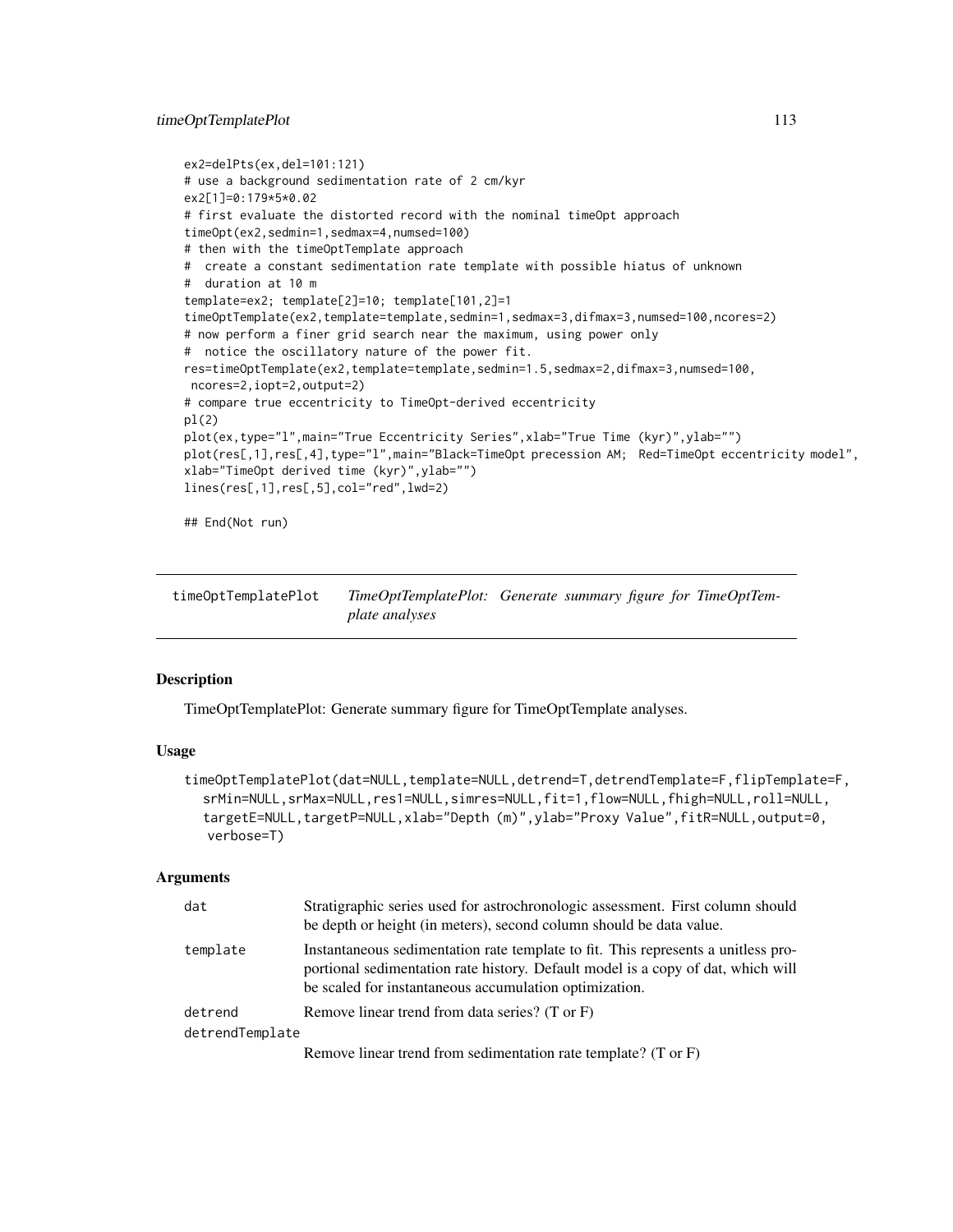<span id="page-113-0"></span>

| flipTemplate | Flip direction of sedimentation rate template? $(T \text{ or } F)$                                                                                                                          |  |  |
|--------------|---------------------------------------------------------------------------------------------------------------------------------------------------------------------------------------------|--|--|
| srMin        | Minimum sedimentation rate for template                                                                                                                                                     |  |  |
| srMax        | Maximum sedimentation rate for template                                                                                                                                                     |  |  |
| res1         | Data frame containing TimeOpt results: sedimentation rate grid, r^2_envelope,<br>$r^2$ power, $r^2$ opt.                                                                                    |  |  |
| simres       | Data frame containing the r^2_opt value for each Monte Carlo simulation.                                                                                                                    |  |  |
| fit          | Test for $(1)$ precession amplitude modulation or $(2)$ short eccentricity amplitude<br>modulation?                                                                                         |  |  |
| flow         | Low frequency cut-off for Taner bandpass (half power point; in cycles/ka).                                                                                                                  |  |  |
| fhigh        | High frequency cut-off for Taner bandpass (half power point; in cycles/ka).                                                                                                                 |  |  |
| roll         | Taner filter roll-off rate, in dB/octave.                                                                                                                                                   |  |  |
| targetE      | A vector of eccentricity periods to evaluate (in ka). These must be in order of<br>decreasing period, with a first value of 405 ka.                                                         |  |  |
| targetP      | A vector of precession periods to evaluate (in ka). These must be in order of<br>decreasing period.                                                                                         |  |  |
| xlab         | Label for the depth/height axis.                                                                                                                                                            |  |  |
| ylab         | Label for proxy variable evaluated.                                                                                                                                                         |  |  |
| fitR         | The r2 value at the optimal sedimentation rate.                                                                                                                                             |  |  |
| output       | Which results you like to return to console? (0) no output; $(1)$ return sedimenta-<br>tion rate grid, r2; (2) return optimal time series, bandpassed series, Hilbert and<br>fitted periods |  |  |
| verbose      | Verbose output? $(T \text{ or } F)$                                                                                                                                                         |  |  |

# References

S.R. Meyers, 2015, *The evaluation of eccentricity-related amplitude modulations and bundling in paleoclimate data: An inverse approach for astrochronologic testing and time scale optimization*: Paleoceanography, v.30, 1625-1640.

S.R. Meyers, 2019, *Cyclostratigraphy and the problem of astrochronologic testing*: Earth-Science Reviews v. 190, 190-223.

# See Also

[asm](#page-9-0), [eAsmTrack](#page-25-0), [testPrecession](#page-95-0), [timeOpt](#page-99-0), [timeOptSim](#page-107-0), and [timeOptTemplate](#page-109-0)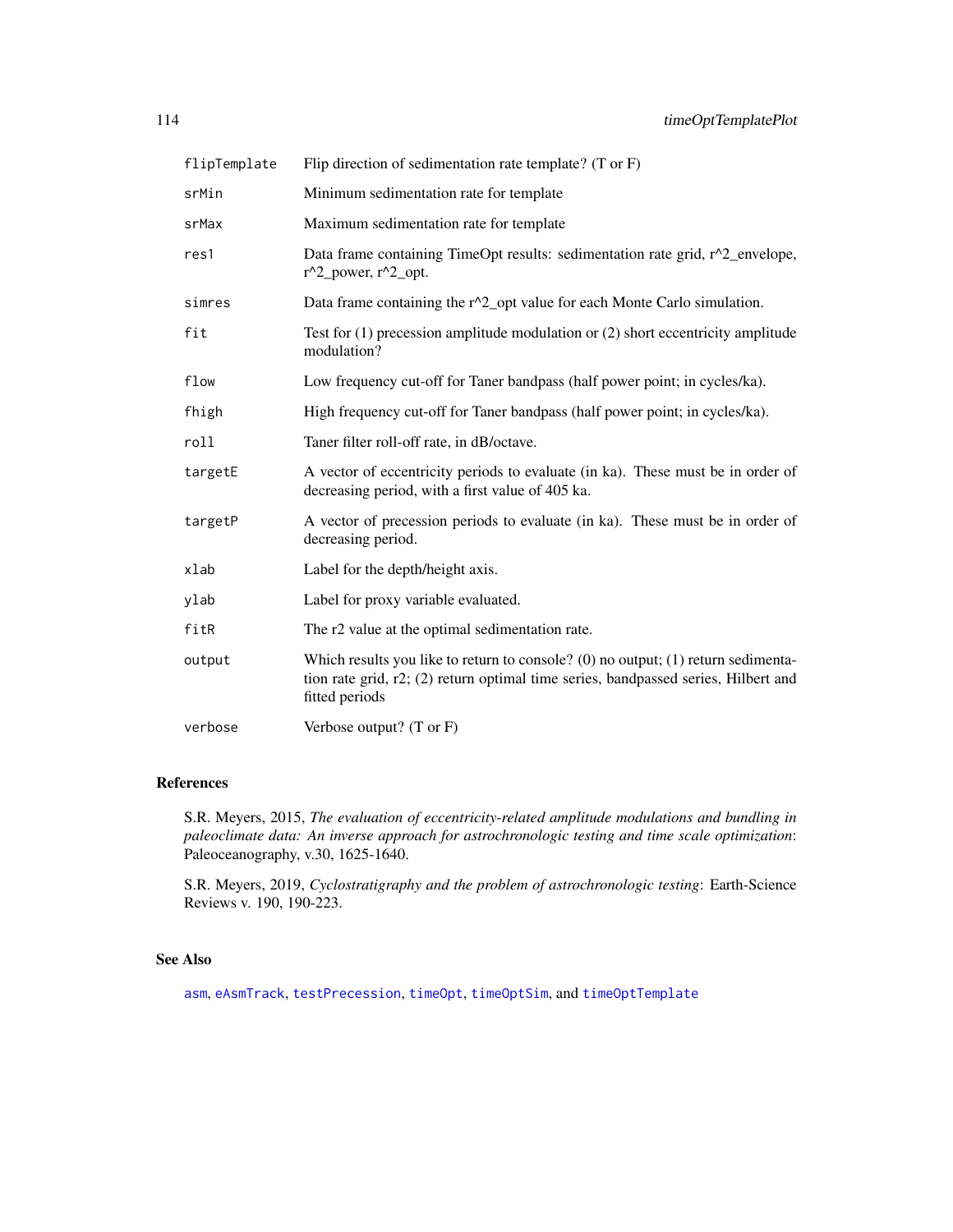<span id="page-114-0"></span>timeOptTemplateSim *Simulations for timeOptTemplate*

# Description

Simulations for timeOptTemplate

# Usage

```
timeOptTemplateSim(dat,template=NULL,corVal=NULL,numsim=2000,rho=NULL,sedmin=0.5,sedmax=5,
      difmin=NULL,difmax=NULL,fac=NULL,numsed=50,linLog=1,limit=T,fit=1,fitModPwr=T,
         iopt=3,flow=NULL,fhigh=NULL,roll=NULL,targetE=NULL,targetP=NULL,
      cormethod=1,detrend=T,detrendTemplate=F,flipTemplate=F,ncores=1,output=0,
         genplot=T,check=T,verbose=T)
```

| dat       | Stratigraphic series for modulation assessment. First column should be depth or<br>height (in meters), second column should be data value.                                                                                              |  |
|-----------|-----------------------------------------------------------------------------------------------------------------------------------------------------------------------------------------------------------------------------------------|--|
| template  | Instantaneous sedimentation rate template to fit. This represents a unitless pro-<br>portional sedimentation rate history. Default template is a copy of dat, which<br>will be scaled for instantaneous accumulation optimization.      |  |
| corVal    | r2opt value for data. By default this will be calculated.                                                                                                                                                                               |  |
| numsim    | Number of Monte Carlo AR1 simulations.                                                                                                                                                                                                  |  |
| rho       | AR1 coefficient to use in simulations. By default this will be estimated from the<br>stratigraphic series.                                                                                                                              |  |
| sedmin    | Minimum AVERAGE sedimentation rate for investigation (cm/ka).                                                                                                                                                                           |  |
| sedmax    | Maximum AVERAGE sedimentation rate for investigation (cm/ka).                                                                                                                                                                           |  |
| difmin    | Minimum instantaneous sedimentation rate to investigate (cm/ka).                                                                                                                                                                        |  |
| difmax    | Maximum instantaneous sedimentation rate to investigate (cm/ka). By default,<br>this is ignored, and fac is used.                                                                                                                       |  |
| fac       | Maximum instantaneous accumulation factor. Maximum rate is scaled to each<br>investigated sedrate as fac*sedrate. Default value of 5 is based on experimenta-<br>tion. If larger than this, risk getting into local minimum during fit. |  |
| numsed    | Number of sedimentation rates to investigate in optimization grid.                                                                                                                                                                      |  |
| linLog    | Use linear or logarithmic scaling for sedimentation rate grid spacing? (0=linear,<br>$1 = log$ )                                                                                                                                        |  |
| limit     | Limit evaluated sedimentation rates to region in which full target signal can be<br>recovered? $(T \text{ or } F)$                                                                                                                      |  |
| fit       | Test for $(1)$ precession amplitude modulations or $(2)$ short eccentricity amplitude<br>modulations? fit= 2 is not yet functional.                                                                                                     |  |
| fitModPwr | Include the modulation periods in the spectral fit? $(T \text{ or } F)$                                                                                                                                                                 |  |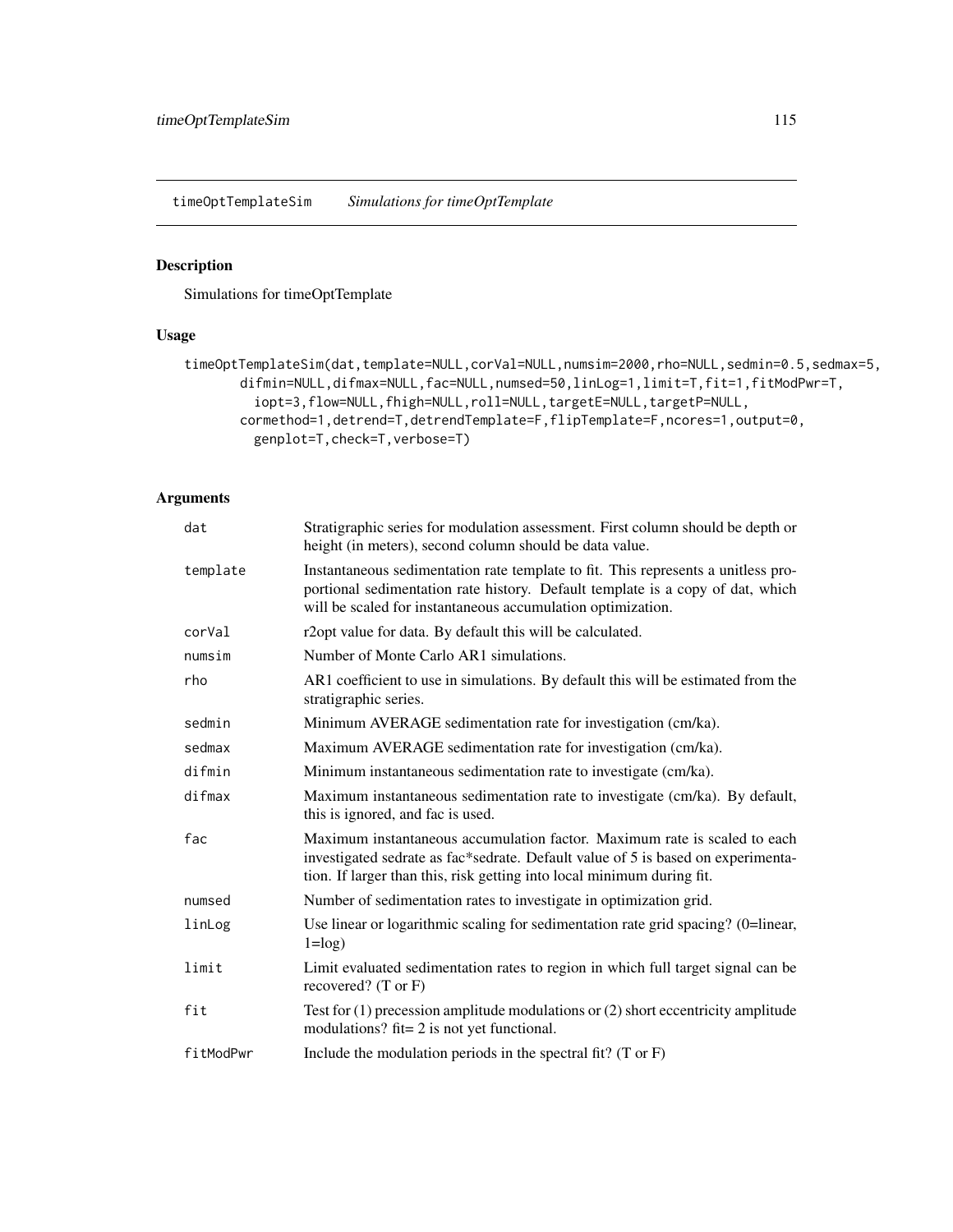| iopt            | Optimize on $(1)$ modulations, $(2)$ power, $(3)$ mod*power                                                                                                                                        |  |
|-----------------|----------------------------------------------------------------------------------------------------------------------------------------------------------------------------------------------------|--|
| flow            | Low frequency cut-off for Taner bandpass (half power point; in cycles/ka)                                                                                                                          |  |
| fhigh           | High frequency cut-off for Taner bandpass (half power point; in cycles/ka)                                                                                                                         |  |
| roll            | Taner filter roll-off rate, in dB/octave. Default value is 10^3.                                                                                                                                   |  |
| targetE         | A vector of eccentricity periods to evaluate (in ka). These must be in order of<br>decreasing period, with first value of 405 ka.                                                                  |  |
| targetP         | A vector of precession periods to evaluate (in ka). These must be in order of<br>decreasing period.                                                                                                |  |
| cormethod       | Method used for calculation of correlation coefficient (1=Pearson, 2=Spearman)                                                                                                                     |  |
| detrend         | Remove linear trend from data series? (T or F)                                                                                                                                                     |  |
| detrendTemplate |                                                                                                                                                                                                    |  |
|                 | Remove linear trend from sedimentation rate template? (T or F)                                                                                                                                     |  |
| flipTemplate    | Flip direction of sedimentation rate template? $(T \text{ or } F)$                                                                                                                                 |  |
| ncores          | Number of cores to use for parallel processing                                                                                                                                                     |  |
| output          | Which results you like to return to console? (0) no output; $(1)$ return sedimenta-<br>tion rate grid, p, r, r*p; (2) return optimal time series, bandpassed series, Hilbert<br>and fitted periods |  |
| genplot         | Generate summary plots? (T or F)                                                                                                                                                                   |  |
| check           | Conduct compliance checks before processing? $(T \text{ or } F)$ In general this should<br>be activated; the option is included for Monte Carlo simulation.                                        |  |
| verbose         | Verbose output? $(T \text{ or } F)$                                                                                                                                                                |  |

# Details

TimeOpt employs a probabilistic linear regression model framework to investigate amplitude modulation and frequency ratios (bundling) in stratigraphic data, while simultaneously determining the optimal time scale. This function further develops the method to optimize upon complex sedimentation templates. The approach is demonstrated below with a series of examples.

The statistical significance of the  $r^2$  opt is determined via Monte Carlo simulation (see timeOpt-Sim). See timeOpt for more information on the basic methodology.

#### Value

#### QUESTION: is this correct?

if output = 1, a data frame containing the following will be returned: Sedimentation rate (cm/ka), r-squared value for instantaneous amplitude vs. fitted periods, r-squared value for fit to specified periods, r-squared\*r-squared.

if output  $= 2$ , a data frame containing the following will be returned: Time (ka), tuned time series, bandpassed series, instantaneous amplitude, fitted periods.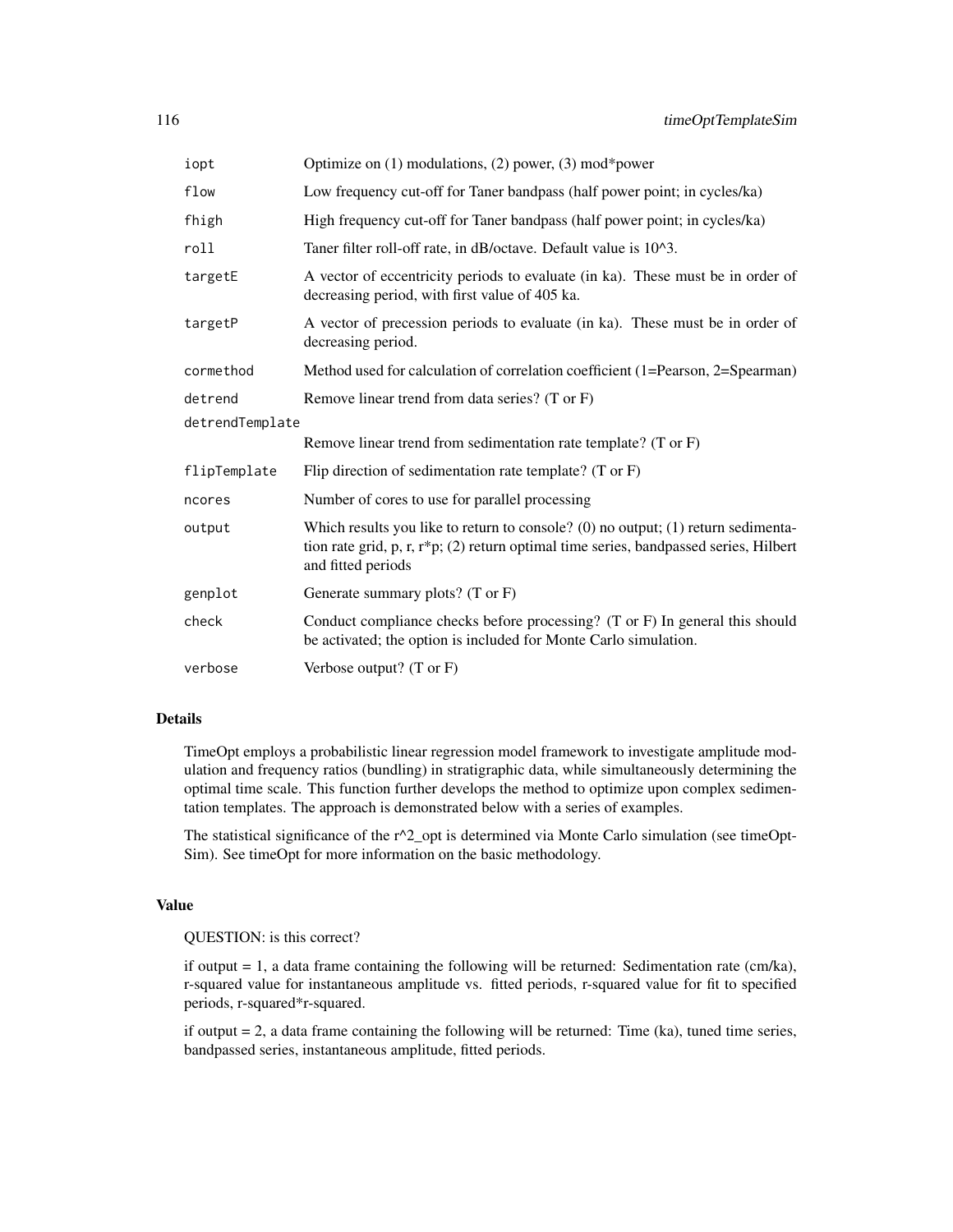#### References

S.R. Meyers, 2015, *The evaluation of eccentricity-related amplitude modulations and bundling in paleoclimate data: An inverse approach for astrochronologic testing and time scale optimization*: Paleoceanography.

S.R. Meyers, 2019, *Cyclostratigraphy and the problem of astrochronologic testing*: Earth-Science Reviews.

#### Examples

## Not run:

```
# EXAMPLE (1): Differential accumulation across bedding couplets
ex=etp(tmin=0,tmax=1000,dt=5,pWt=1,oWt=0,eWt=1,esinw=TRUE)
ex2=diffAccum(ex,0.01,.05)
ex2=linterp(ex2)
# first with the nominal timeOpt approach
timeOpt(ex2,sedmin=1,sedmax=4,numsed=100)
timeOptSim(ex2,sedmin=1,sedmax=4,numsed=100,numsim=2000)
# then with the timeOptTemplate approach
timeOptTemplate(ex2,sedmin=1,sedmax=4,difmin=.5,difmax=6,numsed=100,ncores=2)
timeOptTemplateSim(ex2,sedmin=1,sedmax=4,difmin=.5,difmax=6,numsed=100,numsim=1000,
ncores=2)
```

```
# EXAMPLE (2): Linear sedimentation rate increase
ex=etp(tmin=0,tmax=1000,dt=5,pWt=1,oWt=0,eWt=1,esinw=TRUE)
ex2=sedRamp(ex,srstart=0.01,srend=0.05)
ex2=linterp(ex2)
# first with the nominal timeOpt approach
timeOpt(ex2,sedmin=1,sedmax=4,numsed=100)
# then with the timeOptTemplate approach
# create linear model for input. the magnitude does not matter, it will be rescaled.
# (it just needs to be a line)
template=ex2; template[2]=ex2[1]
timeOptTemplate(ex2,template=template,sedmin=1,sedmax=4,numsed=100,ncores=2)
# view optimization procedure
timeOptTemplate(ex2,template=template,sedmin=2.75,sedmax=3.25,numsed=20,ncores=1,genplot=2)
# EXAMPLE (3): Step increase in sedimentation rate, from 1 cm/kyr to 2 cm/kyr at 7 meters depth
ex=etp(tmin=0,tmax=1000,dt=5,pWt=1,oWt=0,eWt=1,esinw=TRUE)
ex2=ex
ex2[1]=ex[1]*.01
ex2[141:201,1]=ex2[141:201,1]*2-7
ex2=linterp(ex2)
# first with the nominal timeOpt approach
timeOpt(ex2,sedmin=1,sedmax=4,numsed=100)
# then with the timeOptTemplate approach
# create step model for input. the magnitude does not matter, it will be rescaled.
template=ex2; template[1:140,2]=1; template[141:261,2]=2
timeOptTemplate(ex2,template=template,sedmin=1,sedmax=4,numsed=100,ncores=2)
# view optimization procedure
```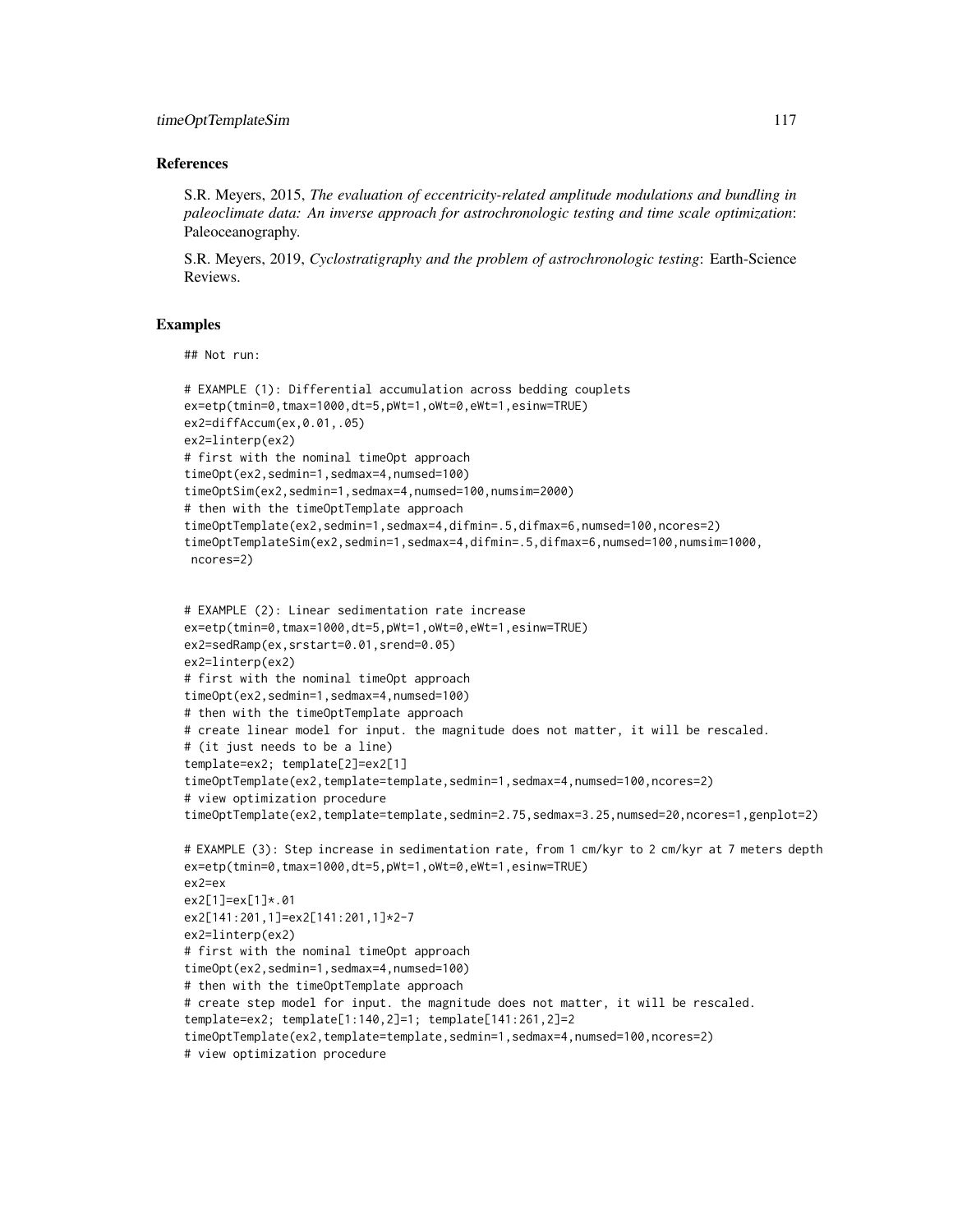```
timeOptTemplate(ex2,template=template,sedmin=1,sedmax=2,numsed=20,ncores=1,genplot=2)
```

```
# EXAMPLE (4): A record with a 100 kyr hiatus at 10 meters depth
ex=etp(tmin=0,tmax=1000,dt=5,pWt=1,oWt=0,eWt=1,esinw=TRUE)
ex2=delPts(ex,del=101:121)
# use a background sedimentation rate of 2 cm/kyr
ex2[1]=0:179*5*0.02
# first evaluate the distorted record with the nominal timeOpt approach
timeOpt(ex2,sedmin=1,sedmax=4,numsed=100)
# then with the timeOptTemplate approach
# create a constant sedimentation rate model with possible hiatus of unknown
# duration at 10 m
template=ex2; template[2]=10; template[101,2]=1
timeOptTemplate(ex2,template=template,sedmin=1,sedmax=3,difmax=3,numsed=100,ncores=2)
# now perform a finer grid search near the maximum, using power only
# notice the oscillatory nature of the power fit.
res=timeOptTemplate(ex2,template=template,sedmin=1.5,sedmax=2,difmax=3,numsed=100,ncores=2,
iopt=2,output=2)
# compare true eccentricity to TimeOpt-derived eccentricity
pl(2)
plot(ex,type="l",main="True Eccentricity Series",xlab="True Time (kyr)",ylab="")
plot(res[,1],res[,4],type="l",main="Black=TimeOpt precession AM; Red=TimeOpt eccentricity model",
xlab="TimeOpt derived time (kyr)",ylab="")
lines(res[,1],res[,5],col="red",lwd=2)
```

```
## End(Not run)
```
tones *Calculate all possible difference and combinations tones*

#### Description

Determine all possible difference and combinations tones from a set of frequencies, and find the closest one to a specified frequency

#### Usage

```
tones(a=NULL,freqs=NULL,f=T)
```

| a     | The frequency you are seeking to match, in cycles/ka.                                                               |  |
|-------|---------------------------------------------------------------------------------------------------------------------|--|
| fregs | The vector of frequencies from which to calculate difference and combination<br>tones, in cycles/ka.                |  |
| f     | Output results as frequencies (cycles/ka)? If false, will output results as periods<br>$(ka)$ . $(T \text{ or } F)$ |  |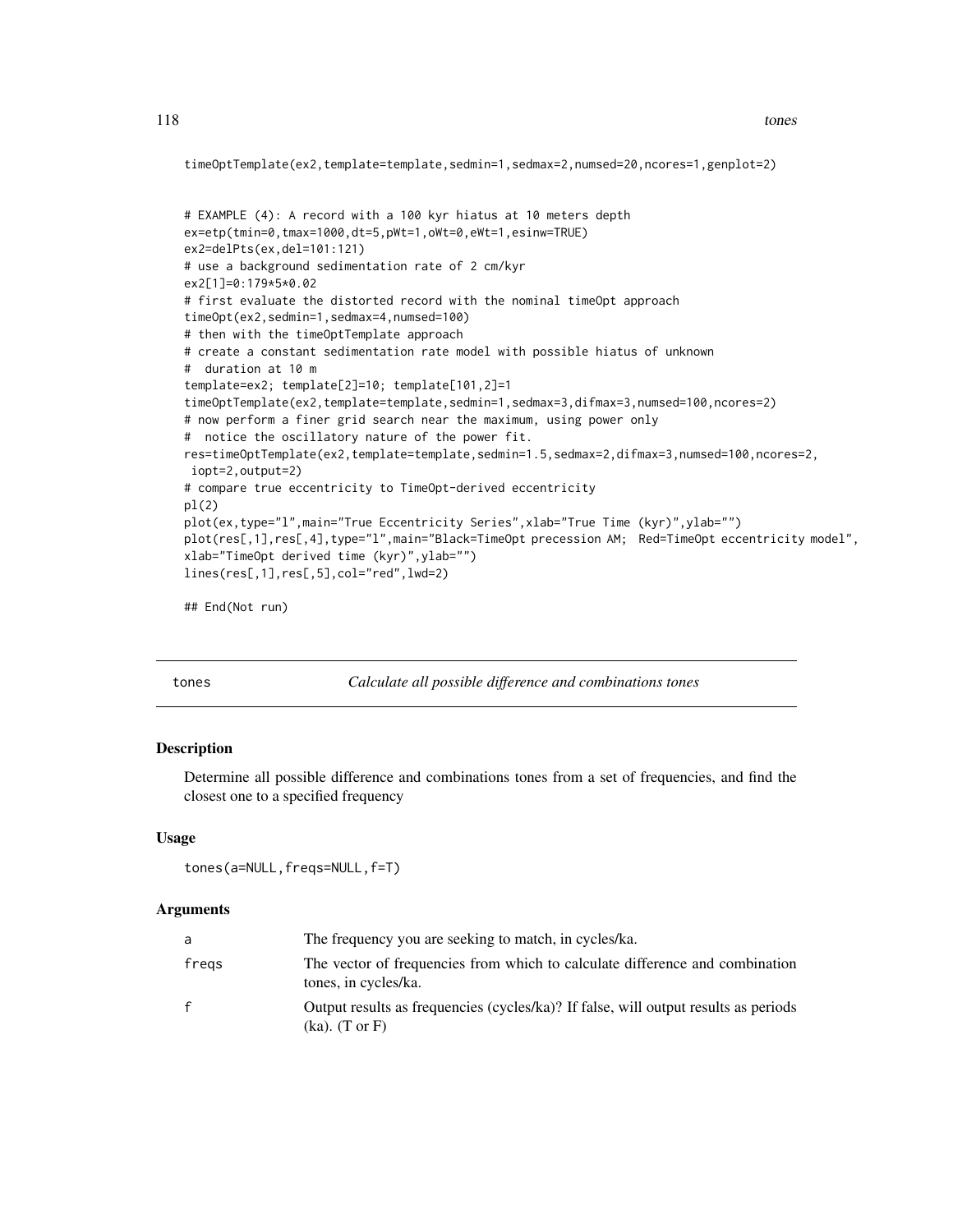<span id="page-118-1"></span><span id="page-118-0"></span>traceFreq *Frequency-domain minimal tuning: Use interactive graphical interface to trace frequency drift*

# Description

Frequency-domain minimal tuning: Use interactive graphical interface to trace frequency drift.

# Usage

```
traceFreq(spec,color=2,h=6,w=4,ydir=1,xmin=NULL,xmax=NULL,ymin=NULL,ymax=NULL,ncolors=100,
         path=1,pl=0)
```
#### Arguments

| spec    | Time-frequency spectral results to evaluate. Must have the following format:<br>column 1=frequency; remaining columns (2 to n)=power, amplitude or proba-<br>bility; titles for columns 2 to n must be the location (depth or height). Note that<br>this format is ouput by function eha. |  |
|---------|-------------------------------------------------------------------------------------------------------------------------------------------------------------------------------------------------------------------------------------------------------------------------------------------|--|
| color   | Line color for tracing. 1 = transparent black; 2 = transparent white; $3 =$ trans-<br>parent yellow                                                                                                                                                                                       |  |
| h       | Height of plot in inches.                                                                                                                                                                                                                                                                 |  |
| W       | Width of plot in inches.                                                                                                                                                                                                                                                                  |  |
| ydir    | Direction for y-axis in plots (depth or height). $-1$ = values increase downwards<br>(slower plotting!), $1 =$ values increase upwards.                                                                                                                                                   |  |
| xmin    | Minimum spatial frequency to plot.                                                                                                                                                                                                                                                        |  |
| xmax    | Maximum spatial frequency to plot.                                                                                                                                                                                                                                                        |  |
| ymin    | Minimum depth/height to plot.                                                                                                                                                                                                                                                             |  |
| ymax    | Maximum depth/height to plot.                                                                                                                                                                                                                                                             |  |
| ncolors | Number of colors to use in plot.                                                                                                                                                                                                                                                          |  |
| path    | How do you want to represent the spatial frequency path?: 1=lines and points;<br>$2 = lines$ ; $3 = points$                                                                                                                                                                               |  |
| pl      | An option for the color plots: 0=linear scale; 1=plot log of value, 2=normalize<br>to maximum value                                                                                                                                                                                       |  |

# See Also

[eha](#page-26-0) and [trackFreq](#page-120-0)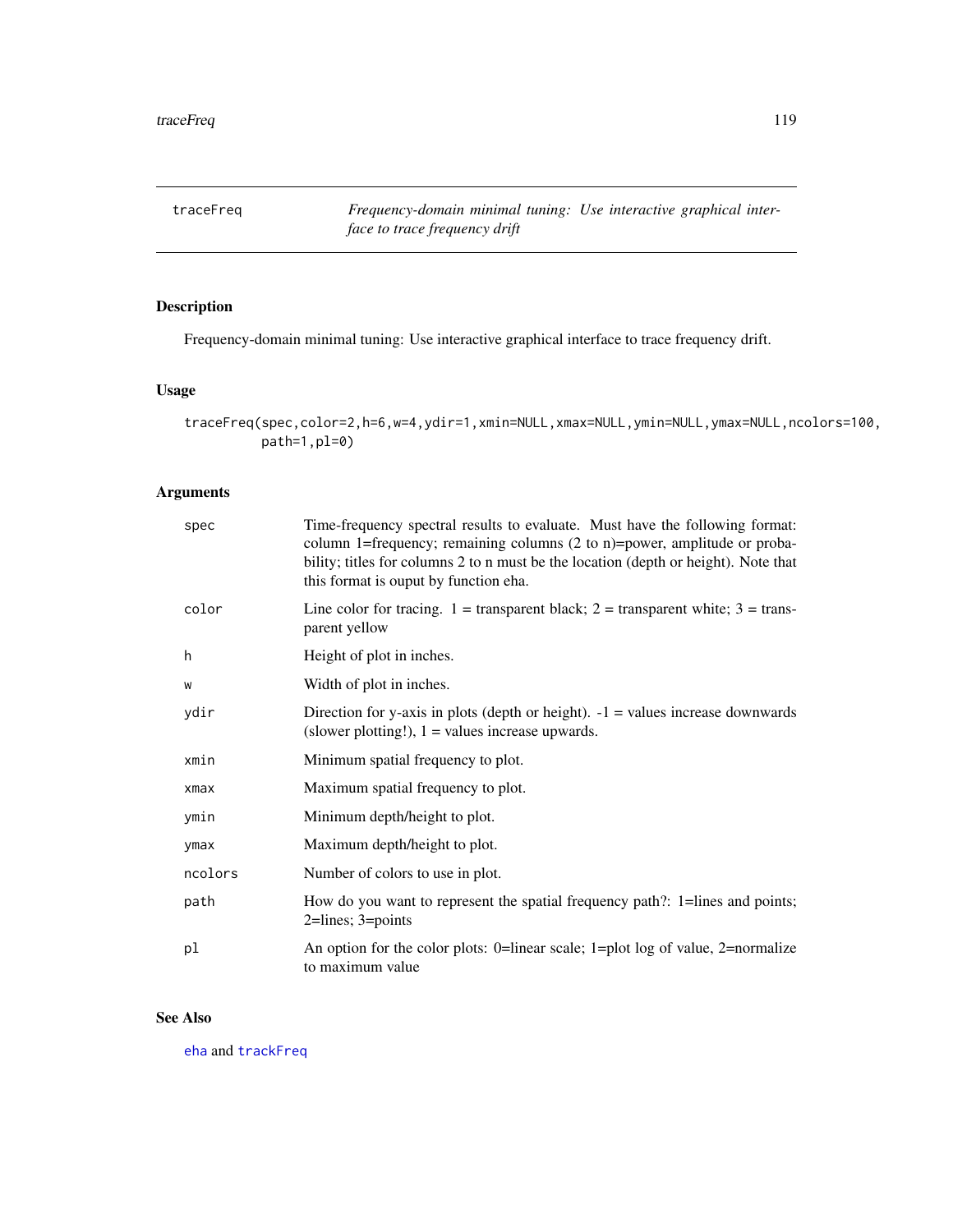# Examples

```
# Check to see if this is an interactive R session, for compliance with CRAN standards.
# YOU CAN SKIP THE FOLLOWING LINE IF YOU ARE USING AN INTERACTIVE SESSION.
if(interactive()) {
# Generate example series with 3 terms using function 'cycles'.
# Then convert from time to space with sedimentation rate that increases from 1 to 5 cm/ka, using
# function 'sedramp'.
# Finally interpolate to median sampling interval using function 'linterp'.
dat=linterp(sedRamp(cycles(freqs=c(1/100,1/40,1/20),start=1,end=2500,dt=5)))
# EHA anlaysis, output amplitude results
out=eha(dat,output=3)
## Interactively track frequency drift
freq=traceFreq(out)
}
```
tracePeak *A tool to interactively trace peak trajectories on plots*

#### Description

A tool to interactively trace peak trajectories on plots, for results from such functions as eTimeOpt, EHA, eAsm.

#### Usage

```
tracePeak(dat,color=2,h=6,w=4,xmin=NULL,xmax=NULL,ymin=NULL,ymax=NULL,ydir=-1,
         ncolors=100,path=1)
```

| dat   | Data frame with results to evaluate. It must have the following format: column<br>1=parameter to track (e.g., frequency, sedimentation rate, etc.; x-axis of plot);<br>remaining columns (2 to n)=parameter to evaluate for peak identification (color<br>on plot); titles for columns 2 to n must be the location (depth/height/time; y-axis<br>of plot). Note that this format is ouput by functions eha, eTimeOpt, eAsm. |  |
|-------|-----------------------------------------------------------------------------------------------------------------------------------------------------------------------------------------------------------------------------------------------------------------------------------------------------------------------------------------------------------------------------------------------------------------------------|--|
| color | Line color for tracing. 1 = transparent black; 2 = transparent white; $3 =$ trans-<br>parent yellow                                                                                                                                                                                                                                                                                                                         |  |
| h     | Height of plot in inches.                                                                                                                                                                                                                                                                                                                                                                                                   |  |
| W     | Width of plot in inches.                                                                                                                                                                                                                                                                                                                                                                                                    |  |
| ydir  | Direction for y-axis in plots (depth/height/time). $-1$ = values increase down-<br>wards, $1$ = values increase upwards.                                                                                                                                                                                                                                                                                                    |  |

<span id="page-119-0"></span>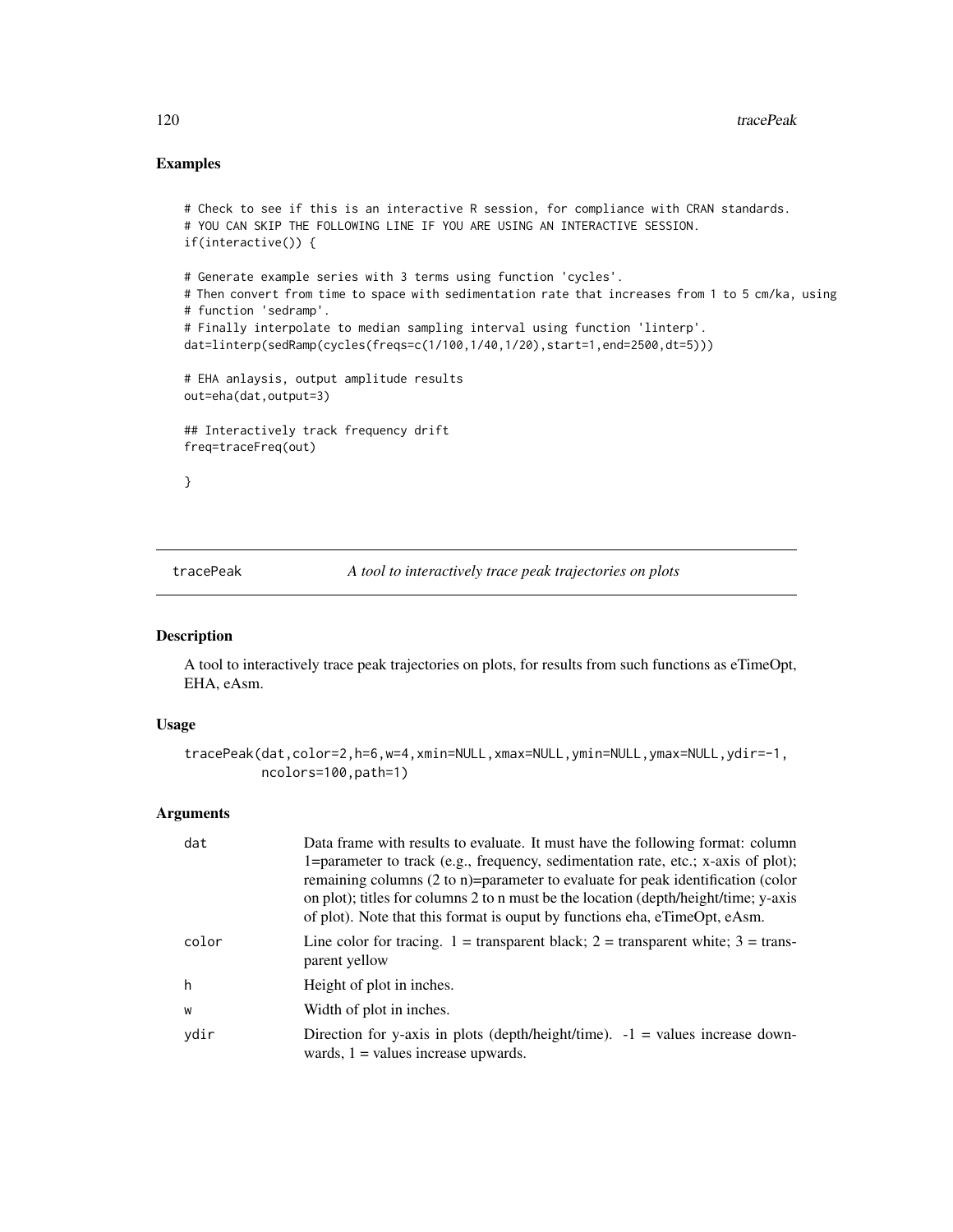#### <span id="page-120-1"></span>trackFreq 221

| xmin    | Minimum parameter value to plot.                                              |  |
|---------|-------------------------------------------------------------------------------|--|
| xmax    | Maximum parameter value to plot.                                              |  |
| ymin    | Minimum depth/height/time to plot.                                            |  |
| ymax    | Maximum depth/height/time to plot.                                            |  |
| ncolors | Number of colors to use in plot.                                              |  |
| path    | How do you want to represent the path?: 1=lines and points; 2=lines; 3=points |  |

#### See Also

[eha](#page-26-0) and [eTimeOpt](#page-28-0)

<span id="page-120-0"></span>

| trackFreg | Frequency-domain minimal tuning: Use interactive graphical inter- |  |
|-----------|-------------------------------------------------------------------|--|
|           | face and sorting to track frequency drift                         |  |

# Description

Frequency-domain minimal tuning: Use interactive graphical interface and sorting algorithm to track frequency drift.

# Usage

trackFreq(spec,threshold=NULL,pick=T,fmin=NULL,fmax=NULL,dmin=NULL,dmax=NULL,xmin=NULL, xmax=NULL,ymin=NULL,ymax=NULL,h=6,w=4,ydir=1,ncolors=100,genplot=T,verbose=T)

| spec      | Time-frequency spectral results to evaluate. Must have the following format:<br>column 1=frequency; remaining columns $(2 \text{ to } n)$ =power, amplitude or proba-<br>bility; titles for columns 2 to n must be the location (depth or height). Note that<br>this format is ouput by function eha. |
|-----------|-------------------------------------------------------------------------------------------------------------------------------------------------------------------------------------------------------------------------------------------------------------------------------------------------------|
| threshold | Threshold level for filtering peaks. By default all peak maxima reported.                                                                                                                                                                                                                             |
| pick      | Pick the peaks of interest using a graphical interface? (T or F). Only activated if<br>$genplot=T$ .                                                                                                                                                                                                  |
| fmin      | Minimum frequency for analysis.                                                                                                                                                                                                                                                                       |
| fmax      | Maximum frequency for analysis.                                                                                                                                                                                                                                                                       |
| dmin      | Minimum depth/height for analysis. NOT ACTIVATED YET!                                                                                                                                                                                                                                                 |
| $d$ max   | Maximum depth/height for analysis. NOT ACTIVATED YET!                                                                                                                                                                                                                                                 |
| xmin      | Minimum frequency for PLOTTING.                                                                                                                                                                                                                                                                       |
| xmax      | Maximum frequency for PLOTTING.                                                                                                                                                                                                                                                                       |
| ymin      | Minimum depth/height for PLOTTING.                                                                                                                                                                                                                                                                    |
| ymax      | Maximum depth/height for PLOTTING.                                                                                                                                                                                                                                                                    |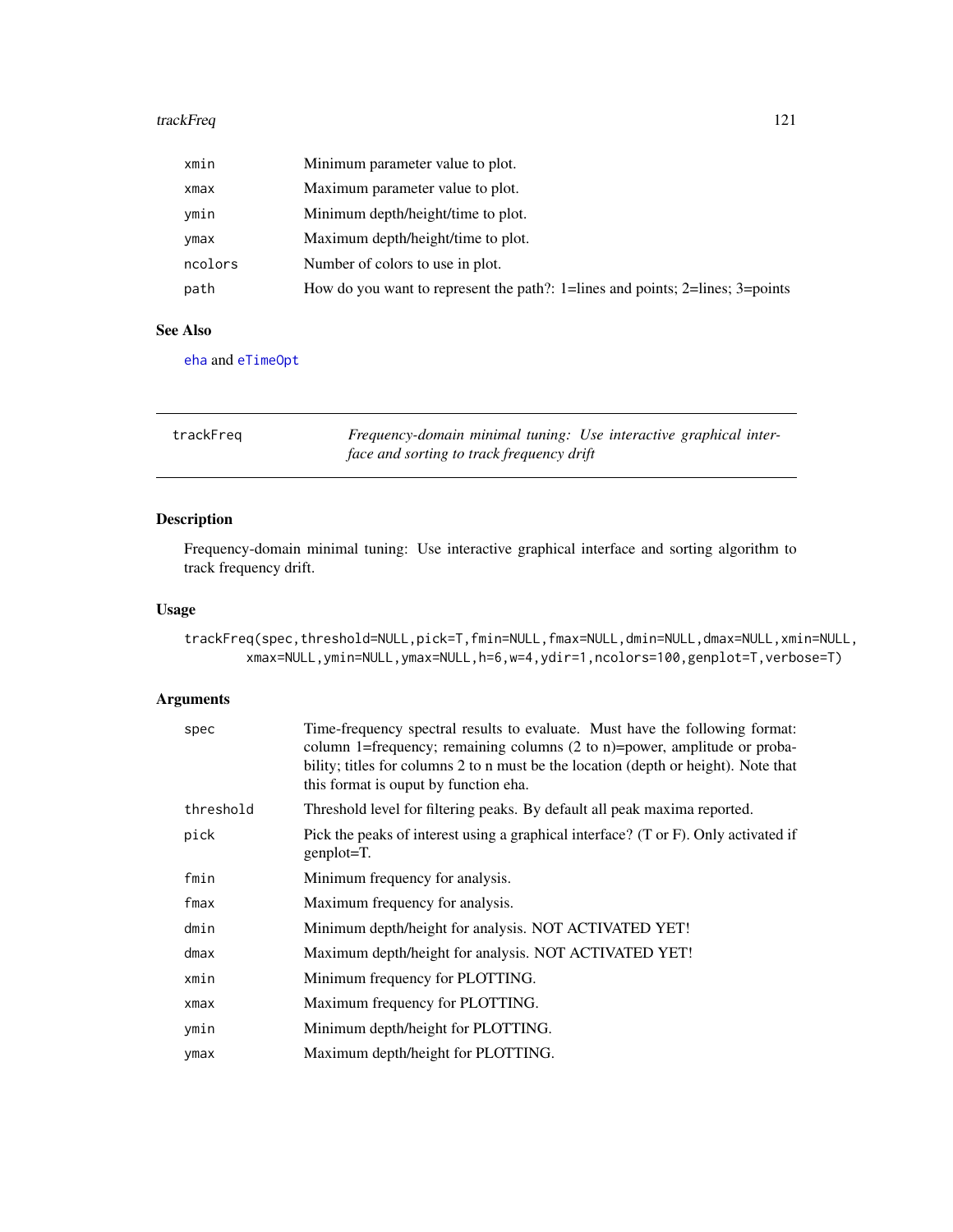<span id="page-121-0"></span>

| h       | Height of plot in inches.                                                                                                               |
|---------|-----------------------------------------------------------------------------------------------------------------------------------------|
| w       | Width of plot in inches.                                                                                                                |
| ydir    | Direction for y-axis in plots (depth or height). $-1$ = values increase downwards<br>(slower plotting!), $1 =$ values increase upwards. |
| ncolors | Number of colors to use in plot.                                                                                                        |
| genplot | Generate summary plots? $(T \text{ or } F)$                                                                                             |
| verbose | Verbose output? $(T \text{ or } F)$                                                                                                     |

#### See Also

[eha](#page-26-0) and [traceFreq](#page-118-0)

# Examples

```
# Check to see if this is an interactive R session, for compliance with CRAN standards.
# YOU CAN SKIP THE FOLLOWING LINE IF YOU ARE USING AN INTERACTIVE SESSION.
if(interactive()) {
# Generate example series with 3 terms using function 'cycles'.
# Then convert from time to space with sedimentation rate that increases from 1 to 5 cm/ka, using
# function 'sedramp'.
# Finally interpolate to median sampling interval using function 'linterp'.
dat=linterp(sedRamp(cycles(freqs=c(1/100,1/40,1/20),start=1,end=2500,dt=5)))
# EHA anlaysis, output probability results
out=eha(dat,output=4)
## Isolate peaks with probability >= 0.8
freq=trackFreq(out,0.8)
}
```
trackPeak *A tool to interactively select points to track peak trajectories on plots*

#### Description

A tool to interactively select points to track peak trajectories on plots, for results from functions such as eTimeOpt, EHA, eAsm.

#### Usage

```
trackPeak(dat,threshold=NULL,pick=T,minVal=NULL,maxVal=NULL,dmin=NULL,dmax=NULL,
          xmin=NULL,xmax=NULL,ymin=NULL,ymax=NULL,ydir=-1,h=6,w=4,ncolors=100,
          genplot=T,verbose=T)
```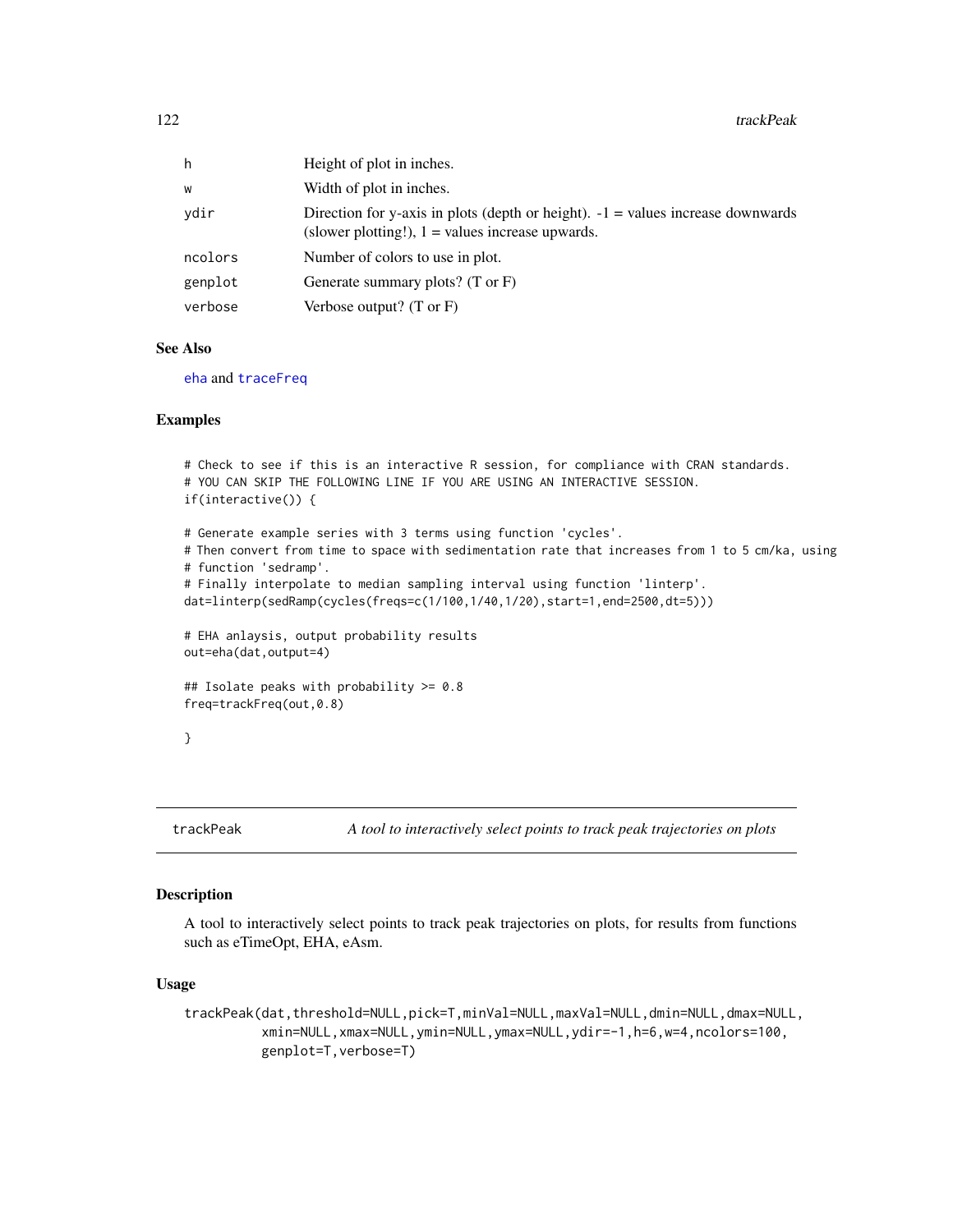#### <span id="page-122-1"></span>trim 123

# Arguments

| dat        | Data frame with results to evaluate. It must have the following format: column<br>1=parameter to track (e.g., frequency, sedimentation rate, etc.; x-axis of plot);<br>remaining columns (2 to n)=parameter to evaluate for peak identification (color<br>on plot); titles for columns 2 to n must be the location (depth/height/time; y-axis<br>of plot). Note that this format is ouput by functions eha, eTimeOpt, eAsm. |
|------------|-----------------------------------------------------------------------------------------------------------------------------------------------------------------------------------------------------------------------------------------------------------------------------------------------------------------------------------------------------------------------------------------------------------------------------|
| threshold  | Threshold level for filtering peaks. By default all peak maxima reported.                                                                                                                                                                                                                                                                                                                                                   |
| pick       | Pick the peaks of interest using a graphical interface? (T or F). Only activated if<br>genplot=T.                                                                                                                                                                                                                                                                                                                           |
| minVal     | Minimum parameter value for analysis (e.g., frequency, sedimentation rate, etc.).                                                                                                                                                                                                                                                                                                                                           |
| maxVal     | Maximum parameter value for analysis (e.g., frequency, sedimentation rate,<br>$etc.$ ).                                                                                                                                                                                                                                                                                                                                     |
| dmin       | Minimum depth/height/time for analysis. NOT ACTIVATED YET!                                                                                                                                                                                                                                                                                                                                                                  |
| dmax       | Maximum depth/height/time for analysis. NOT ACTIVATED YET!                                                                                                                                                                                                                                                                                                                                                                  |
| xmin       | Minimum parameter value for PLOTTING.                                                                                                                                                                                                                                                                                                                                                                                       |
| $x$ ma $x$ | Maximum parameter value for PLOTTING.                                                                                                                                                                                                                                                                                                                                                                                       |
| ymin       | Minimum depth/height/time for PLOTTING.                                                                                                                                                                                                                                                                                                                                                                                     |
| ymax       | Maximum depth/height/time for PLOTTING.                                                                                                                                                                                                                                                                                                                                                                                     |
| ydir       | Direction for y-axis in plots (depth or height). $-1$ = values increase downwards<br>(slower plotting!), $1 =$ values increase upwards.                                                                                                                                                                                                                                                                                     |
| h          | Height of plot in inches.                                                                                                                                                                                                                                                                                                                                                                                                   |
| W          | Width of plot in inches.                                                                                                                                                                                                                                                                                                                                                                                                    |
| ncolors    | Number of colors to use in plot.                                                                                                                                                                                                                                                                                                                                                                                            |
| genplot    | Generate summary plots? (T or F)                                                                                                                                                                                                                                                                                                                                                                                            |
| verbose    | Verbose output? $(T \text{ or } F)$                                                                                                                                                                                                                                                                                                                                                                                         |
|            |                                                                                                                                                                                                                                                                                                                                                                                                                             |

# See Also

[eha](#page-26-0) and [eTimeOpt](#page-28-0)

<span id="page-122-0"></span>

| trim | Remove outliers from stratigraphic series |
|------|-------------------------------------------|
|------|-------------------------------------------|

# Description

Automatically remove outliers from stratigraphic series, using 'boxplot' algorithm.

# Usage

trim(dat,c=1.5,genplot=T,verbose=T)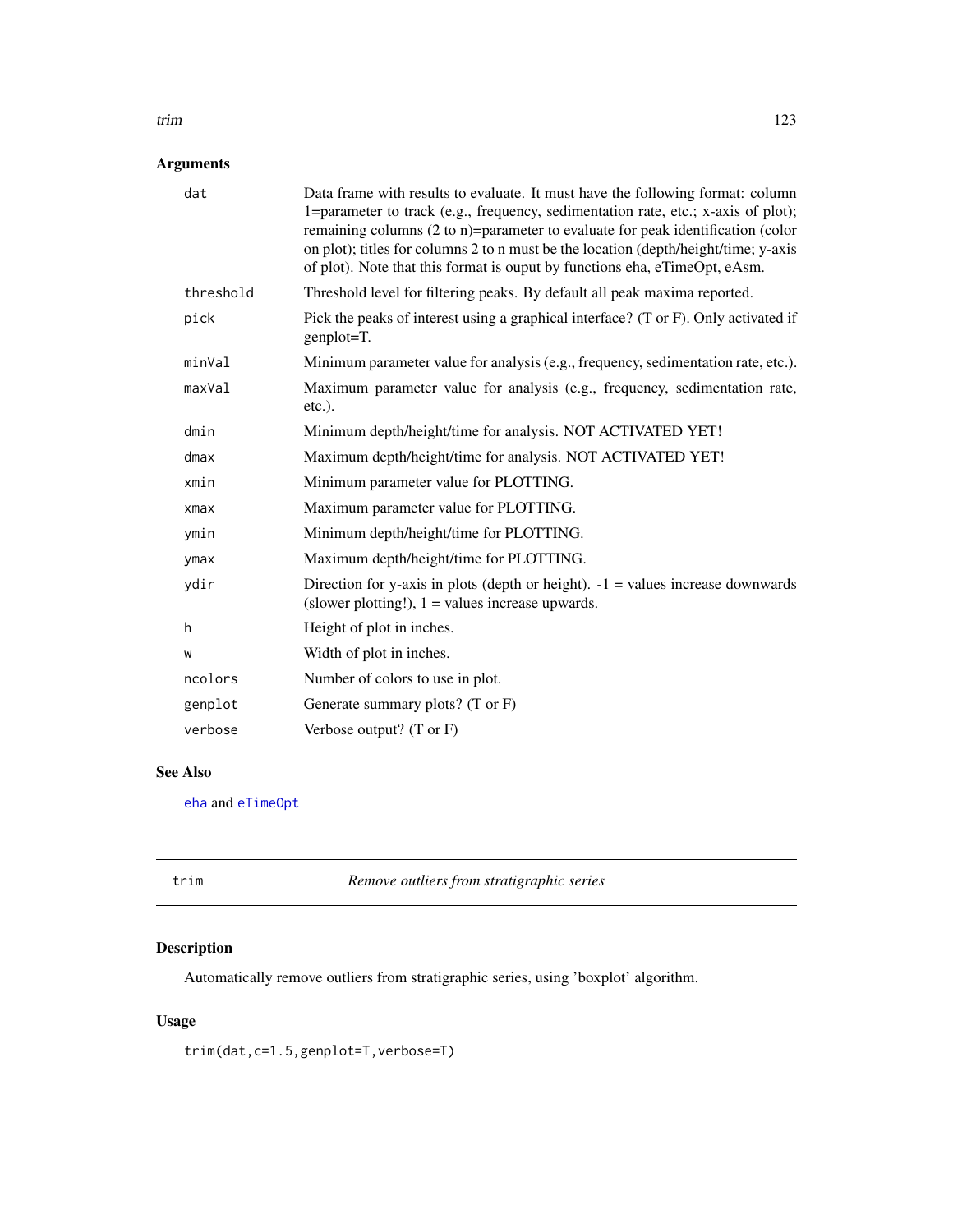# <span id="page-123-1"></span>Arguments

| dat     | Stratigraphic series for outlier removal. First column should be location (e.g.,<br>depth), second column should be data value. |
|---------|---------------------------------------------------------------------------------------------------------------------------------|
| C       | 'c' defines the 'coef' variable for boxplot stats. For more information: ?box-<br>plot.stats                                    |
| genplot | Generate summary plots? (T or F)                                                                                                |
| verbose | Verbose output? $(T \text{ or } F)$                                                                                             |

# See Also

[delPts](#page-20-0), [idPts](#page-39-0), [iso](#page-44-0) and [trimAT](#page-123-0)

# <span id="page-123-0"></span>trimAT *Remove outliers from stratigraphic series*

# Description

Remove outliers from stratigraphic series, using specified threshold value.

# Usage

```
trimAT(dat,thresh=0,dir=2,genplot=T,verbose=T)
```
# Arguments

| dat     | Stratigraphic series for outlier removal. First column should be location (e.g.,<br>depth), second column should be data value. |
|---------|---------------------------------------------------------------------------------------------------------------------------------|
| thresh  | Threshold value for outlier detection.                                                                                          |
| dir     | Remove values $(1)$ smaller than or $(2)$ larger than this threshold?                                                           |
| genplot | Generate summary plots? (T or F)                                                                                                |
| verbose | Verbose output? $(T \text{ or } F)$                                                                                             |

# See Also

[delPts](#page-20-0), [idPts](#page-39-0), [iso](#page-44-0) and [trim](#page-122-0)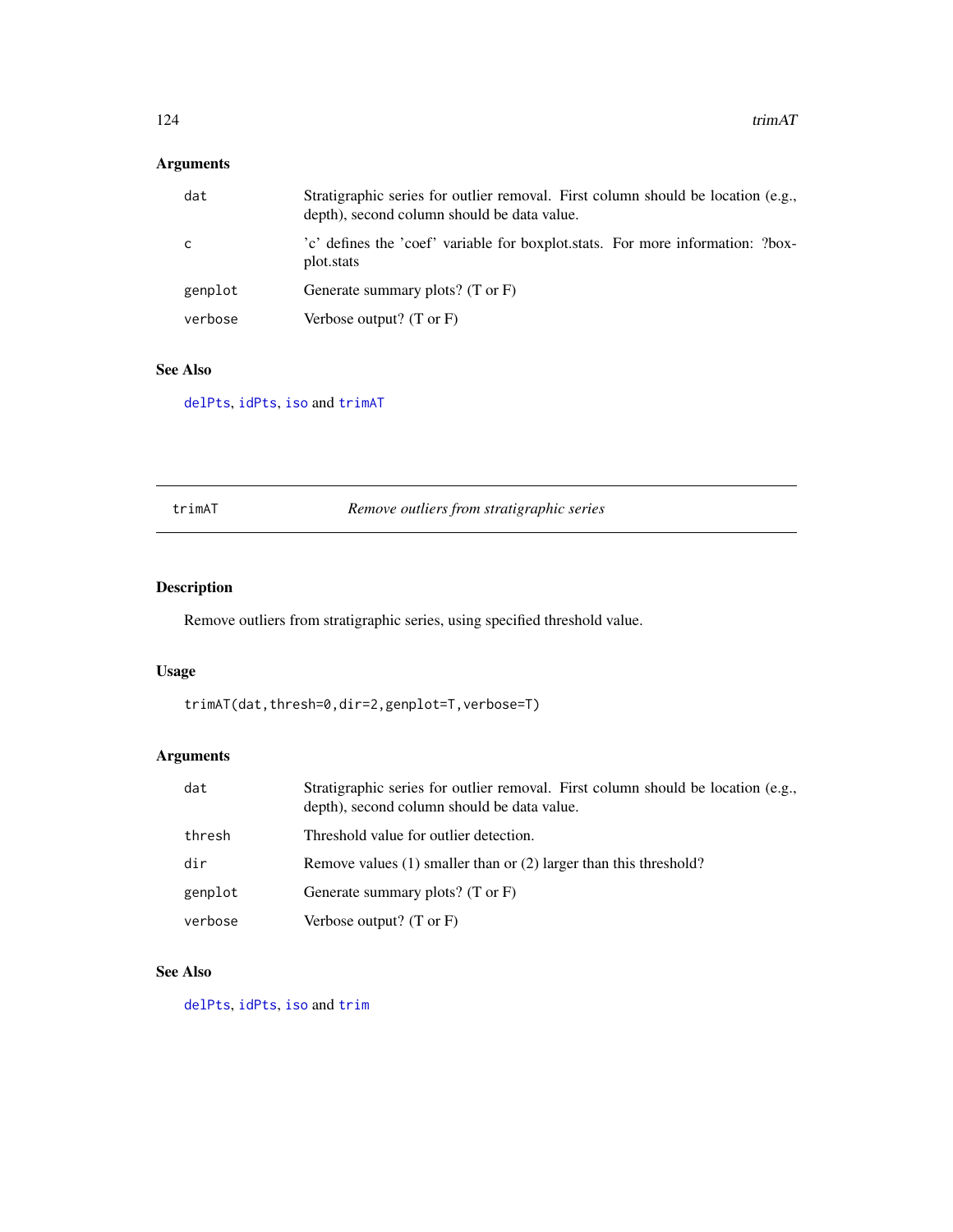<span id="page-124-0"></span>

# Description

Identify minima of troughs in any 1D or 2D series, filter at desired threshold value.

# Usage

```
trough(dat,level,genplot=T,verbose=T)
```
# Arguments

| dat     | 1 or 2 dimensional series. If 2 dimesions, first column should be location (e.g.,<br>depth), second column should be data value. |
|---------|----------------------------------------------------------------------------------------------------------------------------------|
| level   | Threshold level for filtering troughs. By default all trough minima reported.                                                    |
| genplot | Generate summary plots? (T or F)                                                                                                 |
| verbose | Verbose output? $(T \text{ or } F)$                                                                                              |

# Examples

```
ex=cycles(genplot=FALSE)
trough(ex,level=-0.02)
```
tune *Tune stratigraphic series*

#### Description

Tune stratigraphic series from space to time, using specified control points

# Usage

```
tune(dat,controlPts,extrapolate=F,genplot=T,check=T,verbose=T)
```

| dat         | Stratigraphic series for tuning. First column should be location (e.g., depth),<br>second column should be data value.                           |
|-------------|--------------------------------------------------------------------------------------------------------------------------------------------------|
| controlPts  | Tuning control points. A data frame or matrix containing two columns: depth,<br>time                                                             |
| extrapolate | Extrapolate sedimentation rates above and below 'tuned' interval? (T or F)                                                                       |
| genplot     | Generate summary plots? $(T \text{ or } F)$                                                                                                      |
| check       | Conduct compliance checks before processing? (T or F) In general this should<br>be activated; the option is included for Monte Carlo simulation. |
| verbose     | Verbose output? $(T \text{ or } F)$                                                                                                              |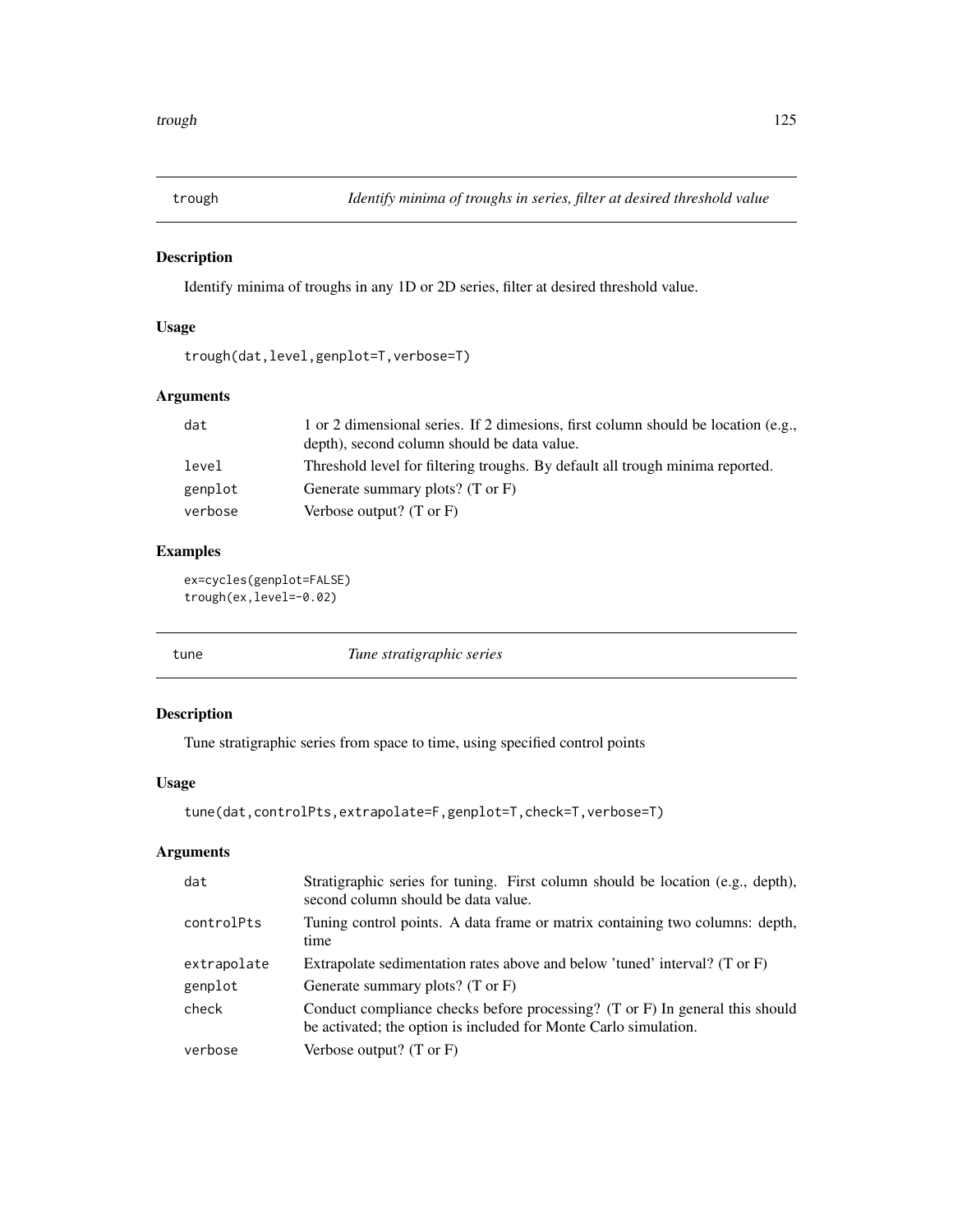# Examples

```
# generate example series with 3 precession terms using function 'cycles'
ex1=cycles()
```
# then convert from time to space using a sedimentation rate that increases from 1 to 7 cm/ka ex2=sedRamp(ex1,srstart=0.01,srend=0.07)

```
# assemble tuning control points (this is the depth-time map)
controlPts=cbind(ex2[,1],ex1[,1])
```

```
# tune record
ex3=tune(ex2,controlPts=controlPts)
```
writeCSV *Write CSV file*

# Description

Write data frame as file with comma separated values

#### Usage

writeCSV(filename,output)

# Arguments

| filename | Desired filename, in quotes: "result.csv" |
|----------|-------------------------------------------|
| output   | Data frame to write to file.              |

writeT *Write tab-delimited file*

# Description

Write data frame as file with tab-delimited values

#### Usage

writeT(filename,output)

| filename | Desired filename, in quotes: "result.tab" |
|----------|-------------------------------------------|
| output   | Data frame to write to file.              |

<span id="page-125-0"></span>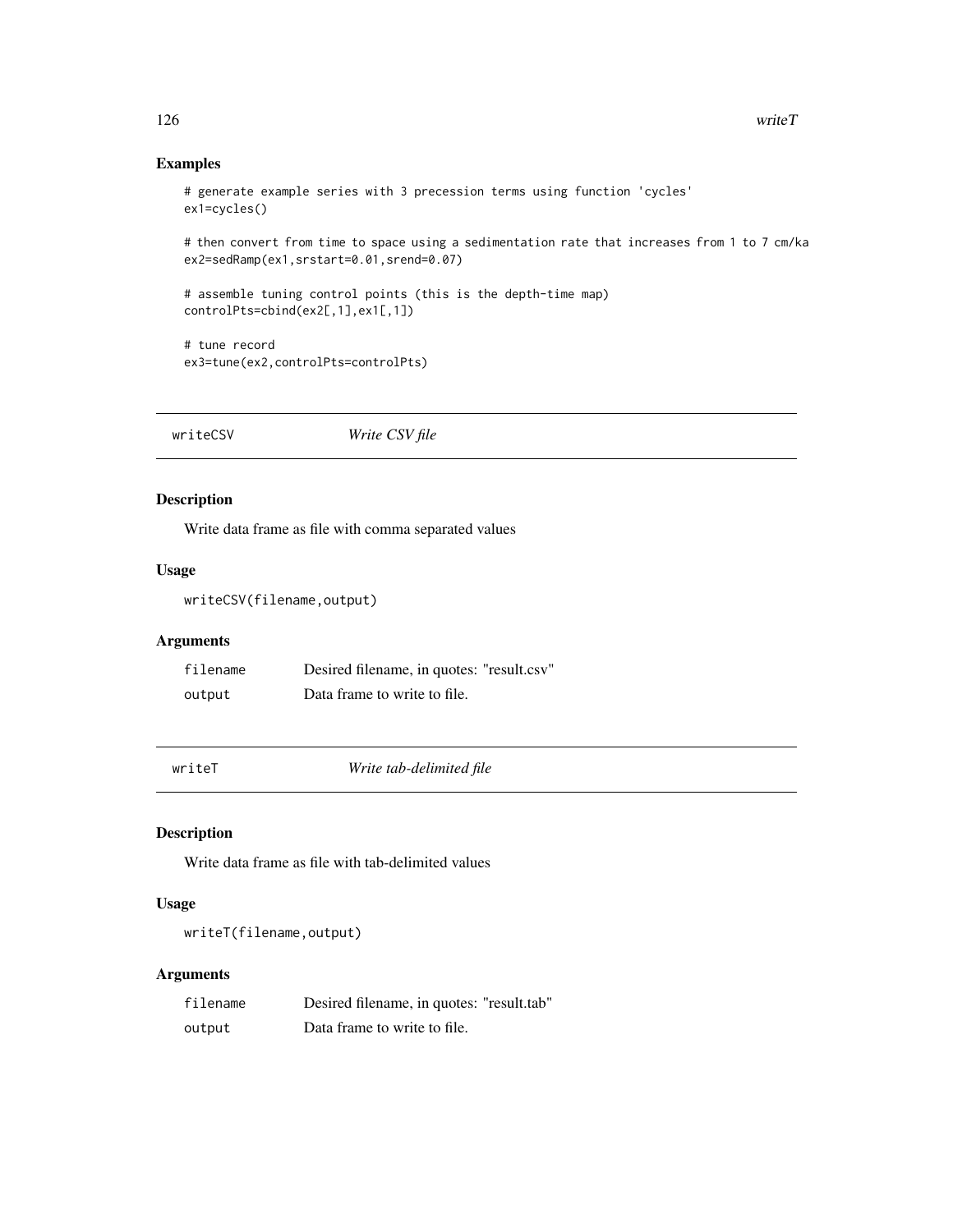<span id="page-126-0"></span>wtMean *Ar/Ar Geochronology: calculate weighted mean age, age uncertainty, and other associated statistics/plots (with interactive graphics for data culling).*

# Description

The wtMean function will calculate weighted mean age, age uncertainty, and other helpful statistics/plots (with interactive graphics for data culling). The function includes the option to generate results using the approach of IsoPlot 3.70 (Ludwig, 2008) or ArArCALC (Koppers, 2002).

#### Usage

```
wtMean(dat,sd=NULL,unc=1,lambda=5.463e-10,J=NULL,Jsd=NULL,CI=2,cull=-1,del=NULL,
        sort=1,output=F,idPts=T,size=NULL,unit=1,setAr=95,color="black",
        genplot=T,verbose=T)
```

| dat             | dat must contain one of the following: (1) a vector of dates for weighted mean<br>calculation, (2) a matrix with two columns: date and uncertainty (one or two<br>sigma), or (3) a matrix with six columns, as follows: date, date uncertainty<br>(one or two sigma), K/Ca, %Ar40*, F, and F uncertainty (one or two sigma).<br>NOTE: F is the ratio Ar40*/Ar39K (see Koppers, 2002). See "details" for more<br>information. |
|-----------------|------------------------------------------------------------------------------------------------------------------------------------------------------------------------------------------------------------------------------------------------------------------------------------------------------------------------------------------------------------------------------------------------------------------------------|
| sd              | Vector of uncertainties associated with each date in 'dat', as one or two sigma.<br>This option is ignored if dat has more than one column                                                                                                                                                                                                                                                                                   |
| unc             | What is the uncertainty on your input dates? (1) one sigma, or $(2)$ two sigma.<br>DEFAULT is one sigma. This also applies to the F uncertainty, and the J-value<br>uncertainty (if specified)                                                                                                                                                                                                                               |
| lambda          | Total decay constant of K40, in units of 1/year. The default value is 5.463e-<br>10/year (Min et al., 2000).                                                                                                                                                                                                                                                                                                                 |
| J               | Neutron fluence parameter                                                                                                                                                                                                                                                                                                                                                                                                    |
| Jsd             | Uncertainty for J-value (neutron fluence parameter; as one or two sigma)                                                                                                                                                                                                                                                                                                                                                     |
| CI              | Which convention would you like to use for the $95\%$ confidence intervals? (1)<br>ISOPLOT (Ludwig, 2008), (2) ArArCALC (Koppers, 2002) (see below for de-<br>tails)                                                                                                                                                                                                                                                         |
| cull            | Would you like select dates with a graphical interface? $(0=no, 1=select points)$<br>to retain, -1=select points to remove)                                                                                                                                                                                                                                                                                                  |
| de <sub>l</sub> | A vector of indices indicating dates to remove from weighted mean calculation.<br>If specified, this takes precedence over cull.                                                                                                                                                                                                                                                                                             |
| sort            | Sort dates? $(0=no; 1=sort$ into increasing order; $2=sort$ into decreasing order)                                                                                                                                                                                                                                                                                                                                           |
| output          | Return weighted mean results as new data frame? (T or F)                                                                                                                                                                                                                                                                                                                                                                     |
| idPts           | Identify datum number on each point? $(T \text{ or } F)$                                                                                                                                                                                                                                                                                                                                                                     |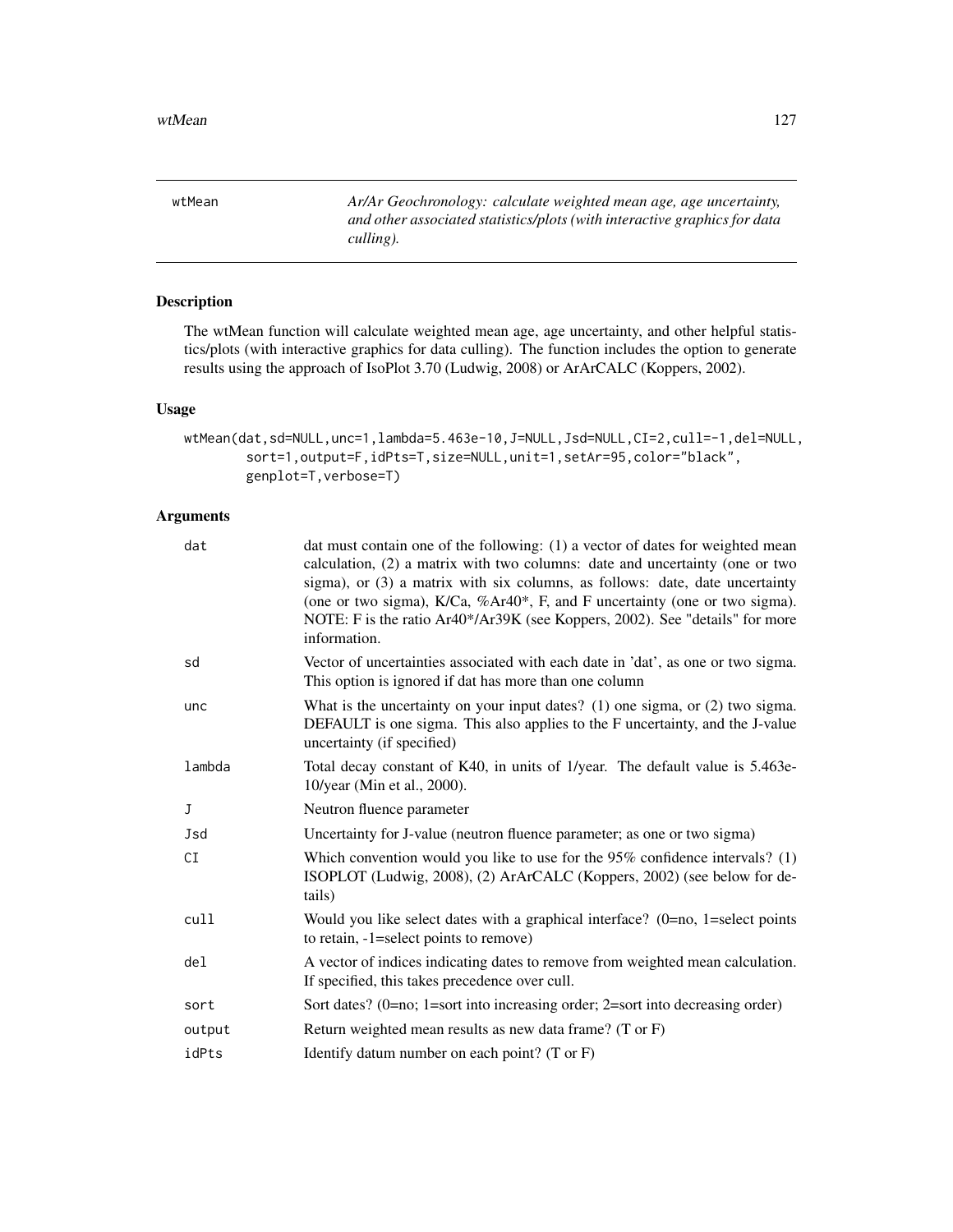128 wtMean

| size    | Multiplicative factor to increase or decrease size of symbols and fonts.  |
|---------|---------------------------------------------------------------------------|
| unit    | The time unit for your results. $(1) = Ma$ , $(2) = Ka$                   |
| setAr   | Set the $%Ar40*$ level to be illustrated on the plot. The default is 95%. |
| color   | Color to use for symbols. Default is black.                               |
| genplot | Generate summary plots? (T or F)                                          |
| verbose | Verbose output? $(T \text{ or } F)$                                       |

#### Details

This function performs weighted mean age calculations, including estimation of age uncertainties, mean square weighted deviation, and probability of fit, following the approaches used in IsoPlot 3.70 (Ludwig, 2008) and ArArCALC (Koppers, 2002).

The function accepts input in three formats:

(1) each date and its uncertainty can be entered as individual vectors ('dat' and 'sd').

(2) a two column matrix can be input as 'dat', with each date (first column) and its uncertainty (second column).

(3) a six column matrix can be input as 'dat', with each date, its uncertainty, the associated K/Ca value, %Ar40\*, F, and F uncertainty (one or two sigma). This option must be used if you wish to calculate and include the uncertainty associated with J. The uncertainty is calculated and propagated following equation 18 of Koppers (2002).

The following plots are produced:

(1) A normal Q-Q plot for the dates (in essence this is the same as IsoPlot's linearized probability plot).

(2) A cumulative Gaussian plot for the dates (a.k.a. cumulative probability plot). This is derived by summing the individual normal distributions for each date.

(3) A plot of each date with its 2-sigma uncertainties.

In addition, K/Ca and Ar40\* data are plotted if provided.

A NOTE regarding confidence intervals: There are two conventions that can be used to calculate the confidence intervals, selected with the option 'CI':

(1) ISOPLOT convention (Ludwig, 2008). When the probability of fit is  $\geq 0.15$ , the confidence interval is based on 1.96\*sigma. When the probability of fit is  $\lt$  0.15, the confidence interval is based on t\*sigma\*sqrt(MSWD).

(2) ArArCALC convention (Koppers, 2002). When  $MSWD \leq=1$ , the confidence interval is based on 1.96\*sigma. When MSWD > 1, the confidence interval is based on 1.96\*sigma\*sqrt(MSWD).

ADDITIONAL ADVICE: Use the function readMatrix to load your data in R (rather than the function read).

#### References

A.A.P. Koppers, 2002, *ArArCALC- software for 40Ar/39Ar age calculations*: Computers & Geosciences, v. 28, p. 605-619.

K.R. Ludwig, 2008, *User's Manual for Isoplot 3.70: A Geochronological Toolkit for Microsoft Excel*: Berkeley Geochronology Center Special Publication No. 4, Berkeley, 77 p.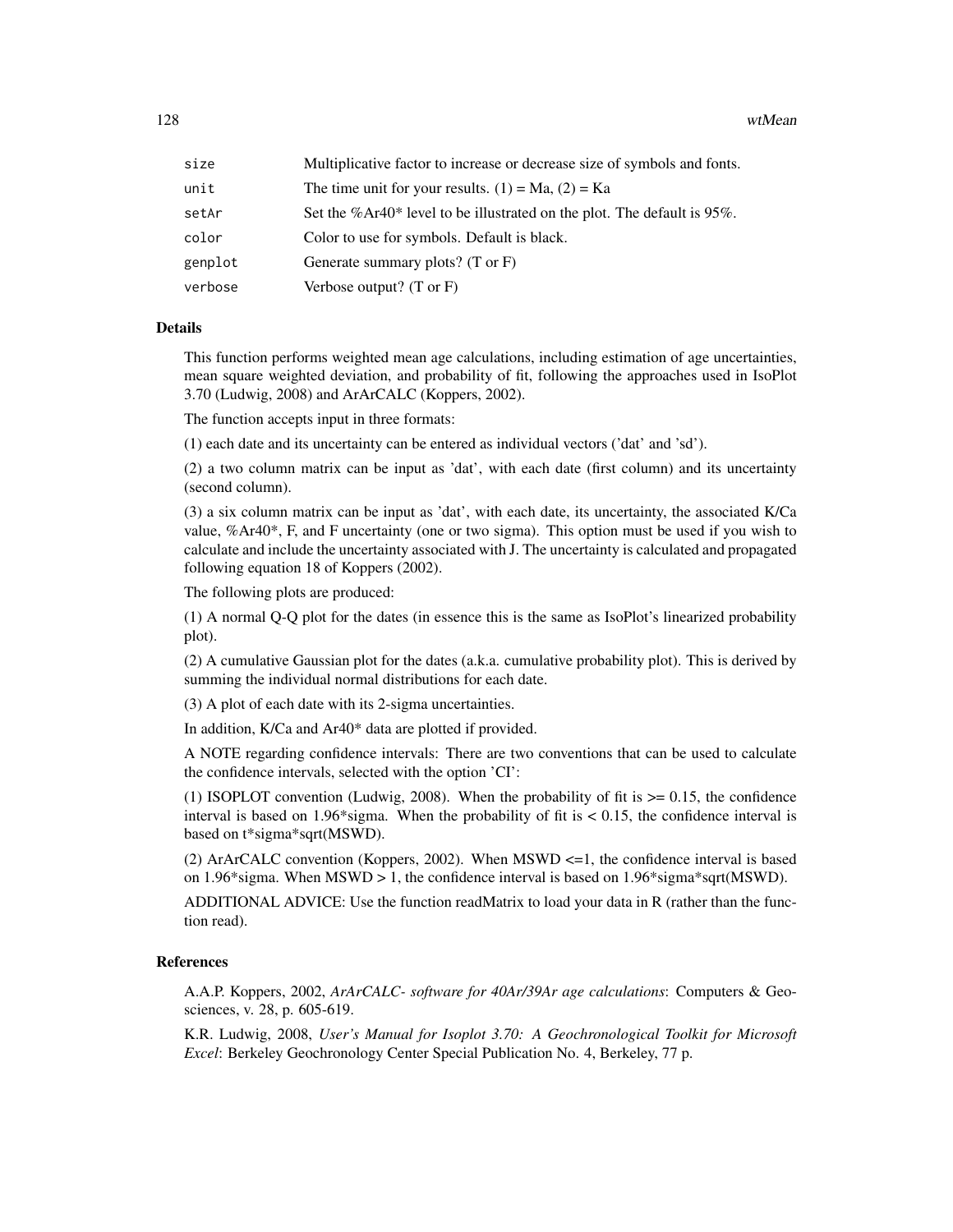<span id="page-128-0"></span>xplot the state of the state of the state of the state of the state of the state of the state of the state of the state of the state of the state of the state of the state of the state of the state of the state of the stat

I. McDougall and T.M. Harrison, 1991, *Geochronology and Thermochronology by the 40Ar/39Ar Method*: Oxford University Press, New York, 269 pp.

K. Min, R. Mundil, P.R. Renne, and K. Ludwig, 2000, *A test for systematic errors in 40Ar/39Ar geochronology through comparison with U/Pb analysis of a 1.1-Ga rhyolite*: Geochimica et Cosmochimica Acta, v. 64, p. 73-98.

I. Wendt and C. Carl, 1991, *The statistical distribution of the mean squared weighted deviation*: Chemical Geology, v. 86, p. 275-285.

#### See Also

[stepHeat](#page-84-0)

#### Examples

```
# Check to see if this is an interactive R session, for compliance with CRAN standards.
# YOU CAN SKIP THE FOLLOWING LINE IF YOU ARE USING AN INTERACTIVE SESSION.
if(interactive()) {
# Sample NE-08-01 Ar/Ar data from Meyers et al. (2012) supplement
age <- c(93.66,94.75,94.6,94.22,86.87,94.64,94.34,94.03,93.56,93.85,88.55,93.45,93.84,
          94.39,94.11,94.48,93.82,93.81,94.18,93.78,94.41,93.49,95.07,94.19)
sd2<- c(5.83,4.10,8.78,2.5,8.86,3.37,4.63,3.18,8.35,5.73,4.23,2.56,2.3,1.7,3.1,2.78,
         1.62,.92,.98,1.41,1.21,1.38,1.48,0.93)
sd <- sd2/2
wtMean(age,sd)
}
```
xplot *Generate cross-plot with kernel density estimates on axes*

#### Description

Generate a cross-plot with kernel density estimates on axes. If multiple data points are superposed in cross-plot, transparency of points reflects data density. Custom axes titles optional.

#### Usage

xplot(x,y,xlab=NULL,ylab=NULL,main=NULL,fill=T)

| X    | Variable 1                      |
|------|---------------------------------|
| - V  | Variable 2                      |
| xlab | Label for the x-axis, in quotes |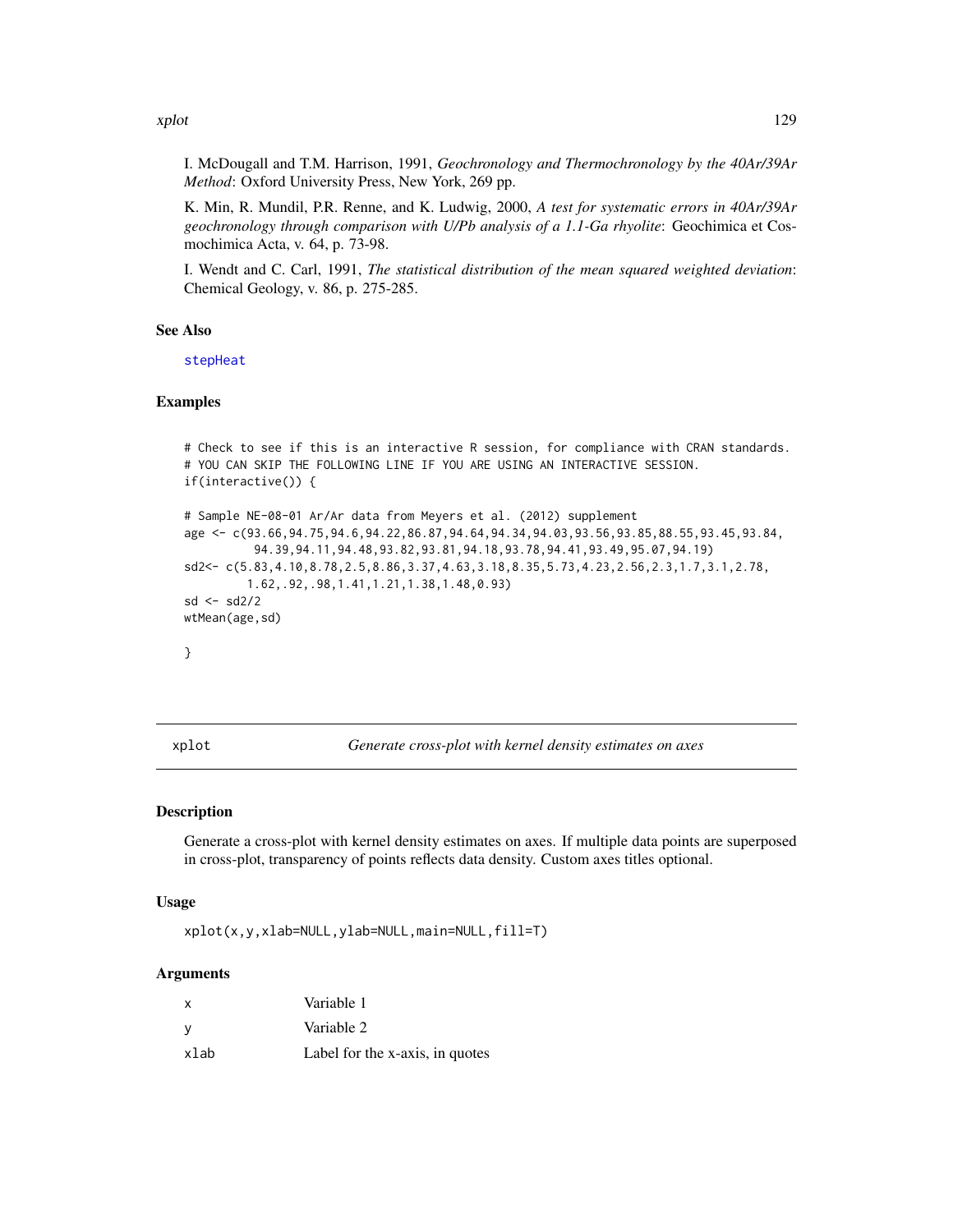#### <span id="page-129-0"></span>130 zoomIn

| vlab | Label for the y-axis, in quotes                      |
|------|------------------------------------------------------|
| main | Label for the plot, in quotes                        |
| fill | Use gray fill for density plots? $(T \text{ or } F)$ |

#### Examples

```
# random numbers from a normal distribution
ex1<-rnorm(1000)
# random numbers from an exponential distribution
ex2<-rexp(1000)
```
xplot(ex1,ex2)

zoomIn *Dynamically explore cross-plot, zoom-in into specified region*

# Description

Dynamically explore cross-plot, zoom-in into specfied region. Accepts one dataframe/matrix with two columns, or two dataframes/vectors with one column.

#### Usage

```
zoomIn(dat1,dat2=NULL,ptsize=1,xmin=NULL,xmax=NULL,ymin=NULL,ymax=NULL,plotype=1,
      verbose=T)
```

| dat1    | Data frame with one or two columns. If one column, dat2 must also be specified.                   |
|---------|---------------------------------------------------------------------------------------------------|
| dat2    | Data frame with one column.                                                                       |
| ptsize  | Size of plotted points.                                                                           |
| xmin    | Minimum x-value (column 1) to plot                                                                |
| xmax    | Maximum x-value (column 1) to plot                                                                |
| ymin    | Minimum y-value (column 2) to plot                                                                |
| ymax    | Maximum y-value (column 2) to plot                                                                |
| plotype | Type of plot to generate: $1 = \text{points}$ and lines, $2 = \text{points}$ , $3 = \text{lines}$ |
| verbose | Verbose output? $(T \text{ or } F)$                                                               |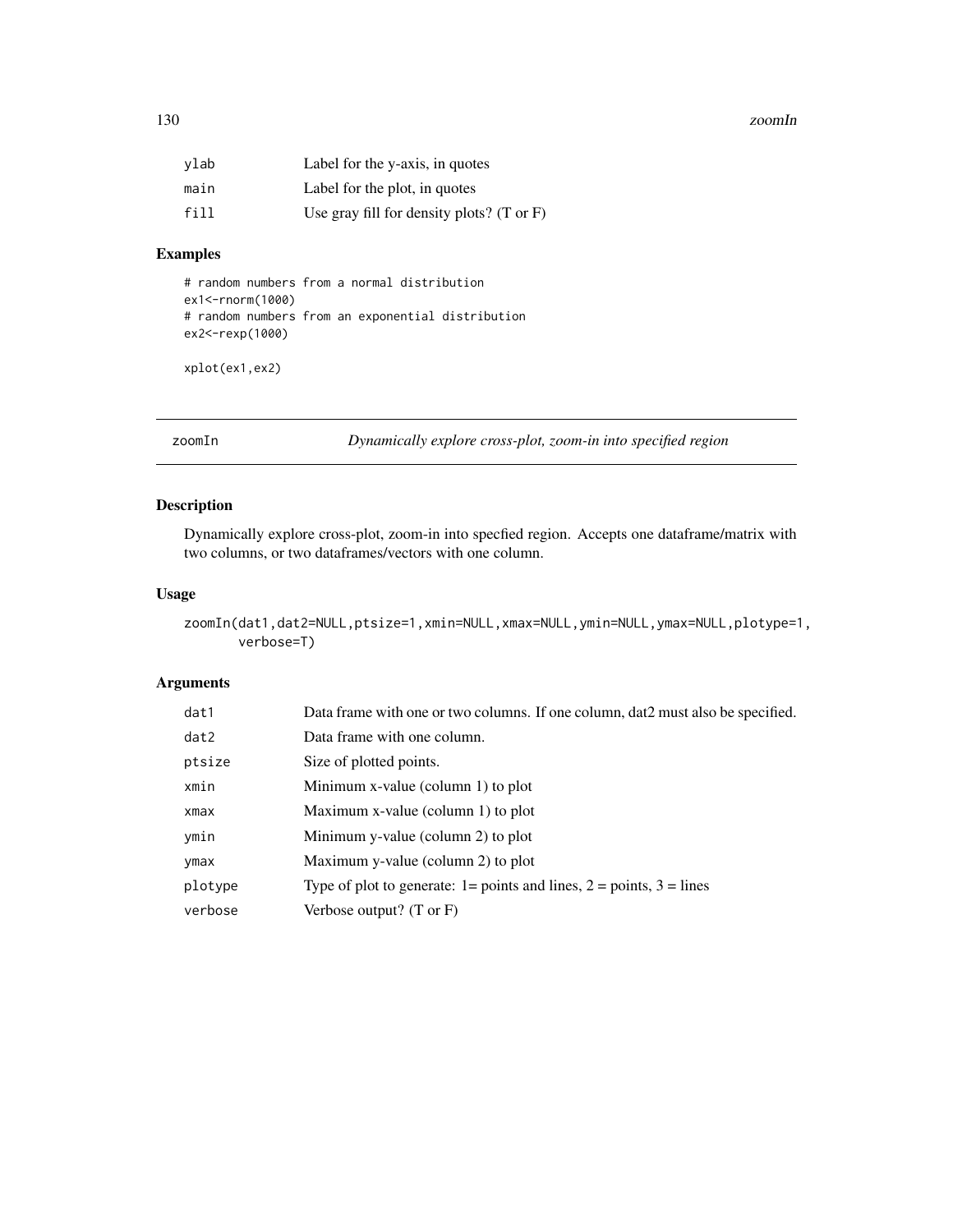# Index

∗Topic package astrochron-package, [4](#page-3-0) anchorTime, [6](#page-5-0) ar, *[74](#page-73-0)* ar1, [6](#page-5-0) ar1etp, [7](#page-6-0) arcsinT, [9,](#page-8-0) *[22](#page-21-0)*, *[24](#page-23-0)*, *[48](#page-47-0)*, *[74,](#page-73-0) [75](#page-74-0)* armaGen, [9](#page-8-0) asm, [10,](#page-9-1) *[26,](#page-25-1) [27](#page-26-1)*, *[98](#page-97-0)*, *[100](#page-99-1)*, *[102](#page-101-0)*, *[107](#page-106-0)*, *[109](#page-108-0)*, *[112](#page-111-0)*, *[114](#page-113-0)* astrochron *(*astrochron-package*)*, [4](#page-3-0) astrochron-package, [4](#page-3-0) autoPlot, [12](#page-11-0) bandpass, [13,](#page-12-0) *[48](#page-47-0)*, *[66,](#page-65-0) [67](#page-66-0)*, *[74,](#page-73-0) [75](#page-74-0)*, *[93](#page-92-0)* bergerPeriods, [14](#page-13-0) calcPeriods, [15](#page-14-0) cb, [15](#page-14-0) clipIt, [16](#page-15-0) confAdjust, [17,](#page-16-0) *[62](#page-61-0)*, *[96](#page-95-1)* constantSedrate, [19](#page-18-0) cosTaper, [19,](#page-18-0) *[24](#page-23-0)*, *[36](#page-35-0)*, *[38](#page-37-0)* cycles, [20](#page-19-0) delPts, [21,](#page-20-1) *[40](#page-39-1)*, *[45](#page-44-1)*, *[124](#page-123-1)* demean, *[9](#page-8-0)*, *[22](#page-21-0)*, [22,](#page-21-0) *[24](#page-23-0)*, *[48](#page-47-0)*, *[74,](#page-73-0) [75](#page-74-0)* detrend, *[9](#page-8-0)*, *[22](#page-21-0)*, [22,](#page-21-0) *[24](#page-23-0)*, *[48](#page-47-0)*, *[74,](#page-73-0) [75](#page-74-0)* diffAccum, [23](#page-22-0) divTrend, *[9](#page-8-0)*, *[22](#page-21-0)*, [23,](#page-22-0) *[48](#page-47-0)*, *[74,](#page-73-0) [75](#page-74-0)* dpssTaper, *[20](#page-19-0)*, [24,](#page-23-0) *[36](#page-35-0)*, *[38](#page-37-0)* eAsm, *[11](#page-10-0)*, [25,](#page-24-1) *[27](#page-26-1)*, *[109](#page-108-0)* eAsmTrack, *[11](#page-10-0)*, *[26](#page-25-1)*, [26,](#page-25-1) *[98](#page-97-0)*, *[100](#page-99-1)*, *[102](#page-101-0)*, *[107](#page-106-0)*, *[109](#page-108-0)*, *[112](#page-111-0)*, *[114](#page-113-0)* eha, *[26,](#page-25-1) [27](#page-26-1)*, [27,](#page-26-1) *[35](#page-34-0)*, *[44](#page-43-0)*, *[51](#page-50-0)*, *[54](#page-53-0)*, *[56](#page-55-0)*, *[58](#page-57-0)*, *[60](#page-59-0)*, *[119](#page-118-1)*, *[121](#page-120-1)[–123](#page-122-1)* eTimeOpt, [29,](#page-28-1) *[32](#page-31-0)*, *[121](#page-120-1)*, *[123](#page-122-1)* eTimeOptTrack, *[30](#page-29-0)*, [31](#page-30-0) etp, *[8](#page-7-0)*, [32](#page-31-0)

extract, *[28](#page-27-0)*, [34](#page-33-0) flip, [35](#page-34-0) freq2sedrate, [35](#page-34-0) gausTaper, *[20](#page-19-0)*, *[24](#page-23-0)*, [36,](#page-35-0) *[38](#page-37-0)* getColor, [36](#page-35-0) getData, [37](#page-36-0) getLaskar, *[8](#page-7-0)*, *[33](#page-32-0)*, [37](#page-36-0) hannTaper, *[20](#page-19-0)*, *[24](#page-23-0)*, *[36](#page-35-0)*, [38](#page-37-0) headn, [39](#page-38-0) hilbert, [39](#page-38-0) idPts, *[21](#page-20-1)*, [40,](#page-39-1) *[45](#page-44-1)*, *[124](#page-123-1)* imbrie, [41](#page-40-0) integratePower, [43](#page-42-0) iso, *[21](#page-20-1)*, *[40](#page-39-1)*, [45,](#page-44-1) *[124](#page-123-1)* linage, [45](#page-44-1) linterp, [47](#page-46-0) logT, *[9](#page-8-0)*, *[22](#page-21-0)*, *[24](#page-23-0)*, [47,](#page-46-0) *[74,](#page-73-0) [75](#page-74-0)* lowpass, *[13](#page-12-0)*, [48,](#page-47-0) *[66,](#page-65-0) [67](#page-66-0)*, *[74,](#page-73-0) [75](#page-74-0)*, *[93](#page-92-0)* lowspec, *[18](#page-17-0)*, *[28](#page-27-0)*, [49,](#page-48-0) *[54](#page-53-0)*, *[56](#page-55-0)*, *[58](#page-57-0)*, *[60](#page-59-0)*, *[62](#page-61-0)*, *[69](#page-68-0)*, *[96](#page-95-1)* makeNoise, [52](#page-51-0) modelA, [53](#page-52-0) mtm, *[51](#page-50-0)*, [53,](#page-52-0) *[56](#page-55-0)*, *[58](#page-57-0)*, *[60](#page-59-0)*, *[62](#page-61-0)*, *[69](#page-68-0)*, *[96](#page-95-1)* mtmAR, *[28](#page-27-0)*, *[51](#page-50-0)*, *[54](#page-53-0)*, [55,](#page-54-0) *[58](#page-57-0)*, *[60](#page-59-0)* mtmML96, *[28](#page-27-0)*, *[51](#page-50-0)*, *[54](#page-53-0)*, *[56](#page-55-0)*, [56,](#page-55-0) *[60](#page-59-0)*, *[62](#page-61-0)*, *[96](#page-95-1)* mtmPL, [59,](#page-58-0) *[62](#page-61-0)*, *[96](#page-95-1)* multiTest, *[18](#page-17-0)*, [60,](#page-59-0) *[96](#page-95-1)* mwCor, [62](#page-61-0) mwin, [64](#page-63-0) mwStats, [65](#page-64-0) noKernel, *[13](#page-12-0)*, *[48](#page-47-0)*, [66,](#page-65-0) *[67](#page-66-0)*, *[74,](#page-73-0) [75](#page-74-0)*, *[93](#page-92-0)* noLow, *[13](#page-12-0)*, *[48](#page-47-0)*, *[66](#page-65-0)*, [67,](#page-66-0) *[93](#page-92-0)* p.adjust, *[62](#page-61-0)* pad, [67](#page-66-0)